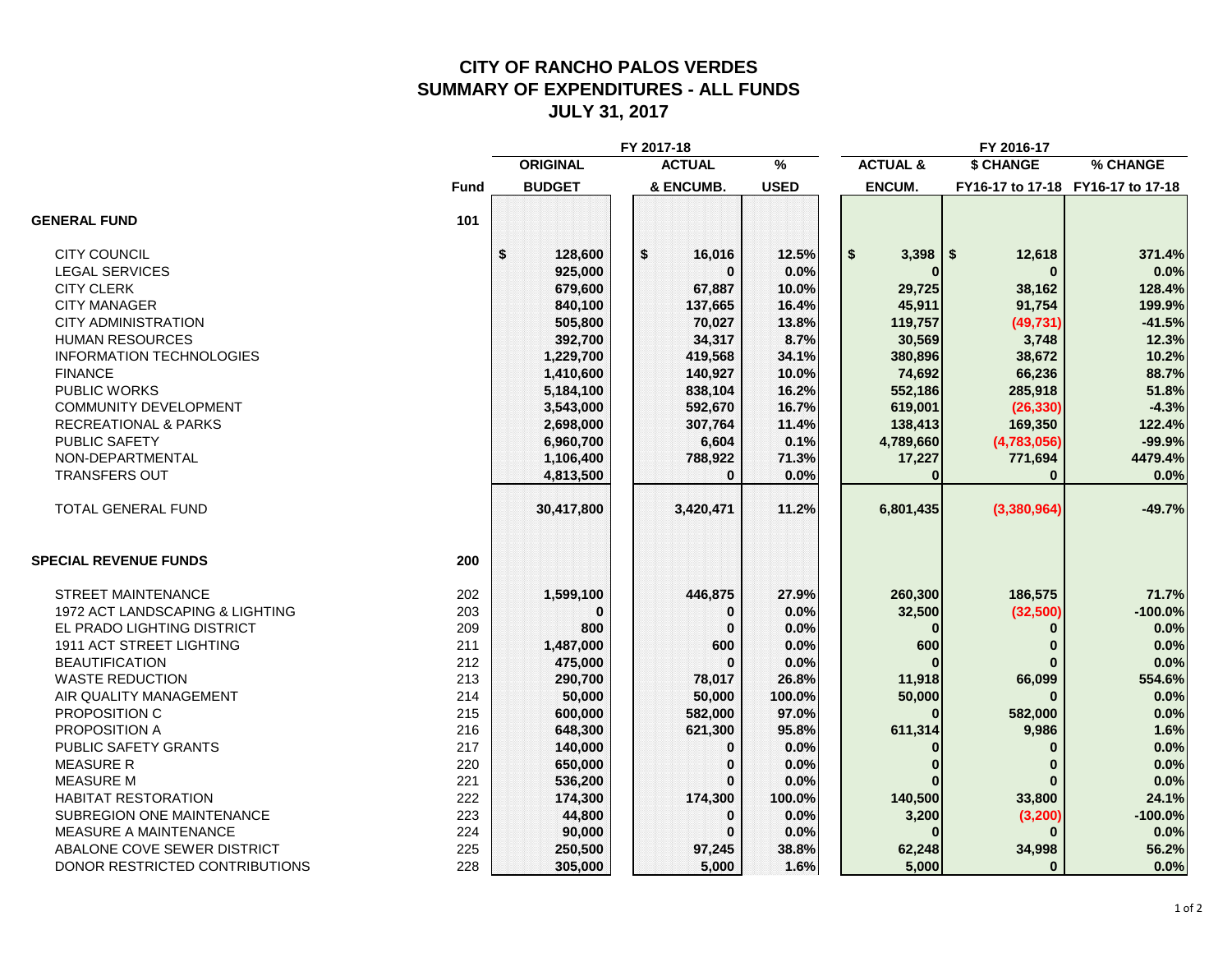## **CITY OF RANCHO PALOS VERDES SUMMARY OF EXPENDITURES - ALL FUNDS JULY 31, 2017**

|                                             |             |                  | FY 2017-18      |               |                                | FY 2016-17  |                                   |
|---------------------------------------------|-------------|------------------|-----------------|---------------|--------------------------------|-------------|-----------------------------------|
|                                             |             | <b>ORIGINAL</b>  | <b>ACTUAL</b>   | $\frac{9}{6}$ | <b>ACTUAL &amp;</b>            | \$ CHANGE   | % CHANGE                          |
|                                             | <b>Fund</b> | <b>BUDGET</b>    | & ENCUMB.       | <b>USED</b>   | <b>ENCUM.</b>                  |             | FY16-17 to 17-18 FY16-17 to 17-18 |
| <b>TOTAL SPECIAL REVENUE FUNDS</b>          |             | 7,341,700        | 2,055,337       | 28.0%         | 1,177,580                      | 877,758     | 74.5%                             |
| <b>CAPITAL PROJECTS FUNDS</b>               | 300         |                  |                 |               |                                |             |                                   |
| COMMUNITY DEVELOPMENT BLOCK GRANT (CDBG)    | 310         | 139,300          | 43,800          | 31.4%         | $\bf{0}$                       | 43,800      | 0.0%                              |
| INFRASTRUCTURE IMPROVEMENTS                 | 330         | 5,664,400        | 186,843         | 3.3%          | 524,737                        | (337, 894)  | $-64.4%$                          |
| <b>FEDERAL GRANTS</b>                       | 331         | 1,131,300        | $\Omega$        | 0.0%          |                                | 0           | 0.0%                              |
| <b>STATE GRANTS</b>                         | 332         | 600,000          | O               | 0.0%          |                                | $\bf{0}$    | 0.0%                              |
| QUIMBY PARK DEVELOPMENT                     | 334         | 650,000          | Ω               | 0.0%          |                                | $\bf{0}$    | 0.0%                              |
| <b>BICYCLE &amp; PEDESTRIAN ACCESS</b>      | 340         | 82,500           | 0               | 0.0%          |                                | $\bf{0}$    | 0.0%                              |
| TOTAL CAPITAL PROJECTS FUNDS                |             | 8,267,500        | 230,643         | 2.8%          | 524,737                        | (294, 094)  | $-56.0%$                          |
| <b>ENTERPRISE FUNDS</b>                     | 500         |                  |                 |               |                                |             |                                   |
| WATER QUALITY FLOOD PROTECTION              | 501         | $\bf{0}$         | 3,831           | 0.0%          | 8,889                          | (5,058)     | $-56.9%$                          |
| <b>TOTAL ENTERPRISE FUNDS</b>               |             | $\bf{0}$         | 3,831           | 0.0%          | 8,889                          | (5,058)     | $-56.9%$                          |
| <b>INTERNAL SERVICE FUND</b>                | 600         |                  |                 |               |                                |             |                                   |
| <b>EQUIPMENT REPLACEMENT</b>                | 681         | 1,844,300        | $\bf{0}$        | 0.0%          | 20                             | (20)        | $-100.0%$                         |
| <b>EMPLOYEE BENEFITS</b>                    | 685         | 0                | 88              | 0.0%          | 144,332                        | (144, 243)  | $-99.9%$                          |
| TOTAL INTERNAL SERVICE FUNDS                |             | 1,844,300        | 88              | 0.0%          | 144,352                        | (144, 263)  | $-99.9%$                          |
| <b>IMPROVEMENT AUTHORITIES</b>              |             |                  |                 |               |                                |             |                                   |
| IA - PORTUGUESE BEND MAINTENANCE            | 285         |                  |                 | 26.1%         |                                |             |                                   |
| IMPROVEMENT AUTHORITY - ABALONE COVE MAINT. | 795         | 114,900          | 30,000          |               | 40,820                         | (4,954)     | $-26.5%$                          |
|                                             |             | 74,600           | 23              | 0.0%          | 17,500                         | (17, 477)   | $-99.9%$                          |
| TOTAL IMPROVEMENT AUTHORITIES               |             | 189,500          | 30,023          | 15.8%         | 58,320                         | (28, 297)   | $-48.5%$                          |
| <b>TOTAL EXPENDITURES ALL FUNDS</b>         |             | 48,060,800<br>\$ | 5,740,394<br>\$ | 11.9%         | $8,715,312$ \$<br>$\mathsf{s}$ | (2,974,919) | $-34.1%$                          |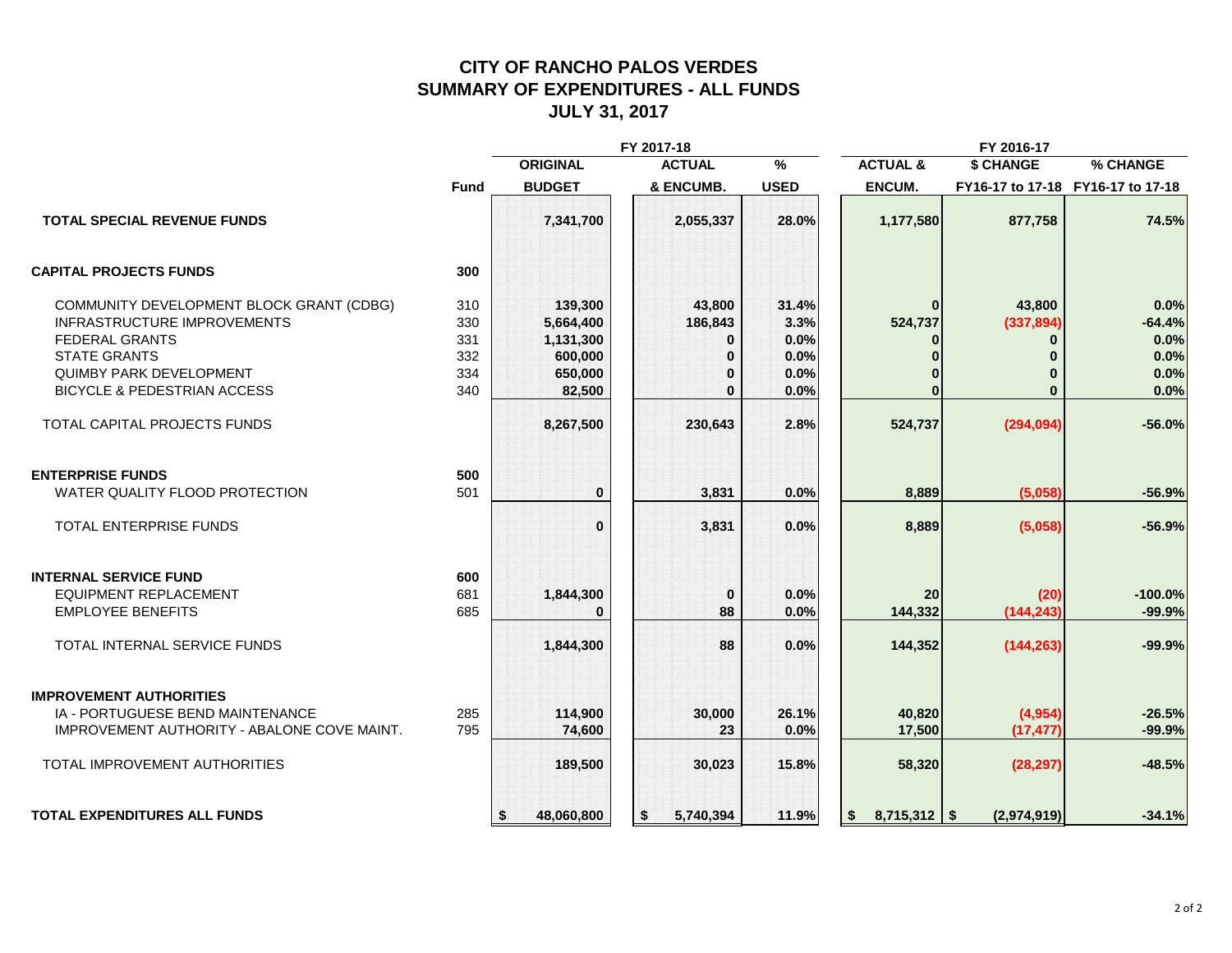| <b>Actuals</b><br><b>Encumbrances</b><br>% Used<br><b>Revised Budget</b><br><b>Actuals</b><br><b>Encumbrances</b><br>July '16 to July '17<br><b>Original Budget</b><br><b>Budget</b> | July '16 to July '17 |
|--------------------------------------------------------------------------------------------------------------------------------------------------------------------------------------|----------------------|
|                                                                                                                                                                                      |                      |
| <b>101 GENERAL FUND</b><br>1,945,104.47<br>1,475,366.31<br>26,997,329.22<br>11.24 %<br>28.512.666.00<br>657,877.85<br>6,143,557.06<br>1,287,226.62<br>30.417.800.00                  | (4,668,190.75)       |
| 0000 UNASSIGNED<br>4,813,500.00<br>0.00%<br>4,813,500.00<br>0.00<br>0.00<br>5,446,000.00<br>0.00<br>0.00<br>0.00                                                                     | 0.00                 |
| 9222 TRANSFER - HABITAT<br>0.00<br>0.00<br>0.00%<br>0.00<br>0.00<br>0.00<br>0.00<br>0.00<br>0.00                                                                                     | 0.00                 |
| 9223 TRANSFER - SUBREGION 1<br>41,500.00<br>0.00<br>41,500.00<br>0.00%<br>0.00<br>0.00<br>0.00<br>0.00<br>0.00                                                                       | 0.00                 |
| 9225 TRANSFER - ABALONE COVE<br>0.00%<br>208.000.00<br>0.00<br>0.00<br>208.000.00<br>208.000.00<br>0.00<br>0.00<br>0.00                                                              | 0.00                 |
| 0.00<br>0.00<br>0.00%<br>0.00<br>9285 TRANSFER - IA PORTUGUESE<br>0.00<br>0.00<br>0.00<br>0.00<br>0.00                                                                               | 0.00                 |
| 9310 TRANSFER - CDBG<br>0.00<br>0.00<br>0.00<br>0.00<br>0.00%<br>0.00<br>0.00<br>0.00<br>0.00                                                                                        | 0.00                 |
| 9330 TRANSFER - INFRASTRUCTURE<br>4,526,000.00<br>0.00<br>0.00<br>4,526,000.00<br>0.00%<br>5,200,000.00<br>0.00<br>0.00<br>0.00                                                      | 0.00                 |
| 9795 TRANSFER - IA ABALONE COVE<br>0.00<br>38,000.00<br>0.00%<br>38,000.00<br>0.00<br>38,000.00<br>0.00<br>0.00<br>0.00                                                              | 0.00                 |
| 0.00<br>0.00<br>0.00<br>9999 CAL-CARD HOLDING EXPENSE<br>0.00<br>0.00<br>0.00<br>0.00%<br>0.00<br>0.00                                                                               | 0.00                 |
| 128,600.00<br>112,583.82<br>12.45 %<br>126,500.00<br>3,397.80<br>0.00<br><b>1110 CITY COUNCIL</b><br>16,016.18<br>0.00<br>12,618.38                                                  | 0.00                 |
| <b>4102 PART-TIME SALARIES</b><br>24,000.00<br>1,846.20<br>22,153.80<br>7.69%<br>24,000.00<br>1,476.96<br>0.00<br>369.24<br>0.00                                                     | 0.00                 |
| <b>4200 EMPLOYEE BENEFITS</b><br>0.00<br>0.00<br>0.00<br>0.00<br>0.00%<br>0.00<br>0.00<br>0.00<br>0.00                                                                               | 0.00                 |
| 50,900.00<br>12,884.54<br>12,246.54<br><b>4201 HEALTH/DENTAL/VISION</b><br>0.00<br>38,015.46<br>25.31 %<br>53,200.00<br>638.00<br>0.00                                               | 0.00                 |
| 4202 FICA/MEDICARE<br>500.00<br>0.00<br>500.00<br>0.00%<br>0.00<br>0.00<br>0.00<br>0.00<br>0.00                                                                                      | 0.00                 |
| <b>4204 WORKERS' COMPENSATION</b><br>0.00%<br>0.00<br>0.00<br>600.00<br>0.00<br>0.00<br>600.00<br>0.00<br>0.00                                                                       | 0.00                 |
| <b>4205 OTHER BENEFITS</b><br>4,100.00<br>131.64<br>0.00<br>3,968.36<br>3.22%<br>800.00<br>129.04<br>0.00<br>2.60                                                                    | 0.00                 |
| 4206 H.S.A. CONTRIBUTION<br>1,153.80<br>13,846.20<br>7.69%<br>15,000.00<br>1,153.80<br>15,000.00<br>0.00<br>0.00<br>0.00                                                             | 0.00                 |
| <b>4310 OPERATING MATERIALS &amp;</b><br>3,500.00<br>0.00<br>0.00<br>3,500.00<br>0.00%<br>3,500.00<br>0.00<br>0.00<br>0.00                                                           | 0.00                 |
| 4311 POSTAGE<br>0.00<br>0.00<br>0.00<br>0.00<br>0.00%<br>0.00<br>0.00<br>0.00<br>0.00                                                                                                | 0.00                 |
| <b>4601 DUES &amp; MEMBERSHIPS</b><br>0.00<br>0.00<br>0.00<br>0.00%<br>0.00<br>0.00<br>0.00<br>0.00<br>0.00                                                                          | 0.00                 |
| <b>4701 INSURANCE PREMIUM</b><br>0.00<br>0.00<br>0.00<br>0.00<br>0.00%<br>0.00<br>0.00<br>0.00<br>0.00                                                                               | 0.00                 |
| 4901 MISC. EXPENSES<br>0.00<br>0.00<br>0.00<br>0.00%<br>0.00<br>0.00<br>0.00<br>0.00<br>0.00                                                                                         | 0.00                 |
| 5101 PROFESSIONAL/TECHNICAL<br>0.00<br>0.00<br>0.00<br>0.00<br>0.00%<br>0.00<br>0.00<br>0.00<br>0.00                                                                                 | 0.00                 |
| 5102 ADVERTISING<br>0.00<br>0.00<br>0.00<br>0.00%<br>0.00<br>0.00<br>0.00<br>0.00<br>0.00                                                                                            | 0.00                 |
| 5103 PRINTING/BINDING<br>0.00<br>0.00<br>0.00<br>0.00<br>0.00%<br>0.00<br>0.00<br>0.00<br>0.00                                                                                       | 0.00                 |
| <b>6001 MEETINGS &amp; CONFERENCES</b><br>30,000.00<br>0.00<br>0.00<br>30,000.00<br>0.00%<br>30,000.00<br>0.00<br>0.00<br>0.00                                                       | 0.00                 |
| 6002 TRAVEL/MILEAGE<br>0.00<br>0.00<br>0.00%<br>0.00<br>0.00<br>0.00<br>0.00<br>0.00<br>0.00                                                                                         | 0.00                 |
| 6101 TRAINING<br>0.00<br>0.00<br>0.00<br>0.00<br>0.00%<br>0.00<br>0.00<br>0.00<br>0.00                                                                                               | 0.00                 |
| 6102 PUBLICATIONS/JOURNALS<br>0.00<br>0.00%<br>0.00<br>0.00<br>0.00<br>0.00<br>0.00<br>0.00<br>0.00                                                                                  | 0.00                 |
| 925.000.00<br>925.000.00<br><b>1210 LEGAL SERVICES - CITY ADMIN</b><br>0.00<br>0.00<br>0.00%<br>940.000.00<br>0.00<br>0.00<br>0.00                                                   | 0.00                 |
| 0.00<br>0.00<br>5101 PROFESSIONAL/TECHNICAL<br>0.00<br>0.00<br>0.00<br>0.00%<br>0.00<br>0.00<br>0.00                                                                                 | 0.00                 |
| 5107 LEGAL SERVICES - GENERAL<br>750,000.00<br>0.00<br>0.00<br>750,000.00<br>0.00%<br>610,000.00<br>0.00<br>0.00<br>0.00                                                             | 0.00                 |
| 5108 LEGAL SERVICES - LABOR<br>60,000.00<br>60,000.00<br>60,000.00<br>0.00<br>0.00<br>0.00%<br>0.00<br>0.00<br>0.00                                                                  | 0.00                 |
| 5109 LEGAL SERVICES - LITIGATION<br>55,000.00<br>0.00<br>0.00<br>55,000.00<br>0.00%<br>245,000.00<br>0.00<br>0.00<br>0.00                                                            | 0.00                 |
| 5110 LEGAL SERVICES - CODE<br>60.000.00<br>25.000.00<br>0.00<br>60.000.00<br>0.00<br>0.00<br>0.00%<br>0.00<br>0.00                                                                   | 0.00                 |
| 12.18%<br>575,900.00<br><b>1310 CITY CLERK ADMINISTRATION</b><br>549,600.00<br>64,174.97<br>2,770.21<br>482,654.82<br>25,494.70<br>4,230.59<br>38,680.27                             | (1,460.38)           |
| 345,000.00<br>25,599.88<br>319,400.12<br>329,300.00<br>19,932.94<br>0.00<br>5,666.94<br><b>4101 FULL-TIME SALARIES</b><br>0.00<br>7.42 %                                             | 0.00                 |
| <b>4102 PART-TIME SALARIES</b><br>0.00<br>0.00<br>0.00<br>0.00%<br>0.00<br>0.00<br>0.00<br>0.00<br>0.00                                                                              | 0.00                 |
| 0.00<br>0.00<br>0.00%<br>2,400.00<br>0.00<br>0.00<br><b>4103 OVER-TIME SALARIES</b><br>0.00<br>0.00<br>0.00                                                                          | 0.00                 |
| 0.00%<br>0.00<br><b>4200 EMPLOYEE BENEFITS</b><br>0.00<br>0.00<br>0.00<br>0.00<br>0.00<br>0.00<br>0.00                                                                               | 0.00                 |
| 4201 HEALTH/DENTAL/VISION<br>50,000.00<br>7,477.60<br>42,522.40<br>14.96%<br>52,100.00<br>7,477.60<br>0.00<br>0.00<br>0.00                                                           | 0.00                 |
| <b>4202 FICA/MEDICARE</b><br>5,000.00<br>0.00<br>0.00<br>5,000.00<br>0.00%<br>0.00<br>0.00<br>0.00<br>0.00                                                                           | 0.00                 |
| 7.25 %<br><b>4203 CALPERS RETIREMENT</b><br>31,500.00<br>2,282.89<br>0.00<br>29,217.11<br>61,400.00<br>2,455.02<br>0.00<br>(172.13)                                                  | 0.00                 |
| <b>4204 WORKERS' COMPENSATION</b><br>0.00<br>7,500.00<br>0.00%<br>0.00<br>0.00<br>0.00<br>7,500.00<br>0.00<br>0.00                                                                   | 0.00                 |
| <b>4205 OTHER BENEFITS</b><br>12,500.00<br>2,096.57<br>0.00<br>10,403.43<br>16.78%<br>18,200.00<br>2,288.84<br>0.00<br>(192.27)                                                      | 0.00                 |
| 0.00<br>0.00<br>17,700.00<br>0.00%<br>17,700.00<br>0.00<br>4206 H.S.A. CONTRIBUTION<br>17,700.00<br>0.00<br>0.00                                                                     | 0.00                 |
| <b>4207 CALPERS UNFUNDED</b><br>28,100.00<br>28,100.00<br>0.00<br>$0.00$ 100.00 %<br>0.00<br>0.00<br>0.00<br>28,100.00                                                               | 0.00                 |
| 1,500.00<br>(6.74)<br>719.83<br>786.91<br>47.53%<br>(62.74)<br><b>4310 OPERATING MATERIALS &amp;</b><br>1,500.00<br>56.00<br>1,500.00                                                | (780.17)             |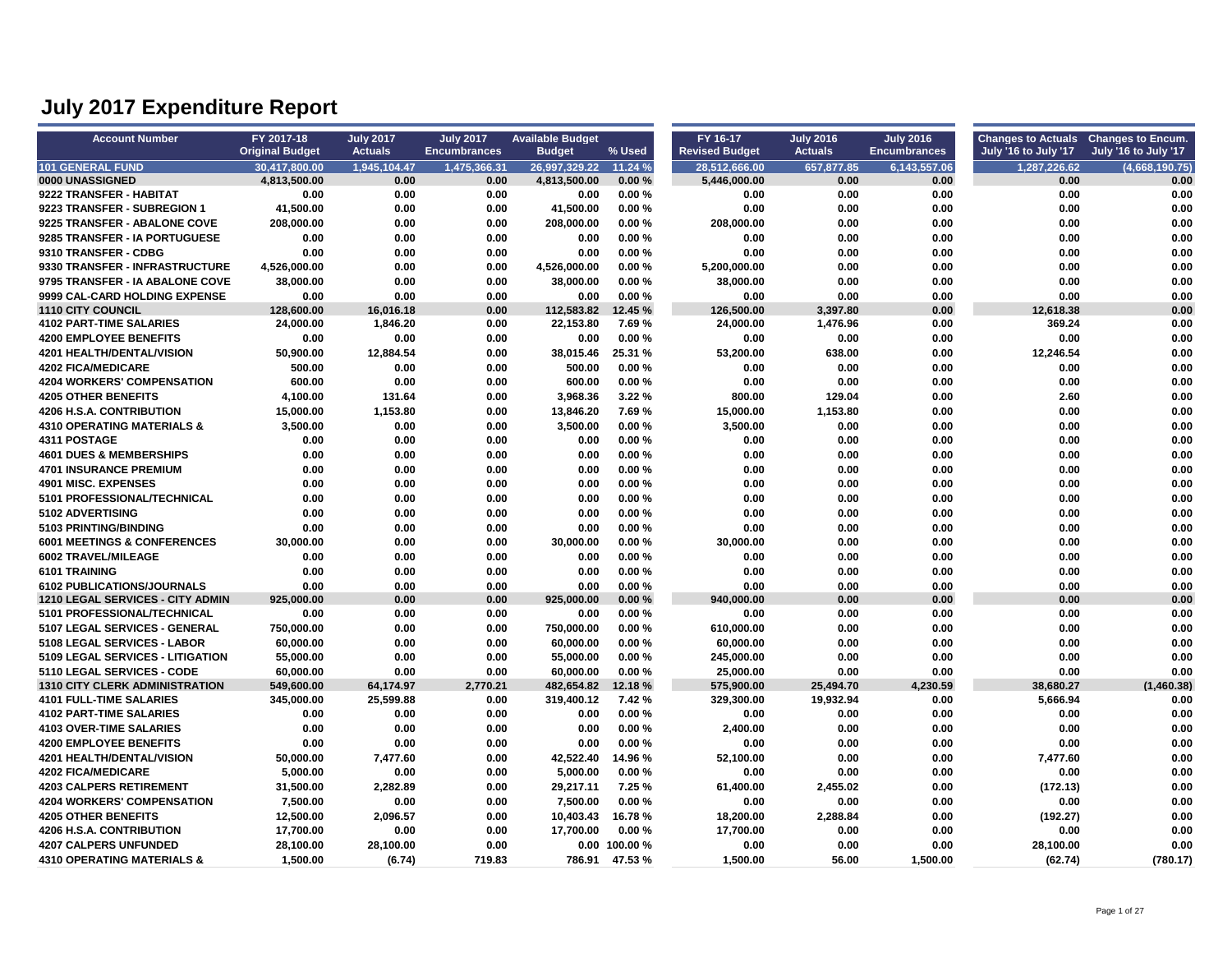| <b>Account Number</b>                  | FY 2017-18             | <b>July 2017</b> | <b>July 2017</b>    | <b>Available Budget</b> |                 | FY 16-17              | <b>July 2016</b> | <b>July 2016</b>    | Changes to Actuals Changes to Encum. |                      |
|----------------------------------------|------------------------|------------------|---------------------|-------------------------|-----------------|-----------------------|------------------|---------------------|--------------------------------------|----------------------|
|                                        | <b>Original Budget</b> | <b>Actuals</b>   | <b>Encumbrances</b> | <b>Budget</b>           | % Used          | <b>Revised Budget</b> | <b>Actuals</b>   | <b>Encumbrances</b> | July '16 to July '17                 | July '16 to July '17 |
| <b>4311 POSTAGE</b>                    | 0.00                   | 0.00             | 0.00                | 0.00                    | 0.00%           | 0.00                  | 0.00             | 0.00                | 0.00                                 | 0.00                 |
| <b>4601 DUES &amp; MEMBERSHIPS</b>     | 1,300.00               | 0.00             | 0.00                | 1,300.00                | 0.00%           | 600.00                | 480.00           | 0.00                | (480.00)                             | 0.00                 |
| <b>4701 INSURANCE PREMIUM</b>          | 0.00                   | 0.00             | 0.00                | 0.00                    | 0.00%           | 0.00                  | 0.00             | 0.00                | 0.00                                 | 0.00                 |
| 4901 MISC. EXPENSES                    | 0.00                   | 0.00             | 0.00                | 0.00                    | 0.00%           | 0.00                  | 0.00             | 0.00                | 0.00                                 | 0.00                 |
| 5101 PROFESSIONAL/TECHNICAL            | 20,000.00              | (1,800.00)       | 0.00                | 21,800.00               | $-9.00%$        | 65,000.00             | 0.00             | 0.00                | (1,800.00)                           | 0.00                 |
| 5102 ADVERTISING                       | 6,000.00               | 0.00             | 0.00                | 6,000.00                | 0.00%           | 5,500.00              | 0.00             | 0.00                | 0.00                                 | 0.00                 |
| 5103 PRINTING/BINDING                  | 1,000.00               | 0.00             | 0.00                | 1,000.00                | 0.00%           | 1,000.00              | 65.40            | 177.67              | (65.40)                              | (177.67)             |
| <b>6001 MEETINGS &amp; CONFERENCES</b> | 3,000.00               | 0.00             | 0.00                | 3,000.00                | 0.00%           | 3,000.00              | 0.00             | 0.00                | 0.00                                 | 0.00                 |
| 6002 TRAVEL/MILEAGE                    | 600.00                 | 0.00             | 0.00                | 600.00                  | 0.00%           | 600.00                | 0.00             | 0.00                | 0.00                                 | 0.00                 |
| 6101 TRAINING                          | 7,000.00               | 0.00             | 0.00                | 7,000.00                | 0.00%           | 7,000.00              | 216.50           | 2,300.00            | (216.50)                             | (2,300.00)           |
| <b>6102 PUBLICATIONS/JOURNALS</b>      | 5,500.00               | 424.77           | 2,050.38            | 3,024.85                | 45.00 %         | 5,000.00              | 0.00             | 252.92              | 424.77                               | 1,797.46             |
| <b>6201 EQUIPMENT REPLACEMENT</b>      | 6,400.00               | 0.00             | 0.00                | 6,400.00                | 0.00%           | 5,600.00              | 0.00             | 0.00                | 0.00                                 | 0.00                 |
| <b>8101 EQUIPMENT &amp; FURNITURE</b>  | 0.00                   | 0.00             | 0.00                | 0.00                    | 0.00%           | 0.00                  | 0.00             | 0.00                | 0.00                                 | 0.00                 |
| <b>1311 CITY CLERK ELECTION</b>        | 130,000.00             | 0.00             | 941.63              | 129,058.37              | 0.72%           | 0.00                  | 0.00             | 0.00                | 0.00                                 | 941.63               |
| 4311 POSTAGE                           | 0.00                   | 0.00             | 0.00                | 0.00                    | 0.00%           | 0.00                  | 0.00             | 0.00                | 0.00                                 | 0.00                 |
| 5101 PROFESSIONAL/TECHNICAL            | 130,000.00             | 0.00             | 941.63              | 129,058.37              | 0.72%           | 0.00                  | 0.00             | 0.00                | 0.00                                 | 941.63               |
| 5102 ADVERTISING                       | 0.00                   | 0.00             | 0.00                | 0.00                    | 0.00%           | 0.00                  | 0.00             | 0.00                | 0.00                                 | 0.00                 |
| <b>1410 CITY MANAGER</b>               | 840,100.00             | 86,977.18        | 50,687.50           | 702,435.32              | 16.39 %         | 795.700.00            | 40,910.55        | 5,000.00            | 46,066.63                            | 45.687.50            |
| <b>4101 FULL-TIME SALARIES</b>         | 561,700.00             | 45,286.69        | 0.00                | 516.413.31              | 8.06%           | 555.500.00            | 34,492.41        | 0.00                | 10,794.28                            | 0.00                 |
| <b>4102 PART-TIME SALARIES</b>         | 0.00                   | 0.00             | 0.00                | 0.00                    | 0.00%           | 0.00                  | 0.00             | 0.00                | 0.00                                 | 0.00                 |
| <b>4103 OVER-TIME SALARIES</b>         | 0.00                   | 0.00             | 0.00                | 0.00                    | 0.00%           | 1,000.00              | 0.00             | 0.00                | 0.00                                 | 0.00                 |
| <b>4200 EMPLOYEE BENEFITS</b>          | 0.00                   | 0.00             | 0.00                | 0.00                    | 0.00%           | 0.00                  | 0.00             | 0.00                | 0.00                                 | 0.00                 |
| 4201 HEALTH/DENTAL/VISION              | 56,700.00              | 9,734.73         | 0.00                | 46,965.27               | 17.17%          | 51,000.00             | 319.00           | 0.00                | 9,415.73                             | 0.00                 |
| 4202 FICA/MEDICARE                     | 8,100.00               | 0.00             | 0.00                | 8,100.00                | 0.00%           | 0.00                  | 0.00             | 0.00                | 0.00                                 | 0.00                 |
| <b>4203 CALPERS RETIREMENT</b>         | 43,500.00              | 3,492.09         | 0.00                | 40,007.91               | 8.03%           | 57,800.00             | 3,372.66         | 0.00                | 119.43                               | 0.00                 |
| <b>4204 WORKERS' COMPENSATION</b>      | 12,400.00              | 0.00             | 0.00                | 12,400.00               | 0.00%           | 0.00                  | 0.00             | 0.00                | 0.00                                 | 0.00                 |
| <b>4205 OTHER BENEFITS</b>             | 14,200.00              | 1,401.65         | 0.00                | 12,798.35               | 9.87%           | 28,000.00             | 1,316.12         | 0.00                | 85.53                                | 0.00                 |
| 4206 H.S.A. CONTRIBUTION               | 19,800.00              | 1,384.56         | 0.00                | 18,415.44               | 6.99%           | 13,800.00             | 923.04           | 0.00                | 461.52                               | 0.00                 |
| <b>4207 CALPERS UNFUNDED</b>           | 16,000.00              | 16,000.00        | 0.00                |                         | $0.00$ 100.00 % | 0.00                  | 0.00             | 0.00                | 16,000.00                            | 0.00                 |
| <b>4310 OPERATING MATERIALS &amp;</b>  | 10,000.00              | 0.00             | 5,000.00            | 5,000.00                | 50.00 %         | 10,000.00             | 0.00             | 5,000.00            | 0.00                                 | 0.00                 |
| 4311 POSTAGE                           | 100.00                 | 0.00             | 0.00                | 100.00                  | 0.00%           | 100.00                | 0.00             | 0.00                | 0.00                                 | 0.00                 |
| <b>4601 DUES &amp; MEMBERSHIPS</b>     | 3,600.00               | 5,090.00         | 0.00                | $(1,490.00)$ 141.39 %   |                 | 3,600.00              | 425.00           | 0.00                | 4,665.00                             | 0.00                 |
| <b>4701 INSURANCE PREMIUM</b>          | 15,300.00              | 0.00             | 0.00                | 15,300.00               | 0.00%           | 0.00                  | 0.00             | 0.00                | 0.00                                 | 0.00                 |
| <b>4901 MISC. EXPENSES</b>             | 0.00                   | 0.00             | 0.00                | 0.00                    | 0.00%           | 0.00                  | 0.00             | 0.00                | 0.00                                 | 0.00                 |
| 5100 PROFESSIONAL/TECHNICAL            | 0.00                   | 0.00             | 0.00                | 0.00                    | 0.00%           | 0.00                  | 0.00             | 0.00                | 0.00                                 | 0.00                 |
| 5101 PROFESSIONAL/TECHNICAL            | 48,000.00              | 4,312.50         | 45,687.50           | $(2,000.00)$ 104.17 %   |                 | 50,000.00             | 0.00             | 0.00                | 4,312.50                             | 45,687.50            |
| 5102 ADVERTISING                       | 0.00                   | 0.00             | 0.00                | 0.00                    | 0.00%           | 0.00                  | 0.00             | 0.00                | 0.00                                 | 0.00                 |
| 5103 PRINTING/BINDING                  | 600.00                 | 0.00             | 0.00                | 600.00                  | 0.00%           | 600.00                | 0.00             | 0.00                | 0.00                                 | 0.00                 |
| 5301 TELEPHONE                         | 0.00                   | 0.00             | 0.00                | 0.00                    | 0.00%           | 0.00                  | 0.00             | 0.00                | 0.00                                 | 0.00                 |
| <b>6001 MEETINGS &amp; CONFERENCES</b> | 15,000.00              | 274.96           | 0.00                | 14,725.04               | 1.83%           | 15,000.00             | 62.32            | 0.00                | 212.64                               | 0.00                 |
| 6002 TRAVEL/MILEAGE                    | 500.00                 | 0.00             | 0.00                | 500.00                  | 0.00%           | 500.00                | 0.00             | 0.00                | 0.00                                 | 0.00                 |
| 6101 TRAINING                          | 0.00                   | 0.00             | 0.00                | 0.00                    | 0.00%           | 0.00                  | 0.00             | 0.00                | 0.00                                 | 0.00                 |
| 6102 PUBLICATIONS/JOURNALS             | 400.00                 | 0.00             | 0.00                | 400.00                  | 0.00%           | 400.00                | 0.00             | 0.00                | 0.00                                 | 0.00                 |
| 6201 EQUIPMENT REPLACEMENT             | 14,200.00              | 0.00             | 0.00                | 14,200.00               | 0.00%           | 8,400.00              | 0.00             | 0.00                | 0.00                                 | 0.00                 |
| <b>8803 LAND</b>                       | 0.00                   | 0.00             | 0.00                | 0.00                    | 0.00%           | 0.00                  | 0.00             | 0.00                | 0.00                                 | 0.00                 |
| <b>1420 COMMUNITY OUTREACH</b>         | 87,500.00              | 4,603.43         | 9,316.43            | 73,580.14               | 15.91 %         | 81,500.00             | 14,025.79        | 9,318.86            | (9, 422.36)                          | (2.43)               |
| <b>4101 FULL-TIME SALARIES</b>         | 0.00                   | 0.00             | 0.00                | 0.00                    | 0.00%           | 0.00                  | 0.00             | 0.00                | 0.00                                 | 0.00                 |
| <b>4102 PART-TIME SALARIES</b>         | 0.00                   | 0.00             | 0.00                | 0.00                    | 0.00%           | 0.00                  | 0.00             | 0.00                | 0.00                                 | 0.00                 |
|                                        |                        |                  |                     |                         |                 |                       |                  |                     |                                      |                      |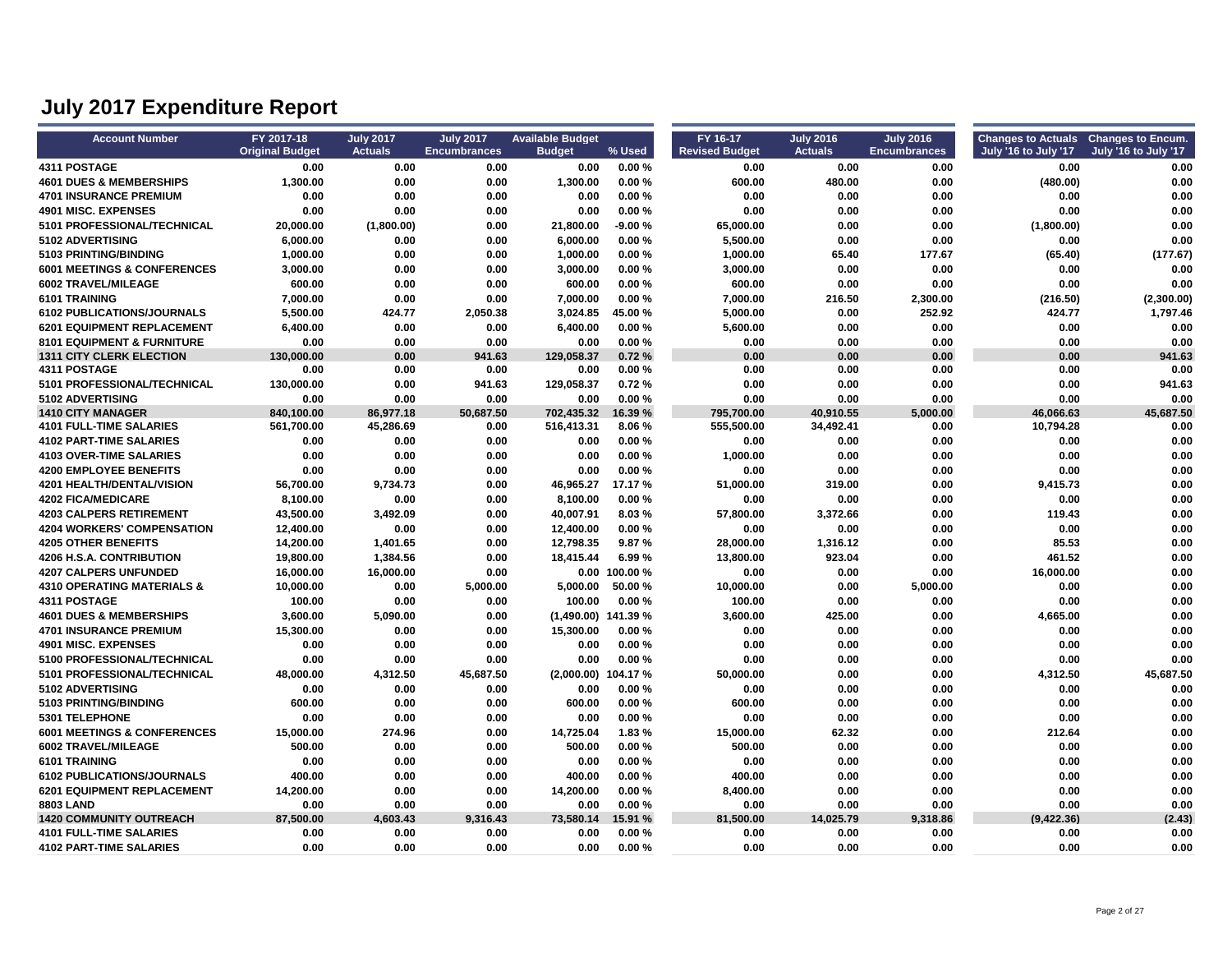| <b>Account Number</b>                  | FY 2017-18<br><b>Original Budget</b> | <b>July 2017</b><br><b>Actuals</b> | <b>July 2017</b><br><b>Encumbrances</b> | <b>Available Budget</b><br><b>Budget</b> | % Used          | FY 16-17<br><b>Revised Budget</b> | <b>July 2016</b><br><b>Actuals</b> | <b>July 2016</b><br><b>Encumbrances</b> | Changes to Actuals Changes to Encum.<br>July '16 to July '17 | July '16 to July '17 |
|----------------------------------------|--------------------------------------|------------------------------------|-----------------------------------------|------------------------------------------|-----------------|-----------------------------------|------------------------------------|-----------------------------------------|--------------------------------------------------------------|----------------------|
| <b>4103 OVER-TIME SALARIES</b>         | 0.00                                 | 0.00                               | 0.00                                    | 0.00                                     | 0.00%           | 0.00                              | 0.00                               | 0.00                                    | 0.00                                                         | 0.00                 |
| <b>4200 EMPLOYEE BENEFITS</b>          | 0.00                                 | 0.00                               | 0.00                                    | 0.00                                     | 0.00%           | 0.00                              | 0.00                               | 0.00                                    | 0.00                                                         | 0.00                 |
| <b>4310 OPERATING MATERIALS &amp;</b>  | 4,200.00                             | 0.00                               | 0.00                                    | 4,200.00                                 | 0.00%           | 4,200.00                          | 0.00                               | 0.00                                    | 0.00                                                         | 0.00                 |
| 4311 POSTAGE                           | 8,400.00                             | 0.00                               | 8,400.00                                |                                          | $0.00$ 100.00 % | 8,400.00                          | 0.00                               | 8,400.00                                | 0.00                                                         | 0.00                 |
| <b>4601 DUES &amp; MEMBERSHIPS</b>     | 45,800.00                            | 4,519.86                           | 0.00                                    | 41,280.14                                | 9.87%           | 45,800.00                         | 13,944.65                          | 0.00                                    | (9,424.79)                                                   | 0.00                 |
| <b>4701 INSURANCE PREMIUM</b>          | 0.00                                 | 0.00                               | 0.00                                    | 0.00                                     | 0.00%           | 0.00                              | 0.00                               | 0.00                                    | 0.00                                                         | 0.00                 |
| <b>4901 MISC. EXPENSES</b>             | 0.00                                 | 0.00                               | 0.00                                    | 0.00                                     | 0.00%           | 0.00                              | 0.00                               | 0.00                                    | 0.00                                                         | 0.00                 |
| 5101 PROFESSIONAL/TECHNICAL            | 0.00                                 | 0.00                               | 0.00                                    | 0.00                                     | 0.00%           | 0.00                              | 0.00                               | 0.00                                    | 0.00                                                         | 0.00                 |
| 5102 ADVERTISING                       | 0.00                                 | 0.00                               | 0.00                                    | 0.00                                     | 0.00%           | 0.00                              | 0.00                               | 0.00                                    | 0.00                                                         | 0.00                 |
| 5103 PRINTING/BINDING                  | 15,000.00                            | 0.00                               | 0.00                                    | 15,000.00                                | 0.00%           | 15,000.00                         | 0.00                               | 0.00                                    | 0.00                                                         | 0.00                 |
| 5106 RENTS & LEASES                    | 0.00                                 | 0.00                               | 0.00                                    | 0.00                                     | 0.00%           | 0.00                              | 0.00                               | 0.00                                    | 0.00                                                         | 0.00                 |
| 5201 REPAIR & MAINTENANCE              | 1,100.00                             | 83.57                              | 916.43                                  | 100.00                                   | 90.91 %         | 1,000.00                          | 0.00                               | 0.00                                    | 83.57                                                        | 916.43               |
| <b>6001 MEETINGS &amp; CONFERENCES</b> | 13,000.00                            | 0.00                               | 0.00                                    | 13,000.00                                | 0.00%           | 7,000.00                          | 0.00                               | 0.00                                    | 0.00                                                         | 0.00                 |
| 6002 TRAVEL/MILEAGE                    | 0.00                                 | 0.00                               | 0.00                                    | 0.00                                     | 0.00%           | 100.00                            | 0.00                               | 0.00                                    | 0.00                                                         | 0.00                 |
| <b>6101 TRAINING</b>                   | 0.00                                 | 0.00                               | 0.00                                    | 0.00                                     | 0.00%           | 0.00                              | 0.00                               | 0.00                                    | 0.00                                                         | 0.00                 |
| 6102 PUBLICATIONS/JOURNALS             | 0.00                                 | 0.00                               | 0.00                                    | 0.00                                     | 0.00%           | 0.00                              | 81.14                              | 918.86                                  | (81.14)                                                      | (918.86)             |
| 6201 EQUIPMENT REPLACEMENT             | 0.00                                 | 0.00                               | 0.00                                    | 0.00                                     | 0.00%           | 0.00                              | 0.00                               | 0.00                                    | 0.00                                                         | 0.00                 |
| <b>1430 EMERGENCY PREPAREDNESS</b>     | 189,300.00                           | 18,306.72                          | 0.00                                    | 170,993.28                               | 9.67%           | 205,100.00                        | 5,500.19                           | 960.00                                  | 12,806.53                                                    | (960.00)             |
| <b>4101 FULL-TIME SALARIES</b>         | 80,100.00                            | 6,033.63                           | 0.00                                    | 74,066.37                                | 7.53 %          | 77,500.00                         | 4,668.95                           | 0.00                                    | 1,364.68                                                     | 0.00                 |
| <b>4102 PART-TIME SALARIES</b>         | 0.00                                 | 0.00                               | 0.00                                    | 0.00                                     | 0.00%           | 0.00                              | 0.00                               | 0.00                                    | 0.00                                                         | 0.00                 |
| <b>4103 OVER-TIME SALARIES</b>         | 0.00                                 | 0.00                               | 0.00                                    | 0.00                                     | 0.00%           | 0.00                              | 0.00                               | 0.00                                    | 0.00                                                         | 0.00                 |
| <b>4200 EMPLOYEE BENEFITS</b>          | 0.00                                 | 0.00                               | 0.00                                    | 0.00                                     | 0.00%           | 0.00                              | 0.00                               | 0.00                                    | 0.00                                                         | 0.00                 |
| <b>4201 HEALTH/DENTAL/VISION</b>       | 18,000.00                            | 1,562.62                           | 0.00                                    | 16,437.38                                | 8.68%           | 18,000.00                         | 0.00                               | 0.00                                    | 1.562.62                                                     | 0.00                 |
| <b>4202 FICA/MEDICARE</b>              | 1,200.00                             | 0.00                               | 0.00                                    | 1.200.00                                 | 0.00%           | 0.00                              | 0.00                               | 0.00                                    | 0.00                                                         | 0.00                 |
| <b>4203 CALPERS RETIREMENT</b>         | 8,100.00                             | 610.00                             | 0.00                                    | 7,490.00                                 | 7.53%           | 14,500.00                         | 585.80                             | 0.00                                    | 24.20                                                        | 0.00                 |
| <b>4204 WORKERS' COMPENSATION</b>      | 1,700.00                             | 0.00                               | 0.00                                    | 1,700.00                                 | 0.00%           | 0.00                              | 0.00                               | 0.00                                    | 0.00                                                         | 0.00                 |
| <b>4205 OTHER BENEFITS</b>             | 2,500.00                             | 79.62                              | 0.00                                    | 2,420.38                                 | 3.20%           | 4,100.00                          | 167.31                             | 0.00                                    | (87.69)                                                      | 0.00                 |
| 4206 H.S.A. CONTRIBUTION               | 0.00                                 | 0.00                               | 0.00                                    | 0.00                                     | 0.00%           | 0.00                              | 0.00                               | 0.00                                    | 0.00                                                         | 0.00                 |
| <b>4207 CALPERS UNFUNDED</b>           | 9,900.00                             | 9,900.00                           | 0.00                                    | 0.00                                     | 100.00%         | 0.00                              | 0.00                               | 0.00                                    | 9,900.00                                                     | 0.00                 |
| <b>4310 OPERATING MATERIALS &amp;</b>  | 19,800.00                            | 120.85                             | 0.00                                    | 19,679.15                                | 0.61%           | 17,800.00                         | 39.87                              | 0.00                                    | 80.98                                                        | 0.00                 |
| 4311 POSTAGE                           | 0.00                                 | 0.00                               | 0.00                                    | 0.00                                     | 0.00%           | 0.00                              | 0.00                               | 0.00                                    | 0.00                                                         | 0.00                 |
| <b>4601 DUES &amp; MEMBERSHIPS</b>     | 11,400.00                            | 0.00                               | 0.00                                    | 11,400.00                                | 0.00%           | 11,400.00                         | 0.00                               | 0.00                                    | 0.00                                                         | 0.00                 |
| <b>4701 INSURANCE PREMIUM</b>          | 2,300.00                             | 0.00                               | 0.00                                    | 2,300.00                                 | 0.00%           | 0.00                              | 0.00                               | 0.00                                    | 0.00                                                         | 0.00                 |
| 4901 MISC. EXPENSES                    | 0.00                                 | 0.00                               | 0.00                                    | 0.00                                     | 0.00%           | 0.00                              | 0.00                               | 0.00                                    | 0.00                                                         | 0.00                 |
| 5101 PROFESSIONAL/TECHNICAL            | 13,500.00                            | 0.00                               | 0.00                                    | 13,500.00                                | 0.00%           | 37,000.00                         | 0.00                               | 960.00                                  | 0.00                                                         | (960.00)             |
| 5102 ADVERTISING                       | 0.00                                 | 0.00                               | 0.00                                    | 0.00                                     | 0.00%           | 0.00                              | 0.00                               | 0.00                                    | 0.00                                                         | 0.00                 |
| 5103 PRINTING/BINDING                  | 500.00                               | 0.00                               | 0.00                                    | 500.00                                   | 0.00%           | 500.00                            | 0.00                               | 0.00                                    | 0.00                                                         | 0.00                 |
| 5301 TELEPHONE                         | 3,000.00                             | 0.00                               | 0.00                                    | 3,000.00                                 | 0.00%           | 2,700.00                          | 38.26                              | 0.00                                    | (38.26)                                                      | 0.00                 |
| <b>6001 MEETINGS &amp; CONFERENCES</b> | 4,800.00                             | 0.00                               | 0.00                                    | 4,800.00                                 | 0.00%           | 4,800.00                          | 0.00                               | 0.00                                    | 0.00                                                         | 0.00                 |
| 6002 TRAVEL/MILEAGE                    | 200.00                               | 0.00                               | 0.00                                    | 200.00                                   | 0.00%           | 200.00                            | 0.00                               | 0.00                                    | 0.00                                                         | 0.00                 |
| 6101 TRAINING                          | 10,100.00                            | 0.00                               | 0.00                                    | 10,100.00                                | 0.00%           | 9,100.00                          | 0.00                               | 0.00                                    | 0.00                                                         | 0.00                 |
| <b>6102 PUBLICATIONS/JOURNALS</b>      | 0.00                                 | 0.00                               | 0.00                                    | 0.00                                     | 0.00%           | 0.00                              | 0.00                               | 0.00                                    | 0.00                                                         | 0.00                 |
| 6201 EQUIPMENT REPLACEMENT             | 2,200.00                             | 0.00                               | 0.00                                    | 2,200.00                                 | 0.00%           | 7,500.00                          | 0.00                               | 0.00                                    | 0.00                                                         | 0.00                 |
| <b>1440 RPV TV</b>                     | 229,000.00                           | 6,600.00                           | 31,200.00                               | 191,200.00                               | 16.51 %         | 228,400.00                        | 2,840.00                           | 87,112.50                               | 3,760.00                                                     | (55, 912.50)         |
| <b>4102 PART-TIME SALARIES</b>         | 0.00                                 | 0.00                               | 0.00                                    | 0.00                                     | 0.00%           | 0.00                              | 0.00                               | 0.00                                    | 0.00                                                         | 0.00                 |
| <b>4200 EMPLOYEE BENEFITS</b>          | 0.00                                 | 0.00                               | 0.00                                    | 0.00                                     | 0.00%           | 0.00                              | 0.00                               | 0.00                                    | 0.00                                                         | 0.00                 |
| <b>4205 OTHER BENEFITS</b>             | 0.00                                 | 0.00                               | 0.00                                    | 0.00                                     | 0.00%           | 0.00                              | 0.00                               | 0.00                                    | 0.00                                                         | 0.00                 |
| <b>4310 OPERATING MATERIALS &amp;</b>  | 20,000.00                            | 0.00                               | 0.00                                    | 20,000.00                                | 0.00%           | 20,000.00                         | 0.00                               | 16,452.50                               | 0.00                                                         | (16, 452.50)         |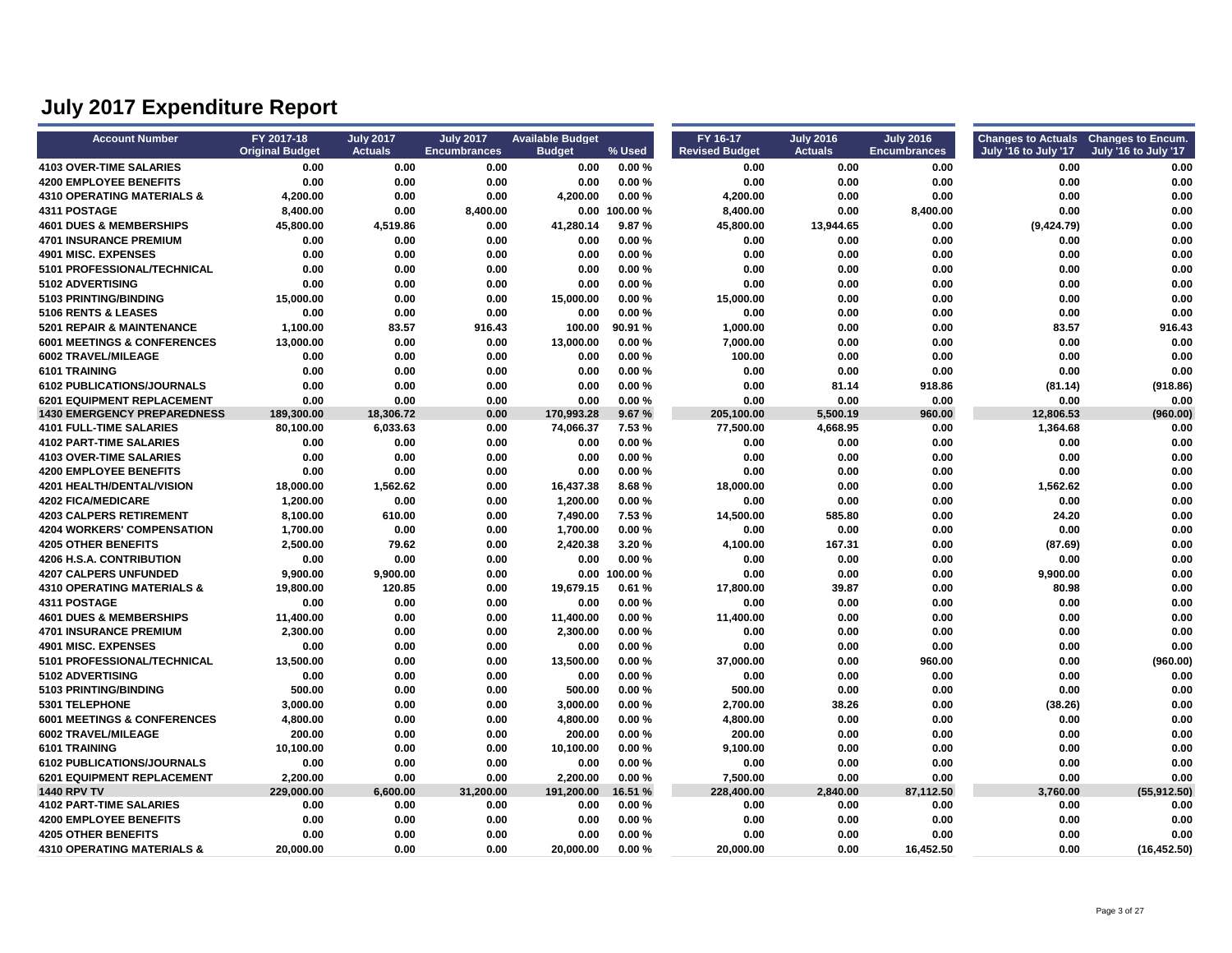| <b>Account Number</b>                  | FY 2017-18<br><b>Original Budget</b> | <b>July 2017</b><br><b>Actuals</b> | <b>July 2017</b><br><b>Encumbrances</b> | <b>Available Budget</b><br><b>Budget</b> | % Used  | FY 16-17<br><b>Revised Budget</b> | <b>July 2016</b><br><b>Actuals</b> | <b>July 2016</b><br><b>Encumbrances</b> | Changes to Actuals Changes to Encum.<br>July '16 to July '17 | July '16 to July '17 |
|----------------------------------------|--------------------------------------|------------------------------------|-----------------------------------------|------------------------------------------|---------|-----------------------------------|------------------------------------|-----------------------------------------|--------------------------------------------------------------|----------------------|
| <b>4601 DUES &amp; MEMBERSHIPS</b>     | 700.00                               | 0.00                               | 0.00                                    | 700.00                                   | 0.00%   | 700.00                            | 0.00                               | 0.00                                    | 0.00                                                         | 0.00                 |
| 5101 PROFESSIONAL/TECHNICAL            | 203,000.00                           | 6,600.00                           | 31,200.00                               | 165,200.00                               | 18.62%  | 203,000.00                        | 2,840.00                           | 70,660.00                               | 3,760.00                                                     | (39, 460.00)         |
| <b>6201 EQUIPMENT REPLACEMENT</b>      | 5,300.00                             | 0.00                               | 0.00                                    | 5,300.00                                 | 0.00%   | 4,700.00                          | 0.00                               | 0.00                                    | 0.00                                                         | 0.00                 |
| <b>1450 PERSONNEL</b>                  | 392,700.00                           | 23,656.99                          | 10,660.00                               | 358,383.01                               | 8.74 %  | 417,400.00                        | 23,293.94                          | 7,275.30                                | 363.05                                                       | 3,384.70             |
| <b>4101 FULL-TIME SALARIES</b>         | 258,900.00                           | 16,148.69                          | 0.00                                    | 242,751.31                               | 6.24 %  | 245,500.00                        | 15,168.00                          | 0.00                                    | 980.69                                                       | 0.00                 |
| <b>4102 PART-TIME SALARIES</b>         | 0.00                                 | 0.00                               | 0.00                                    | 0.00                                     | 0.00%   | 0.00                              | 0.00                               | 0.00                                    | 0.00                                                         | 0.00                 |
| <b>4103 OVER-TIME SALARIES</b>         | 0.00                                 | 0.00                               | 0.00                                    | 0.00                                     | 0.00%   | 300.00                            | 0.00                               | 0.00                                    | 0.00                                                         | 0.00                 |
| <b>4200 EMPLOYEE BENEFITS</b>          | 0.00                                 | 0.00                               | 0.00                                    | 0.00                                     | 0.00%   | 0.00                              | 0.00                               | 0.00                                    | 0.00                                                         | 0.00                 |
| 4201 HEALTH/DENTAL/VISION              | 21,700.00                            | 1,687.66                           | 0.00                                    | 20,012.34                                | 7.78%   | 30,300.00                         | 319.00                             | 0.00                                    | 1,368.66                                                     | 0.00                 |
| <b>4202 FICA/MEDICARE</b>              | 3,800.00                             | 0.00                               | 0.00                                    | 3,800.00                                 | 0.00%   | 0.00                              | 0.00                               | 0.00                                    | 0.00                                                         | 0.00                 |
| <b>4203 CALPERS RETIREMENT</b>         | 18,400.00                            | 1,162.70                           | 0.00                                    | 17,237.30                                | 6.32%   | 22,200.00                         | 1,440.90                           | 0.00                                    | (278.20)                                                     | 0.00                 |
| <b>4204 WORKERS' COMPENSATION</b>      | 5,600.00                             | 0.00                               | 0.00                                    | 5,600.00                                 | 0.00%   | 0.00                              | 0.00                               | 0.00                                    | 0.00                                                         | 0.00                 |
| <b>4205 OTHER BENEFITS</b>             | 8,400.00                             | 650.40                             | 0.00                                    | 7,749.60                                 | 7.74 %  | 15,000.00                         | 622.27                             | 0.00                                    | 28.13                                                        | 0.00                 |
| <b>4206 H.S.A. CONTRIBUTION</b>        | 1,500.00                             | 0.00                               | 0.00                                    | 1,500.00                                 | 0.00%   | 4,500.00                          | 230.76                             | 0.00                                    | (230.76)                                                     | 0.00                 |
| <b>4207 CALPERS UNFUNDED</b>           | 0.00                                 | 0.00                               | 0.00                                    | 0.00                                     | 0.00%   | 0.00                              | 0.00                               | 0.00                                    | 0.00                                                         | 0.00                 |
| <b>4310 OPERATING MATERIALS &amp;</b>  | 7,000.00                             | 57.54                              | 0.00                                    | 6,942.46                                 | 0.83%   | 20,000.00                         | 0.00                               | 0.00                                    | 57.54                                                        | 0.00                 |
| 4311 POSTAGE                           | 0.00                                 | 0.00                               | 0.00                                    | 0.00                                     | 0.00%   | 0.00                              | 0.00                               | 0.00                                    | 0.00                                                         | 0.00                 |
| <b>4601 DUES &amp; MEMBERSHIPS</b>     | 1,300.00                             | 0.00                               | 0.00                                    | 1,300.00                                 | 0.00%   | 1,000.00                          | 0.00                               | 0.00                                    | 0.00                                                         | 0.00                 |
| <b>4701 INSURANCE PREMIUM</b>          | 9,400.00                             | 0.00                               | 0.00                                    | 9,400.00                                 | 0.00%   | 0.00                              | 0.00                               | 0.00                                    | 0.00                                                         | 0.00                 |
| 4901 MISC. EXPENSES                    | 0.00                                 | 0.00                               | 0.00                                    | 0.00                                     | 0.00%   | 0.00                              | 0.00                               | 0.00                                    | 0.00                                                         | 0.00                 |
| 5101 PROFESSIONAL/TECHNICAL            | 30,000.00                            | 20.00                              | 10,660.00                               | 19,320.00                                | 35.60%  | 55,000.00                         | 1,863.01                           | 7,275.30                                | (1,843.01)                                                   | 3,384.70             |
| 5102 ADVERTISING                       | 0.00                                 | 0.00                               | 0.00                                    | 0.00                                     | 0.00%   | 10,000.00                         | 100.00                             | 0.00                                    | (100.00)                                                     | 0.00                 |
| 5103 PRINTING/BINDING                  | 1,000.00                             | 0.00                               | 0.00                                    | 1,000.00                                 | 0.00%   | 1,000.00                          | 0.00                               | 0.00                                    | 0.00                                                         | 0.00                 |
| <b>5117 RECRUITMENT ACTIVITIES</b>     | 5,900.00                             | 235.00                             | 0.00                                    | 5,665.00                                 | 3.98%   | 0.00                              | 0.00                               | 0.00                                    | 235.00                                                       | 0.00                 |
| <b>6001 MEETINGS &amp; CONFERENCES</b> | 4,500.00                             | 0.00                               | 0.00                                    | 4,500.00                                 | 0.00%   | 4,500.00                          | 0.00                               | 0.00                                    | 0.00                                                         | 0.00                 |
| 6002 TRAVEL/MILEAGE                    | 500.00                               | 0.00                               | 0.00                                    | 500.00                                   | 0.00%   | 200.00                            | 0.00                               | 0.00                                    | 0.00                                                         | 0.00                 |
| <b>6101 TRAINING</b>                   | 5,500.00                             | 3,695.00                           | 0.00                                    | 1,805.00                                 | 67.18%  | 5,000.00                          | 3,550.00                           | 0.00                                    | 145.00                                                       | 0.00                 |
| 6102 PUBLICATIONS/JOURNALS             | 1,000.00                             | 0.00                               | 0.00                                    | 1,000.00                                 | 0.00%   | 1,000.00                          | 0.00                               | 0.00                                    | 0.00                                                         | 0.00                 |
| 6104 RISK/SAFETY ACTIVITIES            | 6,500.00                             | 0.00                               | 0.00                                    | 6,500.00                                 | 0.00%   | 0.00                              | 0.00                               | 0.00                                    | 0.00                                                         | 0.00                 |
| <b>6201 EQUIPMENT REPLACEMENT</b>      | 1,800.00                             | 0.00                               | 0.00                                    | 1,800.00                                 | 0.00%   | 1,900.00                          | 0.00                               | 0.00                                    | 0.00                                                         | 0.00                 |
| <b>1460 RISK MANAGEMENT</b>            | 0.00                                 | 0.00                               | 0.00                                    | 0.00                                     | 0.00%   | 0.00                              | 0.00                               | 0.00                                    | 0.00                                                         | 0.00                 |
| <b>4101 FULL-TIME SALARIES</b>         | 0.00                                 | 0.00                               | 0.00                                    | 0.00                                     | 0.00%   | 0.00                              | 0.00                               | 0.00                                    | 0.00                                                         | 0.00                 |
| <b>4102 PART-TIME SALARIES</b>         | 0.00                                 | 0.00                               | 0.00                                    | 0.00                                     | 0.00%   | 0.00                              | 0.00                               | 0.00                                    | 0.00                                                         | 0.00                 |
| <b>4103 OVER-TIME SALARIES</b>         | 0.00                                 | 0.00                               | 0.00                                    | 0.00                                     | 0.00%   | 0.00                              | 0.00                               | 0.00                                    | 0.00                                                         | 0.00                 |
| <b>4200 EMPLOYEE BENEFITS</b>          | 0.00                                 | 0.00                               | 0.00                                    | 0.00                                     | 0.00%   | 0.00                              | 0.00                               | 0.00                                    | 0.00                                                         | 0.00                 |
| <b>4310 OPERATING MATERIALS &amp;</b>  | 0.00                                 | 0.00                               | 0.00                                    | 0.00                                     | 0.00%   | 0.00                              | 0.00                               | 0.00                                    | 0.00                                                         | 0.00                 |
| <b>4311 POSTAGE</b>                    | 0.00                                 | 0.00                               | 0.00                                    | 0.00                                     | 0.00%   | 0.00                              | 0.00                               | 0.00                                    | 0.00                                                         | 0.00                 |
| <b>4601 DUES &amp; MEMBERSHIPS</b>     | 0.00                                 | 0.00                               | 0.00                                    | 0.00                                     | 0.00%   | 0.00                              | 0.00                               | 0.00                                    | 0.00                                                         | 0.00                 |
| <b>4701 INSURANCE PREMIUM</b>          | 0.00                                 | 0.00                               | 0.00                                    | 0.00                                     | 0.00%   | 0.00                              | 0.00                               | 0.00                                    | 0.00                                                         | 0.00                 |
| 4901 MISC. EXPENSES                    | 0.00                                 | 0.00                               | 0.00                                    | 0.00                                     | 0.00%   | 0.00                              | 0.00                               | 0.00                                    | 0.00                                                         | 0.00                 |
| 5101 PROFESSIONAL/TECHNICAL            | 0.00                                 | 0.00                               | 0.00                                    | 0.00                                     | 0.00%   | 0.00                              | 0.00                               | 0.00                                    | 0.00                                                         | 0.00                 |
| 5102 ADVERTISING                       | 0.00                                 | 0.00                               | 0.00                                    | 0.00                                     | 0.00%   | 0.00                              | 0.00                               | 0.00                                    | 0.00                                                         | 0.00                 |
| 5103 PRINTING/BINDING                  | 0.00                                 | 0.00                               | 0.00                                    | 0.00                                     | 0.00%   | 0.00                              | 0.00                               | 0.00                                    | 0.00                                                         | 0.00                 |
| <b>6001 MEETINGS &amp; CONFERENCES</b> | 0.00                                 | 0.00                               | 0.00                                    | 0.00                                     | 0.00%   | 0.00                              | 0.00                               | 0.00                                    | 0.00                                                         | 0.00                 |
| 6002 TRAVEL/MILEAGE                    | 0.00                                 | 0.00                               | 0.00                                    | 0.00                                     | 0.00%   | 0.00                              | 0.00                               | 0.00                                    | 0.00                                                         | 0.00                 |
| 6101 TRAINING                          | 0.00                                 | 0.00                               | 0.00                                    | 0.00                                     | 0.00%   | 0.00                              | 0.00                               | 0.00                                    | 0.00                                                         | 0.00                 |
| 6102 PUBLICATIONS/JOURNALS             | 0.00                                 | 0.00                               | 0.00                                    | 0.00                                     | 0.00%   | 0.00                              | 0.00                               | 0.00                                    | 0.00                                                         | 0.00                 |
| <b>1470 INFORMATION TECHNOLOGY -</b>   | 1,134,700.00                         | 104,225.32                         | 306,595.62                              | 723,879.06                               | 36.21 % | 1,133,500.00                      | 134,410.97                         | 241,482.44                              | (30, 185.65)                                                 | 65,113.18            |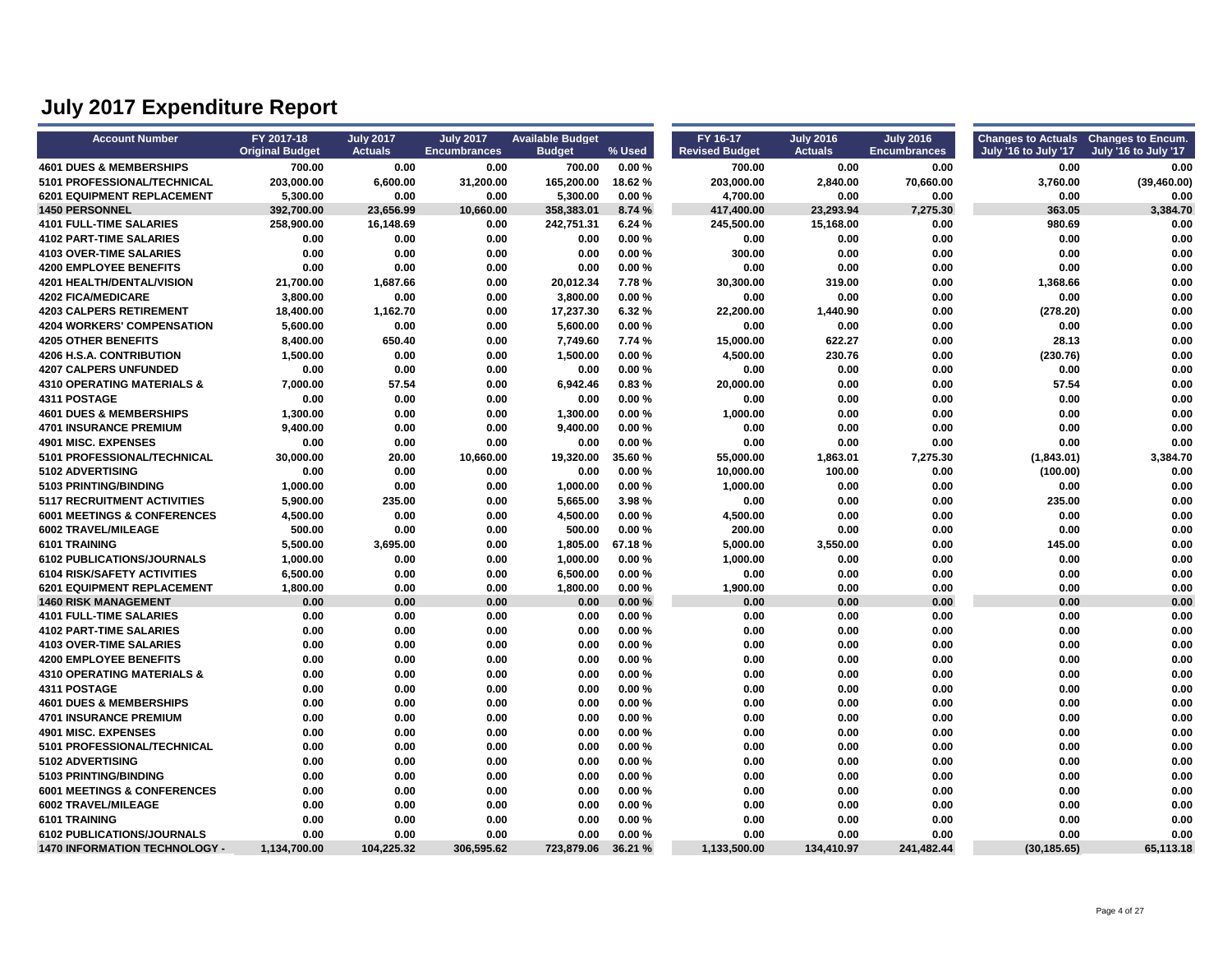| <b>Account Number</b>                  | FY 2017-18<br><b>Original Budget</b> | <b>July 2017</b><br><b>Actuals</b> | <b>July 2017</b><br><b>Encumbrances</b> | <b>Available Budget</b><br><b>Budget</b> | % Used  | FY 16-17<br><b>Revised Budget</b> | <b>July 2016</b><br><b>Actuals</b> | <b>July 2016</b><br><b>Encumbrances</b> | Changes to Actuals Changes to Encum.<br>July '16 to July '17 | July '16 to July '17 |
|----------------------------------------|--------------------------------------|------------------------------------|-----------------------------------------|------------------------------------------|---------|-----------------------------------|------------------------------------|-----------------------------------------|--------------------------------------------------------------|----------------------|
| <b>4101 FULL-TIME SALARIES</b>         | 214,000.00                           | 15,916.64                          | 0.00                                    | 198,083.36                               | 7.44 %  | 200,200.00                        | 6,728.62                           | 0.00                                    | 9,188.02                                                     | 0.00                 |
| <b>4102 PART-TIME SALARIES</b>         | 15,800.00                            | 686.80                             | 0.00                                    | 15,113.20                                | 4.35%   | 15,900.00                         | 5,435.10                           | 0.00                                    | (4,748.30)                                                   | 0.00                 |
| <b>4103 OVER-TIME SALARIES</b>         | 0.00                                 | 0.00                               | 0.00                                    | 0.00                                     | 0.00%   | 0.00                              | 0.00                               | 0.00                                    | 0.00                                                         | 0.00                 |
| <b>4200 EMPLOYEE BENEFITS</b>          | 0.00                                 | 0.00                               | 0.00                                    | 0.00                                     | 0.00%   | 0.00                              | 0.00                               | 0.00                                    | 0.00                                                         | 0.00                 |
| 4201 HEALTH/DENTAL/VISION              | 27,600.00                            | 5,672.68                           | 0.00                                    | 21,927.32                                | 20.55 % | 28,700.00                         | 0.00                               | 0.00                                    | 5,672.68                                                     | 0.00                 |
| 4202 FICA/MEDICARE                     | 3,300.00                             | 0.00                               | 0.00                                    | 3,300.00                                 | 0.00%   | 0.00                              | 0.00                               | 0.00                                    | 0.00                                                         | 0.00                 |
| <b>4203 CALPERS RETIREMENT</b>         | 14,800.00                            | 1,094.36                           | 0.00                                    | 13,705.64                                | 7.39%   | 14,300.00                         | 975.76                             | 0.00                                    | 118.60                                                       | 0.00                 |
| <b>4204 WORKERS' COMPENSATION</b>      | 5,000.00                             | 0.00                               | 0.00                                    | 5,000.00                                 | 0.00%   | 0.00                              | 0.00                               | 0.00                                    | 0.00                                                         | 0.00                 |
| <b>4205 OTHER BENEFITS</b>             | 7,700.00                             | 528.95                             | 0.00                                    | 7,171.05                                 | 6.87%   | 14,000.00                         | 479.64                             | 0.00                                    | 49.31                                                        | 0.00                 |
| <b>4206 H.S.A. CONTRIBUTION</b>        | 9,000.00                             | 692.28                             | 0.00                                    | 8,307.72                                 | 7.69%   | 9,000.00                          | 461.52                             | 0.00                                    | 230.76                                                       | 0.00                 |
| <b>4310 OPERATING MATERIALS &amp;</b>  | 55,000.00                            | 581.27                             | 1,609.25                                | 52,809.48                                | 3.98%   | 135,800.00                        | 315.46                             | 0.00                                    | 265.81                                                       | 1,609.25             |
| <b>4601 DUES &amp; MEMBERSHIPS</b>     | 1,000.00                             | 0.00                               | 0.00                                    | 1,000.00                                 | 0.00%   | 3,500.00                          | 0.00                               | 0.00                                    | 0.00                                                         | 0.00                 |
| <b>4701 INSURANCE PREMIUM</b>          | 9,100.00                             | 0.00                               | 0.00                                    | 9,100.00                                 | 0.00%   | 0.00                              | 0.00                               | 0.00                                    | 0.00                                                         | 0.00                 |
| <b>4901 MISC, EXPENSES</b>             | 0.00                                 | 0.00                               | 0.00                                    | 0.00                                     | 0.00%   | 0.00                              | 0.00                               | 0.00                                    | 0.00                                                         | 0.00                 |
| 5101 PROFESSIONAL/TECHNICAL            | 280.000.00                           | 14,365.00                          | 182,153.00                              | 83,482.00                                | 70.19%  | 260,000.00                        | 14,365.00                          | 175,253.00                              | 0.00                                                         | 6.900.00             |
| 5103 PRINTING/BINDING                  | 0.00                                 | 0.00                               | 0.00                                    | 0.00                                     | 0.00%   | 0.00                              | 0.00                               | 0.00                                    | 0.00                                                         | 0.00                 |
| 5201 REPAIR & MAINTENANCE              | 433,000.00                           | 62,388.34                          | 122,833.37                              | 247,778.29                               | 42.78%  | 434,400.00                        | 105,577.55                         | 66,229.44                               | (43, 189.21)                                                 | 56,603.93            |
| <b>6001 MEETINGS &amp; CONFERENCES</b> | 6,000.00                             | 0.00                               | 0.00                                    | 6,000.00                                 | 0.00%   | 5,000.00                          | 5.36                               | 0.00                                    | (5.36)                                                       | 0.00                 |
| 6002 TRAVEL/MILEAGE                    | 600.00                               | 0.00                               | 0.00                                    | 600.00                                   | 0.00%   | 300.00                            | 66.96                              | 0.00                                    | (66.96)                                                      | 0.00                 |
| 6101 TRAINING                          | 10,000.00                            | 2,299.00                           | 0.00                                    | 7,701.00                                 | 22.99%  | 10,000.00                         | 0.00                               | 0.00                                    | 2,299.00                                                     | 0.00                 |
| 6102 PUBLICATIONS/JOURNALS             | 500.00                               | 0.00                               | 0.00                                    | 500.00                                   | 0.00%   | 500.00                            | 0.00                               | 0.00                                    | 0.00                                                         | 0.00                 |
| 6201 EQUIPMENT REPLACEMENT             | 42,300.00                            | 0.00                               | 0.00                                    | 42,300.00                                | 0.00%   | 1,900.00                          | 0.00                               | 0.00                                    | 0.00                                                         | 0.00                 |
| 8101 EQUIPMENT & FURNITURE             | 0.00                                 | 0.00                               | 0.00                                    | 0.00                                     | 0.00%   | 0.00                              | 0.00                               | 0.00                                    | 0.00                                                         | 0.00                 |
| <b>1480 INFORMATION TECHNOLOGY -</b>   | 95,000.00                            | 3,746.92                           | 5,000.00                                | 86,253.08                                | 9.21%   | 105,000.00                        | 5,002.16                           | 0.00                                    | (1, 255.24)                                                  | 5,000.00             |
| <b>4101 FULL-TIME SALARIES</b>         | 0.00                                 | 0.00                               | 0.00                                    | 0.00                                     | 0.00%   | 0.00                              | 0.00                               | 0.00                                    | 0.00                                                         | 0.00                 |
| <b>4102 PART-TIME SALARIES</b>         | 0.00                                 | 0.00                               | 0.00                                    | 0.00                                     | 0.00%   | 0.00                              | 0.00                               | 0.00                                    | 0.00                                                         | 0.00                 |
| <b>4103 OVER-TIME SALARIES</b>         | 0.00                                 | 0.00                               | 0.00                                    | 0.00                                     | 0.00%   | 0.00                              | 0.00                               | 0.00                                    | 0.00                                                         | 0.00                 |
| <b>4200 EMPLOYEE BENEFITS</b>          | 0.00                                 | 0.00                               | 0.00                                    | 0.00                                     | 0.00%   | 0.00                              | 0.00                               | 0.00                                    | 0.00                                                         | 0.00                 |
| <b>4310 OPERATING MATERIALS &amp;</b>  | 5.000.00                             | 0.00                               | 0.00                                    | 5.000.00                                 | 0.00%   | 5,000.00                          | 0.00                               | 0.00                                    | 0.00                                                         | 0.00                 |
| <b>4311 POSTAGE</b>                    | 0.00                                 | 0.00                               | 0.00                                    | 0.00                                     | 0.00%   | 0.00                              | 0.00                               | 0.00                                    | 0.00                                                         | 0.00                 |
| <b>4601 DUES &amp; MEMBERSHIPS</b>     | 0.00                                 | 0.00                               | 0.00                                    | 0.00                                     | 0.00%   | 0.00                              | 0.00                               | 0.00                                    | 0.00                                                         | 0.00                 |
| <b>4701 INSURANCE PREMIUM</b>          | 0.00                                 | 0.00                               | 0.00                                    | 0.00                                     | 0.00%   | 0.00                              | 0.00                               | 0.00                                    | 0.00                                                         | 0.00                 |
| <b>4901 MISC, EXPENSES</b>             | 0.00                                 | 0.00                               | 0.00                                    | 0.00                                     | 0.00%   | 0.00                              | 0.00                               | 0.00                                    | 0.00                                                         | 0.00                 |
| 5101 PROFESSIONAL/TECHNICAL            | 0.00                                 | 0.00                               | 0.00                                    | 0.00                                     | 0.00%   | 0.00                              | 0.00                               | 0.00                                    | 0.00                                                         | 0.00                 |
| 5102 ADVERTISING                       | 0.00                                 | 0.00                               | 0.00                                    | 0.00                                     | 0.00%   | 0.00                              | 0.00                               | 0.00                                    | 0.00                                                         | 0.00                 |
| 5103 PRINTING/BINDING                  | 0.00                                 | 0.00                               | 0.00                                    | 0.00                                     | 0.00%   | 0.00                              | 0.00                               | 0.00                                    | 0.00                                                         | 0.00                 |
| 5201 REPAIR & MAINTENANCE              | 5,000.00                             | 0.00                               | 5,000.00                                | 0.00                                     | 100.00% | 10,000.00                         | 0.00                               | 0.00                                    | 0.00                                                         | 5,000.00             |
| 5301 TELEPHONE                         | 85,000.00                            | 3,746.92                           | 0.00                                    | 81,253.08                                | 4.41 %  | 90,000.00                         | 5,002.16                           | 0.00                                    | (1, 255.24)                                                  | 0.00                 |
| 6001 MEETINGS & CONFERENCES            | 0.00                                 | 0.00                               | 0.00                                    | 0.00                                     | 0.00%   | 0.00                              | 0.00                               | 0.00                                    | 0.00                                                         | 0.00                 |
| 6002 TRAVEL/MILEAGE                    | 0.00                                 | 0.00                               | 0.00                                    | 0.00                                     | 0.00%   | 0.00                              | 0.00                               | 0.00                                    | 0.00                                                         | 0.00                 |
| 6101 TRAINING                          | 0.00                                 | 0.00                               | 0.00                                    | 0.00                                     | 0.00%   | 0.00                              | 0.00                               | 0.00                                    | 0.00                                                         | 0.00                 |
| 6102 PUBLICATIONS/JOURNALS             | 0.00                                 | 0.00                               | 0.00                                    | 0.00                                     | 0.00%   | 0.00                              | 0.00                               | 0.00                                    | 0.00                                                         | 0.00                 |
| 6201 EQUIPMENT REPLACEMENT             | 0.00                                 | 0.00                               | 0.00                                    | 0.00                                     | 0.00%   | 0.00                              | 0.00                               | 0.00                                    | 0.00                                                         | 0.00                 |
| <b>2110 FINANCE ADMINISTRATION</b>     | 1,410,600.00                         | 122,376.96                         | 18,550.28                               | 1,269,672.76                             | 9.99%   | 1,296,900.00                      | 60,416.46                          | 14,275.28                               | 61,960.50                                                    | 4,275.00             |
| <b>4101 FULL-TIME SALARIES</b>         | 836,700.00                           | 63,608.06                          | 0.00                                    | 773,091.94                               | 7.60%   | 803,200.00                        | 45,603.87                          | 0.00                                    | 18,004.19                                                    | 0.00                 |
| <b>4102 PART-TIME SALARIES</b>         | 49,000.00                            | 3,722.67                           | 0.00                                    | 45,277.33                                | 7.60%   | 37,300.00                         | 3,130.22                           | 0.00                                    | 592.45                                                       | 0.00                 |
| <b>4103 OVER-TIME SALARIES</b>         | 700.00                               | 0.00                               | 0.00                                    | 700.00                                   | 0.00%   | 0.00                              | 0.00                               | 0.00                                    | 0.00                                                         | 0.00                 |
| <b>4200 EMPLOYEE BENEFITS</b>          | 0.00                                 | 0.00                               | 0.00                                    | 0.00                                     | 0.00%   | 0.00                              | 0.00                               | 0.00                                    | 0.00                                                         | 0.00                 |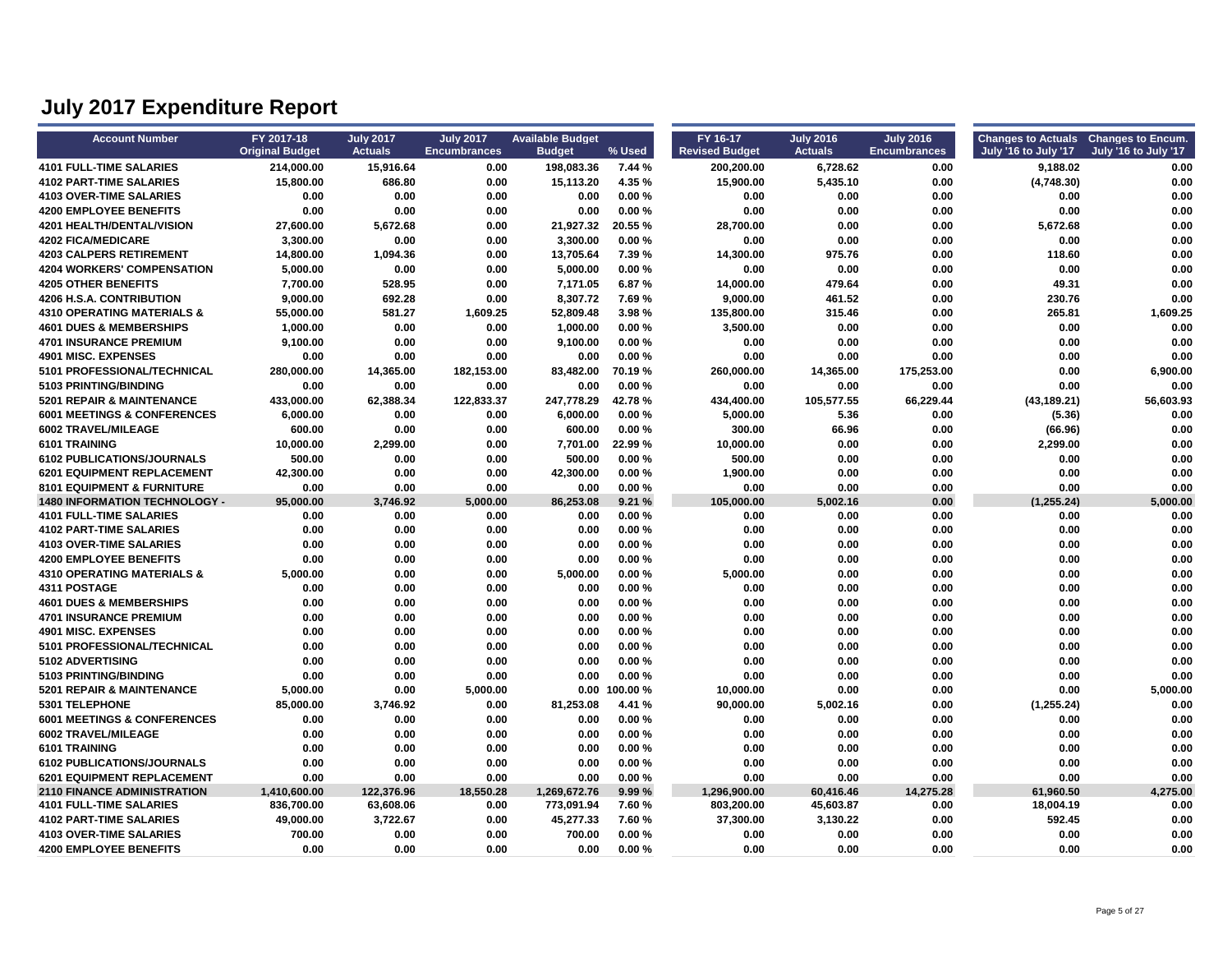| % Used<br>July '16 to July '17<br><b>Original Budget</b><br><b>Actuals</b><br><b>Encumbrances</b><br><b>Revised Budget</b><br><b>Actuals</b><br><b>Encumbrances</b><br>July '16 to July '17<br><b>Budget</b><br>4201 HEALTH/DENTAL/VISION<br>93,900.00<br>15,664.11<br>78,235.89<br>16.68%<br>95,200.00<br>319.00<br>0.00<br>15,345.11<br>0.00<br>4202 FICA/MEDICARE<br>12,900.00<br>0.00<br>0.00<br>12,900.00<br>0.00%<br>0.00<br>0.00<br>0.00<br>0.00<br><b>4203 CALPERS RETIREMENT</b><br>68,300.00<br>5,168.12<br>0.00<br>63,131.88<br>7.57%<br>81,200.00<br>4,740.01<br>0.00<br>428.11<br><b>4204 WORKERS' COMPENSATION</b><br>19,400.00<br>0.00<br>0.00<br>19,400.00<br>0.00%<br>0.00<br>0.00<br>0.00<br>0.00<br><b>4205 OTHER BENEFITS</b><br>26,900.00<br>2,230.27<br>0.00<br>24,669.73<br>8.29%<br>47,400.00<br>2,106.47<br>0.00<br>123.80<br>4206 H.S.A. CONTRIBUTION<br>24,000.00<br>1,846.08<br>0.00<br>22,153.92<br>7.69%<br>21,000.00<br>1,384.56<br>0.00<br>461.52<br>$0.00$ 100.00 %<br>0.00<br><b>4207 CALPERS UNFUNDED</b><br>23,900.00<br>23,900.00<br>0.00<br>0.00<br>0.00<br>23,900.00<br>31.83%<br><b>4310 OPERATING MATERIALS &amp;</b><br>10,000.00<br>498.70<br>2,684.23<br>6,817.07<br>10,000.00<br>100.12<br>2,399.88<br>398.58<br>0.00<br>0.00<br>0.00%<br>0.00<br>4311 POSTAGE<br>0.00<br>0.00<br>0.00<br>0.00<br>0.00 |                                    |          |        |      |          |       |          |      |      |        |              |
|-----------------------------------------------------------------------------------------------------------------------------------------------------------------------------------------------------------------------------------------------------------------------------------------------------------------------------------------------------------------------------------------------------------------------------------------------------------------------------------------------------------------------------------------------------------------------------------------------------------------------------------------------------------------------------------------------------------------------------------------------------------------------------------------------------------------------------------------------------------------------------------------------------------------------------------------------------------------------------------------------------------------------------------------------------------------------------------------------------------------------------------------------------------------------------------------------------------------------------------------------------------------------------------------------------------------------------------------------------|------------------------------------|----------|--------|------|----------|-------|----------|------|------|--------|--------------|
|                                                                                                                                                                                                                                                                                                                                                                                                                                                                                                                                                                                                                                                                                                                                                                                                                                                                                                                                                                                                                                                                                                                                                                                                                                                                                                                                                     |                                    |          |        |      |          |       |          |      |      |        | 0.00         |
|                                                                                                                                                                                                                                                                                                                                                                                                                                                                                                                                                                                                                                                                                                                                                                                                                                                                                                                                                                                                                                                                                                                                                                                                                                                                                                                                                     |                                    |          |        |      |          |       |          |      |      |        | 0.00         |
|                                                                                                                                                                                                                                                                                                                                                                                                                                                                                                                                                                                                                                                                                                                                                                                                                                                                                                                                                                                                                                                                                                                                                                                                                                                                                                                                                     |                                    |          |        |      |          |       |          |      |      |        | 0.00         |
|                                                                                                                                                                                                                                                                                                                                                                                                                                                                                                                                                                                                                                                                                                                                                                                                                                                                                                                                                                                                                                                                                                                                                                                                                                                                                                                                                     |                                    |          |        |      |          |       |          |      |      |        | 0.00         |
|                                                                                                                                                                                                                                                                                                                                                                                                                                                                                                                                                                                                                                                                                                                                                                                                                                                                                                                                                                                                                                                                                                                                                                                                                                                                                                                                                     |                                    |          |        |      |          |       |          |      |      |        | 0.00         |
|                                                                                                                                                                                                                                                                                                                                                                                                                                                                                                                                                                                                                                                                                                                                                                                                                                                                                                                                                                                                                                                                                                                                                                                                                                                                                                                                                     |                                    |          |        |      |          |       |          |      |      |        | 0.00         |
|                                                                                                                                                                                                                                                                                                                                                                                                                                                                                                                                                                                                                                                                                                                                                                                                                                                                                                                                                                                                                                                                                                                                                                                                                                                                                                                                                     |                                    |          |        |      |          |       |          |      |      |        |              |
|                                                                                                                                                                                                                                                                                                                                                                                                                                                                                                                                                                                                                                                                                                                                                                                                                                                                                                                                                                                                                                                                                                                                                                                                                                                                                                                                                     |                                    |          |        |      |          |       |          |      |      |        | 0.00         |
|                                                                                                                                                                                                                                                                                                                                                                                                                                                                                                                                                                                                                                                                                                                                                                                                                                                                                                                                                                                                                                                                                                                                                                                                                                                                                                                                                     |                                    |          |        |      |          |       |          |      |      |        | 284.35       |
|                                                                                                                                                                                                                                                                                                                                                                                                                                                                                                                                                                                                                                                                                                                                                                                                                                                                                                                                                                                                                                                                                                                                                                                                                                                                                                                                                     |                                    |          |        |      |          |       |          |      |      |        | 0.00         |
|                                                                                                                                                                                                                                                                                                                                                                                                                                                                                                                                                                                                                                                                                                                                                                                                                                                                                                                                                                                                                                                                                                                                                                                                                                                                                                                                                     | <b>4601 DUES &amp; MEMBERSHIPS</b> | 2,000.00 | 155.00 | 0.00 | 1,845.00 | 7.75% | 2,500.00 | 0.00 | 0.00 | 155.00 | 0.00         |
| <b>4701 INSURANCE PREMIUM</b><br>28,200.00<br>0.00<br>0.00<br>28,200.00<br>0.00%<br>0.00<br>0.00<br>0.00<br>0.00                                                                                                                                                                                                                                                                                                                                                                                                                                                                                                                                                                                                                                                                                                                                                                                                                                                                                                                                                                                                                                                                                                                                                                                                                                    |                                    |          |        |      |          |       |          |      |      |        | 0.00         |
| 4901 MISC. EXPENSES<br>145.46<br>2,034.54<br>37,820.00<br>5.45%<br>40,000.00<br>0.00<br>135.11<br>40,000.00<br>10.35                                                                                                                                                                                                                                                                                                                                                                                                                                                                                                                                                                                                                                                                                                                                                                                                                                                                                                                                                                                                                                                                                                                                                                                                                                |                                    |          |        |      |          |       |          |      |      |        | 2,034.54     |
| 5101 PROFESSIONAL/TECHNICAL<br>115,000.00<br>4,270.74<br>11,724.26<br>99,005.00<br>13.91 %<br>112,000.00<br>0.00<br>4,270.74<br>5,740.00                                                                                                                                                                                                                                                                                                                                                                                                                                                                                                                                                                                                                                                                                                                                                                                                                                                                                                                                                                                                                                                                                                                                                                                                            |                                    |          |        |      |          |       |          |      |      |        | 5,984.26     |
| 5102 ADVERTISING<br>1,000.00<br>0.00<br>0.00<br>1,000.00<br>0.00%<br>1,000.00<br>0.00<br>0.00<br>0.00                                                                                                                                                                                                                                                                                                                                                                                                                                                                                                                                                                                                                                                                                                                                                                                                                                                                                                                                                                                                                                                                                                                                                                                                                                               |                                    |          |        |      |          |       |          |      |      |        | 0.00         |
| 5103 PRINTING/BINDING<br>5,300.00<br>0.00<br>0.00<br>5,300.00<br>0.00%<br>5,000.00<br>2,823.10<br>1,334.16<br>(2,823.10)                                                                                                                                                                                                                                                                                                                                                                                                                                                                                                                                                                                                                                                                                                                                                                                                                                                                                                                                                                                                                                                                                                                                                                                                                            |                                    |          |        |      |          |       |          |      |      |        | (1, 334.16)  |
| 392.75<br>$0.00$ 100.00 %<br>5106 RENTS & LEASES<br>2,500.00<br>2,107.25<br>2,500.00<br>198.76<br>4,801.24<br>193.99                                                                                                                                                                                                                                                                                                                                                                                                                                                                                                                                                                                                                                                                                                                                                                                                                                                                                                                                                                                                                                                                                                                                                                                                                                |                                    |          |        |      |          |       |          |      |      |        | (2,693.99)   |
| 775.00<br>20,000.00<br>775.00<br><b>6001 MEETINGS &amp; CONFERENCES</b><br>15,000.00<br>0.00<br>14,225.00<br>5.17%<br>0.00<br>0.00                                                                                                                                                                                                                                                                                                                                                                                                                                                                                                                                                                                                                                                                                                                                                                                                                                                                                                                                                                                                                                                                                                                                                                                                                  |                                    |          |        |      |          |       |          |      |      |        | 0.00         |
| 1.000.00<br>0.00%<br>1,000.00<br>0.00<br>6002 TRAVEL/MILEAGE<br>1,000.00<br>0.00<br>0.00<br>0.00<br>0.00                                                                                                                                                                                                                                                                                                                                                                                                                                                                                                                                                                                                                                                                                                                                                                                                                                                                                                                                                                                                                                                                                                                                                                                                                                            |                                    |          |        |      |          |       |          |      |      |        | 0.00         |
| 6101 TRAINING<br>5,000.00<br>5,000.00<br>0.00%<br>5,000.00<br>0.00<br>0.00<br>0.00<br>0.00<br>0.00                                                                                                                                                                                                                                                                                                                                                                                                                                                                                                                                                                                                                                                                                                                                                                                                                                                                                                                                                                                                                                                                                                                                                                                                                                                  |                                    |          |        |      |          |       |          |      |      |        | 0.00         |
| 6102 PUBLICATIONS/JOURNALS<br>500.00<br>0.00<br>500.00<br>0.00%<br>500.00<br>0.00<br>0.00<br>0.00<br>0.00                                                                                                                                                                                                                                                                                                                                                                                                                                                                                                                                                                                                                                                                                                                                                                                                                                                                                                                                                                                                                                                                                                                                                                                                                                           |                                    |          |        |      |          |       |          |      |      |        | 0.00         |
| <b>6201 EQUIPMENT REPLACEMENT</b><br>0.00<br>0.00<br>29,400.00<br>0.00%<br>12,100.00<br>0.00<br>0.00<br>29,400.00<br>0.00                                                                                                                                                                                                                                                                                                                                                                                                                                                                                                                                                                                                                                                                                                                                                                                                                                                                                                                                                                                                                                                                                                                                                                                                                           |                                    |          |        |      |          |       |          |      |      |        | 0.00         |
| 8101 EQUIPMENT & FURNITURE<br>0.00<br>0.00<br>0.00<br>0.00<br>0.00%<br>0.00<br>0.00<br>0.00<br>0.00                                                                                                                                                                                                                                                                                                                                                                                                                                                                                                                                                                                                                                                                                                                                                                                                                                                                                                                                                                                                                                                                                                                                                                                                                                                 |                                    |          |        |      |          |       |          |      |      |        | 0.00         |
| 1,106,400.00<br>721,452.01<br>67,469.96<br>71.31 %<br>2,227.48<br>15,000.00<br>719,224.53<br>2999 NON-DEPARTMENTAL<br>317,478.03<br>837,100.00                                                                                                                                                                                                                                                                                                                                                                                                                                                                                                                                                                                                                                                                                                                                                                                                                                                                                                                                                                                                                                                                                                                                                                                                      |                                    |          |        |      |          |       |          |      |      |        | 52,469.96    |
| 0.00%<br>50,000.00<br><b>4105 LEAVE BUYOUT</b><br>50,000.00<br>0.00<br>0.00<br>50,000.00<br>0.00<br>0.00<br>0.00                                                                                                                                                                                                                                                                                                                                                                                                                                                                                                                                                                                                                                                                                                                                                                                                                                                                                                                                                                                                                                                                                                                                                                                                                                    |                                    |          |        |      |          |       |          |      |      |        | 0.00         |
| 0.00<br>0.00<br>0.00%<br>0.00<br>0.00<br><b>4199 HOLDING ACCOUNT FOR</b><br>0.00<br>0.00<br>0.00<br>0.00                                                                                                                                                                                                                                                                                                                                                                                                                                                                                                                                                                                                                                                                                                                                                                                                                                                                                                                                                                                                                                                                                                                                                                                                                                            |                                    |          |        |      |          |       |          |      |      |        | 0.00         |
| 4201 HEALTH/DENTAL/VISION<br>0.00<br>(1,978.87)<br>1,978.87 100.00 %<br>0.00<br>(1,978.87)<br>0.00<br>0.00<br>0.00                                                                                                                                                                                                                                                                                                                                                                                                                                                                                                                                                                                                                                                                                                                                                                                                                                                                                                                                                                                                                                                                                                                                                                                                                                  |                                    |          |        |      |          |       |          |      |      |        | 0.00         |
| <b>4205 OTHER BENEFITS</b><br>0.00<br>10,339.39<br>$(10,339.39)$ 100.00 %<br>0.00<br>0.00<br>0.00<br>10,339.39<br>0.00                                                                                                                                                                                                                                                                                                                                                                                                                                                                                                                                                                                                                                                                                                                                                                                                                                                                                                                                                                                                                                                                                                                                                                                                                              |                                    |          |        |      |          |       |          |      |      |        | 0.00         |
| 0.00<br><b>4207 CALPERS UNFUNDED</b><br>0.00<br>121,274.00<br>0.00<br>(121,274.00) 100.00 %<br>0.00<br>0.00<br>121,274.00                                                                                                                                                                                                                                                                                                                                                                                                                                                                                                                                                                                                                                                                                                                                                                                                                                                                                                                                                                                                                                                                                                                                                                                                                           |                                    |          |        |      |          |       |          |      |      |        | 0.00         |
| <b>4310 OPERATING MATERIALS &amp;</b><br>125.000.00<br>30.04<br>43,469.96<br>81.500.00<br>34.80%<br>125,000.00<br>0.00<br>15,000.00<br>30.04                                                                                                                                                                                                                                                                                                                                                                                                                                                                                                                                                                                                                                                                                                                                                                                                                                                                                                                                                                                                                                                                                                                                                                                                        |                                    |          |        |      |          |       |          |      |      |        | 28.469.96    |
| 4311 POSTAGE<br>35,000.00<br>35.000.00<br>2,534.45<br>0.00<br>32,465.55<br>7.24 %<br>2,500.00<br>0.00<br>34.45                                                                                                                                                                                                                                                                                                                                                                                                                                                                                                                                                                                                                                                                                                                                                                                                                                                                                                                                                                                                                                                                                                                                                                                                                                      |                                    |          |        |      |          |       |          |      |      |        | 0.00         |
| <b>4701 INSURANCE PREMIUM</b><br>99.23 %<br>585,900.00<br>581,367.00<br>0.00<br>4,533.00<br>394,100.00<br>1,385.00<br>0.00<br>579,982.00                                                                                                                                                                                                                                                                                                                                                                                                                                                                                                                                                                                                                                                                                                                                                                                                                                                                                                                                                                                                                                                                                                                                                                                                            |                                    |          |        |      |          |       |          |      |      |        | 0.00         |
| <b>4703 CLAIM SETTLEMENTS</b><br>0.00%<br>0.00<br>0.00<br>0.00<br>0.00<br>0.00<br>0.00<br>0.00<br>0.00                                                                                                                                                                                                                                                                                                                                                                                                                                                                                                                                                                                                                                                                                                                                                                                                                                                                                                                                                                                                                                                                                                                                                                                                                                              |                                    |          |        |      |          |       |          |      |      |        | 0.00         |
| 4901 MISC. EXPENSES<br>150,000.00<br>5,000.00<br>145,000.00<br>3.33 %<br>145,000.00<br>9,902.42<br>0.00<br>(4,902.42)<br>0.00                                                                                                                                                                                                                                                                                                                                                                                                                                                                                                                                                                                                                                                                                                                                                                                                                                                                                                                                                                                                                                                                                                                                                                                                                       |                                    |          |        |      |          |       |          |      |      |        | 0.00         |
| 5101 PROFESSIONAL/TECHNICAL<br>0.00<br>24,000.00<br>48.00 %<br>13,000.00<br>0.00<br>0.00<br>50,000.00<br>26,000.00<br>0.00                                                                                                                                                                                                                                                                                                                                                                                                                                                                                                                                                                                                                                                                                                                                                                                                                                                                                                                                                                                                                                                                                                                                                                                                                          |                                    |          |        |      |          |       |          |      |      |        | 24,000.00    |
| 5201 REPAIR & MAINTENANCE<br>50,000.00<br>2,886.00<br>0.00<br>5.77%<br>50,000.00<br>3,244.90<br>(358.90)<br>47,114.00<br>0.00                                                                                                                                                                                                                                                                                                                                                                                                                                                                                                                                                                                                                                                                                                                                                                                                                                                                                                                                                                                                                                                                                                                                                                                                                       |                                    |          |        |      |          |       |          |      |      |        | 0.00         |
| 0.00%<br>5304 ELETRIC<br>0.00<br>0.00<br>0.00<br>0.00<br>0.00<br>0.00<br>0.00<br>0.00                                                                                                                                                                                                                                                                                                                                                                                                                                                                                                                                                                                                                                                                                                                                                                                                                                                                                                                                                                                                                                                                                                                                                                                                                                                               |                                    |          |        |      |          |       |          |      |      |        | 0.00         |
| <b>6001 MEETINGS &amp; CONFERENCES</b><br>0.00%<br>5,000.00<br>0.00<br>0.00<br>5.000.00<br>0.00<br>0.00<br>0.00<br>0.00                                                                                                                                                                                                                                                                                                                                                                                                                                                                                                                                                                                                                                                                                                                                                                                                                                                                                                                                                                                                                                                                                                                                                                                                                             |                                    |          |        |      |          |       |          |      |      |        | 0.00         |
| <b>6201 EQUIPMENT REPLACEMENT</b><br>30,500.00<br>0.00<br>0.00<br>30,500.00<br>0.00%<br>0.00<br>0.00<br>0.00<br>0.00                                                                                                                                                                                                                                                                                                                                                                                                                                                                                                                                                                                                                                                                                                                                                                                                                                                                                                                                                                                                                                                                                                                                                                                                                                |                                    |          |        |      |          |       |          |      |      |        | 0.00         |
| <b>8803 LAND</b><br>25,000.00<br>0.00%<br>25,000.00<br>0.00<br>0.00<br>25.000.00<br>0.00<br>0.00<br>0.00                                                                                                                                                                                                                                                                                                                                                                                                                                                                                                                                                                                                                                                                                                                                                                                                                                                                                                                                                                                                                                                                                                                                                                                                                                            |                                    |          |        |      |          |       |          |      |      |        | 0.00         |
| 10.39 %<br><b>3110 PUBLIC WORKS</b><br>2,723,100.00<br>178,174.01<br>104,820.36<br>2,440,105.63<br>2.282.200.00<br>93,073.68<br>116,990.44<br>85,100.33                                                                                                                                                                                                                                                                                                                                                                                                                                                                                                                                                                                                                                                                                                                                                                                                                                                                                                                                                                                                                                                                                                                                                                                             |                                    |          |        |      |          |       |          |      |      |        | (12, 170.08) |
| <b>4101 FULL-TIME SALARIES</b><br>5.13%<br>1,686,000.00<br>86,569.42<br>0.00<br>1,599,430.58<br>1,439,800.00<br>77,058.18<br>0.00<br>9,511.24                                                                                                                                                                                                                                                                                                                                                                                                                                                                                                                                                                                                                                                                                                                                                                                                                                                                                                                                                                                                                                                                                                                                                                                                       |                                    |          |        |      |          |       |          |      |      |        | 0.00         |
| <b>4102 PART-TIME SALARIES</b><br>2,071.03<br>470.64<br>0.00<br>0.00<br>$(2,071.03)$ 100.00 %<br>25,200.00<br>1,600.39<br>0.00                                                                                                                                                                                                                                                                                                                                                                                                                                                                                                                                                                                                                                                                                                                                                                                                                                                                                                                                                                                                                                                                                                                                                                                                                      |                                    |          |        |      |          |       |          |      |      |        | 0.00         |
| 22,200.00<br>0.00<br>0.00%<br>0.00<br>0.00<br><b>4103 OVER-TIME SALARIES</b><br>0.00<br>22,200.00<br>18,900.00<br>0.00                                                                                                                                                                                                                                                                                                                                                                                                                                                                                                                                                                                                                                                                                                                                                                                                                                                                                                                                                                                                                                                                                                                                                                                                                              |                                    |          |        |      |          |       |          |      |      |        | 0.00         |
| 0.00<br>0.00<br>0.00<br>0.00%<br>0.00<br>0.00<br>0.00<br><b>4200 EMPLOYEE BENEFITS</b><br>0.00<br>0.00                                                                                                                                                                                                                                                                                                                                                                                                                                                                                                                                                                                                                                                                                                                                                                                                                                                                                                                                                                                                                                                                                                                                                                                                                                              |                                    |          |        |      |          |       |          |      |      |        | 0.00         |
| 4201 HEALTH/DENTAL/VISION<br>18,631.73<br>0.00<br>159,968.27<br>10.43%<br>414.70<br>18,217.03<br>178,600.00<br>192,600.00<br>0.00                                                                                                                                                                                                                                                                                                                                                                                                                                                                                                                                                                                                                                                                                                                                                                                                                                                                                                                                                                                                                                                                                                                                                                                                                   |                                    |          |        |      |          |       |          |      |      |        | 0.00         |
| <b>4202 FICA/MEDICARE</b><br>24,800.00<br>0.00<br>0.00<br>24,800.00<br>0.00%<br>0.00<br>0.00<br>0.00<br>0.00                                                                                                                                                                                                                                                                                                                                                                                                                                                                                                                                                                                                                                                                                                                                                                                                                                                                                                                                                                                                                                                                                                                                                                                                                                        |                                    |          |        |      |          |       |          |      |      |        | 0.00         |
| <b>4203 CALPERS RETIREMENT</b><br>6,730.28<br>0.00<br>122,469.72<br>5.21%<br>159,000.00<br>7,555.34<br>(825.06)<br>129,200.00<br>0.00                                                                                                                                                                                                                                                                                                                                                                                                                                                                                                                                                                                                                                                                                                                                                                                                                                                                                                                                                                                                                                                                                                                                                                                                               |                                    |          |        |      |          |       |          |      |      |        | 0.00         |
| <b>4204 WORKERS' COMPENSATION</b><br>36,900.00<br>0.00<br>0.00<br>36,900.00<br>0.00%<br>0.00<br>0.00<br>0.00<br>0.00                                                                                                                                                                                                                                                                                                                                                                                                                                                                                                                                                                                                                                                                                                                                                                                                                                                                                                                                                                                                                                                                                                                                                                                                                                |                                    |          |        |      |          |       |          |      |      |        | 0.00         |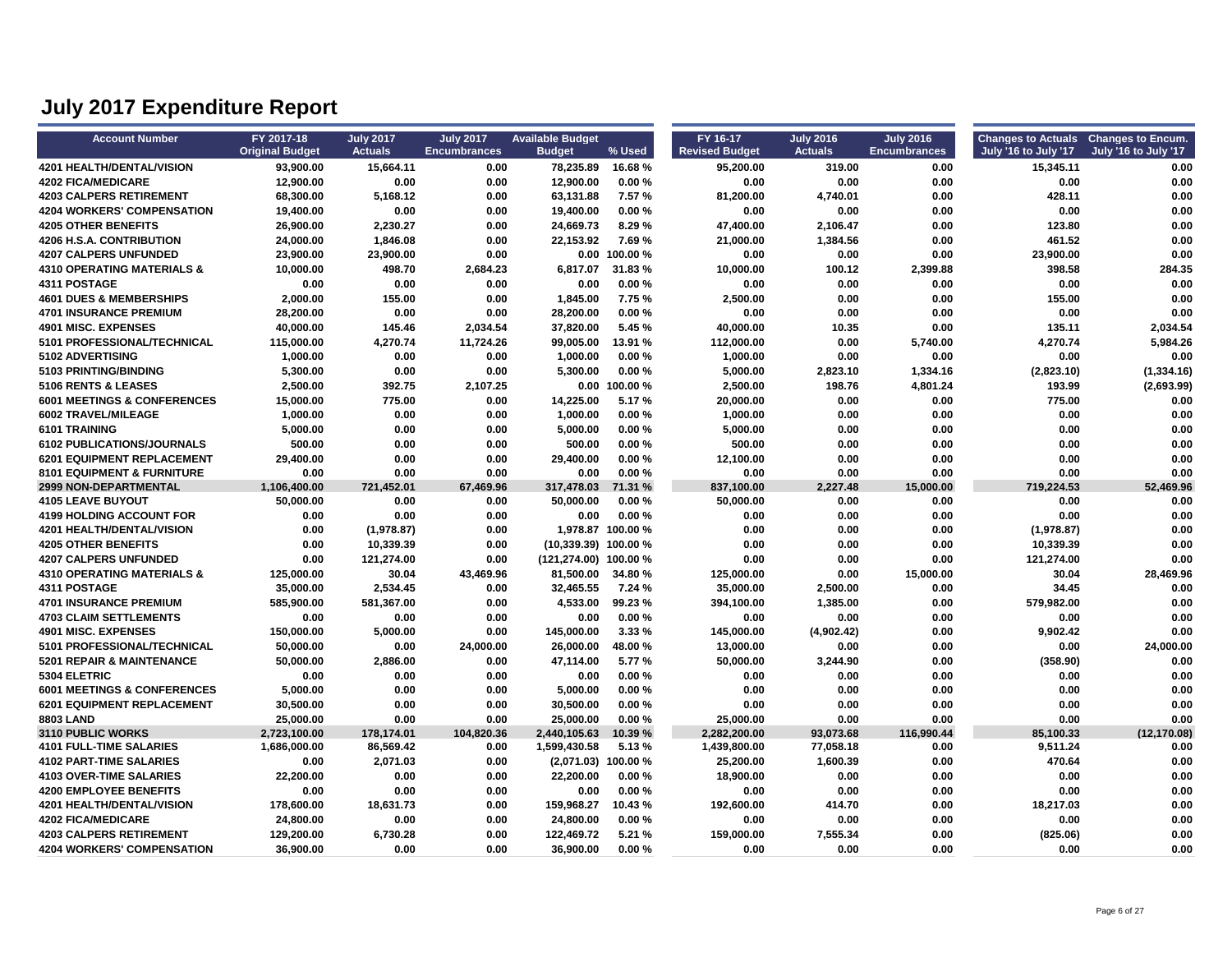| <b>Account Number</b>                  | FY 2017-18             | <b>July 2017</b><br><b>Actuals</b> | <b>July 2017</b><br><b>Encumbrances</b> | <b>Available Budget</b> |               | FY 16-17              | <b>July 2016</b><br><b>Actuals</b> | <b>July 2016</b>    | Changes to Actuals Changes to Encum. |                      |
|----------------------------------------|------------------------|------------------------------------|-----------------------------------------|-------------------------|---------------|-----------------------|------------------------------------|---------------------|--------------------------------------|----------------------|
|                                        | <b>Original Budget</b> |                                    |                                         | <b>Budget</b>           | % Used        | <b>Revised Budget</b> |                                    | <b>Encumbrances</b> | July '16 to July '17                 | July '16 to July '17 |
| <b>4205 OTHER BENEFITS</b>             | 56,100.00              | 3,065.83                           | 0.00                                    | 53,034.17               | 5.47%         | 85,800.00             | 3,507.05                           | 0.00                | (441.22)                             | 0.00                 |
| 4206 H.S.A. CONTRIBUTION               | 50,600.00              | 1,846.08                           | 0.00                                    | 48,753.92               | 3.65%         | 41,700.00             | 2,076.84                           | 0.00                | (230.76)                             | 0.00                 |
| <b>4207 CALPERS UNFUNDED</b>           | 54,900.00              | 54,900.00                          | 0.00                                    |                         | 0.00 100.00 % | 0.00                  | 0.00                               | 0.00                | 54,900.00                            | 0.00                 |
| <b>4310 OPERATING MATERIALS &amp;</b>  | 13,000.00              | 125.61                             | 10,374.39                               | 2,500.00                | 80.77%        | 13,000.00             | 156.78                             | 10,878.22           | (31.17)                              | (503.83)             |
| 4311 POSTAGE                           | 0.00                   | 0.00                               | 0.00                                    | 0.00                    | 0.00%         | 0.00                  | 0.00                               | 0.00                | 0.00                                 | 0.00                 |
| <b>4601 DUES &amp; MEMBERSHIPS</b>     | 5,000.00               | 80.00                              | 0.00                                    | 4,920.00                | 1.60%         | 5,000.00              | 0.00                               | 0.00                | 80.00                                | 0.00                 |
| <b>4701 INSURANCE PREMIUM</b>          | 51,300.00              | 0.00                               | 0.00                                    | 51,300.00               | 0.00%         | 0.00                  | 0.00                               | 0.00                | 0.00                                 | 0.00                 |
| 4901 MISC. EXPENSES                    | 0.00                   | 0.00                               | 0.00                                    | 0.00                    | 0.00%         | 0.00                  | 0.00                               | 0.00                | 0.00                                 | 0.00                 |
| 5101 PROFESSIONAL/TECHNICAL            | 260,000.00             | 3,710.00                           | 42,290.00                               | 214,000.00              | 17.69%        | 155,000.00            | 0.00                               | 30,300.00           | 3,710.00                             | 11,990.00            |
| 5102 ADVERTISING                       | 60,000.00              | 0.00                               | 27,000.00                               | 33,000.00               | 45.00 %       | 60,000.00             | 0.00                               | 51,500.00           | 0.00                                 | (24,500.00)          |
| 5103 PRINTING/BINDING                  | 25,000.00              | 250.50                             | 19,749.50                               | 5,000.00                | 80.00%        | 25,000.00             | 301.62                             | 19,698.38           | (51.12)                              | 51.12                |
| 5106 RENTS & LEASES                    | 7,300.00               | 193.53                             | 4,806.47                                | 2,300.00                | 68.49%        | 7,300.00              | 386.16                             | 4,613.84            | (192.63)                             | 192.63               |
| 5301 TELEPHONE                         | 5,000.00               | 0.00                               | 0.00                                    | 5,000.00                | 0.00%         | 5,000.00              | 0.00                               | 0.00                | 0.00                                 | 0.00                 |
| <b>6001 MEETINGS &amp; CONFERENCES</b> | 15,000.00              | 0.00                               | 0.00                                    | 15,000.00               | 0.00%         | 15,000.00             | 2.58                               | 0.00                | (2.58)                               | 0.00                 |
| 6002 TRAVEL/MILEAGE                    | 1,500.00               | 0.00                               | 0.00                                    | 1,500.00                | 0.00%         | 1,500.00              | 14.04                              | 0.00                | (14.04)                              | 0.00                 |
| 6101 TRAINING                          | 8,000.00               | 0.00                               | 0.00                                    | 8,000.00                | 0.00%         | 10,000.00             | 0.00                               | 0.00                | 0.00                                 | 0.00                 |
| 6102 PUBLICATIONS/JOURNALS             | 1,800.00               | 0.00                               | 600.00                                  | 1,200.00                | 33.33 %       | 1,800.00              | 0.00                               | 0.00                | 0.00                                 | 600.00               |
| 6201 EQUIPMENT REPLACEMENT             | 30,900.00              | 0.00                               | 0.00                                    | 30,900.00               | 0.00%         | 20,600.00             | 0.00                               | 0.00                | 0.00                                 | 0.00                 |
| 8101 EQUIPMENT & FURNITURE             | 0.00                   | 0.00                               | 0.00                                    | 0.00                    | 0.00%         | 0.00                  | 0.00                               | 0.00                | 0.00                                 | 0.00                 |
| 8201 VEHICLES                          | 0.00                   | 0.00                               | 0.00                                    | 0.00                    | 0.00%         | 0.00                  | 0.00                               | 0.00                | 0.00                                 | 0.00                 |
| 3120 TRAFFIC SAFETY                    | 406,000.00             | 0.00                               | 0.00                                    | 406,000.00              | 0.00%         | 298,000.00            | 0.00                               | 33,560.00           | 0.00                                 | (33,560.00)          |
| <b>4101 FULL-TIME SALARIES</b>         | 0.00                   | 0.00                               | 0.00                                    | 0.00                    | 0.00%         | 0.00                  | 0.00                               | 0.00                | 0.00                                 | 0.00                 |
| <b>4102 PART-TIME SALARIES</b>         | 0.00                   | 0.00                               | 0.00                                    | 0.00                    | 0.00%         | 0.00                  | 0.00                               | 0.00                | 0.00                                 | 0.00                 |
| <b>4200 EMPLOYEE BENEFITS</b>          | 0.00                   | 0.00                               | 0.00                                    | 0.00                    | 0.00%         | 0.00                  | 0.00                               | 0.00                | 0.00                                 | 0.00                 |
| 4310 OPERATING MATERIALS &             | 40,000.00              | 0.00                               | 0.00                                    | 40,000.00               | 0.00%         | 0.00                  | 0.00                               | 0.00                | 0.00                                 | 0.00                 |
| 5101 PROFESSIONAL/TECHNICAL            | 258,000.00             | 0.00                               | 0.00                                    | 258,000.00              | 0.00%         | 190,000.00            | 0.00                               | 33,060.00           | 0.00                                 | (33,060.00)          |
| 5102 ADVERTISING                       | 0.00                   | 0.00                               | 0.00                                    | 0.00                    | 0.00%         | 0.00                  | 0.00                               | 0.00                | 0.00                                 | 0.00                 |
| 5103 PRINTING/BINDING                  | 2,000.00               | 0.00                               | 0.00                                    | 2,000.00                | 0.00%         | 2,000.00              | 0.00                               | 0.00                | 0.00                                 | 0.00                 |
| 5201 REPAIR & MAINTENANCE              | 106,000.00             | 0.00                               | 0.00                                    | 106,000.00              | 0.00%         | 106,000.00            | 0.00                               | 500.00              | 0.00                                 | (500.00)             |
| 8802 OTHER IMPROVEMENTS                | 0.00                   | 0.00                               | 0.00                                    | 0.00                    | 0.00%         | 0.00                  | 0.00                               | 0.00                | 0.00                                 | 0.00                 |
| 3130 STORM WATER QUALITY               | 586,100.00             | 0.00                               | 45,600.00                               | 540.500.00              | 7.78%         | 579,600.00            | 22,186.00                          | 22,000,00           | (22, 186.00)                         | 23.600.00            |
| <b>4101 FULL-TIME SALARIES</b>         | 0.00                   | 0.00                               | 0.00                                    | 0.00                    | 0.00%         | 0.00                  | 0.00                               | 0.00                | 0.00                                 | 0.00                 |
| <b>4102 PART-TIME SALARIES</b>         | 0.00                   | 0.00                               | 0.00                                    | 0.00                    | 0.00%         | 0.00                  | 0.00                               | 0.00                | 0.00                                 | 0.00                 |
| <b>4200 EMPLOYEE BENEFITS</b>          | 0.00                   | 0.00                               | 0.00                                    | 0.00                    | 0.00%         | 0.00                  | 0.00                               | 0.00                | 0.00                                 | 0.00                 |
| <b>4310 OPERATING MATERIALS &amp;</b>  | 2,000.00               | 0.00                               | 0.00                                    | 2,000.00                | 0.00%         | 2,000.00              | 0.00                               | 0.00                | 0.00                                 | 0.00                 |
| <b>4311 POSTAGE</b>                    | 0.00                   | 0.00                               | 0.00                                    | 0.00                    | 0.00%         | 0.00                  | 0.00                               | 0.00                | 0.00                                 | 0.00                 |
| <b>4601 DUES &amp; MEMBERSHIPS</b>     | 0.00                   | 0.00                               | 0.00                                    | 0.00                    | 0.00%         | 0.00                  | 0.00                               | 0.00                | 0.00                                 | 0.00                 |
| 5101 PROFESSIONAL/TECHNICAL            | 463,000.00             | 0.00                               | 0.00                                    | 463,000.00              | 0.00%         | 462,000.00            | 22,186.00                          | 22,000.00           | (22, 186.00)                         | (22,000.00)          |
| 5102 ADVERTISING                       | 0.00                   | 0.00                               | 0.00                                    | 0.00                    | 0.00%         | 0.00                  | 0.00                               | 0.00                | 0.00                                 | 0.00                 |
| 5107 LEGAL SERVICES - GENERAL          | 0.00                   | 0.00                               | 0.00                                    | 0.00                    | 0.00%         | 0.00                  | 0.00                               | 0.00                | 0.00                                 | 0.00                 |
| <b>5201 REPAIR &amp; MAINTENANCE</b>   | 121,100.00             | 0.00                               | 45,600.00                               | 75.500.00               | 37.65%        | 115,600.00            | 0.00                               | 0.00                | 0.00                                 | 45,600.00            |
| <b>6001 MEETINGS &amp; CONFERENCES</b> | 0.00                   | 0.00                               | 0.00                                    | 0.00                    | 0.00%         | 0.00                  | 0.00                               | 0.00                | 0.00                                 | 0.00                 |
| 6002 TRAVEL/MILEAGE                    | 0.00                   | 0.00                               | 0.00                                    | 0.00                    | 0.00%         | 0.00                  | 0.00                               | 0.00                | 0.00                                 | 0.00                 |
| 6101 TRAINING                          | 0.00                   | 0.00                               | 0.00                                    | 0.00                    | 0.00%         | 0.00                  | 0.00                               | 0.00                | 0.00                                 | 0.00                 |
| 6102 PUBLICATIONS/JOURNALS             | 0.00                   | 0.00                               | 0.00                                    | 0.00                    | 0.00%         | 0.00                  | 0.00                               | 0.00                | 0.00                                 | 0.00                 |
| <b>6201 EQUIPMENT REPLACEMENT</b>      | 0.00                   | 0.00                               | 0.00                                    | 0.00                    | 0.00%         | 0.00                  | 0.00                               | 0.00                | 0.00                                 | 0.00                 |
| <b>3140 BUILDING MAINTENANCE</b>       | 651,800.00             | 17,915.67                          | 210,331.19                              | 423,553.14              | 35.02 %       | 618,083.00            | 3,872.30                           | 201,877.70          | 14,043.37                            | 8,453.49             |
| <b>4101 FULL-TIME SALARIES</b>         | 0.00                   | 0.00                               | 0.00                                    | 0.00                    | 0.00%         | 0.00                  | 0.00                               | 0.00                | 0.00                                 | 0.00                 |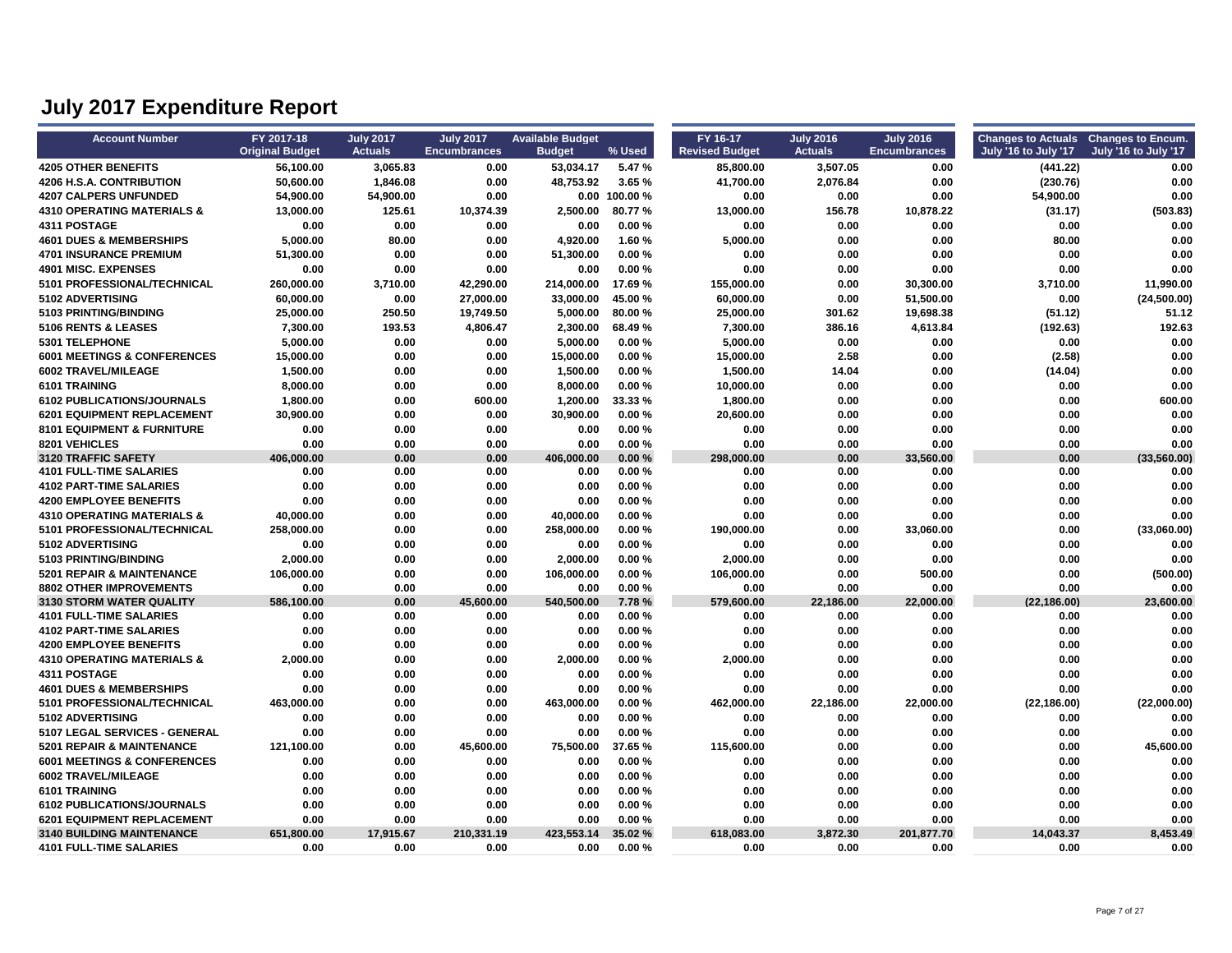| <b>Account Number</b>                 | FY 2017-18             | <b>July 2017</b> | <b>July 2017</b>    | <b>Available Budget</b> |                    | FY 16-17              | <b>July 2016</b> | <b>July 2016</b>    | Changes to Actuals Changes to Encum. |                      |
|---------------------------------------|------------------------|------------------|---------------------|-------------------------|--------------------|-----------------------|------------------|---------------------|--------------------------------------|----------------------|
|                                       | <b>Original Budget</b> | <b>Actuals</b>   | <b>Encumbrances</b> | <b>Budget</b>           | % Used             | <b>Revised Budget</b> | <b>Actuals</b>   | <b>Encumbrances</b> | July '16 to July '17                 | July '16 to July '17 |
| <b>4102 PART-TIME SALARIES</b>        | 0.00                   | 0.00             | 0.00                | 0.00                    | 0.00%              | 0.00                  | 0.00             | 0.00                | 0.00                                 | 0.00                 |
| <b>4103 OVER-TIME SALARIES</b>        | 0.00                   | 0.00             | 0.00                | 0.00                    | 0.00%              | 0.00                  | 0.00             | 0.00                | 0.00                                 | 0.00                 |
| <b>4200 EMPLOYEE BENEFITS</b>         | 0.00                   | 0.00             | 0.00                | 0.00                    | 0.00%              | 0.00                  | 0.00             | 0.00                | 0.00                                 | 0.00                 |
| <b>4310 OPERATING MATERIALS &amp;</b> | 95,000.00              | 3,257.51         | 27,289.35           | 64,453.14               | 32.15 %            | 78,500.00             | 200.00           | 30,000.00           | 3,057.51                             | (2,710.65)           |
| <b>4901 MISC, EXPENSES</b>            | 0.00                   | 0.00             | 0.00                | 0.00                    | 0.00%              | 0.00                  | 0.00             | 0.00                | 0.00                                 | 0.00                 |
| 5101 PROFESSIONAL/TECHNICAL           | 2,500.00               | 0.00             | 0.00                | 2,500.00                | 0.00%              | 4,000.00              | 0.00             | 2,000.00            | 0.00                                 | (2,000.00)           |
| 5106 RENTS & LEASES                   | 5,000.00               | 0.00             | 5,000.00            |                         | $0.00$ 100.00 %    | 5,000.00              | 0.00             | 5,000.00            | 0.00                                 | 0.00                 |
| 5201 REPAIR & MAINTENANCE             | 419,400.00             | 14,658.16        | 178,041.84          | 226,700.00              | 45.95 %            | 397,883.00            | 3,672.30         | 164,877.70          | 10,985.86                            | 13,164.14            |
| <b>5302 WATER</b>                     | 15,000.00              | 0.00             | 0.00                | 15,000.00               | 0.00%              | 15,000.00             | 0.00             | 0.00                | 0.00                                 | 0.00                 |
| 5303 GAS                              | 1,900.00               | 0.00             | 0.00                | 1,900.00                | 0.00%              | 1,900.00              | 0.00             | 0.00                | 0.00                                 | 0.00                 |
| 5304 ELECTRIC                         | 113,000.00             | 0.00             | 0.00                | 113,000.00              | 0.00%              | 113,000.00            | 0.00             | 0.00                | 0.00                                 | 0.00                 |
| <b>6201 EQUIPMENT REPLACEMENT</b>     | 0.00                   | 0.00             | 0.00                | 0.00                    | 0.00%              | 2,800.00              | 0.00             | 0.00                | 0.00                                 | 0.00                 |
| 3150 PARKS, TRAILS& OPEN SPACE        | 748,100.00             | 2,310.50         | 253,861.41          | 491,928.09              | 34.24 %            | 908,983.00            | 1,084.93         | 57,541.00           | 1,225.57                             | 196,320.41           |
| <b>4101 FULL-TIME SALARIES</b>        | 0.00                   | 0.00             | 0.00                | 0.00                    | 0.00%              | 0.00                  | 0.00             | 0.00                | 0.00                                 | 0.00                 |
| <b>4102 PART-TIME SALARIES</b>        | 0.00                   | 0.00             | 0.00                | 0.00                    | 0.00%              | 0.00                  | 0.00             | 0.00                | 0.00                                 | 0.00                 |
| <b>4103 OVER-TIME SALARIES</b>        | 0.00                   | 0.00             | 0.00                | 0.00                    | 0.00%              | 0.00                  | 0.00             | 0.00                | 0.00                                 | 0.00                 |
| <b>4200 EMPLOYEE BENEFITS</b>         | 0.00                   | 0.00             | 0.00                | 0.00                    | 0.00%              | 0.00                  | 0.00             | 0.00                | 0.00                                 | 0.00                 |
| <b>4310 OPERATING MATERIALS &amp;</b> | 102,000.00             | 32.91            | 35,000.00           | 66,967.09               | 34.35 %            | 82,600.00             | 349.93           | 0.00                | (317.02)                             | 35,000.00            |
| <b>4601 DUES &amp; MEMBERSHIPS</b>    | 0.00                   | 0.00             | 0.00                | 0.00                    | 0.00%              | 0.00                  | 0.00             | 0.00                | 0.00                                 | 0.00                 |
| 4901 MISC. EXPENSES                   | 116,000.00             | 0.00             | 0.00                | 116,000.00              | 0.00%              | 116,000.00            | 0.00             | 0.00                | 0.00                                 | 0.00                 |
| 5101 PROFESSIONAL/TECHNICAL           | 35,000.00              | 0.00             | 24,996.00           | 10,004.00               | 71.42 %            | 35,000.00             | 0.00             | 0.00                | 0.00                                 | 24,996.00            |
| 5106 RENTS & LEASES                   | 0.00                   | 0.00             | 0.00                | 0.00                    | 0.00%              | 0.00                  | 0.00             | 18,276.00           | 0.00                                 | (18, 276.00)         |
| 5201 REPAIR & MAINTENANCE             | 402,100.00             | 2,277.59         | 193,865.41          | 205,957.00              | 48.78%             | 597,383.00            | 735.00           | 39,265.00           | 1,542.59                             | 154,600.41           |
| <b>5302 WATER</b>                     | 90,000.00              | 0.00             | 0.00                | 90,000.00               | 0.00%              | 75,000.00             | 0.00             | 0.00                | 0.00                                 | 0.00                 |
| 5303 GAS                              | 1,500.00               | 0.00             | 0.00                | 1,500.00                | 0.00%              | 1,500.00              | 0.00             | 0.00                | 0.00                                 | 0.00                 |
| 5304 ELECTRIC                         | 1,500.00               | 0.00             | 0.00                | 1,500.00                | 0.00%              | 1,500.00              | 0.00             | 0.00                | 0.00                                 | 0.00                 |
| 6201 EQUIPMENT REPLACEMENT            | 0.00                   | 0.00             | 0.00                | 0.00                    | 0.00%              | 0.00                  | 0.00             | 0.00                | 0.00                                 | 0.00                 |
| 8802 OTHER IMPROVEMENTS               | 0.00                   | 0.00             | 0.00                | 0.00                    | 0.00%              | 0.00                  | 0.00             | 0.00                | 0.00                                 | 0.00                 |
| 3160 SEWER MAINTENANCE                | 69,000.00              | 0.00             | 5,000.00            | 64,000.00               | 7.25 %             | 69,000.00             | 0.00             | 0.00                | 0.00                                 | 5,000.00             |
| <b>4101 FULL-TIME SALARIES</b>        | 0.00                   | 0.00             | 0.00                | 0.00                    | 0.00%              | 0.00                  | 0.00             | 0.00                | 0.00                                 | 0.00                 |
| <b>4103 OVER-TIME SALARIES</b>        | 0.00                   | 0.00             | 0.00                | 0.00                    | 0.00%              | 0.00                  | 0.00             | 0.00                | 0.00                                 | 0.00                 |
| <b>4200 EMPLOYEE BENEFITS</b>         | 0.00                   | 0.00             | 0.00                | 0.00                    | 0.00%              | 0.00                  | 0.00             | 0.00                | 0.00                                 | 0.00                 |
| 5101 PROFESSIONAL/TECHNICAL           | 59,000.00              | 0.00             | 5,000.00            | 54,000.00               | 8.47%              | 59,000.00             | 0.00             | 0.00                | 0.00                                 | 5,000.00             |
| 5201 REPAIR & MAINTENANCE             | 10,000.00              | 0.00             | 0.00                | 10,000.00               | 0.00%              | 10,000.00             | 0.00             | 0.00                | 0.00                                 | 0.00                 |
| 6201 EQUIPMENT REPLACEMENT            | 0.00                   | 0.00             | 0.00                | 0.00                    | 0.00%              | 0.00                  | 0.00             | 0.00                | 0.00                                 | 0.00                 |
| <b>3240 VEHICLES MAINTENANCE</b>      | 0.00                   | 91.34            | 20.000.00           | (20.091.34) 100.00 %    |                    | 0.00                  | 0.00             | 0.00                | 91.34                                | 20.000.00            |
| <b>4310 OPERATING MATERIALS &amp;</b> | 0.00                   | 0.00             | 0.00                | 0.00                    | 0.00%              | 0.00                  | 0.00             | 0.00                | 0.00                                 | 0.00                 |
| <b>4313 FUELS/GASOLINE</b>            | 0.00                   | 91.34            | 0.00                |                         | $(91.34)$ 100.00 % | 0.00                  | 0.00             | 0.00                | 91.34                                | 0.00                 |
| 5201 REPAIR & MAINTENANCE             | 0.00                   | 0.00             | 15,000.00           | $(15,000.00)$ 100.00 %  |                    | 0.00                  | 0.00             | 0.00                | 0.00                                 | 15,000.00            |
| 5305 WIRELESS                         | 0.00                   | 0.00             | 5,000.00            | $(5,000.00)$ 100.00 %   |                    | 0.00                  | 0.00             | 0.00                | 0.00                                 | 5,000.00             |
| <b>4110 COMMUNITY DEVELOPMENT</b>     | 604,500.00             | 46,100.00        | 0.00                | 558,400.00              | 7.63%              | 0.00                  | 0.00             | 0.00                | 46,100.00                            | 0.00                 |
| <b>4101 FULL-TIME SALARIES</b>        | 376,700.00             | 0.00             | 0.00                | 376,700.00              | 0.00%              | 0.00                  | 0.00             | 0.00                | 0.00                                 | 0.00                 |
| <b>4102 PART-TIME SALARIES</b>        | 8,100.00               | 0.00             | 0.00                | 8,100.00                | 0.00%              | 0.00                  | 0.00             | 0.00                | 0.00                                 | 0.00                 |
| <b>4103 OVER-TIME SALARIES</b>        | 1,100.00               | 0.00             | 0.00                | 1,100.00                | 0.00%              | 0.00                  | 0.00             | 0.00                | 0.00                                 | 0.00                 |
| <b>4201 HEALTH/DENTAL/VISION</b>      | 42,100.00              | 0.00             | 0.00                | 42,100.00               | 0.00%              | 0.00                  | 0.00             | 0.00                | 0.00                                 | 0.00                 |
| <b>4202 FICA/MEDICARE</b>             | 5,600.00               | 0.00             | 0.00                | 5,600.00                | 0.00%              | 0.00                  | 0.00             | 0.00                | 0.00                                 | 0.00                 |
| <b>4203 CALPERS RETIREMENT</b>        | 37,900.00              | 0.00             | 0.00                | 37,900.00               | 0.00%              | 0.00                  | 0.00             | 0.00                | 0.00                                 | 0.00                 |
| <b>4204 WORKERS' COMPENSATION</b>     | 8,500.00               | 0.00             | 0.00                | 8,500.00                | 0.00%              | 0.00                  | 0.00             | 0.00                | 0.00                                 | 0.00                 |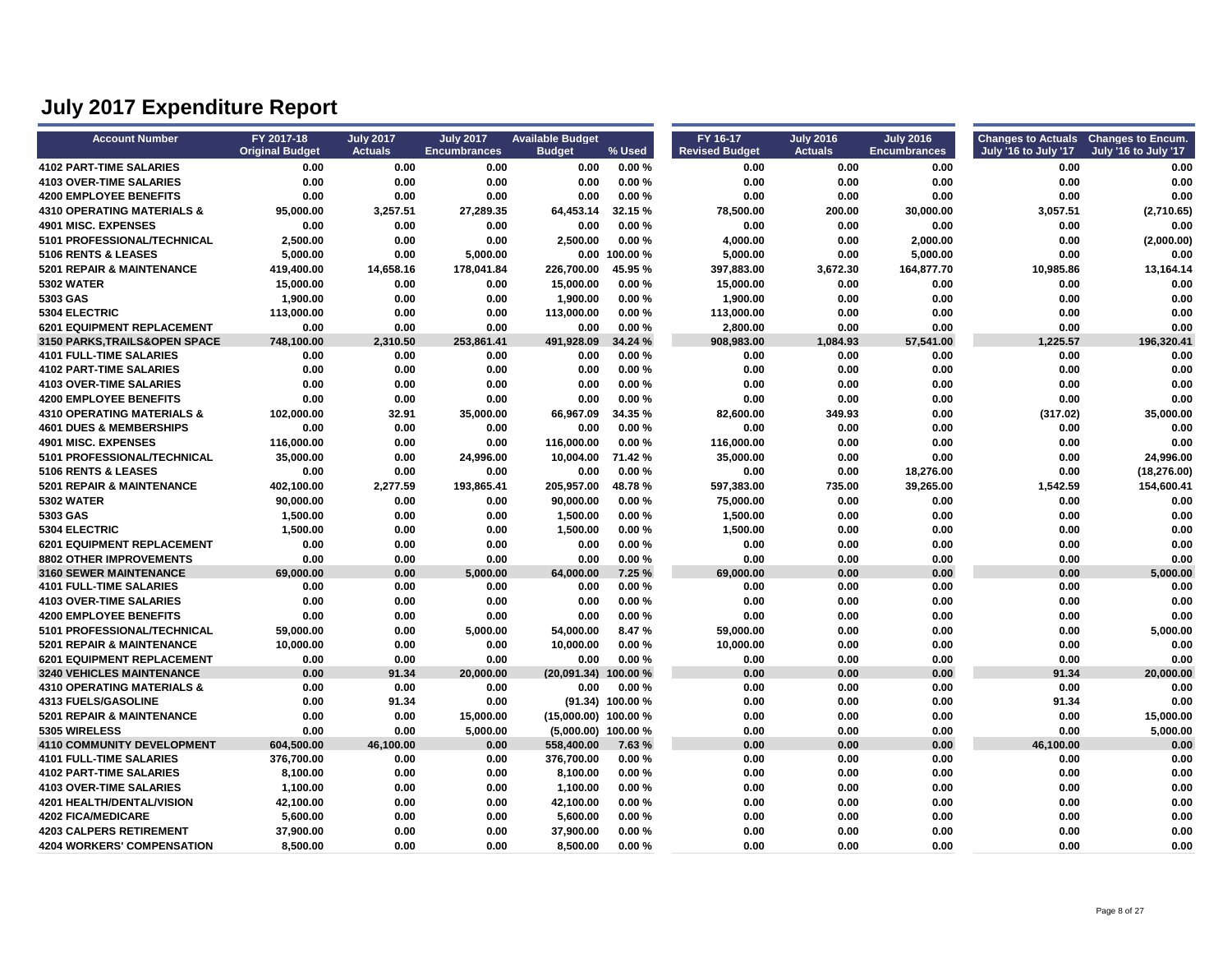| <b>Account Number</b>                  | FY 2017-18<br><b>Original Budget</b> | <b>July 2017</b><br><b>Actuals</b> | <b>July 2017</b><br><b>Encumbrances</b> | <b>Available Budget</b><br><b>Budget</b> | % Used        | FY 16-17<br><b>Revised Budget</b> | <b>July 2016</b><br><b>Actuals</b> | <b>July 2016</b><br><b>Encumbrances</b> | Changes to Actuals Changes to Encum.<br>July '16 to July '17 | July '16 to July '17 |
|----------------------------------------|--------------------------------------|------------------------------------|-----------------------------------------|------------------------------------------|---------------|-----------------------------------|------------------------------------|-----------------------------------------|--------------------------------------------------------------|----------------------|
| <b>4205 OTHER BENEFITS</b>             | 10,700.00                            | 0.00                               | 0.00                                    | 10,700.00                                | 0.00%         | 0.00                              | 0.00                               | 0.00                                    | 0.00                                                         | 0.00                 |
| 4206 H.S.A. CONTRIBUTION               | 15,000.00                            | 0.00                               | 0.00                                    | 15,000.00                                | 0.00%         | 0.00                              | 0.00                               | 0.00                                    | 0.00                                                         | 0.00                 |
| <b>4207 CALPERS UNFUNDED</b>           | 46,100.00                            | 46,100.00                          | 0.00                                    |                                          | 0.00 100.00 % | 0.00                              | 0.00                               | 0.00                                    | 46,100.00                                                    | 0.00                 |
| 6201 EQUIPMENT REPLACEMENT             | 52,700.00                            | 0.00                               | 0.00                                    | 52,700.00                                | 0.00%         | 0.00                              | 0.00                               | 0.00                                    | 0.00                                                         | 0.00                 |
| <b>4120 PLANNING</b>                   | 1,005,400.00                         | 111,654.47                         | 49,904.19                               | 843.841.34                               | 16.07%        | 1,545,600.00                      | 55,618.92                          | 33,628.46                               | 56,035.55                                                    | 16,275.73            |
| <b>4101 FULL-TIME SALARIES</b>         | 607,500.00                           | 60,553.19                          | 0.00                                    | 546,946.81                               | 9.97%         | 929,500.00                        | 45,291.72                          | 0.00                                    | 15,261.47                                                    | 0.00                 |
| <b>4102 PART-TIME SALARIES</b>         | 0.00                                 | 1,647.35                           | 0.00                                    | $(1,647.35)$ 100.00 %                    |               | 0.00                              | 498.48                             | 0.00                                    | 1,148.87                                                     | 0.00                 |
| <b>4103 OVER-TIME SALARIES</b>         | 13,700.00                            | 0.00                               | 0.00                                    | 13,700.00                                | 0.00%         | 0.00                              | 0.00                               | 0.00                                    | 0.00                                                         | 0.00                 |
| <b>4200 EMPLOYEE BENEFITS</b>          | 0.00                                 | 0.00                               | 0.00                                    | 0.00                                     | 0.00%         | 0.00                              | 0.00                               | 0.00                                    | 0.00                                                         | 0.00                 |
| 4201 HEALTH/DENTAL/VISION              | 80,700.00                            | 12,622.90                          | 0.00                                    | 68,077.10                                | 15.64 %       | 125,900.00                        | 0.00                               | 0.00                                    | 12,622.90                                                    | 0.00                 |
| 4202 FICA/MEDICARE                     | 9,000.00                             | 0.00                               | 0.00                                    | 9,000.00                                 | 0.00%         | 0.00                              | 0.00                               | 0.00                                    | 0.00                                                         | 0.00                 |
| <b>4203 CALPERS RETIREMENT</b>         | 48,400.00                            | 5,447.13                           | 0.00                                    | 42,952.87                                | 11.25 %       | 115,200.00                        | 5,123.95                           | 0.00                                    | 323.18                                                       | 0.00                 |
| <b>4204 WORKERS' COMPENSATION</b>      | 13,200.00                            | 0.00                               | 0.00                                    | 13,200.00                                | 0.00%         | 0.00                              | 0.00                               | 0.00                                    | 0.00                                                         | 0.00                 |
| <b>4205 OTHER BENEFITS</b>             | 21,700.00                            | 1,807.88                           | 0.00                                    | 19,892.12                                | 8.33%         | 52,800.00                         | 1,756.39                           | 0.00                                    | 51.49                                                        | 0.00                 |
| 4206 H.S.A. CONTRIBUTION               | 18,000.00                            | 2,538.36                           | 0.00                                    | 15,461.64                                | 14.10%        | 27,000.00                         | 2,076.84                           | 0.00                                    | 461.52                                                       | 0.00                 |
| <b>4207 CALPERS UNFUNDED</b>           | 25,800.00                            | 25,800.00                          | 0.00                                    |                                          | 0.00 100.00 % | 0.00                              | 0.00                               | 0.00                                    | 25,800.00                                                    | 0.00                 |
| <b>4310 OPERATING MATERIALS &amp;</b>  | 10,000.00                            | 345.72                             | 7,845.68                                | 1,808.60                                 | 81.91 %       | 8,000.00                          | 678.46                             | 5,321.54                                | (332.74)                                                     | 2,524.14             |
| <b>4311 POSTAGE</b>                    | 0.00                                 | 0.00                               | 0.00                                    | 0.00                                     | 0.00%         | 0.00                              | 0.00                               | 0.00                                    | 0.00                                                         | 0.00                 |
| <b>4400 NON-CAPITAL EQUIPMENT</b>      | 0.00                                 | 0.00                               | 0.00                                    | 0.00                                     | 0.00%         | 0.00                              | 0.00                               | 0.00                                    | 0.00                                                         | 0.00                 |
| <b>4601 DUES &amp; MEMBERSHIPS</b>     | 5,200.00                             | 0.00                               | 0.00                                    | 5,200.00                                 | 0.00%         | 4,800.00                          | 0.00                               | 0.00                                    | 0.00                                                         | 0.00                 |
| <b>4701 INSURANCE PREMIUM</b>          | 31,100.00                            | 0.00                               | 0.00                                    | 31,100.00                                | 0.00%         | 0.00                              | 0.00                               | 0.00                                    | 0.00                                                         | 0.00                 |
| 4901 MISC. EXPENSES                    | 0.00                                 | 0.00                               | 0.00                                    | 0.00                                     | 0.00%         | 0.00                              | 0.00                               | 0.00                                    | 0.00                                                         | 0.00                 |
| 5101 PROFESSIONAL/TECHNICAL            | 45,000.00                            | 0.00                               | 0.00                                    | 45,000.00                                | 0.00%         | 185,000.00                        | 0.00                               | 0.00                                    | 0.00                                                         | 0.00                 |
| 5102 ADVERTISING                       | 25,000.00                            | 0.00                               | 25,000.00                               | 0.00                                     | 100.00%       | 25,000.00                         | 0.00                               | 25,000.00                               | 0.00                                                         | 0.00                 |
| 5103 PRINTING/BINDING                  | 25,000.00                            | 47.96                              | 11,952.04                               | 13.000.00                                | 48.00 %       | 25,000.00                         | 0.00                               | 0.00                                    | 47.96                                                        | 11,952.04            |
| 5106 RENTS & LEASES                    | 5,300.00                             | 193.53                             | 5,106.47                                |                                          | 0.00 100.00 % | 3,500.00                          | 193.08                             | 3,306.92                                | 0.45                                                         | 1,799.55             |
| <b>5301 TELEPHONE</b>                  | 0.00                                 | 0.00                               | 0.00                                    | 0.00                                     | 0.00%         | 0.00                              | 0.00                               | 0.00                                    | 0.00                                                         | 0.00                 |
| <b>6001 MEETINGS &amp; CONFERENCES</b> | 9,000.00                             | 0.00                               | 0.00                                    | 9,000.00                                 | 0.00%         | 9,000.00                          | 0.00                               | 0.00                                    | 0.00                                                         | 0.00                 |
| 6002 TRAVEL/MILEAGE                    | 600.00                               | 0.00                               | 0.00                                    | 600.00                                   | 0.00%         | 800.00                            | 0.00                               | 0.00                                    | 0.00                                                         | 0.00                 |
| 6101 TRAINING                          | 10,000.00                            | 0.00                               | 0.00                                    | 10.000.00                                | 0.00%         | 17,000.00                         | 0.00                               | 0.00                                    | 0.00                                                         | 0.00                 |
| 6102 PUBLICATIONS/JOURNALS             | 1,200.00                             | 650.45                             | 0.00                                    | 549.55                                   | 54.17%        | 1,200.00                          | 0.00                               | 0.00                                    | 650.45                                                       | 0.00                 |
| 6201 EQUIPMENT REPLACEMENT             | 0.00                                 | 0.00                               | 0.00                                    | 0.00                                     | 0.00%         | 15,900.00                         | 0.00                               | 0.00                                    | 0.00                                                         | 0.00                 |
| 8101 EQUIPMENT & FURNITURE             | 0.00                                 | 0.00                               | 0.00                                    | 0.00                                     | 0.00%         | 0.00                              | 0.00                               | 0.00                                    | 0.00                                                         | 0.00                 |
| 8201 VEHICLES                          | 0.00                                 | 0.00                               | 0.00                                    | 0.00                                     | 0.00%         | 0.00                              | 0.00                               | 0.00                                    | 0.00                                                         | 0.00                 |
| 4130 BUILDING & SAFETY                 | 969,100.00                           | 85,364.77                          | 32,723.81                               | 851,011.42                               | 12.19 %       | 886,800.00                        | 35,216.12                          | 163,800.00                              | 50,148.65                                                    | (131, 076.19)        |
| <b>4101 FULL-TIME SALARIES</b>         | 482,300.00                           | 27,485.30                          | 0.00                                    | 454,814.70                               | 5.70%         | 455,400.00                        | 23,596.07                          | 0.00                                    | 3,889.23                                                     | 0.00                 |
| <b>4102 PART-TIME SALARIES</b>         | 28,500.00                            | 2,539.81                           | 0.00                                    | 25,960.19                                | 8.91 %        | 25,200.00                         | 1,854.82                           | 0.00                                    | 684.99                                                       | 0.00                 |
| <b>4103 OVER-TIME SALARIES</b>         | 1,900.00                             | 0.00                               | 0.00                                    | 1,900.00                                 | 0.00%         | 0.00                              | 0.00                               | 0.00                                    | 0.00                                                         | 0.00                 |
| <b>4200 EMPLOYEE BENEFITS</b>          | 0.00                                 | 0.00                               | 0.00                                    | 0.00                                     | 0.00%         | 0.00                              | 0.00                               | 0.00                                    | 0.00                                                         | 0.00                 |
| <b>4201 HEALTH/DENTAL/VISION</b>       | 74,500.00                            | 14,625.25                          | 0.00                                    | 59,874.75                                | 19.63%        | 73,800.00                         | 0.00                               | 0.00                                    | 14,625.25                                                    | 0.00                 |
| <b>4202 FICA/MEDICARE</b>              | 7,400.00                             | 0.00                               | 0.00                                    | 7,400.00                                 | 0.00%         | 0.00                              | 0.00                               | 0.00                                    | 0.00                                                         | 0.00                 |
| <b>4203 CALPERS RETIREMENT</b>         | 43,900.00                            | 2,544.50                           | 0.00                                    | 41,355.50                                | 5.79%         | 63,600.00                         | 2,635.45                           | 0.00                                    | (90.95)                                                      | 0.00                 |
| <b>4204 WORKERS' COMPENSATION</b>      | 11,200.00                            | 0.00                               | 0.00                                    | 11,200.00                                | 0.00%         | 0.00                              | 0.00                               | 0.00                                    | 0.00                                                         | 0.00                 |
| <b>4205 OTHER BENEFITS</b>             | 19,200.00                            | 1,033.26                           | 0.00                                    | 18,166.74                                | 5.38%         | 26,100.00                         | 1,327.70                           | 0.00                                    | (294.44)                                                     | 0.00                 |
| 4206 H.S.A. CONTRIBUTION               | 27,000.00                            | 1,961.46                           | 0.00                                    | 25,038.54                                | 7.26 %        | 24,000.00                         | 1,615.32                           | 0.00                                    | 346.14                                                       | 0.00                 |
| <b>4207 CALPERS UNFUNDED</b>           | 35,000.00                            | 35,000.00                          | 0.00                                    | 0.00                                     | 100.00%       | 0.00                              | 0.00                               | 0.00                                    | 35,000.00                                                    | 0.00                 |
| <b>4310 OPERATING MATERIALS &amp;</b>  | 3,500.00                             | 38.58                              | 1,961.42                                | 1,500.00                                 | 57.14 %       | 3,500.00                          | 0.00                               | 2,000.00                                | 38.58                                                        | (38.58)              |
| 4311 POSTAGE                           | 0.00                                 | 0.00                               | 0.00                                    | 0.00                                     | 0.00%         | 0.00                              | 0.00                               | 0.00                                    | 0.00                                                         | 0.00                 |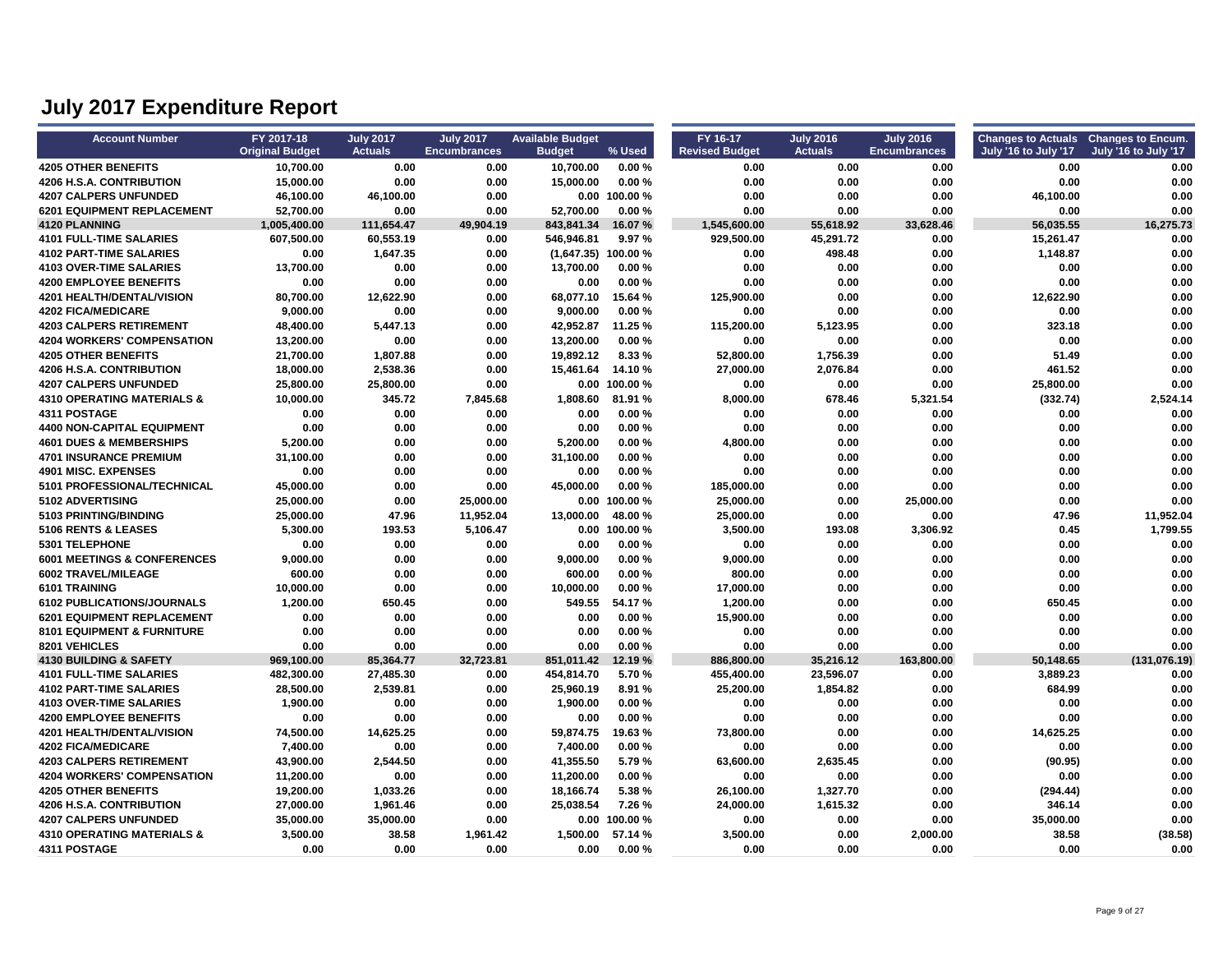| <b>Account Number</b>                  | FY 2017-18             | <b>July 2017</b> | <b>July 2017</b>    | <b>Available Budget</b> |                 | FY 16-17              | <b>July 2016</b> | <b>July 2016</b>    | Changes to Actuals Changes to Encum. |                      |
|----------------------------------------|------------------------|------------------|---------------------|-------------------------|-----------------|-----------------------|------------------|---------------------|--------------------------------------|----------------------|
|                                        | <b>Original Budget</b> | <b>Actuals</b>   | <b>Encumbrances</b> | <b>Budget</b>           | % Used          | <b>Revised Budget</b> | <b>Actuals</b>   | <b>Encumbrances</b> | July '16 to July '17                 | July '16 to July '17 |
| <b>4601 DUES &amp; MEMBERSHIPS</b>     | 900.00                 | 0.00             | 0.00                | 900.00                  | 0.00%           | 700.00                | 0.00             | 0.00                | 0.00                                 | 0.00                 |
| <b>4701 INSURANCE PREMIUM</b>          | 15,700.00              | 0.00             | 0.00                | 15,700.00               | 0.00%           | 0.00                  | 0.00             | 0.00                | 0.00                                 | 0.00                 |
| 5101 PROFESSIONAL/TECHNICAL            | 201,000.00             | 0.00             | 26,799.00           | 174,201.00              | 13.33 %         | 195,000.00            | 0.00             | 160,000.00          | 0.00                                 | (133, 201.00)        |
| 5102 ADVERTISING                       | 0.00                   | 0.00             | 0.00                | 0.00                    | 0.00%           | 0.00                  | 0.00             | 0.00                | 0.00                                 | 0.00                 |
| 5103 PRINTING/BINDING                  | 1,000.00               | 0.00             | 500.00              | 500.00                  | 50.00%          | 1,000.00              | 0.00             | 0.00                | 0.00                                 | 500.00               |
| 5106 RENTS & LEASES                    | 3,600.00               | 136.61           | 3,463.39            |                         | $0.00$ 100.00 % | 1,800.00              | 0.00             | 1,800.00            | 136.61                               | 1.663.39             |
| 5301 TELEPHONE                         | 5,000.00               | 0.00             | 0.00                | 5,000.00                | 0.00%           | 4,000.00              | 0.00             | 0.00                | 0.00                                 | 0.00                 |
| <b>6001 MEETINGS &amp; CONFERENCES</b> | 0.00                   | 0.00             | 0.00                | 0.00                    | 0.00%           | 0.00                  | 0.00             | 0.00                | 0.00                                 | 0.00                 |
| 6002 TRAVEL/MILEAGE                    | 900.00                 | 0.00             | 0.00                | 900.00                  | 0.00%           | 700.00                | 0.00             | 0.00                | 0.00                                 | 0.00                 |
| 6101 TRAINING                          | 4,800.00               | 0.00             | 0.00                | 4,800.00                | 0.00%           | 4,000.00              | 1,755.00         | 0.00                | (1,755.00)                           | 0.00                 |
| 6102 PUBLICATIONS/JOURNALS             | 1,800.00               | 0.00             | 0.00                | 1,800.00                | 0.00%           | 1,500.00              | 2,431.76         | 0.00                | (2,431.76)                           | 0.00                 |
| <b>6201 EQUIPMENT REPLACEMENT</b>      | 0.00                   | 0.00             | 0.00                | 0.00                    | 0.00%           | 6,500.00              | 0.00             | 0.00                | 0.00                                 | 0.00                 |
| <b>4140 CODE ENFORCEMENT</b>           | 321,000.00             | 19,477.30        | 4,500.00            | 297,022.70              | 7.47%           | 136,300.00            | 5,664.86         | 0.00                | 13,812.44                            | 4,500.00             |
| <b>4101 FULL-TIME SALARIES</b>         | 147,700.00             | 6,377.75         | 3,500.00            | 137,822.25              | 6.69%           | 87,900.00             | 4,627.65         | 0.00                | 1,750.10                             | 3,500.00             |
| 4102 PART-TIME SALARIES                | 40,400.00              | 0.00             | 0.00                | 40,400.00               | 0.00%           | 0.00                  | 0.00             | 0.00                | 0.00                                 | 0.00                 |
| <b>4103 OVER-TIME SALARIES</b>         | 3,400.00               | 0.00             | 0.00                | 3,400.00                | 0.00%           | 0.00                  | 0.00             | 0.00                | 0.00                                 | 0.00                 |
| <b>4200 EMPLOYEE BENEFITS</b>          | 0.00                   | 0.00             | 0.00                | 0.00                    | 0.00%           | 0.00                  | 0.00             | 0.00                | 0.00                                 | 0.00                 |
| <b>4201 HEALTH/DENTAL/VISION</b>       | 19,600.00              | 2,039.56         | 0.00                | 17,560.44               | 10.41 %         | 10,400.00             | 0.00             | 0.00                | 2,039.56                             | 0.00                 |
| <b>4202 FICA/MEDICARE</b>              | 2,800.00               | 0.00             | 0.00                | 2.800.00                | 0.00%           | 0.00                  | 0.00             | 0.00                | 0.00                                 | 0.00                 |
| <b>4203 CALPERS RETIREMENT</b>         | 15,100.00              | 616.98           | 0.00                | 14,483.02               | 4.09%           | 16,500.00             | 578.55           | 0.00                | 38.43                                | 0.00                 |
| <b>4204 WORKERS' COMPENSATION</b>      | 4,100.00               | 0.00             | 0.00                | 4,100.00                | 0.00%           | 0.00                  | 0.00             | 0.00                | 0.00                                 | 0.00                 |
| <b>4205 OTHER BENEFITS</b>             | 6,200.00               | 243.01           | 0.00                | 5,956.99                | 3.92%           | 4,700.00              | 227.90           | 0.00                | 15.11                                | 0.00                 |
| 4206 H.S.A. CONTRIBUTION               | 6,000.00               | 0.00             | 0.00                | 6,000.00                | 0.00%           | 3,000.00              | 230.76           | 0.00                | (230.76)                             | 0.00                 |
| <b>4207 CALPERS UNFUNDED</b>           | 10,200.00              | 10,200.00        | 0.00                |                         | $0.00$ 100.00 % | 0.00                  | 0.00             | 0.00                | 10,200.00                            | 0.00                 |
| <b>4311 POSTAGE</b>                    | 0.00                   | 0.00             | 0.00                | 0.00                    | 0.00%           | 0.00                  | 0.00             | 0.00                | 0.00                                 | 0.00                 |
| <b>4601 DUES &amp; MEMBERSHIPS</b>     | 400.00                 | 0.00             | 0.00                | 400.00                  | 0.00%           | 400.00                | 0.00             | 0.00                | 0.00                                 | 0.00                 |
| <b>4701 INSURANCE PREMIUM</b>          | 2,700.00               | 0.00             | 0.00                | 2,700.00                | 0.00%           | 0.00                  | 0.00             | 0.00                | 0.00                                 | 0.00                 |
| 5101 PROFESSIONAL/TECHNICAL            | 55.000.00              | 0.00             | 0.00                | 55,000.00               | 0.00%           | 10,000.00             | 0.00             | 0.00                | 0.00                                 | 0.00                 |
| 5102 ADVERTISING                       | 0.00                   | 0.00             | 0.00                | 0.00                    | 0.00%           | 0.00                  | 0.00             | 0.00                | 0.00                                 | 0.00                 |
| 5103 PRINTING/BINDING                  | 1.000.00               | 0.00             | 1,000.00            |                         | $0.00$ 100.00 % | 500.00                | 0.00             | 0.00                | 0.00                                 | 1.000.00             |
| 5106 RENTS & LEASES                    | 0.00                   | 0.00             | 0.00                | 0.00                    | 0.00%           | 0.00                  | 0.00             | 0.00                | 0.00                                 | 0.00                 |
| 5301 TELEPHONE                         | 3,000.00               | 0.00             | 0.00                | 3,000.00                | 0.00%           | 0.00                  | 0.00             | 0.00                | 0.00                                 | 0.00                 |
| <b>6001 MEETINGS &amp; CONFERENCES</b> | 2,000.00               | 0.00             | 0.00                | 2,000.00                | 0.00%           | 1,000.00              | 0.00             | 0.00                | 0.00                                 | 0.00                 |
| 6002 TRAVEL/MILEAGE                    | 400.00                 | 0.00             | 0.00                | 400.00                  | 0.00%           | 0.00                  | 0.00             | 0.00                | 0.00                                 | 0.00                 |
| 6101 TRAINING                          | 1,000.00               | 0.00             | 0.00                | 1,000.00                | 0.00%           | 0.00                  | 0.00             | 0.00                | 0.00                                 | 0.00                 |
| 6102 PUBLICATIONS/JOURNALS             | 0.00                   | 0.00             | 0.00                | 0.00                    | 0.00%           | 0.00                  | 0.00             | 0.00                | 0.00                                 | 0.00                 |
| <b>6201 EQUIPMENT REPLACEMENT</b>      | 0.00                   | 0.00             | 0.00                | 0.00                    | 0.00%           | 1,900.00              | 0.00             | 0.00                | 0.00                                 | 0.00                 |
| <b>4150 VIEW RESTORATION</b>           | 357,000.00             | 34,985.38        | 46,961.42           | 275,053.20              | 22.95 %         | 347,200.00            | 14,228.43        | 43,843.75           | 20,756.95                            | 3,117.67             |
| 4101 FULL-TIME SALARIES                | 206,100.00             | 15,531.49        | 0.00                | 190,568.51              | 7.54 %          | 208,200.00            | 11,903.91        | 0.00                | 3,627.58                             | 0.00                 |
| <b>4102 PART-TIME SALARIES</b>         | 0.00                   | 0.00             | 0.00                | 0.00                    | 0.00%           | 0.00                  | 0.00             | 0.00                | 0.00                                 | 0.00                 |
| <b>4103 OVER-TIME SALARIES</b>         | 600.00                 | 0.00             | 0.00                | 600.00                  | 0.00%           | 0.00                  | 0.00             | 0.00                | 0.00                                 | 0.00                 |
| <b>4200 EMPLOYEE BENEFITS</b>          | 0.00                   | 0.00             | 0.00                | 0.00                    | 0.00%           | 0.00                  | 0.00             | 0.00                | 0.00                                 | 0.00                 |
| 4201 HEALTH/DENTAL/VISION              | 32,500.00              | 2,933.44         | 0.00                | 29,566.56               | 9.02%           | 34,300.00             | 0.00             | 0.00                | 2,933.44                             | 0.00                 |
| <b>4202 FICA/MEDICARE</b>              | 3,000.00               | 0.00             | 0.00                | 3,000.00                | 0.00%           | 0.00                  | 0.00             | 0.00                | 0.00                                 | 0.00                 |
| <b>4203 CALPERS RETIREMENT</b>         | 17,300.00              | 1,298.12         | 0.00                | 16,001.88               | 7.50 %          | 39,100.00             | 1,266.28         | 0.00                | 31.84                                | 0.00                 |
| <b>4204 WORKERS' COMPENSATION</b>      | 4,500.00               | 0.00             | 0.00                | 4,500.00                | 0.00%           | 0.00                  | 0.00             | 0.00                | 0.00                                 | 0.00                 |
| <b>4205 OTHER BENEFITS</b>             | 6,200.00               | 460.71           | 0.00                | 5,739.29                | 7.44 %          | 10,800.00             | 440.47           | 0.00                | 20.24                                | 0.00                 |
| 4206 H.S.A. CONTRIBUTION               | 12,000.00              | 923.04           | 0.00                | 11,076.96               | 7.69%           | 6,000.00              | 461.52           | 0.00                | 461.52                               | 0.00                 |
|                                        |                        |                  |                     |                         |                 |                       |                  |                     |                                      |                      |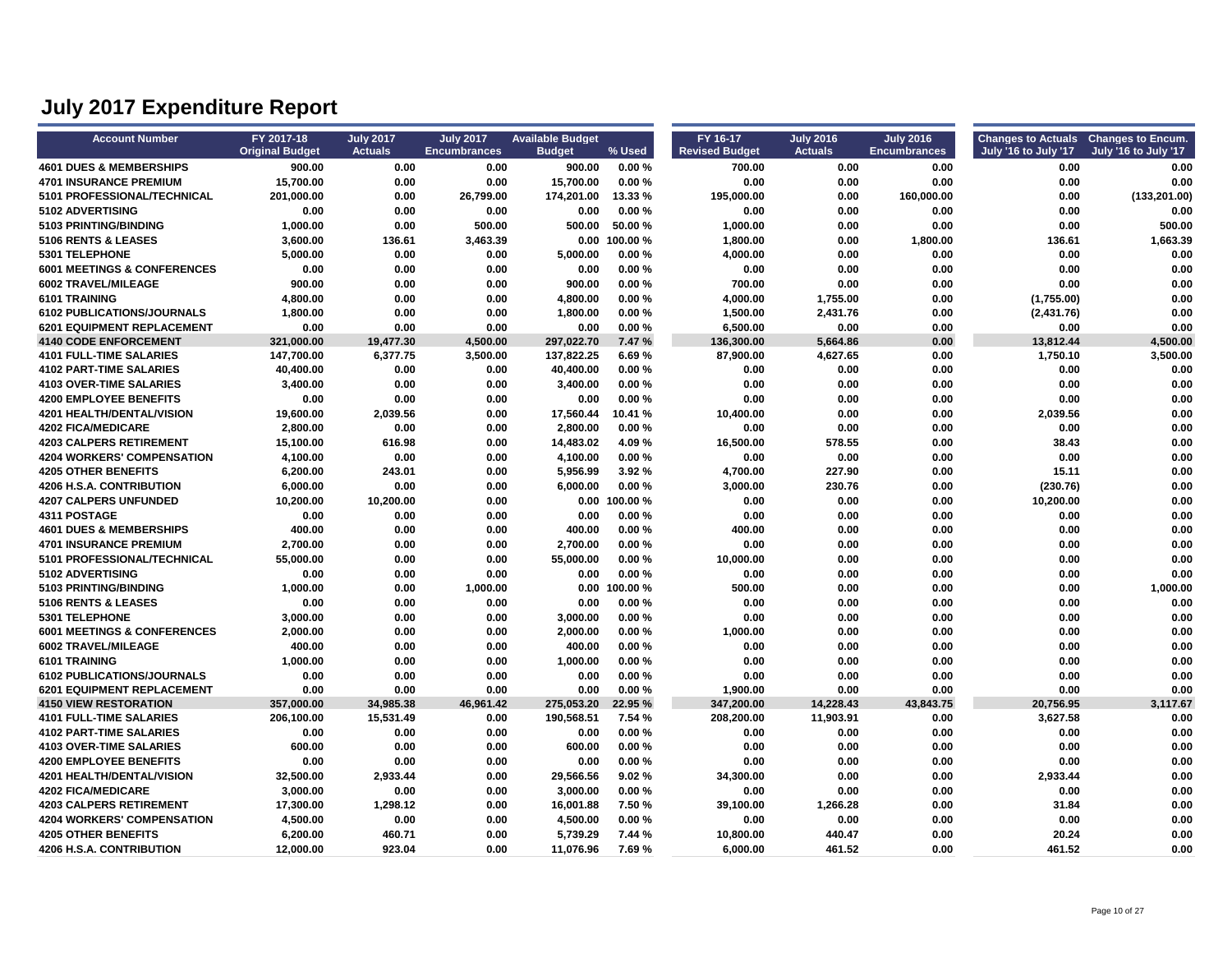| <b>Account Number</b>                                 | FY 2017-18<br><b>Original Budget</b> | <b>July 2017</b><br><b>Actuals</b> | <b>July 2017</b><br><b>Encumbrances</b> | <b>Available Budget</b><br><b>Budget</b> | % Used                             | FY 16-17<br><b>Revised Budget</b> | <b>July 2016</b><br><b>Actuals</b> | <b>July 2016</b><br><b>Encumbrances</b> | Changes to Actuals Changes to Encum.<br>July '16 to July '17 | July '16 to July '17 |
|-------------------------------------------------------|--------------------------------------|------------------------------------|-----------------------------------------|------------------------------------------|------------------------------------|-----------------------------------|------------------------------------|-----------------------------------------|--------------------------------------------------------------|----------------------|
|                                                       |                                      |                                    |                                         |                                          |                                    |                                   |                                    |                                         |                                                              |                      |
| <b>4207 CALPERS UNFUNDED</b>                          | 13,800.00                            | 13,800.00                          | 0.00                                    |                                          | $0.00$ 100.00 %<br>$0.00$ 100.00 % | 0.00                              | 0.00                               | 0.00                                    | 13.800.00                                                    | 0.00                 |
| <b>4310 OPERATING MATERIALS &amp;</b>                 | 2,000.00                             | 38.58<br>0.00                      | 1,961.42                                |                                          | 0.00%                              | 2,000.00                          | 0.00                               | 0.00                                    | 38.58<br>0.00                                                | 1.961.42<br>0.00     |
| <b>4701 INSURANCE PREMIUM</b>                         | 6,000.00                             |                                    | 0.00                                    | 6,000.00                                 |                                    | 0.00                              | 0.00                               | 0.00                                    |                                                              |                      |
| 5101 PROFESSIONAL/TECHNICAL                           | 53,000.00                            | 0.00                               | 45,000.00                               | 8,000.00                                 | 84.91%<br>0.00%                    | 44,000.00                         | 156.25                             | 43,843.75                               | (156.25)                                                     | 1,156.25             |
| <b>5201 REPAIR &amp; MAINTENANCE</b>                  | 0.00<br>0.00                         | 0.00                               | 0.00                                    | 0.00                                     | 0.00%                              | 0.00                              | 0.00                               | 0.00                                    | 0.00                                                         | 0.00                 |
| <b>6201 EQUIPMENT REPLACEMENT</b><br><b>4160 NCCP</b> | 0.00                                 | 0.00                               | 0.00<br>0.00                            | 0.00<br>0.00                             | 0.00%                              | 2,800.00                          | 0.00                               | 0.00<br>0.00                            | 0.00                                                         | 0.00<br>0.00         |
| <b>4101 FULL-TIME SALARIES</b>                        | 0.00                                 | 0.00<br>0.00                       | 0.00                                    | 0.00                                     | 0.00%                              | 75,000.00<br>0.00                 | 0.00                               | 0.00                                    | 0.00<br>0.00                                                 | 0.00                 |
| <b>4102 PART-TIME SALARIES</b>                        | 0.00                                 | 0.00                               | 0.00                                    | 0.00                                     | 0.00%                              | 0.00                              | 0.00<br>0.00                       | 0.00                                    | 0.00                                                         | 0.00                 |
| <b>4103 OVER-TIME SALARIES</b>                        | 0.00                                 | 0.00                               | 0.00                                    | 0.00                                     | 0.00%                              |                                   |                                    | 0.00                                    | 0.00                                                         | 0.00                 |
|                                                       |                                      |                                    |                                         | 0.00                                     |                                    | 0.00                              | 0.00                               |                                         |                                                              |                      |
| <b>4200 EMPLOYEE BENEFITS</b>                         | 0.00                                 | 0.00                               | 0.00                                    |                                          | 0.00%<br>0.00%                     | 0.00                              | 0.00                               | 0.00                                    | 0.00                                                         | 0.00                 |
| 5101 PROFESSIONAL/TECHNICAL<br>4170 GEOLOGY           | 0.00<br>150,000.00                   | 0.00<br>0.00                       | 0.00<br>24,999.00                       | 0.00<br>125,001.00                       | 16.67%                             | 75,000.00<br>150,000.00           | 0.00<br>0.00                       | 0.00<br>150,000.00                      | 0.00<br>0.00                                                 | 0.00<br>(125,001.00) |
| 5101 PROFESSIONAL/TECHNICAL                           | 150,000.00                           | 0.00                               | 24,999.00                               | 125,001.00                               | 16.67%                             | 150,000.00                        | 0.00                               | 150,000.00                              | 0.00                                                         | (125,001.00)         |
| 5110 RECREATION ADMINISTRATION                        | 1,193,000.00                         | 131,312.95                         | 5,003.53                                | 1,056,683.52                             | 11.43 %                            | 835,840.00                        | 43,931.53                          | 5,179.04                                | 87,381.42                                                    | (175.51)             |
| <b>4101 FULL-TIME SALARIES</b>                        | 624,300.00                           | 36,085.96                          | 0.00                                    | 588,214.04                               | 5.78%                              | 489,900.00                        | 29,793.94                          | 0.00                                    | 6,292.02                                                     | 0.00                 |
| <b>4102 PART-TIME SALARIES</b>                        | 102,600.00                           | 3,275.77                           | 0.00                                    | 99,324.23                                | 3.19%                              | 82,200.00                         | 7,444.63                           | 0.00                                    | (4, 168.86)                                                  | 0.00                 |
| <b>4103 OVER-TIME SALARIES</b>                        | 200.00                               | 0.00                               | 0.00                                    | 200.00                                   | 0.00%                              | 1,300.00                          | 0.00                               | 0.00                                    | 0.00                                                         | 0.00                 |
| <b>4200 EMPLOYEE BENEFITS</b>                         | 0.00                                 | 0.00                               | 0.00                                    | 0.00                                     | 0.00%                              | 0.00                              | 0.00                               | 0.00                                    | 0.00                                                         | 0.00                 |
| <b>4201 HEALTH/DENTAL/VISION</b>                      | 74,300.00                            | 14,294.70                          | 0.00                                    | 60,005.30                                | 19.24 %                            | 51,200.00                         | 574.20                             | 0.00                                    | 13,720.50                                                    | 0.00                 |
| <b>4202 FICA/MEDICARE</b>                             | 10,500.00                            | 0.00                               | 0.00                                    | 10,500.00                                | 0.00%                              | 0.00                              | 0.00                               | 0.00                                    | 0.00                                                         | 0.00                 |
| <b>4203 CALPERS RETIREMENT</b>                        | 60,100.00                            | 3,257.40                           | 0.00                                    | 56,842.60                                | 5.42%                              | 76,200.00                         | 3,780.41                           | 0.00                                    | (523.01)                                                     | 0.00                 |
| <b>4204 WORKERS' COMPENSATION</b>                     | 16,000.00                            | 0.00                               | 0.00                                    | 16,000.00                                | 0.00%                              | 0.00                              | 0.00                               | 0.00                                    | 0.00                                                         | 0.00                 |
| <b>4205 OTHER BENEFITS</b>                            | 24,900.00                            | 1,198.67                           | 0.00                                    | 23,701.33                                | 4.82%                              | 31,200.00                         | 1,350.15                           | 0.00                                    | (151.48)                                                     | 0.00                 |
| <b>4206 H.S.A. CONTRIBUTION</b>                       | 14,000.00                            | 230.76                             | 0.00                                    | 13,769.24                                | 1.65 %                             | 1,000.00                          | 0.00                               | 0.00                                    | 230.76                                                       | 0.00                 |
| <b>4207 CALPERS UNFUNDED</b>                          | 52,400.00                            | 52,400.00                          | 0.00                                    |                                          | $0.00$ 100.00 %                    | 0.00                              | 0.00                               | 0.00                                    | 52,400.00                                                    | 0.00                 |
| <b>4310 OPERATING MATERIALS &amp;</b>                 | 18,000.00                            | 278.03                             | 3,803.53                                | 13,918.44                                | 22.68%                             | 16,000.00                         | 30.96                              | 3,579.04                                | 247.07                                                       | 224.49               |
| <b>4311 POSTAGE</b>                                   |                                      | 0.00                               |                                         | 0.00                                     | 0.00%                              |                                   |                                    |                                         | 0.00                                                         | 0.00                 |
| <b>4601 DUES &amp; MEMBERSHIPS</b>                    | 0.00<br>2,100.00                     | 0.00                               | 0.00<br>0.00                            | 2,100.00                                 | 0.00%                              | 0.00<br>2,100.00                  | 0.00<br>0.00                       | 0.00<br>0.00                            | 0.00                                                         | 0.00                 |
| <b>4701 INSURANCE PREMIUM</b>                         |                                      |                                    |                                         |                                          | 0.00%                              |                                   |                                    |                                         |                                                              | 0.00                 |
|                                                       | 18,100.00                            | 0.00                               | 0.00                                    | 18,100.00                                |                                    | 0.00                              | 0.00                               | 0.00                                    | 0.00                                                         |                      |
| 5101 PROFESSIONAL/TECHNICAL                           | 35,000.00                            | 19,997.30                          | 1,200.00                                | 13,802.70                                | 60.56%                             | 35,000.00                         | 0.00                               | 1,200.00                                | 19,997.30                                                    | 0.00                 |
| 5102 ADVERTISING                                      | 21,000.00                            | 0.00                               | 0.00                                    | 21,000.00                                | 0.00%                              | 12,000.00                         | 0.00                               | 0.00                                    | 0.00                                                         | 0.00                 |
| 5103 PRINTING/BINDING                                 | 2,000.00                             | 0.00                               | 0.00                                    | 2,000.00                                 | 0.00%                              | 2,340.00                          | 0.00                               | 0.00                                    | 0.00                                                         | 0.00                 |
| <b>5104 MERCHANT FEES</b>                             | 14,000.00                            | 84.68                              | 0.00                                    | 13,915.32                                | 0.61%                              | 14,000.00                         | 393.04                             | 0.00                                    | (308.36)                                                     | 0.00                 |
| 5301 TELEPHONE                                        | 4,000.00                             | 0.00                               | 0.00                                    | 4,000.00                                 | 0.00%                              | 0.00                              | 0.00                               | 0.00                                    | 0.00                                                         | 0.00                 |
| 6001 MEETINGS & CONFERENCES                           | 11,000.00                            | 209.68                             | 0.00                                    | 10,790.32                                | 1.91%                              | 11,000.00                         | 564.20                             | 0.00                                    | (354.52)                                                     | 0.00                 |
| 6002 TRAVEL/MILEAGE                                   | 2,000.00                             | 0.00                               | 0.00                                    | 2,000.00                                 | 0.00%                              | 2,000.00                          | 0.00                               | 0.00                                    | 0.00                                                         | 0.00                 |
| 6101 TRAINING                                         | 1,500.00                             | 0.00                               | 0.00                                    | 1,500.00                                 | 0.00%                              | 1,500.00                          | 0.00                               | 0.00                                    | 0.00                                                         | 0.00                 |
| 6102 PUBLICATIONS/JOURNALS                            | 500.00                               | 0.00                               | 0.00                                    | 500.00                                   | 0.00%                              | 400.00                            | 0.00                               | 400.00                                  | 0.00                                                         | (400.00)             |
| <b>6201 EQUIPMENT REPLACEMENT</b>                     | 84,500.00                            | 0.00                               | 0.00                                    | 84,500.00                                | 0.00%                              | 6,500.00                          | 0.00                               | 0.00                                    | 0.00                                                         | 0.00                 |
| 8101 EQUIPMENT & FURNITURE                            | 0.00                                 | 0.00                               | 0.00                                    | 0.00                                     | 0.00%                              | 0.00                              | 0.00                               | 0.00                                    | 0.00                                                         | 0.00                 |
| 8201 VEHICLES                                         | 0.00                                 | 0.00                               | 0.00                                    | 0.00                                     | 0.00%                              | 0.00                              | 0.00                               | 0.00                                    | 0.00                                                         | 0.00                 |
| 5120 OTHER RECREATIONAL                               | 77.200.00                            | 5,901.65                           | 3,561.45                                | 67.736.90                                | 12.26 %                            | 183.710.00                        | 6.195.13                           | 2,400.00                                | (293.48)                                                     | 1,161.45             |
| <b>4101 FULL-TIME SALARIES</b>                        | 0.00                                 | 1,014.95                           | 0.00                                    | $(1,014.95)$ 100.00 %                    |                                    | 54,000.00                         | 801.10                             | 0.00                                    | 213.85                                                       | 0.00                 |
| <b>4102 PART-TIME SALARIES</b>                        | 55,300.00                            | 7,502.49                           | 0.00                                    | 47,797.51                                | 13.57 %                            | 66,000.00                         | 4,349.97                           | 0.00                                    | 3,152.52                                                     | 0.00                 |
| 4103 OVER-TIME SALARIES                               | 0.00                                 | 0.00                               | 0.00                                    | 0.00                                     | 0.00%                              | 0.00                              | 0.00                               | 0.00                                    | 0.00                                                         | 0.00                 |
| <b>4200 EMPLOYEE BENEFITS</b>                         | 0.00                                 | 0.00                               | 0.00                                    | 0.00                                     | 0.00%                              | 2,950.00                          | 0.00                               | 0.00                                    | 0.00                                                         | 0.00                 |
| <b>4201 HEALTH/DENTAL/VISION</b>                      | 0.00                                 | (338.32)                           | 0.00                                    |                                          | 338.32 100.00 %                    | 0.00                              | 0.00                               | 0.00                                    | (338.32)                                                     | 0.00                 |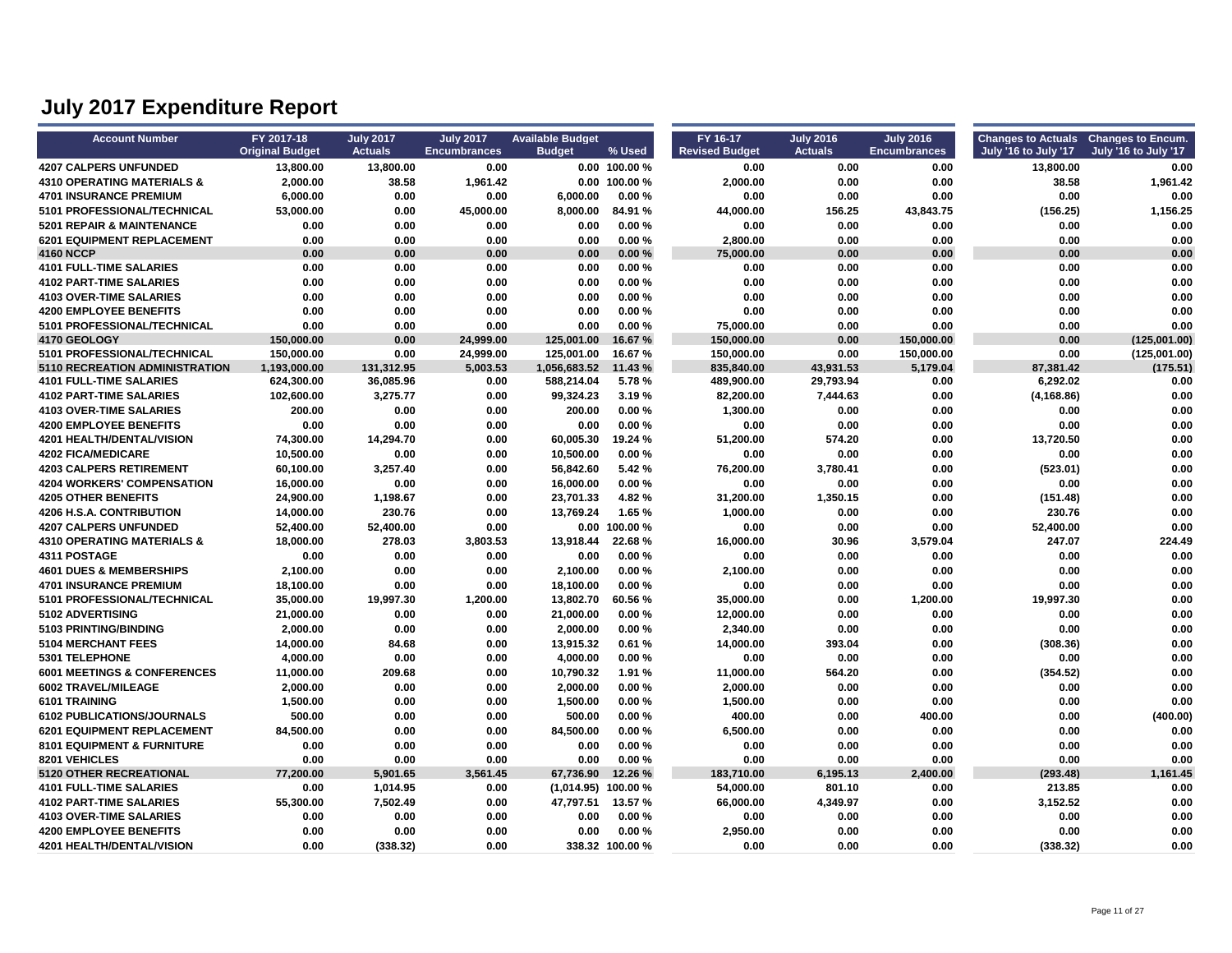| <b>Account Number</b>                 | FY 2017-18             | <b>July 2017</b> | <b>July 2017</b>    | <b>Available Budget</b> |                   | FY 16-17              | <b>July 2016</b> | <b>July 2016</b>    | Changes to Actuals Changes to Encum. |                      |
|---------------------------------------|------------------------|------------------|---------------------|-------------------------|-------------------|-----------------------|------------------|---------------------|--------------------------------------|----------------------|
|                                       | <b>Original Budget</b> | <b>Actuals</b>   | <b>Encumbrances</b> | <b>Budget</b>           | % Used            | <b>Revised Budget</b> | <b>Actuals</b>   | <b>Encumbrances</b> | July '16 to July '17                 | July '16 to July '17 |
| 4202 FICA/MEDICARE                    | 800.00                 | 0.00             | 0.00                | 800.00                  | 0.00%             | 0.00                  | 0.00             | 0.00                | 0.00                                 | 0.00                 |
| <b>4203 CALPERS RETIREMENT</b>        | 0.00                   | 336.25           | 0.00                |                         | (336.25) 100.00 % | 27,500.00             | 300.97           | 0.00                | 35.28                                | 0.00                 |
| <b>4204 WORKERS' COMPENSATION</b>     | 1,300.00               | 0.00             | 0.00                | 1,300.00                | 0.00%             | 0.00                  | 0.00             | 0.00                | 0.00                                 | 0.00                 |
| <b>4205 OTHER BENEFITS</b>            | 3,400.00               | 447.73           | 0.00                | 2,952.27                | 13.18%            | 10,700.00             | 366.19           | 0.00                | 81.54                                | 0.00                 |
| <b>4207 CALPERS UNFUNDED</b>          | 0.00                   | 0.00             | 0.00                | 0.00                    | 0.00%             | 0.00                  | 0.00             | 0.00                | 0.00                                 | 0.00                 |
| <b>4310 OPERATING MATERIALS &amp;</b> | 2,500.00               | (3,061.45)       | 3,561.45            | 2,000.00                | 20.00%            | 18,000.00             | 376.90           | 0.00                | (3,438.35)                           | 3,561.45             |
| 4311 POSTAGE                          | 0.00                   | 0.00             | 0.00                | 0.00                    | 0.00%             | 0.00                  | 0.00             | 0.00                | 0.00                                 | 0.00                 |
| <b>4701 INSURANCE PREMIUM</b>         | 6,900.00               | 0.00             | 0.00                | 6,900.00                | 0.00%             | 0.00                  | 0.00             | 0.00                | 0.00                                 | 0.00                 |
| 5102 ADVERTISING                      | 0.00                   | 0.00             | 0.00                | 0.00                    | 0.00%             | 0.00                  | 0.00             | 0.00                | 0.00                                 | 0.00                 |
| 5103 PRINTING/BINDING                 | 4,500.00               | 0.00             | 0.00                | 4,500.00                | 0.00%             | 2,160.00              | 0.00             | 0.00                | 0.00                                 | 0.00                 |
| 5106 RENTS & LEASES                   | 2,500.00               | 0.00             | 0.00                | 2,500.00                | 0.00%             | 2,400.00              | 0.00             | 2,400.00            | 0.00                                 | (2,400.00)           |
| 5301 TELEPHONE                        | 0.00                   | 0.00             | 0.00                | 0.00                    | 0.00%             | 0.00                  | 0.00             | 0.00                | 0.00                                 | 0.00                 |
| 6201 EQUIPMENT REPLACEMENT            | 0.00                   | 0.00             | 0.00                | 0.00                    | 0.00%             | 0.00                  | 0.00             | 0.00                | 0.00                                 | 0.00                 |
| <b>5121 EASTVIEW PARK</b>             | 5,000.00               | 0.00             | 0.00                | 5,000.00                | 0.00%             | 0.00                  | 0.00             | 0.00                | 0.00                                 | 0.00                 |
| <b>4310 OPERATING MATERIALS &amp;</b> | 5,000.00               | 0.00             | 0.00                | 5,000.00                | 0.00%             | 0.00                  | 0.00             | 0.00                | 0.00                                 | 0.00                 |
| <b>5122 OPEN SPACE MANAGEMENT</b>     | 148,600.00             | 120.00           | 0.00                | 148,480.00              | 0.08%             | 0.00                  | 0.00             | 0.00                | 120.00                               | 0.00                 |
| 4102 PART-TIME SALARIES               | 103,600.00             | 0.00             | 0.00                | 103,600.00              | 0.00%             | 0.00                  | 0.00             | 0.00                | 0.00                                 | 0.00                 |
| <b>4202 FICA/MEDICARE</b>             | 1,500.00               | 0.00             | 0.00                | 1,500.00                | 0.00%             | 0.00                  | 0.00             | 0.00                | 0.00                                 | 0.00                 |
| <b>4203 CALPERS RETIREMENT</b>        | 1,500.00               | 0.00             | 0.00                | 1,500.00                | 0.00%             | 0.00                  | 0.00             | 0.00                | 0.00                                 | 0.00                 |
| <b>4204 WORKERS' COMPENSATION</b>     | 2,400.00               | 0.00             | 0.00                | 2,400.00                | 0.00%             | 0.00                  | 0.00             | 0.00                | 0.00                                 | 0.00                 |
| <b>4205 OTHER BENEFITS</b>            | 4,900.00               | 0.00             | 0.00                | 4,900.00                | 0.00%             | 0.00                  | 0.00             | 0.00                | 0.00                                 | 0.00                 |
| <b>4310 OPERATING MATERIALS &amp;</b> | 31,000.00              | 120.00           | 0.00                | 30,880.00               | 0.39%             | 0.00                  | 0.00             | 0.00                | 120.00                               | 0.00                 |
| 5101 PROFESSIONAL/TECHNICAL           | 1,200.00               | 0.00             | 0.00                | 1,200.00                | 0.00%             | 0.00                  | 0.00             | 0.00                | 0.00                                 | 0.00                 |
| 5103 PRINTING/BINDING                 | 2,500.00               | 0.00             | 0.00                | 2.500.00                | 0.00%             | 0.00                  | 0.00             | 0.00                | 0.00                                 | 0.00                 |
| 5130 FRED HESSE JR. PARK              | 202.100.00             | 19.943.96        | 868.23              | 181.287.81              | 10.30 %           | 186.900.00            | 8.435.95         | 925.89              | 11.508.01                            | (57.66)              |
| <b>4101 FULL-TIME SALARIES</b>        | 32,400.00              | 2,394.45         | 0.00                | 30,005.55               | 7.39 %            | 31,000.00             | 1,895.46         | 0.00                | 498.99                               | 0.00                 |
| <b>4102 PART-TIME SALARIES</b>        | 129,000.00             | 10,802.50        | 0.00                | 118,197.50              | 8.37 %            | 116,700.00            | 5,603.65         | 0.00                | 5,198.85                             | 0.00                 |
| <b>4103 OVER-TIME SALARIES</b>        | 100.00                 | 0.00             | 0.00                | 100.00                  | 0.00%             | 0.00                  | 0.00             | 0.00                | 0.00                                 | 0.00                 |
| <b>4200 EMPLOYEE BENEFITS</b>         | 0.00                   | 0.00             | 0.00                | 0.00                    | 0.00%             | 0.00                  | 0.00             | 0.00                | 0.00                                 | 0.00                 |
| 4201 HEALTH/DENTAL/VISION             | 3,400.00               | 782.08           | 0.00                | 2,617.92                | 23.00%            | 3,400.00              | 0.00             | 0.00                | 782.08                               | 0.00                 |
| <b>4202 FICA/MEDICARE</b>             | 2,300.00               | 0.00             | 0.00                | 2,300.00                | 0.00%             | 0.00                  | 0.00             | 0.00                | 0.00                                 | 0.00                 |
| <b>4203 CALPERS RETIREMENT</b>        | 5,400.00               | 685.28           | 0.00                | 4,714.72                | 12.69%            | 16,500.00             | 608.10           | 0.00                | 77.18                                | 0.00                 |
| <b>4204 WORKERS' COMPENSATION</b>     | 3,700.00               | 0.00             | 0.00                | 3,700.00                | 0.00%             | 0.00                  | 0.00             | 0.00                | 0.00                                 | 0.00                 |
| <b>4205 OTHER BENEFITS</b>            | 7,100.00               | 447.88           | 0.00                | 6,652.12                | 6.31 %            | 9,800.00              | 254.63           | 0.00                | 193.25                               | 0.00                 |
| 4206 H.S.A. CONTRIBUTION              | 1,100.00               | 0.00             | 0.00                | 1,100.00                | 0.00%             | 1,100.00              | 0.00             | 0.00                | 0.00                                 | 0.00                 |
| <b>4207 CALPERS UNFUNDED</b>          | 4,700.00               | 4,700.00         | 0.00                |                         | $0.00$ 100.00 %   | 0.00                  | 0.00             | 0.00                | 4,700.00                             | 0.00                 |
| <b>4310 OPERATING MATERIALS &amp;</b> | 6,500.00               | 131.77           | 868.23              | 5,500.00                | 15.38%            | 6,500.00              | 74.11            | 925.89              | 57.66                                | (57.66)              |
| <b>4701 INSURANCE PREMIUM</b>         | 6,400.00               | 0.00             | 0.00                | 6,400.00                | 0.00%             | 0.00                  | 0.00             | 0.00                | 0.00                                 | 0.00                 |
| <b>6201 EQUIPMENT REPLACEMENT</b>     | 0.00                   | 0.00             | 0.00                | 0.00                    | 0.00%             | 1,900.00              | 0.00             | 0.00                | 0.00                                 | 0.00                 |
| 5140 ROBERT E. RYAN PARK              | 120,000.00             | 11,253.88        | 400.00              | 108,346.12              | 9.71 %            | 110,600.00            | 5,453.67         | 360.78              | 5,800.21                             | 39.22                |
| 4101 FULL-TIME SALARIES               | 18,500.00              | 1,368.25         | 0.00                | 17,131.75               | 7.39 %            | 17,700.00             | 1,083.11         | 0.00                | 285.14                               | 0.00                 |
| <b>4102 PART-TIME SALARIES</b>        | 76,600.00              | 4,473.70         | 0.00                | 72,126.30               | 5.84 %            | 70,700.00             | 3,726.76         | 0.00                | 746.94                               | 0.00                 |
| <b>4103 OVER-TIME SALARIES</b>        | 100.00                 | 0.00             | 0.00                | 100.00                  | 0.00%             | 0.00                  | 0.00             | 0.00                | 0.00                                 | 0.00                 |
| <b>4200 EMPLOYEE BENEFITS</b>         | 0.00                   | 0.00             | 0.00                | 0.00                    | 0.00%             | 0.00                  | 0.00             | 0.00                | 0.00                                 | 0.00                 |
| 4201 HEALTH/DENTAL/VISION             | 2,000.00               | 446.90           | 0.00                | 1,553.10                | 22.35 %           | 2,500.00              | 0.00             | 0.00                | 446.90                               | 0.00                 |
| 4202 FICA/MEDICARE                    | 1,400.00               | 0.00             | 0.00                | 1,400.00                | 0.00%             | 0.00                  | 0.00             | 0.00                | 0.00                                 | 0.00                 |
| <b>4203 CALPERS RETIREMENT</b>        | 3,500.00               | 343.04           | 0.00                | 3,156.96                | 9.80%             | 11,100.00             | 379.56           | 0.00                | (36.52)                              | 0.00                 |
| <b>4204 WORKERS' COMPENSATION</b>     | 2,200.00               | 0.00             | 0.00                | 2,200.00                | 0.00%             | 0.00                  | 0.00             | 0.00                | 0.00                                 | 0.00                 |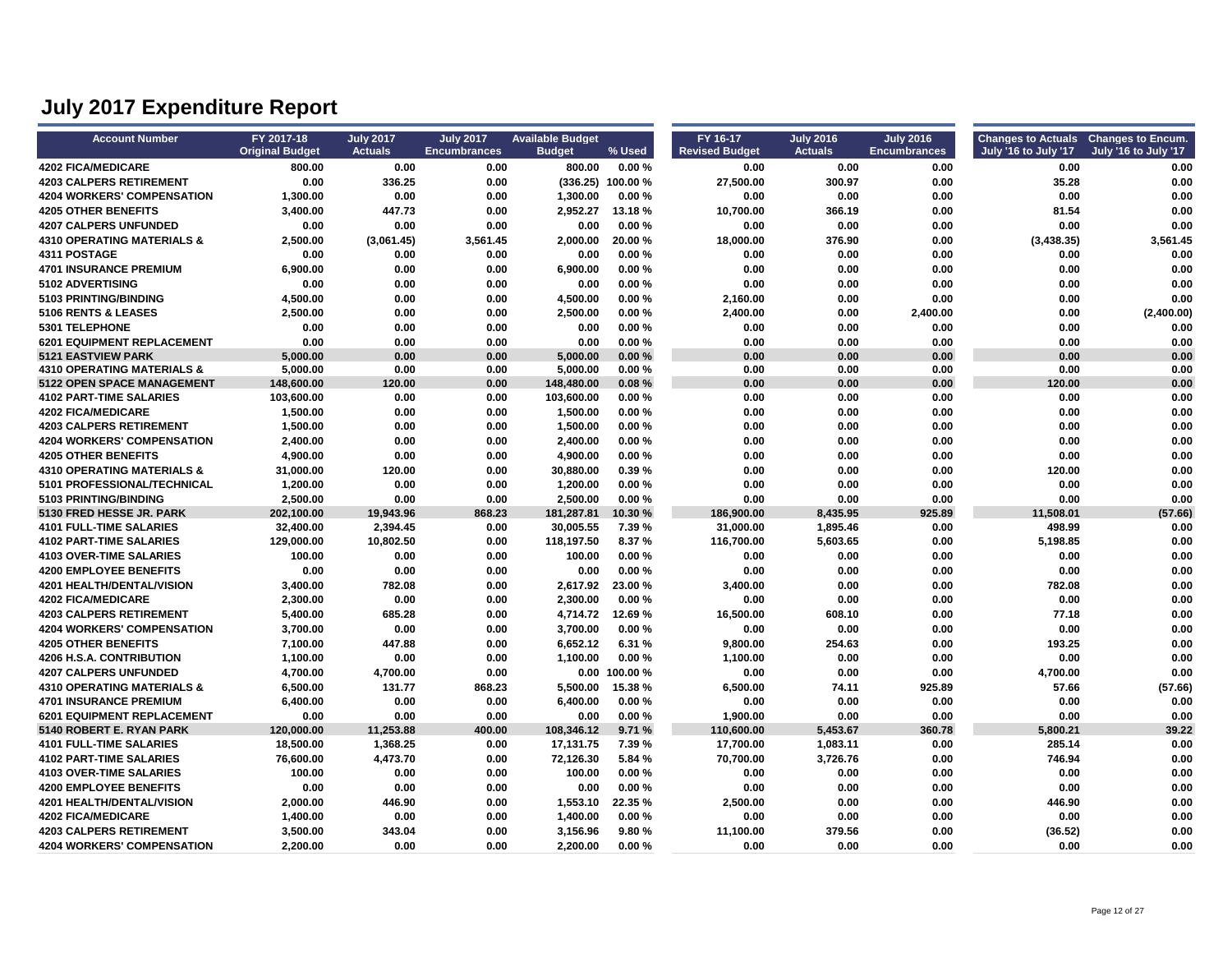| <b>Account Number</b>                 | FY 2017-18<br><b>Original Budget</b> | <b>July 2017</b><br><b>Actuals</b> | <b>July 2017</b><br><b>Encumbrances</b> | <b>Available Budget</b><br><b>Budget</b> | % Used          | FY 16-17<br><b>Revised Budget</b> | <b>July 2016</b><br><b>Actuals</b> | <b>July 2016</b><br><b>Encumbrances</b> | Changes to Actuals Changes to Encum.<br>July '16 to July '17 | July '16 to July '17 |
|---------------------------------------|--------------------------------------|------------------------------------|-----------------------------------------|------------------------------------------|-----------------|-----------------------------------|------------------------------------|-----------------------------------------|--------------------------------------------------------------|----------------------|
| <b>4205 OTHER BENEFITS</b>            | 4,300.00                             | 221.99                             | 0.00                                    | 4,078.01                                 | 5.16%           | 5,400.00                          | 225.02                             | 0.00                                    | (3.03)                                                       | 0.00                 |
| 4206 H.S.A. CONTRIBUTION              | 600.00                               | 0.00                               | 0.00                                    | 600.00                                   | 0.00%           | 600.00                            | 0.00                               | 0.00                                    | 0.00                                                         | 0.00                 |
| <b>4207 CALPERS UNFUNDED</b>          | 4,400.00                             | 4,400.00                           | 0.00                                    |                                          | 0.00 100.00 %   | 0.00                              | 0.00                               | 0.00                                    | 4,400.00                                                     | 0.00                 |
| <b>4310 OPERATING MATERIALS &amp;</b> | 3,000.00                             | 0.00                               | 400.00                                  | 2,600.00                                 | 13.33 %         | 2,600.00                          | 39.22                              | 360.78                                  | (39.22)                                                      | 39.22                |
| <b>4701 INSURANCE PREMIUM</b>         | 3,400.00                             | 0.00                               | 0.00                                    | 3,400.00                                 | 0.00%           | 0.00                              | 0.00                               | 0.00                                    | 0.00                                                         | 0.00                 |
| <b>5150 LADERA LINDA COMMUNITY</b>    | 99,100.00                            | 8,205.66                           | 700.00                                  | 90,194.34                                | 8.99%           | 90,600.00                         | 3,693.70                           | 700.00                                  | 4,511.96                                                     | 0.00                 |
| <b>4101 FULL-TIME SALARIES</b>        | 22,900.00                            | 1,691.57                           | 0.00                                    | 21,208.43                                | 7.39%           | 22,200.00                         | 1,335.15                           | 0.00                                    | 356.42                                                       | 0.00                 |
| <b>4102 PART-TIME SALARIES</b>        | 51,700.00                            | 2,289.23                           | 0.00                                    | 49,410.77                                | 4.43%           | 46,400.00                         | 1,950.01                           | 0.00                                    | 339.22                                                       | 0.00                 |
| <b>4103 OVER-TIME SALARIES</b>        | 100.00                               | 0.00                               | 0.00                                    | 100.00                                   | 0.00%           | 0.00                              | 0.00                               | 0.00                                    | 0.00                                                         | 0.00                 |
| <b>4200 EMPLOYEE BENEFITS</b>         | 0.00                                 | 0.00                               | 0.00                                    | 0.00                                     | 0.00%           | 0.00                              | 0.00                               | 0.00                                    | 0.00                                                         | 0.00                 |
| 4201 HEALTH/DENTAL/VISION             | 4,400.00                             | 1,132.93                           | 0.00                                    | 3,267.07                                 | 25.75%          | 3,900.00                          | 0.00                               | 0.00                                    | 1,132.93                                                     | 0.00                 |
| <b>4202 FICA/MEDICARE</b>             | 1,100.00                             | 0.00                               | 0.00                                    | 1,100.00                                 | 0.00%           | 0.00                              | 0.00                               | 0.00                                    | 0.00                                                         | 0.00                 |
| <b>4203 CALPERS RETIREMENT</b>        | 4,700.00                             | 298.36                             | 0.00                                    | 4,401.64                                 | 6.34 %          | 9,700.00                          | 324.85                             | 0.00                                    | (26.49)                                                      | 0.00                 |
| <b>4204 WORKERS' COMPENSATION</b>     | 1,700.00                             | 0.00                               | 0.00                                    | 1,700.00                                 | 0.00%           | 0.00                              | 0.00                               | 0.00                                    | 0.00                                                         | 0.00                 |
| <b>4205 OTHER BENEFITS</b>            | 1,500.00                             | 93.57                              | 0.00                                    | 1,406.43                                 | 6.27%           | 3,900.00                          | 83.69                              | 0.00                                    | 9.88                                                         | 0.00                 |
| 4206 H.S.A. CONTRIBUTION              | 1,500.00                             | 0.00                               | 0.00                                    | 1,500.00                                 | 0.00%           | 0.00                              | 0.00                               | 0.00                                    | 0.00                                                         | 0.00                 |
| <b>4207 CALPERS UNFUNDED</b>          | 2,700.00                             | 2,700.00                           | 0.00                                    |                                          | $0.00$ 100.00 % | 0.00                              | 0.00                               | 0.00                                    | 2,700.00                                                     | 0.00                 |
| <b>4310 OPERATING MATERIALS &amp;</b> | 4,500.00                             | 0.00                               | 700.00                                  | 3,800.00                                 | 15.56 %         | 4,500.00                          | 0.00                               | 700.00                                  | 0.00                                                         | 0.00                 |
| <b>4701 INSURANCE PREMIUM</b>         | 2,300.00                             | 0.00                               | 0.00                                    | 2,300.00                                 | 0.00%           | 0.00                              | 0.00                               | 0.00                                    | 0.00                                                         | 0.00                 |
| 5160 ABABLONE COVE SHORELINE          | 98,300.00                            | 10,328.48                          | 4,683.52                                | 83,288.00                                | 15.27 %         | 105,800.00                        | 5,201.08                           | 500.00                                  | 5,127.40                                                     | 4,183.52             |
| <b>4102 PART-TIME SALARIES</b>        | 81,400.00                            | 8,013.50                           | 0.00                                    | 73,386.50                                | 9.85%           | 83,200.00                         | 4,732.41                           | 0.00                                    | 3,281.09                                                     | 0.00                 |
| <b>4200 EMPLOYEE BENEFITS</b>         | 0.00                                 | 0.00                               | 0.00                                    | 0.00                                     | 0.00%           | 0.00                              | 0.00                               | 0.00                                    | 0.00                                                         | 0.00                 |
| <b>4202 FICA/MEDICARE</b>             | 1,200.00                             | 0.00                               | 0.00                                    | 1,200.00                                 | 0.00%           | 0.00                              | 0.00                               | 0.00                                    | 0.00                                                         | 0.00                 |
| <b>4203 CALPERS RETIREMENT</b>        | 2,500.00                             | 73.82                              | 0.00                                    | 2,426.18                                 | 2.96 %          | 12,600.00                         | 139.17                             | 0.00                                    | (65.35)                                                      | 0.00                 |
| <b>4204 WORKERS' COMPENSATION</b>     | 1,900.00                             | 0.00                               | 0.00                                    | 1.900.00                                 | 0.00%           | 0.00                              | 0.00                               | 0.00                                    | 0.00                                                         | 0.00                 |
| <b>4205 OTHER BENEFITS</b>            | 2,900.00                             | 553.34                             | 0.00                                    | 2,346.66                                 | 19.07%          | 4,100.00                          | 329.50                             | 0.00                                    | 223.84                                                       | 0.00                 |
| <b>4207 CALPERS UNFUNDED</b>          | 1,200.00                             | 1,200.00                           | 0.00                                    |                                          | $0.00$ 100.00 % | 0.00                              | 0.00                               | 0.00                                    | 1,200.00                                                     | 0.00                 |
| <b>4310 OPERATING MATERIALS &amp;</b> | 5,000.00                             | 171.34                             | 500.00                                  | 4,328.66                                 | 13.42 %         | 5,000.00                          | 0.00                               | 500.00                                  | 171.34                                                       | 0.00                 |
| <b>4701 INSURANCE PREMIUM</b>         | 2.200.00                             | 0.00                               | 0.00                                    | 2.200.00                                 | 0.00%           | 0.00                              | 0.00                               | 0.00                                    | 0.00                                                         | 0.00                 |
| 5101 PROFESSIONAL/TECHNICAL           | 0.00                                 | 316.48                             | 4,183.52                                | (4,500.00) 100.00 %                      |                 | 0.00                              | 0.00                               | 0.00                                    | 316.48                                                       | 4,183.52             |
| 6201 EQUIPMENT REPLACEMENT            | 0.00                                 | 0.00                               | 0.00                                    | 0.00                                     | 0.00%           | 900.00                            | 0.00                               | 0.00                                    | 0.00                                                         | 0.00                 |
| 5170 SPECIAL EVENTS &                 | 218,000.00                           | 27,982.87                          | 19,344.03                               | 170,673.10                               | 21.71 %         | 216,700.00                        | 12,392.69                          | 7,019.74                                | 15,590.18                                                    | 12,324.29            |
| <b>4101 FULL-TIME SALARIES</b>        | 54,200.00                            | 3,012.88                           | 0.00                                    | 51,187.12                                | 5.56 %          | 52,300.00                         | 2,355.80                           | 0.00                                    | 657.08                                                       | 0.00                 |
| <b>4102 PART-TIME SALARIES</b>        | 36,800.00                            | 3,762.58                           | 0.00                                    | 33,037.42                                | 10.23 %         | 10,300.00                         | 2,895.32                           | 0.00                                    | 867.26                                                       | 0.00                 |
| <b>4103 OVER-TIME SALARIES</b>        | 100.00                               | 0.00                               | 0.00                                    | 100.00                                   | 0.00%           | 100.00                            | 0.00                               | 0.00                                    | 0.00                                                         | 0.00                 |
| <b>4200 EMPLOYEE BENEFITS</b>         | 0.00                                 | 0.00                               | 0.00                                    | 0.00                                     | 0.00%           | 0.00                              | 0.00                               | 0.00                                    | 0.00                                                         | 0.00                 |
| 4201 HEALTH/DENTAL/VISION             | 10,100.00                            | 2,480.25                           | 0.00                                    | 7,619.75                                 | 24.55 %         | 8,200.00                          | 31.90                              | 0.00                                    | 2,448.35                                                     | 0.00                 |
| <b>4202 FICA/MEDICARE</b>             | 1,300.00                             | 0.00                               | 0.00                                    | 1,300.00                                 | 0.00%           | 0.00                              | 0.00                               | 0.00                                    | 0.00                                                         | 0.00                 |
| <b>4203 CALPERS RETIREMENT</b>        | 5,900.00                             | 303.54                             | 0.00                                    | 5,596.46                                 | 5.15%           | 8,600.00                          | 303.20                             | 0.00                                    | 0.34                                                         | 0.00                 |
| <b>4204 WORKERS' COMPENSATION</b>     | 2,000.00                             | 0.00                               | 0.00                                    | 2,000.00                                 | 0.00%           | 0.00                              | 0.00                               | 0.00                                    | 0.00                                                         | 0.00                 |
| <b>4205 OTHER BENEFITS</b>            | 3,500.00                             | 239.45                             | 0.00                                    | 3,260.55                                 | 6.83%           | 3,700.00                          | 294.48                             | 0.00                                    | (55.03)                                                      | 0.00                 |
| 4206 H.S.A. CONTRIBUTION              | 2,900.00                             | 0.00                               | 0.00                                    | 2,900.00                                 | 0.00%           | 200.00                            | 0.00                               | 0.00                                    | 0.00                                                         | 0.00                 |
| <b>4207 CALPERS UNFUNDED</b>          | 5,700.00                             | 5,700.00                           | 0.00                                    |                                          | 0.00 100.00 %   | 0.00                              | 0.00                               | 0.00                                    | 5,700.00                                                     | 0.00                 |
| <b>4310 OPERATING MATERIALS &amp;</b> | 21,000.00                            | 1,840.47                           | 2,427.62                                | 16,731.91                                | 20.32%          | 65,000.00                         | 231.73                             | 2,000.00                                | 1,608.74                                                     | 427.62               |
| <b>4701 INSURANCE PREMIUM</b>         | 2,300.00                             | 0.00                               | 0.00                                    | 2,300.00                                 | 0.00%           | 0.00                              | 0.00                               | 0.00                                    | 0.00                                                         | 0.00                 |
| 5101 PROFESSIONAL/TECHNICAL           | 56,200.00                            | 10,415.33                          | 15,644.78                               | 30,139.89                                | 46.37%          | 51,500.00                         | 5,922.56                           | 2,802.44                                | 4,492.77                                                     | 12.842.34            |
| 5102 ADVERTISING                      | 2,500.00                             | 0.00                               | 0.00                                    | 2,500.00                                 | 0.00%           | 5,000.00                          | 0.00                               | 0.00                                    | 0.00                                                         | 0.00                 |
| 5103 PRINTING/BINDING                 | 7,500.00                             | 228.37                             | 1,271.63                                | 6,000.00                                 | 20.00%          | 7,500.00                          | 32.70                              | 1,467.30                                | 195.67                                                       | (195.67)             |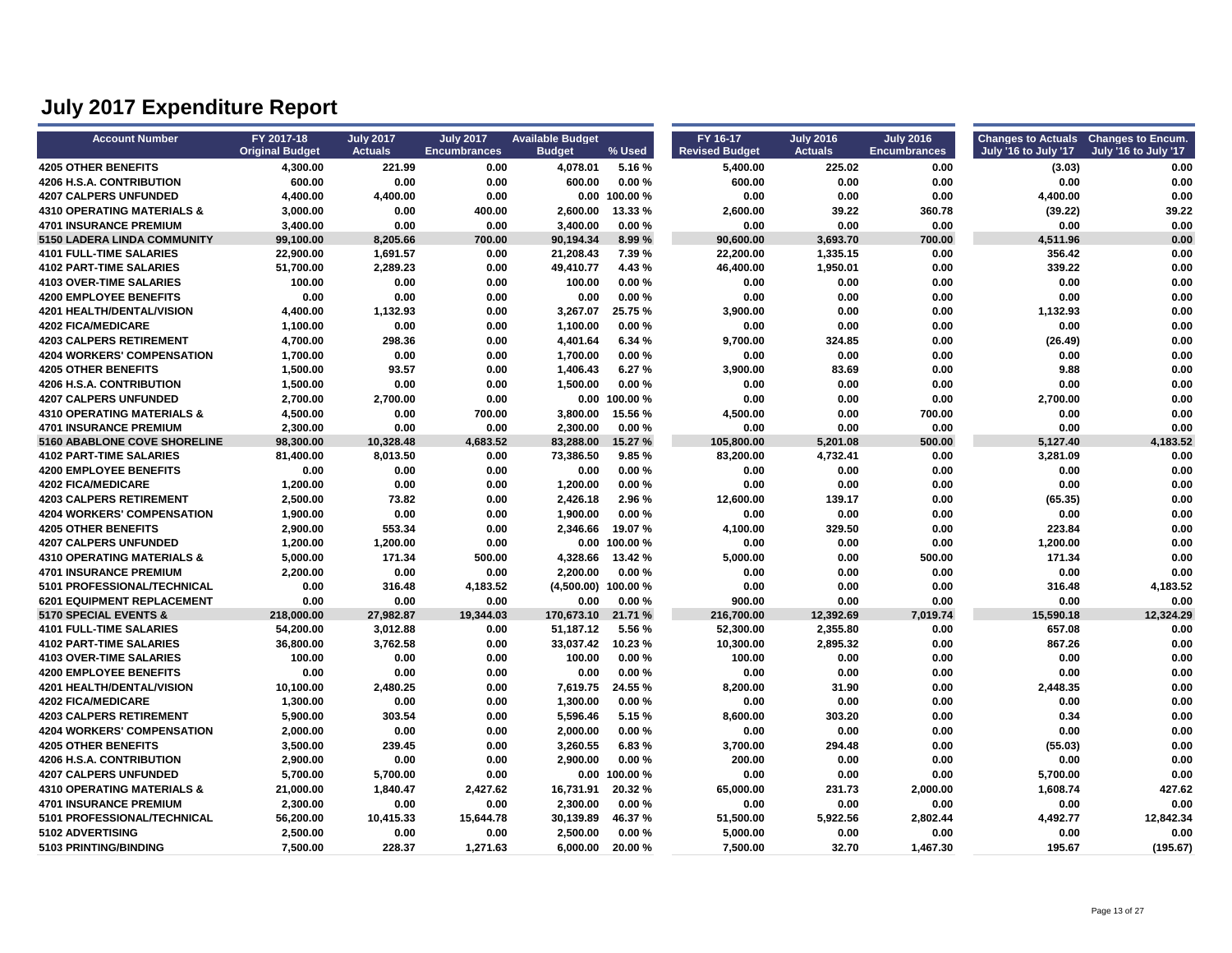| <b>Account Number</b>                   | FY 2017-18<br><b>Original Budget</b> | <b>July 2017</b><br><b>Actuals</b> | <b>July 2017</b><br><b>Encumbrances</b> | <b>Available Budget</b><br><b>Budget</b> | % Used            | FY 16-17<br><b>Revised Budget</b> | <b>July 2016</b><br><b>Actuals</b> | <b>July 2016</b><br><b>Encumbrances</b> | Changes to Actuals Changes to Encum.<br>July '16 to July '17 | July '16 to July '17 |
|-----------------------------------------|--------------------------------------|------------------------------------|-----------------------------------------|------------------------------------------|-------------------|-----------------------------------|------------------------------------|-----------------------------------------|--------------------------------------------------------------|----------------------|
| 5106 RENTS & LEASES                     | 6,000.00                             | 0.00                               | 0.00                                    | 6.000.00                                 | 0.00%             | 4,300.00                          | 325.00                             | 750.00                                  | (325.00)                                                     | (750.00)             |
| 5171 CITY RUN SPORTS &                  | 18,700.00                            | 0.00                               | 0.00                                    | 18,700.00                                | 0.00%             | 0.00                              | 0.00                               | 0.00                                    | 0.00                                                         | 0.00                 |
| <b>4102 PART-TIME SALARIES</b>          | 6,100.00                             | 0.00                               | 0.00                                    | 6,100.00                                 | 0.00%             | 0.00                              | 0.00                               | 0.00                                    | 0.00                                                         | 0.00                 |
| <b>4202 FICA/MEDICARE</b>               | 100.00                               | 0.00                               | 0.00                                    | 100.00                                   | 0.00%             | 0.00                              | 0.00                               | 0.00                                    | 0.00                                                         | 0.00                 |
| <b>4204 WORKERS' COMPENSATION</b>       | 100.00                               | 0.00                               | 0.00                                    | 100.00                                   | 0.00%             | 0.00                              | 0.00                               | 0.00                                    | 0.00                                                         | 0.00                 |
| <b>4205 OTHER BENEFITS</b>              | 400.00                               | 0.00                               | 0.00                                    | 400.00                                   | 0.00%             | 0.00                              | 0.00                               | 0.00                                    | 0.00                                                         | 0.00                 |
| <b>4310 OPERATING MATERIALS &amp;</b>   | 10,000.00                            | 0.00                               | 0.00                                    | 10.000.00                                | 0.00%             | 0.00                              | 0.00                               | 0.00                                    | 0.00                                                         | 0.00                 |
| 5103 PRINTING/BINDING                   | 2.000.00                             | 0.00                               | 0.00                                    | 2.000.00                                 | 0.00%             | 0.00                              | 0.00                               | 0.00                                    | 0.00                                                         | 0.00                 |
| <b>5180 POINT VICENTE INTER. CENTER</b> | 425,300.00                           | 39.918.03                          | 5,660.90                                | 379,721.07                               | 10.72 %           | 413,250.00                        | 18,974.77                          | 11,915.29                               | 20,943.26                                                    | (6, 254.39)          |
| 0140 INVENTORY - HELD FOR               | 0.00                                 | 0.00                               | 0.00                                    | 0.00                                     | 0.00%             | 0.00                              | 0.00                               | 0.00                                    | 0.00                                                         | 0.00                 |
| <b>4101 FULL-TIME SALARIES</b>          | 77,900.00                            | 10,030.92                          | 0.00                                    | 67,869.08                                | 12.88%            | 130,100.00                        | 4,561.07                           | 0.00                                    | 5,469.85                                                     | 0.00                 |
| <b>4102 PART-TIME SALARIES</b>          | 192,800.00                           | 13,045.61                          | 0.00                                    | 179,754.39                               | 6.77 %            | 128,800.00                        | 11,702.62                          | 0.00                                    | 1,342.99                                                     | 0.00                 |
| <b>4103 OVER-TIME SALARIES</b>          | 0.00                                 | 0.00                               | 0.00                                    | 0.00                                     | 0.00%             | 0.00                              | 0.00                               | 0.00                                    | 0.00                                                         | 0.00                 |
| <b>4200 EMPLOYEE BENEFITS</b>           | 0.00                                 | 0.00                               | 0.00                                    | 0.00                                     | 0.00%             | 2,950.00                          | 0.00                               | 0.00                                    | 0.00                                                         | 0.00                 |
| 4201 HEALTH/DENTAL/VISION               | 11,700.00                            | 2,300.04                           | 0.00                                    | 9,399.96                                 | 19.66%            | 11,200.00                         | 0.00                               | 0.00                                    | 2,300.04                                                     | 0.00                 |
| <b>4202 FICA/MEDICARE</b>               | 3,900.00                             | 0.00                               | 0.00                                    | 3,900.00                                 | 0.00%             | 0.00                              | 0.00                               | 0.00                                    | 0.00                                                         | 0.00                 |
| <b>4203 CALPERS RETIREMENT</b>          | 16,400.00                            | 1,698.80                           | 0.00                                    | 14,701.20                                | 10.36 %           | 36,500.00                         | 1,576.83                           | 0.00                                    | 121.97                                                       | 0.00                 |
| <b>4204 WORKERS' COMPENSATION</b>       | 6,200.00                             | 0.00                               | 0.00                                    | 6,200.00                                 | 0.00%             | 0.00                              | 0.00                               | 0.00                                    | 0.00                                                         | 0.00                 |
| <b>4205 OTHER BENEFITS</b>              | 6,900.00                             | 648.53                             | 0.00                                    | 6,251.47                                 | 9.41%             | 13,400.00                         | 460.23                             | 0.00                                    | 188.30                                                       | 0.00                 |
| 4206 H.S.A. CONTRIBUTION                | 0.00                                 | 230.76                             | 0.00                                    |                                          | (230.76) 100.00 % | 0.00                              | 0.00                               | 0.00                                    | 230.76                                                       | 0.00                 |
| <b>4207 CALPERS UNFUNDED</b>            | 10,600.00                            | 10,600.00                          | 0.00                                    | 0.00                                     | 100.00%           | 0.00                              | 0.00                               | 0.00                                    | 10,600.00                                                    | 0.00                 |
| <b>4310 OPERATING MATERIALS &amp;</b>   | 89,500.00                            | 172.32                             | 4,860.90                                | 84,466.78                                | 5.62%             | 81,500.00                         | 674.02                             | 11,915.29                               | (501.70)                                                     | (7,054.39)           |
| 4311 POSTAGE                            | 0.00                                 | 0.00                               | 0.00                                    | 0.00                                     | 0.00%             | 0.00                              | 0.00                               | 0.00                                    | 0.00                                                         | 0.00                 |
| <b>4312 INVENTORY</b>                   | 0.00                                 | 1,191.05                           | 0.00                                    | $(1,191.05)$ 100.00 %                    |                   | 0.00                              | 0.00                               | 0.00                                    | 1,191.05                                                     | 0.00                 |
| <b>4601 DUES &amp; MEMBERSHIPS</b>      | 0.00                                 | 0.00                               | 0.00                                    | 0.00                                     | 0.00%             | 0.00                              | 0.00                               | 0.00                                    | 0.00                                                         | 0.00                 |
| <b>4701 INSURANCE PREMIUM</b>           | 8,100.00                             | 0.00                               | 0.00                                    | 8,100.00                                 | 0.00%             | 0.00                              | 0.00                               | 0.00                                    | 0.00                                                         | 0.00                 |
| 5101 PROFESSIONAL/TECHNICAL             | 0.00                                 | 0.00                               | 0.00                                    | 0.00                                     | 0.00%             | 0.00                              | 0.00                               | 0.00                                    | 0.00                                                         | 0.00                 |
| 5102 ADVERTISING                        | 0.00                                 | 0.00                               | 0.00                                    | 0.00                                     | 0.00%             | 0.00                              | 0.00                               | 0.00                                    | 0.00                                                         | 0.00                 |
| 5103 PRINTING/BINDING                   | 0.00                                 | 0.00                               | 800.00                                  |                                          | (800.00) 100.00 % | 0.00                              | 0.00                               | 0.00                                    | 0.00                                                         | 800.00               |
| 5106 RENTS & LEASES                     | 500.00                               | 0.00                               | 0.00                                    | 500.00                                   | 0.00%             | 500.00                            | 0.00                               | 0.00                                    | 0.00                                                         | 0.00                 |
| <b>6001 MEETINGS &amp; CONFERENCES</b>  | 500.00                               | 0.00                               | 0.00                                    | 500.00                                   | 0.00%             | 500.00                            | 0.00                               | 0.00                                    | 0.00                                                         | 0.00                 |
| 6002 TRAVEL/MILEAGE                     | 300.00                               | 0.00                               | 0.00                                    | 300.00                                   | 0.00%             | 300.00                            | 0.00                               | 0.00                                    | 0.00                                                         | 0.00                 |
| 6101 TRAINING                           | 0.00                                 | 0.00                               | 0.00                                    | 0.00                                     | 0.00%             | 0.00                              | 0.00                               | 0.00                                    | 0.00                                                         | 0.00                 |
| 6102 PUBLICATIONS/JOURNALS              | 0.00                                 | 0.00                               | 0.00                                    | 0.00                                     | 0.00%             | 0.00                              | 0.00                               | 0.00                                    | 0.00                                                         | 0.00                 |
| <b>6201 EQUIPMENT REPLACEMENT</b>       | 0.00                                 | 0.00                               | 0.00                                    | 0.00                                     | 0.00%             | 7,500.00                          | 0.00                               | 0.00                                    | 0.00                                                         | 0.00                 |
| <b>5190 REACH</b>                       | 66,700.00                            | 4,855.99                           | 0.00                                    | 61,844.01                                | 7.28%             | 41,300.00                         | 1,188.26                           | 0.00                                    | 3,667.73                                                     | 0.00                 |
| <b>4101 FULL-TIME SALARIES</b>          | 0.00                                 | 0.00                               | 0.00                                    | 0.00                                     | 0.00%             | 0.00                              | 0.00                               | 0.00                                    | 0.00                                                         | 0.00                 |
| <b>4102 PART-TIME SALARIES</b>          | 43.900.00                            | 1,705.08                           | 0.00                                    | 42,194.92                                | 3.88%             | 25,900.00                         | 1,045.37                           | 0.00                                    | 659.71                                                       | 0.00                 |
| <b>4103 OVER-TIME SALARIES</b>          | 0.00                                 | 0.00                               | 0.00                                    | 0.00                                     | 0.00%             | 0.00                              | 0.00                               | 0.00                                    | 0.00                                                         | 0.00                 |
| <b>4200 EMPLOYEE BENEFITS</b>           | 0.00                                 | 0.00                               | 0.00                                    | 0.00                                     | 0.00%             | 0.00                              | 0.00                               | 0.00                                    | 0.00                                                         | 0.00                 |
| <b>4202 FICA/MEDICARE</b>               | 600.00                               | 0.00                               | 0.00                                    | 600.00                                   | 0.00%             | 0.00                              | 0.00                               | 0.00                                    | 0.00                                                         | 0.00                 |
| <b>4203 CALPERS RETIREMENT</b>          | 2,400.00                             | 43.92                              | 0.00                                    | 2,356.08                                 | 1.83%             | 3,800.00                          | 89.51                              | 0.00                                    | (45.59)                                                      | 0.00                 |
| <b>4204 WORKERS' COMPENSATION</b>       | 1,000.00                             | 0.00                               | 0.00                                    | 1,000.00                                 | 0.00%             | 0.00                              | 0.00                               | 0.00                                    | 0.00                                                         | 0.00                 |
| <b>4205 OTHER BENEFITS</b>              | 1,300.00                             | 97.67                              | 0.00                                    | 1,202.33                                 | 7.54 %            | 1,300.00                          | 36.66                              | 0.00                                    | 61.01                                                        | 0.00                 |
| <b>4207 CALPERS UNFUNDED</b>            | 3,000.00                             | 3,000.00                           | 0.00                                    |                                          | 0.00 100.00 %     | 0.00                              | 0.00                               | 0.00                                    | 3,000.00                                                     | 0.00                 |
| <b>4310 OPERATING MATERIALS &amp;</b>   | 13,500.00                            | 9.32                               | 0.00                                    | 13,490.68                                | 0.07%             | 10,000.00                         | 16.72                              | 0.00                                    | (7.40)                                                       | 0.00                 |
| 4311 POSTAGE                            | 0.00                                 | 0.00                               | 0.00                                    | 0.00                                     | 0.00%             | 0.00                              | 0.00                               | 0.00                                    | 0.00                                                         | 0.00                 |
| <b>4601 DUES &amp; MEMBERSHIPS</b>      | 0.00                                 | 0.00                               | 0.00                                    | 0.00                                     | 0.00%             | 0.00                              | 0.00                               | 0.00                                    | 0.00                                                         | 0.00                 |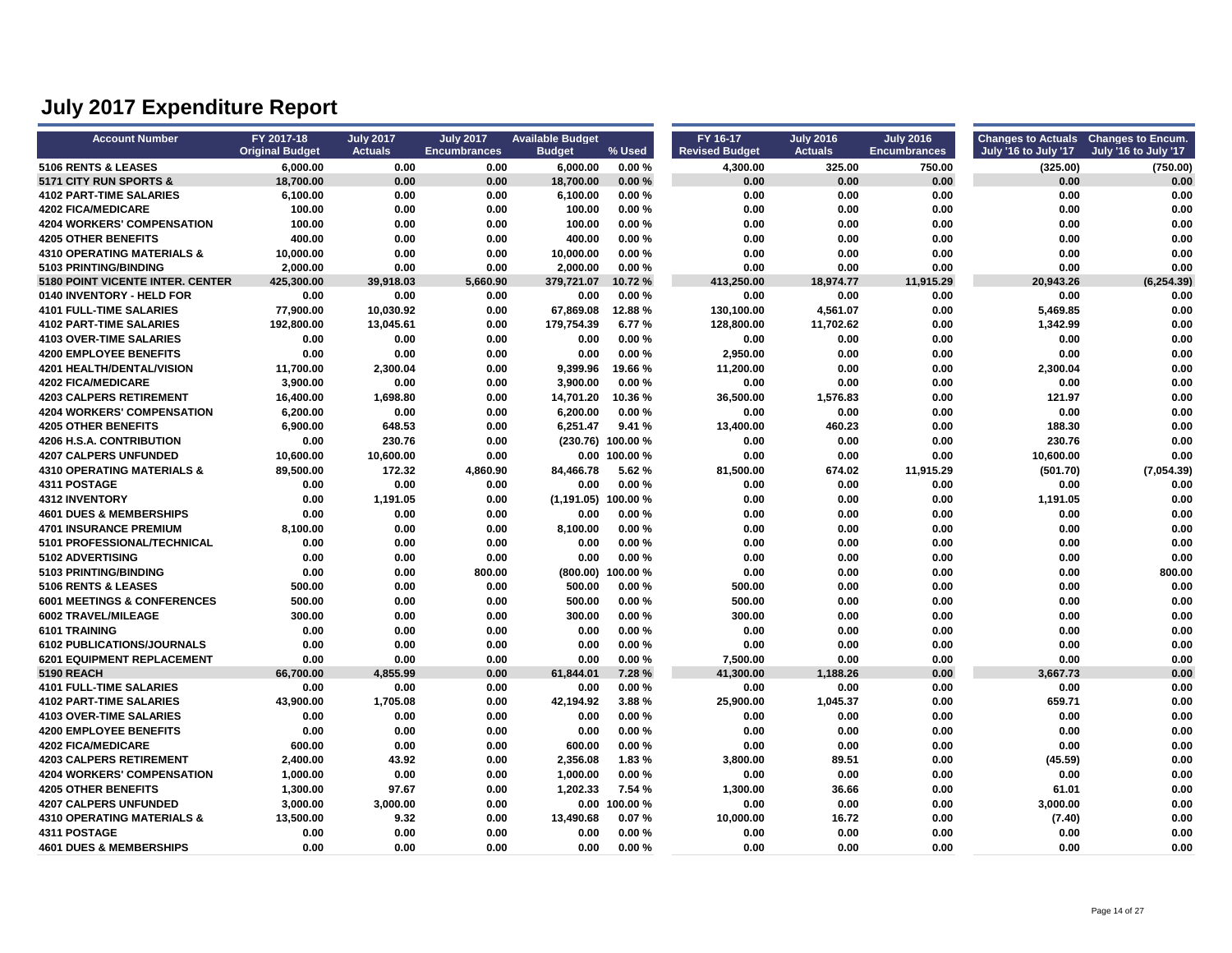| <b>Account Number</b>                                             | FY 2017-18             | <b>July 2017</b><br><b>Actuals</b> | <b>July 2017</b><br><b>Encumbrances</b> | <b>Available Budget</b><br><b>Budget</b> | % Used            | FY 16-17<br><b>Revised Budget</b> | <b>July 2016</b><br><b>Actuals</b> | <b>July 2016</b><br><b>Encumbrances</b> | Changes to Actuals Changes to Encum.<br>July '16 to July '17 |                      |
|-------------------------------------------------------------------|------------------------|------------------------------------|-----------------------------------------|------------------------------------------|-------------------|-----------------------------------|------------------------------------|-----------------------------------------|--------------------------------------------------------------|----------------------|
|                                                                   | <b>Original Budget</b> |                                    |                                         |                                          |                   |                                   |                                    |                                         |                                                              | July '16 to July '17 |
| <b>4701 INSURANCE PREMIUM</b><br>5102 ADVERTISING                 | 700.00<br>0.00         | 0.00<br>0.00                       | 0.00<br>0.00                            | 700.00<br>0.00                           | 0.00%<br>0.00%    | 0.00<br>0.00                      | 0.00<br>0.00                       | 0.00<br>0.00                            | 0.00<br>0.00                                                 | 0.00                 |
| 5103 PRINTING/BINDING                                             | 0.00                   | 0.00                               | 0.00                                    | 0.00                                     | 0.00%             | 0.00                              |                                    |                                         | 0.00                                                         | 0.00<br>0.00         |
| 5106 RENTS & LEASES                                               | 0.00                   | 0.00                               | 0.00                                    | 0.00                                     | 0.00%             | 0.00                              | 0.00                               | 0.00                                    | 0.00                                                         | 0.00                 |
| 6001 MEETINGS & CONFERENCES                                       | 0.00                   | 0.00                               | 0.00                                    | 0.00                                     | 0.00%             | 0.00                              | 0.00<br>0.00                       | 0.00<br>0.00                            | 0.00                                                         | 0.00                 |
| 6002 TRAVEL/MILEAGE                                               | 300.00                 | 0.00                               | 0.00                                    | 300.00                                   | 0.00%             | 300.00                            |                                    |                                         | 0.00                                                         | 0.00                 |
| 6101 TRAINING                                                     | 0.00                   | 0.00                               | 0.00                                    | 0.00                                     | 0.00%             | 0.00                              | 0.00<br>0.00                       | 0.00<br>0.00                            | 0.00                                                         | 0.00                 |
|                                                                   | 0.00                   | 0.00                               |                                         | 0.00                                     | 0.00%             |                                   |                                    |                                         |                                                              | 0.00                 |
| 6102 PUBLICATIONS/JOURNALS                                        | 0.00                   | 0.00                               | 0.00                                    |                                          | 0.00%             | 0.00<br>0.00                      | 0.00                               | 0.00                                    | 0.00<br>0.00                                                 |                      |
| <b>6201 EQUIPMENT REPLACEMENT</b><br><b>5210 SUPPORT SERVICES</b> | 26,000.00              | 7,718.45                           | 0.00<br>0.00                            | 0.00<br>18,281.55                        | 29.68%            | 79,200.00                         | 0.00<br>3,945.79                   | 0.00<br>0.00                            | 3,772.66                                                     | 0.00<br>0.00         |
| <b>4101 FULL-TIME SALARIES</b>                                    | 15,600.00              | 1,152.23                           | 0.00                                    | 14,447.77                                | 7.38%             | 14,900.00                         | 902.81                             | 0.00                                    | 249.42                                                       | 0.00                 |
| <b>4102 PART-TIME SALARIES</b>                                    | 0.00                   | 3,031.52                           | 0.00                                    | (3,031.52) 100.00 %                      |                   | 49,400.00                         | 2,353.27                           | 0.00                                    | 678.25                                                       | 0.00                 |
| <b>4103 OVER-TIME SALARIES</b>                                    | 0.00                   | 0.00                               | 0.00                                    | 0.00                                     | 0.00%             | 0.00                              | 0.00                               | 0.00                                    | 0.00                                                         | 0.00                 |
| <b>4200 EMPLOYEE BENEFITS</b>                                     | 0.00                   | 0.00                               | 0.00                                    | 0.00                                     | 0.00%             | 0.00                              | 0.00                               | 0.00                                    | 0.00                                                         | 0.00                 |
| <b>4201 HEALTH/DENTAL/VISION</b>                                  | 3,100.00               | 830.97                             | 0.00                                    | 2,269.03                                 | 26.81 %           | 2,400.00                          | 31.90                              | 0.00                                    | 799.07                                                       | 0.00                 |
| <b>4202 FICA/MEDICARE</b>                                         | 200.00                 | 0.00                               | 0.00                                    | 200.00                                   | 0.00%             | 0.00                              | 0.00                               | 0.00                                    | 0.00                                                         | 0.00                 |
| <b>4203 CALPERS RETIREMENT</b>                                    | 1,300.00               | 320.86                             | 0.00                                    | 979.14                                   | 24.69%            | 8,000.00                          | 284.37                             | 0.00                                    | 36.49                                                        | 0.00                 |
| <b>4204 WORKERS' COMPENSATION</b>                                 | 300.00                 | 0.00                               | 0.00                                    | 300.00                                   | 0.00%             | 0.00                              | 0.00                               | 0.00                                    | 0.00                                                         | 0.00                 |
| <b>4205 OTHER BENEFITS</b>                                        | 600.00                 | 129.07                             | 0.00                                    | 470.93                                   | 21.50 %           | 4,300.00                          | 142.68                             | 0.00                                    | (13.61)                                                      | 0.00                 |
| 4206 H.S.A. CONTRIBUTION                                          | 1,100.00               | 1,153.80                           | 0.00                                    |                                          | (53.80) 104.91 %  | 200.00                            | 230.76                             | 0.00                                    | 923.04                                                       | 0.00                 |
| <b>4207 CALPERS UNFUNDED</b>                                      | 1,100.00               | 1,100.00                           |                                         |                                          | 0.00 100.00 %     | 0.00                              | 0.00                               | 0.00                                    |                                                              | 0.00                 |
| <b>4701 INSURANCE PREMIUM</b>                                     | 2,700.00               | 0.00                               | 0.00                                    | 2,700.00                                 |                   | 0.00                              |                                    |                                         | 1,100.00                                                     | 0.00                 |
| <b>6110 SHERIFF CONTRACT</b>                                      | 6,135,200.00           | 0.00                               | 0.00<br>0.00                            | 6,135,200.00                             | 0.00%<br>0.00%    | 5,369,200.00                      | 0.00<br>0.00                       | 0.00<br>4,684,600.00                    | 0.00<br>0.00                                                 | (4,684,600.00)       |
| 5101 PROFESSIONAL/TECHNICAL                                       | 6,135,200.00           | 0.00                               | 0.00                                    | 6,135,200.00                             | 0.00%             | 5,369,200.00                      | 0.00                               | 4,684,600.00                            | 0.00                                                         | (4,684,600.00)       |
| <b>6120 SPECIAL PROGRAMS</b>                                      | 825,500.00             | 6,604.07                           | 0.00                                    | 818,895.93                               | 0.80%             | 676,800.00                        | 0.00                               | 105,060.00                              | 6,604.07                                                     | (105,060.00)         |
| <b>4101 FULL-TIME SALARIES</b>                                    | 64,500.00              | 5,077.05                           | 0.00                                    | 59,422.95                                | 7.87%             | 71,700.00                         | 0.00                               | 0.00                                    | 5,077.05                                                     | 0.00                 |
| <b>4102 PART-TIME SALARIES</b>                                    | 0.00                   | 0.00                               | 0.00                                    | 0.00                                     | 0.00%             | 0.00                              | 0.00                               | 0.00                                    | 0.00                                                         | 0.00                 |
| <b>4103 OVER-TIME SALARIES</b>                                    | 0.00                   | 0.00                               | 0.00                                    | 0.00                                     | 0.00%             | 0.00                              | 0.00                               | 0.00                                    | 0.00                                                         | 0.00                 |
| <b>4200 EMPLOYEE BENEFITS</b>                                     | 0.00                   | 0.00                               | 0.00                                    | 0.00                                     | 0.00%             | 0.00                              | 0.00                               | 0.00                                    | 0.00                                                         | 0.00                 |
| 4201 HEALTH/DENTAL/VISION                                         | 400.00                 | 1,047.22                           | 0.00                                    |                                          | (647.22) 261.75 % | 9,200.00                          | 0.00                               | 0.00                                    | 1,047.22                                                     | 0.00                 |
| <b>4202 FICA/MEDICARE</b>                                         | 900.00                 | 0.00                               | 0.00                                    | 900.00                                   | 0.00%             | 0.00                              | 0.00                               | 0.00                                    | 0.00                                                         | 0.00                 |
| <b>4203 CALPERS RETIREMENT</b>                                    | 4,200.00               | 311.02                             | 0.00                                    | 3,888.98                                 | 7.40 %            | 5,200.00                          | 0.00                               | 0.00                                    | 311.02                                                       | 0.00                 |
| <b>4204 WORKERS' COMPENSATION</b>                                 | 1,400.00               | 0.00                               | 0.00                                    | 1,400.00                                 | 0.00%             | 0.00                              | 0.00                               | 0.00                                    | 0.00                                                         | 0.00                 |
| <b>4205 OTHER BENEFITS</b>                                        | 3,100.00               | 168.78                             | 0.00                                    | 2,931.22                                 | 5.45%             | 3,200.00                          | 0.00                               | 0.00                                    | 168.78                                                       | 0.00                 |
| 4206 H.S.A. CONTRIBUTION                                          | 0.00                   | 0.00                               | 0.00                                    | 0.00                                     | 0.00%             | 3,000.00                          | 0.00                               | 0.00                                    | 0.00                                                         | 0.00                 |
| <b>4310 OPERATING MATERIALS &amp;</b>                             | 6,000.00               | 0.00                               | 0.00                                    | 6,000.00                                 | 0.00%             | 16,500.00                         | 0.00                               | 0.00                                    | 0.00                                                         | 0.00                 |
| <b>4311 POSTAGE</b>                                               | 0.00                   | 0.00                               | 0.00                                    | 0.00                                     | 0.00%             | 0.00                              | 0.00                               | 0.00                                    | 0.00                                                         | 0.00                 |
| <b>4601 DUES &amp; MEMBERSHIPS</b>                                | 0.00                   | 0.00                               | 0.00                                    | 0.00                                     | 0.00%             | 0.00                              | 0.00                               | 0.00                                    | 0.00                                                         | 0.00                 |
| <b>4701 INSURANCE PREMIUM</b>                                     | 1,500.00               | 0.00                               | 0.00                                    | 1,500.00                                 | 0.00%             | 0.00                              | 0.00                               | 0.00                                    | 0.00                                                         | 0.00                 |
| 4901 MISC. EXPENSES                                               | 0.00                   | 0.00                               | 0.00                                    | 0.00                                     | 0.00%             | 0.00                              | 0.00                               | 0.00                                    | 0.00                                                         | 0.00                 |
| 5101 PROFESSIONAL/TECHNICAL                                       | 35,800.00              | 0.00                               | 0.00                                    | 35,800.00                                | 0.00%             | 564,000.00                        | 0.00                               | 105,060.00                              | 0.00                                                         | (105,060.00)         |
| 5102 ADVERTISING                                                  | 0.00                   | 0.00                               | 0.00                                    | 0.00                                     | 0.00%             | 0.00                              | 0.00                               | 0.00                                    | 0.00                                                         | 0.00                 |
| 5103 PRINTING/BINDING                                             | 4,000.00               | 0.00                               | 0.00                                    | 4,000.00                                 | 0.00%             | 4,000.00                          | 0.00                               | 0.00                                    | 0.00                                                         | 0.00                 |
| 5111 PUBLIC SAFETY - TRAFFIC                                      | 16,000.00              | 0.00                               | 0.00                                    | 16,000.00                                | 0.00%             | 0.00                              | 0.00                               | 0.00                                    | 0.00                                                         | 0.00                 |
| 5112 PUBLIC SAFETY - COASTAL                                      | 39,000.00              | 0.00                               | 0.00                                    | 39,000.00                                | 0.00%             | 0.00                              | 0.00                               | 0.00                                    | 0.00                                                         | 0.00                 |
| 5113 PUBLIC SAFETY- WESTERN                                       | 8,000.00               | 0.00                               | 0.00                                    | 8,000.00                                 | 0.00%             | 0.00                              | 0.00                               | 0.00                                    | 0.00                                                         | 0.00                 |
| 5114 PUBLIC SAFETY - SUMMER                                       | 10,000.00              | 0.00                               | 0.00                                    | 10,000.00                                | 0.00%             | 0.00                              | 0.00                               | 0.00                                    | 0.00                                                         | 0.00                 |
| 5115 PUBLIC SAFETY -                                              | 53,000.00              | 0.00                               | 0.00                                    | 53,000.00                                | 0.00%             | 0.00                              | 0.00                               | 0.00                                    | 0.00                                                         | 0.00                 |
|                                                                   |                        |                                    |                                         |                                          |                   |                                   |                                    |                                         |                                                              |                      |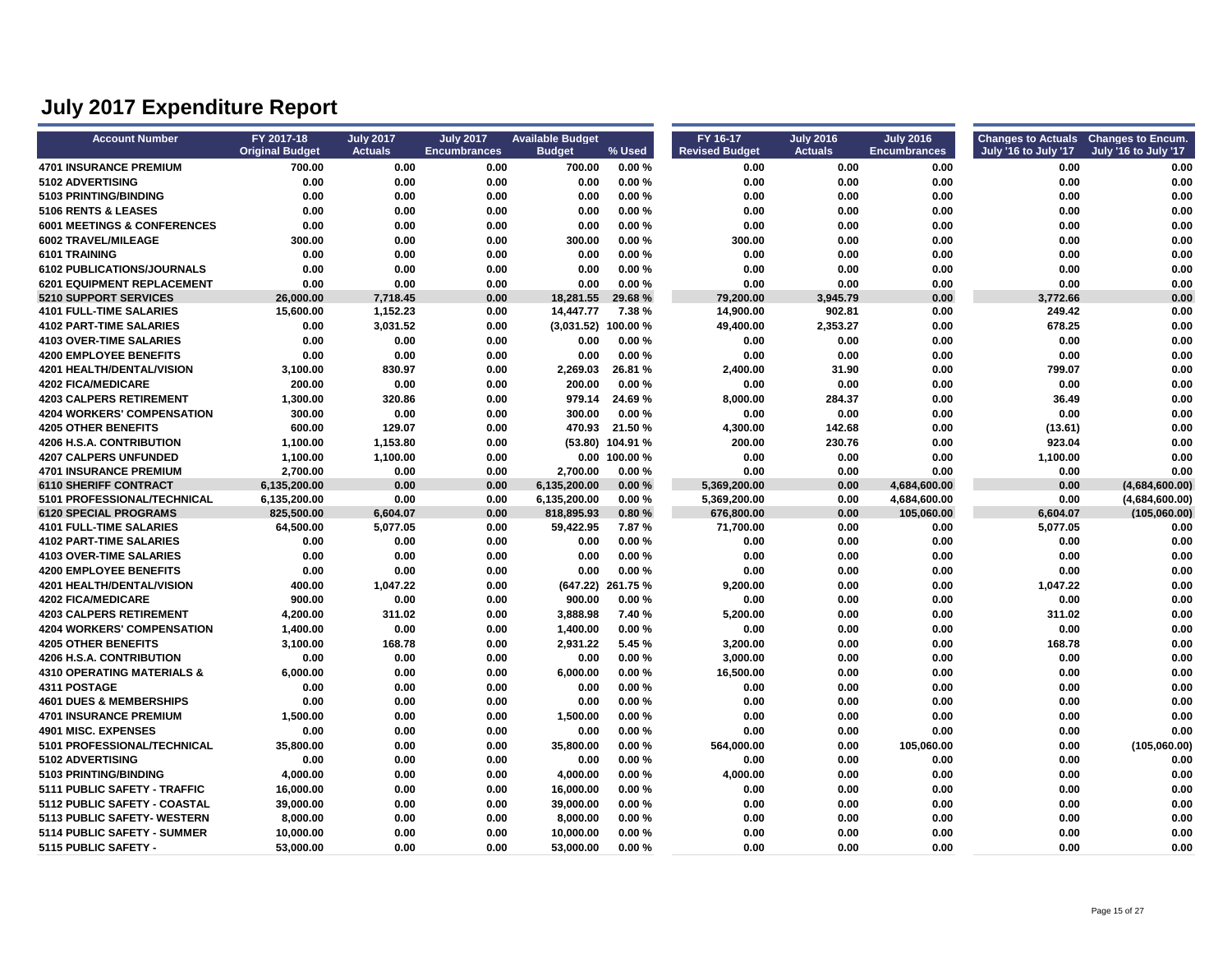| <b>Account Number</b>                  | FY 2017-18<br><b>Original Budget</b> | <b>July 2017</b><br><b>Actuals</b> | <b>July 2017</b><br><b>Encumbrances</b> | <b>Available Budget</b><br><b>Budget</b> | % Used           | FY 16-17<br><b>Revised Budget</b> | <b>July 2016</b><br><b>Actuals</b> | <b>July 2016</b><br><b>Encumbrances</b> | July '16 to July '17 | Changes to Actuals Changes to Encum.<br>July '16 to July '17 |
|----------------------------------------|--------------------------------------|------------------------------------|-----------------------------------------|------------------------------------------|------------------|-----------------------------------|------------------------------------|-----------------------------------------|----------------------|--------------------------------------------------------------|
| 5116 PUBLIC SAFETY - PRESERVE          | 567,000.00                           | 0.00                               | 0.00                                    | 567,000.00                               | 0.00%            | 0.00                              | 0.00                               | 0.00                                    | 0.00                 | 0.00                                                         |
| <b>5201 REPAIR &amp; MAINTENANCE</b>   | 0.00                                 | 0.00                               | 0.00                                    | 0.00                                     | 0.00%            | 0.00                              | 0.00                               | 0.00                                    | 0.00                 | 0.00                                                         |
| 5301 TELEPHONE                         | 10,000.00                            | 0.00                               | 0.00                                    | 10,000.00                                | 0.00%            | 0.00                              | 0.00                               | 0.00                                    | 0.00                 | 0.00                                                         |
| <b>6001 MEETINGS &amp; CONFERENCES</b> | 0.00                                 | 0.00                               | 0.00                                    | 0.00                                     | 0.00%            | 0.00                              | 0.00                               | 0.00                                    | 0.00                 | 0.00                                                         |
| 6002 TRAVEL/MILEAGE                    | 0.00                                 | 0.00                               | 0.00                                    | 0.00                                     | 0.00%            | 0.00                              | 0.00                               | 0.00                                    | 0.00                 | 0.00                                                         |
| 6101 TRAINING                          | 0.00                                 | 0.00                               | 0.00                                    | 0.00                                     | 0.00%            | 0.00                              | 0.00                               | 0.00                                    | 0.00                 | 0.00                                                         |
| 6102 PUBLICATIONS/JOURNALS             | 0.00                                 | 0.00                               | 0.00                                    | 0.00                                     | 0.00%            | 0.00                              | 0.00                               | 0.00                                    | 0.00                 | 0.00                                                         |
| 6201 EQUIPMENT REPLACEMENT             | 700.00                               | 0.00                               | 0.00                                    | 700.00                                   | 0.00%            | 0.00                              | 0.00                               | 0.00                                    | 0.00                 | 0.00                                                         |
| 8201 VEHICLES                          | 0.00                                 | 0.00                               | 0.00                                    | 0.00                                     | 0.00%            | 0.00                              | 0.00                               | 0.00                                    | 0.00                 | 0.00                                                         |
| <b>6130 ANIMAL CONTROL</b>             | 136,000.00                           | 2,748.36                           | 133,251.64                              | 0.00                                     | 100.00%          | 117,000.00                        | 0.00                               | 117,000.00                              | 2,748.36             | 16,251.64                                                    |
| <b>4101 FULL-TIME SALARIES</b>         | 0.00                                 | 0.00                               | 0.00                                    | 0.00                                     | 0.00%            | 0.00                              | 0.00                               | 0.00                                    | 0.00                 | 0.00                                                         |
| <b>4102 PART-TIME SALARIES</b>         | 0.00                                 | 0.00                               | 0.00                                    | 0.00                                     | 0.00%            | 0.00                              | 0.00                               | 0.00                                    | 0.00                 | 0.00                                                         |
| <b>4103 OVER-TIME SALARIES</b>         | 0.00                                 | 0.00                               | 0.00                                    | 0.00                                     | 0.00%            | 0.00                              | 0.00                               | 0.00                                    | 0.00                 | 0.00                                                         |
| <b>4200 EMPLOYEE BENEFITS</b>          | 0.00                                 | 0.00                               | 0.00                                    | 0.00                                     | 0.00%            | 0.00                              | 0.00                               | 0.00                                    | 0.00                 | 0.00                                                         |
| <b>4310 OPERATING MATERIALS &amp;</b>  | 0.00                                 | 0.00                               | 0.00                                    | 0.00                                     | 0.00%            | 0.00                              | 0.00                               | 0.00                                    | 0.00                 | 0.00                                                         |
| 4311 POSTAGE                           | 0.00                                 | 0.00                               | 0.00                                    | 0.00                                     | 0.00%            | 0.00                              | 0.00                               | 0.00                                    | 0.00                 | 0.00                                                         |
| <b>4601 DUES &amp; MEMBERSHIPS</b>     | 0.00                                 | 0.00                               | 0.00                                    | 0.00                                     | 0.00%            | 0.00                              | 0.00                               | 0.00                                    | 0.00                 | 0.00                                                         |
| <b>4701 INSURANCE PREMIUM</b>          | 0.00                                 | 2,748.36                           | 0.00                                    | (2,748.36)                               | 100.00%          | 0.00                              | 0.00                               | 0.00                                    | 2,748.36             | 0.00                                                         |
| 4901 MISC. EXPENSES                    | 0.00                                 | 0.00                               | 0.00                                    | 0.00                                     | 0.00%            | 0.00                              | 0.00                               | 0.00                                    | 0.00                 | 0.00                                                         |
| 5101 PROFESSIONAL/TECHNICAL            | 136,000.00                           | 0.00                               | 133,251.64                              | 2,748.36                                 | 97.98%           | 117,000.00                        | 0.00                               | 117,000.00                              | 0.00                 | 16,251.64                                                    |
| 5102 ADVERTISING                       | 0.00                                 | 0.00                               | 0.00                                    | 0.00                                     | 0.00%            | 0.00                              | 0.00                               | 0.00                                    | 0.00                 | 0.00                                                         |
| 5103 PRINTING/BINDING                  | 0.00                                 | 0.00                               | 0.00                                    | 0.00                                     | 0.00%            | 0.00                              | 0.00                               | 0.00                                    | 0.00                 | 0.00                                                         |
| <b>6001 MEETINGS &amp; CONFERENCES</b> | 0.00                                 | 0.00                               | 0.00                                    | 0.00                                     | 0.00%            | 0.00                              | 0.00                               | 0.00                                    | 0.00                 | 0.00                                                         |
| 6002 TRAVEL/MILEAGE                    | 0.00                                 | 0.00                               | 0.00                                    | 0.00                                     | 0.00%            | 0.00                              | 0.00                               | 0.00                                    | 0.00                 | 0.00                                                         |
| 6101 TRAINING                          | 0.00                                 | 0.00                               | 0.00                                    | 0.00                                     | 0.00%            | 0.00                              | 0.00                               | 0.00                                    | 0.00                 | 0.00                                                         |
| 6102 PUBLICATIONS/JOURNALS             | 0.00                                 | 0.00                               | 0.00                                    | 0.00                                     | 0.00%            | 0.00                              | 0.00                               | 0.00                                    | 0.00                 | 0.00                                                         |
| 6201 EQUIPMENT REPLACEMENT             | 0.00                                 | 0.00                               | 0.00                                    | 0.00                                     | 0.00%            | 0.00                              | 0.00                               | 0.00                                    | 0.00                 | 0.00                                                         |
| 6140 NEIGHBORHOOD WATCH                | 0.00                                 | 0.00                               | 0.00                                    | 0.00                                     | 0.00%            | 0.00                              | 0.00                               | 0.00                                    | 0.00                 | 0.00                                                         |
| <b>4310 OPERATING MATERIALS &amp;</b>  | 0.00                                 | 0.00                               | 0.00                                    | 0.00                                     | 0.00%            | 0.00                              | 0.00                               | 0.00                                    | 0.00                 | 0.00                                                         |
| 5101 PROFESSIONAL/TECHNICAL            | 0.00                                 | 0.00                               | 0.00                                    | 0.00                                     | 0.00%            | 0.00                              | 0.00                               | 0.00                                    | 0.00                 | 0.00                                                         |
| <b>6001 MEETINGS &amp; CONFERENCES</b> | 0.00                                 | 0.00                               | 0.00                                    | 0.00                                     | 0.00%            | 0.00                              | 0.00                               | 0.00                                    | 0.00                 | 0.00                                                         |
| 8110 GRANT ADMINISTRATION              | 0.00                                 | 0.00                               | 0.00                                    | 0.00                                     | 0.00%            | 0.00                              | 0.00                               | 0.00                                    | 0.00                 | 0.00                                                         |
| 8001 ADA IMPROVE - PROF/TECH           | 0.00                                 | 0.00                               | 0.00                                    | 0.00                                     | 0.00%            | 0.00                              | 0.00                               | 0.00                                    | 0.00                 | 0.00                                                         |
| 8810 ADA IMPROVEMENTS                  | 0.00                                 | 0.00                               | 0.00                                    | 0.00                                     | 0.00%            | 0.00                              | 0.00                               | 0.00                                    | 0.00                 | 0.00                                                         |
| 8001 ADA IMPROVE - PROF/TECH           | 0.00                                 | 0.00                               | 0.00                                    | 0.00                                     | 0.00%            | 0.00                              | 0.00                               | 0.00                                    | 0.00                 | 0.00                                                         |
| 9101 EMERGENCY OPERATION               | 0.00                                 | 0.00                               | 0.00                                    | 0.00                                     | 0.00%            | 0.00                              | 0.00                               | 0.00                                    | 0.00                 | 0.00                                                         |
| <b>4310 OPERATING MATERIALS &amp;</b>  | 0.00                                 | 0.00                               | 0.00                                    | 0.00                                     | 0.00%            | 0.00                              | 0.00                               | 0.00                                    | 0.00                 | 0.00                                                         |
| <b>4401 COMPUTERS</b>                  | 0.00                                 | 0.00                               | 0.00                                    | 0.00                                     | 0.00%            | 0.00                              | 0.00                               | 0.00                                    | 0.00                 | 0.00                                                         |
| 4901 MISC. EXPENSES                    | 0.00                                 | 0.00                               | 0.00                                    | 0.00                                     | 0.00%            | 0.00                              | 0.00                               | 0.00                                    | 0.00                 | 0.00                                                         |
| 5100 PROFESSIONAL/TECHNICAL            | 0.00                                 | 0.00                               | 0.00                                    | 0.00                                     | 0.00%            | 0.00                              | 0.00                               | 0.00                                    | 0.00                 | 0.00                                                         |
| 5106 RENTS & LEASES                    | 0.00                                 | 0.00                               | 0.00                                    | 0.00                                     | 0.00%            | 0.00                              | 0.00                               | 0.00                                    | 0.00                 | 0.00                                                         |
| 5201 REPAIR & MAINTENANCE              | 0.00                                 | 0.00                               | 0.00                                    | 0.00                                     | 0.00%            | 0.00                              | 0.00                               | 0.00                                    | 0.00                 | 0.00                                                         |
| 8101 EQUIPMENT & FURNITURE             | 0.00                                 | 0.00                               | 0.00                                    | 0.00                                     | 0.00%            | 0.00                              | 0.00                               | 0.00                                    | 0.00                 | 0.00                                                         |
| 8201 VEHICLES                          | 0.00                                 | 0.00                               | 0.00                                    | 0.00                                     | 0.00%            | 0.00                              | 0.00                               | 0.00                                    | 0.00                 | 0.00                                                         |
| <b>8801 INFRASTRUCTURES</b>            | 0.00                                 | 0.00                               | 0.00                                    | 0.00                                     | 0.00%            | 0.00                              | 0.00                               | 0.00                                    | 0.00                 | 0.00                                                         |
| <b>8802 OTHER IMPROVEMENTS</b>         | 0.00                                 | 0.00                               | 0.00                                    | 0.00                                     | 0.00%            | 0.00                              | 0.00                               | 0.00                                    | 0.00                 | 0.00                                                         |
| 202 GAS TAX<br>0000 UNASSIGNED         | 1,599,100.00<br>0.00                 | 1,074.43<br>0.00                   | 445,800.50<br>0.00                      | 1,152,225.07<br>0.00                     | 27.95 %<br>0.00% | 1,647,583.00<br>0.00              | 0.00<br>0.00                       | 260,300.00<br>0.00                      | 1,074.43<br>0.00     | 185,500.50<br>0.00                                           |
| 9330 TRANSFER - INFRASTRUCTURE         | 0.00                                 | 0.00                               | 0.00                                    | 0.00                                     | 0.00%            | 0.00                              | 0.00                               | 0.00                                    | 0.00                 | 0.00                                                         |
|                                        |                                      |                                    |                                         |                                          |                  |                                   |                                    |                                         |                      |                                                              |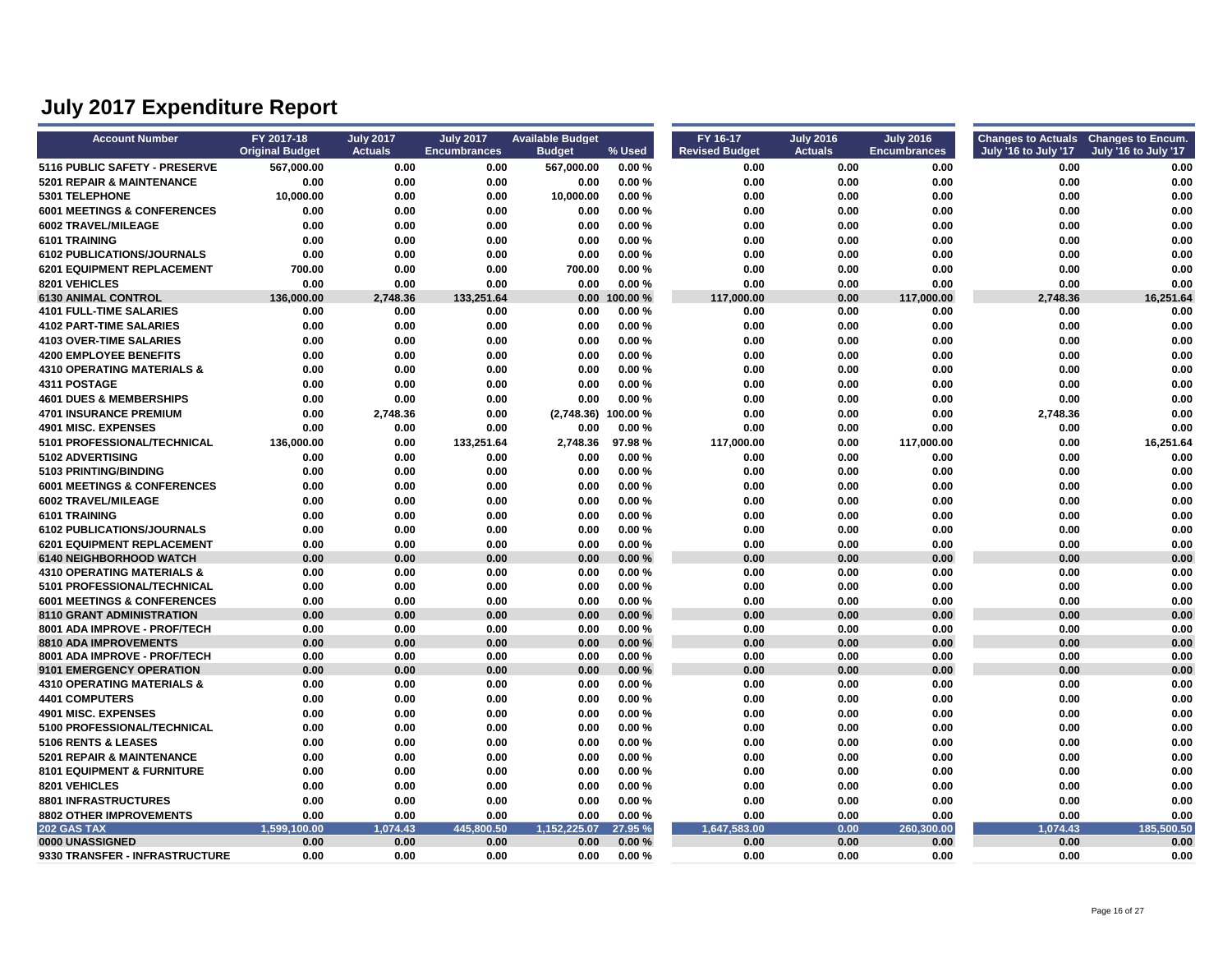| <b>Account Number</b>                 | FY 2017-18             | <b>July 2017</b> | <b>July 2017</b>    | <b>Available Budget</b> |         | FY 16-17              | <b>July 2016</b> | <b>July 2016</b>    | Changes to Actuals Changes to Encum. |                      |
|---------------------------------------|------------------------|------------------|---------------------|-------------------------|---------|-----------------------|------------------|---------------------|--------------------------------------|----------------------|
|                                       | <b>Original Budget</b> | <b>Actuals</b>   | <b>Encumbrances</b> | <b>Budget</b>           | % Used  | <b>Revised Budget</b> | <b>Actuals</b>   | <b>Encumbrances</b> | July '16 to July '17                 | July '16 to July '17 |
| 3120 TRAFFIC SAFETY                   | 30,000.00              | 0.00             | 0.00                | 30,000.00               | 0.00%   | 18,500.00             | 0.00             | 0.00                | 0.00                                 | 0.00                 |
| <b>4101 FULL-TIME SALARIES</b>        | 0.00                   | 0.00             | 0.00                | 0.00                    | 0.00%   | 0.00                  | 0.00             | 0.00                | 0.00                                 | 0.00                 |
| <b>4102 PART-TIME SALARIES</b>        | 0.00                   | 0.00             | 0.00                | 0.00                    | 0.00%   | 0.00                  | 0.00             | 0.00                | 0.00                                 | 0.00                 |
| <b>4103 OVER-TIME SALARIES</b>        | 0.00                   | 0.00             | 0.00                | 0.00                    | 0.00%   | 0.00                  | 0.00             | 0.00                | 0.00                                 | 0.00                 |
| <b>4200 EMPLOYEE BENEFITS</b>         | 0.00                   | 0.00             | 0.00                | 0.00                    | 0.00%   | 0.00                  | 0.00             | 0.00                | 0.00                                 | 0.00                 |
| 5101 PROFESSIONAL/TECHNICAL           | 20,000.00              | 0.00             | 0.00                | 20,000.00               | 0.00%   | 8,500.00              | 0.00             | 0.00                | 0.00                                 | 0.00                 |
| 5201 REPAIR & MAINTENANCE             | 10,000.00              | 0.00             | 0.00                | 10,000.00               | 0.00%   | 10,000.00             | 0.00             | 0.00                | 0.00                                 | 0.00                 |
| 5304 ELECTRIC                         | 0.00                   | 0.00             | 0.00                | 0.00                    | 0.00%   | 0.00                  | 0.00             | 0.00                | 0.00                                 | 0.00                 |
| <b>8802 OTHER IMPROVEMENTS</b>        | 0.00                   | 0.00             | 0.00                | 0.00                    | 0.00%   | 0.00                  | 0.00             | 0.00                | 0.00                                 | 0.00                 |
| <b>3170 STREET PAVEMENT</b>           | 245.000.00             | 0.00             | 0.00                | 245.000.00              | 0.00%   | 245.000.00            | 0.00             | 0.00                | 0.00                                 | 0.00                 |
| <b>4101 FULL-TIME SALARIES</b>        | 0.00                   | 0.00             | 0.00                | 0.00                    | 0.00%   | 0.00                  | 0.00             | 0.00                | 0.00                                 | 0.00                 |
| <b>4102 PART-TIME SALARIES</b>        | 0.00                   | 0.00             | 0.00                | 0.00                    | 0.00%   | 0.00                  | 0.00             | 0.00                | 0.00                                 | 0.00                 |
| 4103 OVER-TIME SALARIES               | 0.00                   | 0.00             | 0.00                | 0.00                    | 0.00%   | 0.00                  | 0.00             | 0.00                | 0.00                                 | 0.00                 |
| <b>4200 EMPLOYEE BENEFITS</b>         | 0.00                   | 0.00             | 0.00                | 0.00                    | 0.00%   | 0.00                  | 0.00             | 0.00                | 0.00                                 | 0.00                 |
| <b>4310 OPERATING MATERIALS &amp;</b> | 0.00                   | 0.00             | 0.00                | 0.00                    | 0.00%   | 0.00                  | 0.00             | 0.00                | 0.00                                 | 0.00                 |
| <b>4311 POSTAGE</b>                   | 0.00                   | 0.00             | 0.00                | 0.00                    | 0.00%   | 0.00                  | 0.00             | 0.00                | 0.00                                 | 0.00                 |
| 4901 MISC. EXPENSES                   | 0.00                   | 0.00             | 0.00                | 0.00                    | 0.00%   | 0.00                  | 0.00             | 0.00                | 0.00                                 | 0.00                 |
| 5101 PROFESSIONAL/TECHNICAL           | 0.00                   | 0.00             | 0.00                | 0.00                    | 0.00%   | 0.00                  | 0.00             | 0.00                | 0.00                                 | 0.00                 |
| 5102 ADVERTISING                      | 0.00                   | 0.00             | 0.00                | 0.00                    | 0.00%   | 0.00                  | 0.00             | 0.00                | 0.00                                 | 0.00                 |
| 5103 PRINTING/BINDING                 | 0.00                   | 0.00             | 0.00                | 0.00                    | 0.00%   | 0.00                  | 0.00             | 0.00                | 0.00                                 | 0.00                 |
| 5201 REPAIR & MAINTENANCE             | 245,000.00             | 0.00             | 0.00                | 245,000.00              | 0.00%   | 245,000.00            | 0.00             | 0.00                | 0.00                                 | 0.00                 |
| 3180 STREET LANDSCAPE                 | 1,284,100.00           | 1,074.43         | 445.800.50          | 837.225.07              | 34.80%  | 1,344,083.00          | 0.00             | 260.300.00          | 1,074.43                             | 185.500.50           |
| <b>4101 FULL-TIME SALARIES</b>        | 0.00                   | 0.00             | 0.00                | 0.00                    | 0.00%   | 0.00                  | 0.00             | 0.00                | 0.00                                 | 0.00                 |
| <b>4102 PART-TIME SALARIES</b>        | 0.00                   | 0.00             | 0.00                | 0.00                    | 0.00%   | 0.00                  | 0.00             | 0.00                | 0.00                                 | 0.00                 |
| 4103 OVER-TIME SALARIES               | 0.00                   | 0.00             | 0.00                | 0.00                    | 0.00%   | 0.00                  | 0.00             | 0.00                | 0.00                                 | 0.00                 |
| <b>4200 EMPLOYEE BENEFITS</b>         | 0.00                   | 0.00             | 0.00                | 0.00                    | 0.00%   | 0.00                  | 0.00             | 0.00                | 0.00                                 | 0.00                 |
| <b>4310 OPERATING MATERIALS &amp;</b> | 250,000.00             | 874.93           | 30,000.00           | 219,125.07              | 12.35 % | 160,000.00            | 0.00             | 5,000.00            | 874.93                               | 25,000.00            |
| 4311 POSTAGE                          | 0.00                   | 0.00             | 0.00                | 0.00                    | 0.00%   | 0.00                  | 0.00             | 0.00                | 0.00                                 | 0.00                 |
| 4901 MISC. EXPENSES                   | 0.00                   | 0.00             | 0.00                | 0.00                    | 0.00%   | 0.00                  | 0.00             | 0.00                | 0.00                                 | 0.00                 |
| 5101 PROFESSIONAL/TECHNICAL           | 15,000.00              | 0.00             | 0.00                | 15,000.00               | 0.00%   | 15,000.00             | 0.00             | 0.00                | 0.00                                 | 0.00                 |
| 5102 ADVERTISING                      | 0.00                   | 0.00             | 0.00                | 0.00                    | 0.00%   | 0.00                  | 0.00             | 0.00                | 0.00                                 | 0.00                 |
| 5103 PRINTING/BINDING                 | 0.00                   | 0.00             | 0.00                | 0.00                    | 0.00%   | 0.00                  | 0.00             | 0.00                | 0.00                                 | 0.00                 |
| 5106 RENTS & LEASES                   | 0.00                   | 0.00             | 0.00                | 0.00                    | 0.00%   | 0.00                  | 0.00             | 0.00                | 0.00                                 | 0.00                 |
| 5201 REPAIR & MAINTENANCE             | 913,100.00             | 199.50           | 415,800.50          | 497,100.00              | 45.56 % | 1,083,083.00          | 0.00             | 255,300.00          | 199.50                               | 160,500.50           |
| 5301 TELEPHONE                        | 0.00                   | 0.00             | 0.00                | 0.00                    | 0.00%   | 0.00                  | 0.00             | 0.00                | 0.00                                 | 0.00                 |
| <b>5302 WATER</b>                     | 100,000.00             | 0.00             | 0.00                | 100,000.00              | 0.00%   | 80,000.00             | 0.00             | 0.00                | 0.00                                 | 0.00                 |
| 5303 GAS                              | 0.00                   | 0.00             | 0.00                | 0.00                    | 0.00%   | 0.00                  | 0.00             | 0.00                | 0.00                                 | 0.00                 |
| 5304 ELECTRIC                         | 6,000.00               | 0.00             | 0.00                | 6,000.00                | 0.00%   | 6,000.00              | 0.00             | 0.00                | 0.00                                 | 0.00                 |
| <b>6201 EQUIPMENT REPLACEMENT</b>     | 0.00                   | 0.00             | 0.00                | 0.00                    | 0.00%   | 0.00                  | 0.00             | 0.00                | 0.00                                 | 0.00                 |
| 9330 TRANSFER - INFRASTRUCTURE        | 0.00                   | 0.00             | 0.00                | 0.00                    | 0.00%   | 0.00                  | 0.00             | 0.00                | 0.00                                 | 0.00                 |
| 3220 LANDSLIDE                        | 40,000.00              | 0.00             | 0.00                | 40,000.00               | 0.00%   | 40,000.00             | 0.00             | 0.00                | 0.00                                 | 0.00                 |
| 5201 REPAIR & MAINTENANCE             | 40,000.00              | 0.00             | 0.00                | 40,000.00               | 0.00%   | 40,000.00             | 0.00             | 0.00                | 0.00                                 | 0.00                 |
| <b>8801 SIDEWALK REPAIR &amp;</b>     | 0.00                   | 0.00             | 0.00                | 0.00                    | 0.00%   | 0.00                  | 0.00             | 0.00                | 0.00                                 | 0.00                 |
| 8006 SIDEWALK - INSPECTION            | 0.00                   | 0.00             | 0.00                | 0.00                    | 0.00%   | 0.00                  | 0.00             | 0.00                | 0.00                                 | 0.00                 |
| 8010 SIDEWALK -                       | 0.00                   | 0.00             | 0.00                | 0.00                    | 0.00%   | 0.00                  | 0.00             | 0.00                | 0.00                                 | 0.00                 |
| 8802 SIDEWALK REPAIR - OTHR           | 0.00                   | 0.00             | 0.00                | 0.00                    | 0.00%   | 0.00                  | 0.00             | 0.00                | 0.00                                 | 0.00                 |
| 8812 HAWTHORNE BLVD. TRAFFIC          | 0.00                   | 0.00             | 0.00                | 0.00                    | 0.00%   | 0.00                  | 0.00             | 0.00                | 0.00                                 | 0.00                 |
| 8802 HAWTHORNE SYNCH - OTHER          | 0.00                   | 0.00             | 0.00                | 0.00                    | 0.00%   | 0.00                  | 0.00             | 0.00                | 0.00                                 | 0.00                 |
| 203 1972 ACT LANDSCAPE/LIGHT          | 0.00                   | 0.00             | 0.00                | 0.00                    | 0.00%   | 273.720.00            | 0.00             | 32.500.00           | 0.00                                 | (32.500.00)          |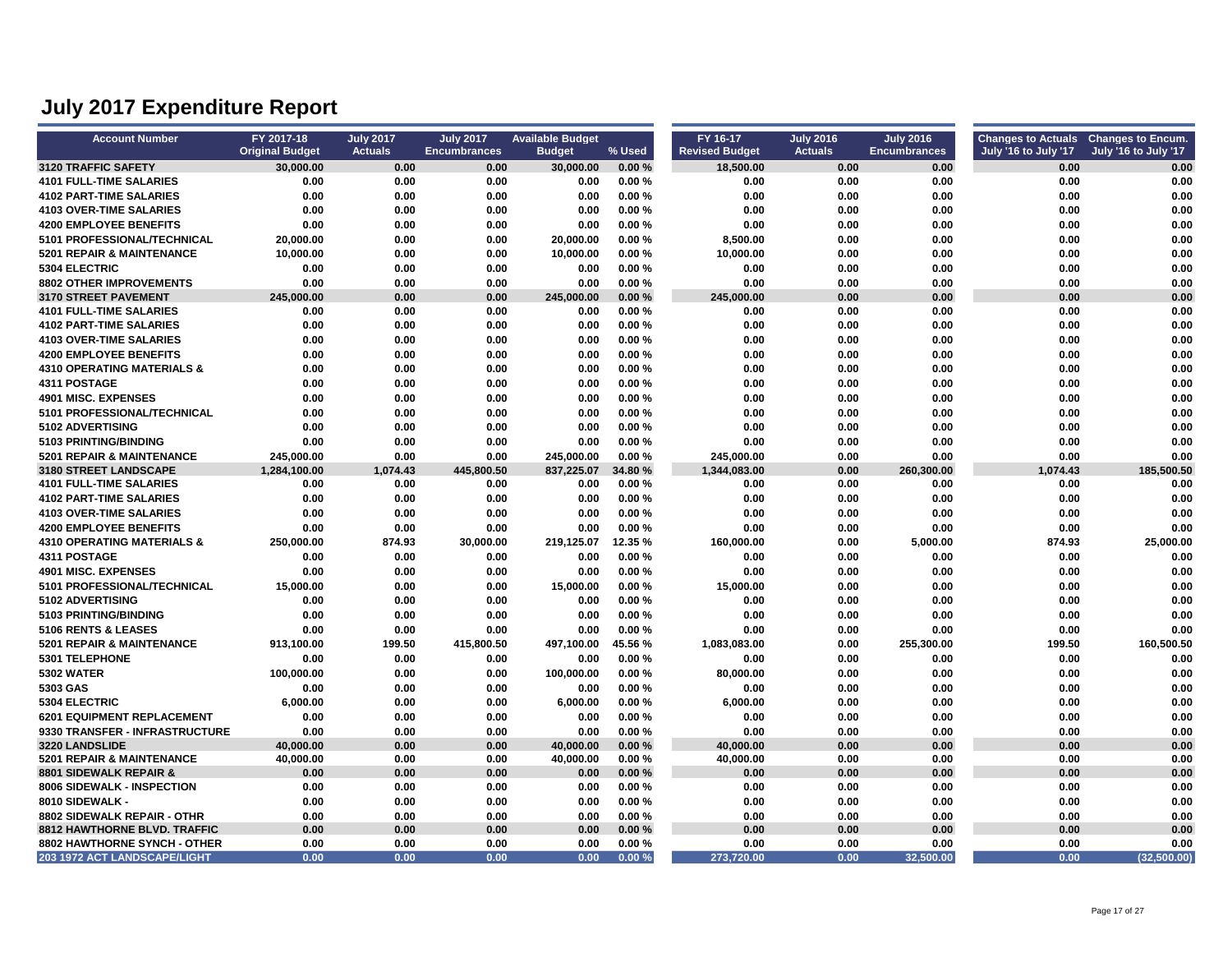| <b>Account Number</b>                 | FY 2017-18             | <b>July 2017</b> | <b>July 2017</b>    | <b>Available Budget</b> |         | FY 16-17              | <b>July 2016</b> | <b>July 2016</b>    | Changes to Actuals Changes to Encum. |                      |
|---------------------------------------|------------------------|------------------|---------------------|-------------------------|---------|-----------------------|------------------|---------------------|--------------------------------------|----------------------|
|                                       | <b>Original Budget</b> | <b>Actuals</b>   | <b>Encumbrances</b> | <b>Budget</b>           | % Used  | <b>Revised Budget</b> | <b>Actuals</b>   | <b>Encumbrances</b> | July '16 to July '17                 | July '16 to July '17 |
| 0000 UNASSIGNED                       | 0.00                   | 0.00             | 0.00                | 0.00                    | 0.00%   | 273,720.00            | 0.00             | 32,500.00           | 0.00                                 | (32.500.00)          |
| <b>4311 POSTAGE</b>                   | 0.00                   | 0.00             | 0.00                | 0.00                    | 0.00%   | 0.00                  | 0.00             | 0.00                | 0.00                                 | 0.00                 |
| 5101 PROFESSIONAL/TECHNICAL           | 0.00                   | 0.00             | 0.00                | 0.00                    | 0.00%   | 11,600.00             | 0.00             | 7,000.00            | 0.00                                 | (7,000.00)           |
| 5102 ADVERTISING                      | 0.00                   | 0.00             | 0.00                | 0.00                    | 0.00%   | 500.00                | 0.00             | 500.00              | 0.00                                 | (500.00)             |
| 5103 PRINTING/BINDING                 | 0.00                   | 0.00             | 0.00                | 0.00                    | 0.00%   | 0.00                  | 0.00             | 0.00                | 0.00                                 | 0.00                 |
| 5107 LEGAL SERVICES - GENERAL         | 0.00                   | 0.00             | 0.00                | 0.00                    | 0.00%   | 0.00                  | 0.00             | 0.00                | 0.00                                 | 0.00                 |
| 5201 REPAIR & MAINTENANCE             | 0.00                   | 0.00             | 0.00                | 0.00                    | 0.00%   | 194,520.00            | 0.00             | 25,000.00           | 0.00                                 | (25,000.00)          |
| 5304 ELECTRIC                         | 0.00                   | 0.00             | 0.00                | 0.00                    | 0.00%   | 1,000.00              | 0.00             | 0.00                | 0.00                                 | 0.00                 |
| 6203 ADMINISTRATIVE OVERHEAD          | 0.00                   | 0.00             | 0.00                | 0.00                    | 0.00%   | 66,100.00             | 0.00             | 0.00                | 0.00                                 | 0.00                 |
| 9202 TRANSFER - STREET                | 0.00                   | 0.00             | 0.00                | 0.00                    | 0.00%   | 0.00                  | 0.00             | 0.00                | 0.00                                 | 0.00                 |
| 9330 TRANSFER - INFRASTRUCTURE        | 0.00                   | 0.00             | 0.00                | 0.00                    | 0.00%   | 0.00                  | 0.00             | 0.00                | 0.00                                 | 0.00                 |
| <b>209 EL PRADO LIGHTING DISTRICT</b> | 800.00                 | 0.00             | 0.00                | 800.00                  | 0.00%   | 800.00                | 0.00             | 0.00                | 0.00                                 | 0.00                 |
| 0000 UNASSIGNED                       | 800.00                 | 0.00             | 0.00                | 800.00                  | 0.00%   | 800.00                | 0.00             | 0.00                | 0.00                                 | 0.00                 |
| 5101 PROFESSIONAL/TECHNICAL           | 0.00                   | 0.00             | 0.00                | 0.00                    | 0.00%   | 0.00                  | 0.00             | 0.00                | 0.00                                 | 0.00                 |
| 5201 REPAIR & MAINTENANCE             | 500.00                 | 0.00             | 0.00                | 500.00                  | 0.00%   | 500.00                | 0.00             | 0.00                | 0.00                                 | 0.00                 |
| 5304 ELECTRIC                         | 300.00                 | 0.00             | 0.00                | 300.00                  | 0.00%   | 300.00                | 0.00             | 0.00                | 0.00                                 | 0.00                 |
| 211 1911 ACT STREET LIGHTING          | 1.487.000.00           | 0.00             | 600.00              | 1,486,400.00            | 0.04%   | 487,000.00            | 0.00             | 600.00              | 0.00                                 | 0.00                 |
| 0000 UNASSIGNED                       | 1,487,000.00           | 0.00             | 600.00              | 1,486,400.00            | 0.04%   | 487,000.00            | 0.00             | 600.00              | 0.00                                 | 0.00                 |
| <b>4310 OPERATING MATERIALS &amp;</b> | 0.00                   | 0.00             | 0.00                | 0.00                    | 0.00%   | 0.00                  | 0.00             | 600.00              | 0.00                                 | (600.00)             |
| 5101 PROFESSIONAL/TECHNICAL           | 7,900.00               | 0.00             | 0.00                | 7,900.00                | 0.00%   | 7,900.00              | 0.00             | 0.00                | 0.00                                 | 0.00                 |
| 5201 REPAIR & MAINTENANCE             | 75,000.00              | 0.00             | 0.00                | 75,000.00               | 0.00%   | 75,000.00             | 0.00             | 0.00                | 0.00                                 | 0.00                 |
| 5304 ELECTRIC                         | 323,000.00             | 0.00             | 600.00              | 322,400.00              | 0.19%   | 323,000.00            | 0.00             | 0.00                | 0.00                                 | 600.00               |
| <b>6203 ADMINISTRATIVE OVERHEAD</b>   | 81,100.00              | 0.00             | 0.00                | 81,100.00               | 0.00%   | 81,100.00             | 0.00             | 0.00                | 0.00                                 | 0.00                 |
| <b>8802 OTHER IMPROVEMENTS</b>        | 1,000,000.00           | 0.00             | 0.00                | 1,000,000.00            | 0.00%   | 0.00                  | 0.00             | 0.00                | 0.00                                 | 0.00                 |
| 9202 TRANSFER - STREET                | 0.00                   | 0.00             | 0.00                | 0.00                    | 0.00%   | 0.00                  | 0.00             | 0.00                | 0.00                                 | 0.00                 |
| 9330 TRANSFER - INFRASTRUCTURE        | 0.00                   | 0.00             | 0.00                | 0.00                    | 0.00%   | 0.00                  | 0.00             | 0.00                | 0.00                                 | 0.00                 |
| <b>8411 PVIC PARKING LOT LIGHTING</b> | 0.00                   | 0.00             | 0.00                | 0.00                    | 0.00%   | 0.00                  | 0.00             | 0.00                | 0.00                                 | 0.00                 |
| <b>8403 PARKS IMPROVEMENTS</b>        | 0.00                   | 0.00             | 0.00                | 0.00                    | 0.00%   | 0.00                  | 0.00             | 0.00                | 0.00                                 | 0.00                 |
| <b>8821 STREET LIGHTS ACQUISITION</b> | 0.00                   | 0.00             | 0.00                | 0.00                    | 0.00%   | 0.00                  | 0.00             | 0.00                | 0.00                                 | 0.00                 |
| 8099 MISC./OTHER EXPENSES             | 0.00                   | 0.00             | 0.00                | 0.00                    | 0.00%   | 0.00                  | 0.00             | 0.00                | 0.00                                 | 0.00                 |
| <b>212 BEAUTIFICATION</b>             | 475,000.00             | 0.00             | 0.00                | 475,000.00              | 0.00%   | 0.00                  | 0.00             | 0.00                | 0.00                                 | 0.00                 |
| 0000 UNASSIGNED                       | 475,000.00             | 0.00             | 0.00                | 475,000.00              | 0.00%   | 0.00                  | 0.00             | 0.00                | 0.00                                 | 0.00                 |
| <b>4101 FULL-TIME SALARIES</b>        | 0.00                   | 0.00             | 0.00                | 0.00                    | 0.00%   | 0.00                  | 0.00             | 0.00                | 0.00                                 | 0.00                 |
| <b>4102 PART-TIME SALARIES</b>        | 0.00                   | 0.00             | 0.00                | 0.00                    | 0.00%   | 0.00                  | 0.00             | 0.00                | 0.00                                 | 0.00                 |
| 4103 OVER-TIME SALARIES               | 0.00                   | 0.00             | 0.00                | 0.00                    | 0.00%   | 0.00                  | 0.00             | 0.00                | 0.00                                 | 0.00                 |
| <b>4200 EMPLOYEE BENEFITS</b>         | 0.00                   | 0.00             | 0.00                | 0.00                    | 0.00%   | 0.00                  | 0.00             | 0.00                | 0.00                                 | 0.00                 |
| 4901 MISC. EXPENSES                   | 0.00                   | 0.00             | 0.00                | 0.00                    | 0.00%   | 0.00                  | 0.00             | 0.00                | 0.00                                 | 0.00                 |
| 5101 PROFESSIONAL/TECHNICAL           | 0.00                   | 0.00             | 0.00                | 0.00                    | 0.00%   | 0.00                  | 0.00             | 0.00                | 0.00                                 | 0.00                 |
| 6203 ADMINISTRATIVE OVERHEAD          | 0.00                   | 0.00             | 0.00                | 0.00                    | 0.00%   | 0.00                  | 0.00             | 0.00                | 0.00                                 | 0.00                 |
| <b>8802 OTHER IMPROVEMENTS</b>        | 475,000.00             | 0.00             | 0.00                | 475,000.00              | 0.00%   | 0.00                  | 0.00             | 0.00                | 0.00                                 | 0.00                 |
| 9202 TRANSFER - STREET                | 0.00                   | 0.00             | 0.00                | 0.00                    | 0.00%   | 0.00                  | 0.00             | 0.00                | 0.00                                 | 0.00                 |
| 9330 TRANSFER - INFRASTRUCTURE        | 0.00                   | 0.00             | 0.00                | 0.00                    | 0.00%   | 0.00                  | 0.00             | 0.00                | 0.00                                 | 0.00                 |
| <b>8820 PVDW MEDIAN IMPROVEMENT</b>   | 0.00                   | 0.00             | 0.00                | 0.00                    | 0.00%   | 0.00                  | 0.00             | 0.00                | 0.00                                 | 0.00                 |
| <b>8802 OTHER IMPROVEMENTS</b>        | 0.00                   | 0.00             | 0.00                | 0.00                    | 0.00%   | 0.00                  | 0.00             | 0.00                | 0.00                                 | 0.00                 |
| <b>213 WASTE REDUCTION</b>            | 290,700.00             | 18,917.28        | 59,100.00           | 212,682.72              | 26.84 % | 292,697.00            | 7,718.15         | 4,200.00            | 11,199.13                            | 54,900.00            |
| 0000 UNASSIGNED                       | 290.700.00             | 18,917.28        | 59.100.00           | 212.682.72              | 26.84 % | 292.697.00            | 7.718.15         | 4.200.00            | 11.199.13                            | 54.900.00            |
| <b>4101 FULL-TIME SALARIES</b>        | 54,200.00              | 4,003.97         | 0.00                | 50,196.03               | 7.39%   | 52,400.00             | 3,160.32         | 0.00                | 843.65                               | 0.00                 |
| <b>4102 PART-TIME SALARIES</b>        | 0.00                   | 0.00             | 0.00                | 0.00                    | 0.00%   | 0.00                  | 0.00             | 0.00                | 0.00                                 | 0.00                 |
| <b>4103 OVER-TIME SALARIES</b>        | 0.00                   | 0.00             | 0.00                | 0.00                    | 0.00%   | 0.00                  | 0.00             | 0.00                | 0.00                                 | 0.00                 |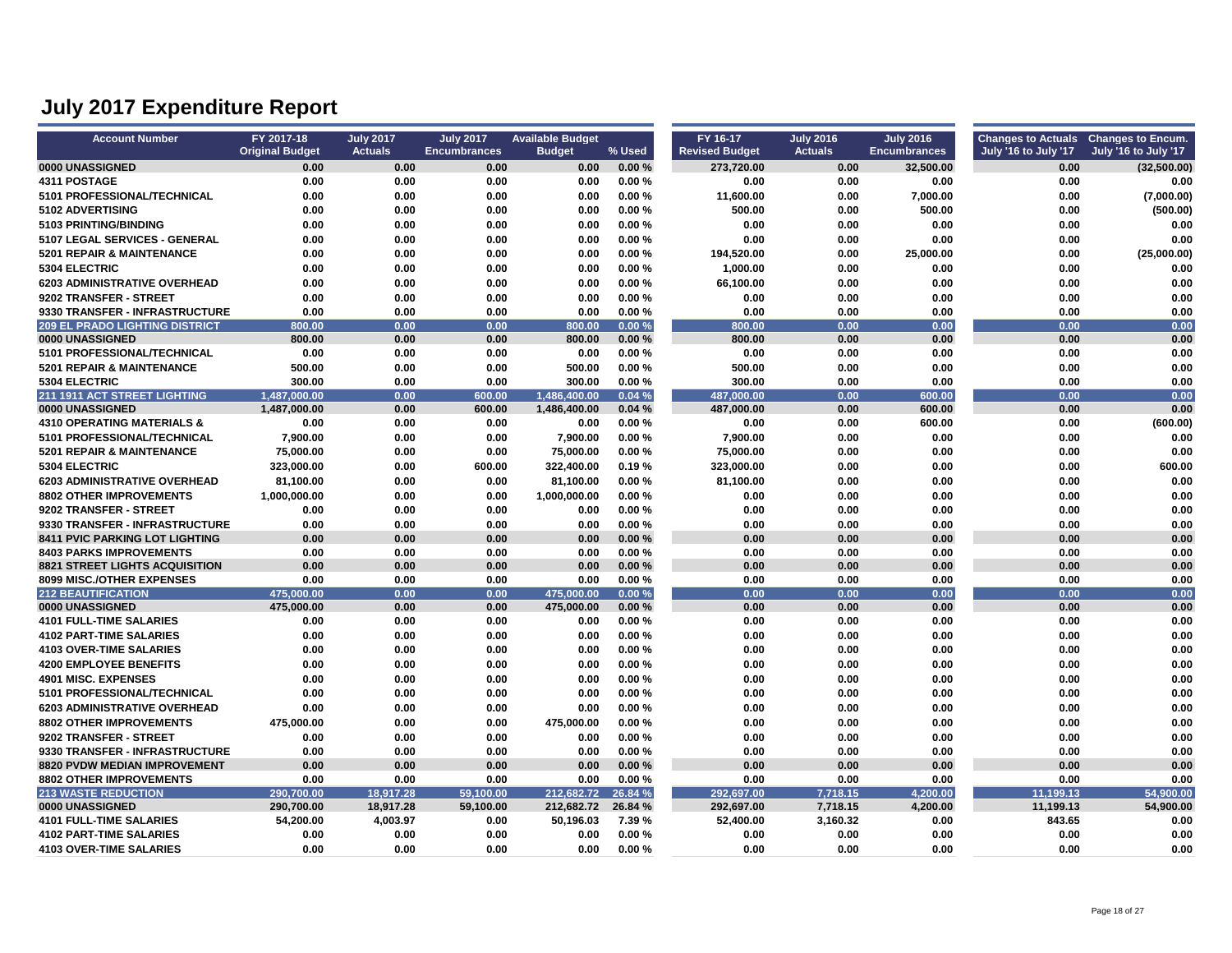| <b>Account Number</b>                  | FY 2017-18             | <b>July 2017</b> | <b>July 2017</b>    | <b>Available Budget</b> |                 | FY 16-17              | <b>July 2016</b> | <b>July 2016</b>    | Changes to Actuals Changes to Encum. |                      |
|----------------------------------------|------------------------|------------------|---------------------|-------------------------|-----------------|-----------------------|------------------|---------------------|--------------------------------------|----------------------|
|                                        | <b>Original Budget</b> | <b>Actuals</b>   | <b>Encumbrances</b> | <b>Budget</b>           | % Used          | <b>Revised Budget</b> | <b>Actuals</b>   | <b>Encumbrances</b> | July '16 to July '17                 | July '16 to July '17 |
| <b>4200 EMPLOYEE BENEFITS</b>          | 0.00                   | 0.00             | 0.00                | 0.00                    | 0.00%           | 1,200.00              | 0.00             | 0.00                | 0.00                                 | 0.00                 |
| 4201 HEALTH/DENTAL/VISION              | 8,900.00               | 2,544.20         | 0.00                | 6,355.80                | 28.58%          | 9,100.00              | 0.00             | 0.00                | 2,544.20                             | 0.00                 |
| <b>4202 FICA/MEDICARE</b>              | 800.00                 | 0.00             | 0.00                | 800.00                  | 0.00%           | 0.00                  | 0.00             | 0.00                | 0.00                                 | 0.00                 |
| <b>4203 CALPERS RETIREMENT</b>         | 5,500.00               | 404.80           | 0.00                | 5,095.20                | 7.36%           | 9,800.00              | 396.51           | 0.00                | 8.29                                 | 0.00                 |
| <b>4204 WORKERS' COMPENSATION</b>      | 1,200.00               | 0.00             | 0.00                | 1.200.00                | 0.00%           | 0.00                  | 0.00             | 0.00                | 0.00                                 | 0.00                 |
| <b>4205 OTHER BENEFITS</b>             | 1,600.00               | 111.13           | 0.00                | 1,488.87                | 6.94 %          | 0.00                  | 108.56           | 0.00                | 2.57                                 | 0.00                 |
| 4206 H.S.A. CONTRIBUTION               | 3,000.00               | 461.52           | 0.00                | 2,538.48                | 15.40%          | 1,500.00              | 461.52           | 0.00                | 0.00                                 | 0.00                 |
| <b>4207 CALPERS UNFUNDED</b>           | 6,600.00               | 6,600.00         | 0.00                |                         | $0.00$ 100.00 % | 0.00                  | 0.00             | 0.00                | 6,600.00                             | 0.00                 |
| <b>4310 OPERATING MATERIALS &amp;</b>  | 22,000.00              | 0.00             | 0.00                | 22,000.00               | 0.00%           | 22,000.00             | 0.00             | 0.00                | 0.00                                 | 0.00                 |
| 4311 POSTAGE                           | 6,000.00               | 0.00             | 6,000.00            |                         | $0.00$ 100.00 % | 6,000.00              | 0.00             | 4,200.00            | 0.00                                 | 1,800.00             |
| <b>4601 DUES &amp; MEMBERSHIPS</b>     | 700.00                 | 100.00           | 0.00                | 600.00                  | 14.29 %         | 700.00                | 3,591.24         | 0.00                | (3, 491.24)                          | 0.00                 |
| <b>4701 INSURANCE PREMIUM</b>          | 0.00                   | 0.00             | 0.00                | 0.00                    | 0.00%           | 3,000.00              | 0.00             | 0.00                | 0.00                                 | 0.00                 |
| 4901 MISC. EXPENSES                    | 14,300.00              | 500.00           | 0.00                | 13,800.00               | 3.50 %          | 14,500.00             | 0.00             | 0.00                | 500.00                               | 0.00                 |
| 5101 PROFESSIONAL/TECHNICAL            | 48,000.00              | 4,191.66         | 33,000.00           | 10,808.34               | 77.48%          | 48,000.00             | 0.00             | 0.00                | 4,191.66                             | 33,000.00            |
| 5102 ADVERTISING                       | 12,000.00              | 0.00             | 20,100.00           | (8,100.00) 167.50 %     |                 | 5,500.00              | 0.00             | 0.00                | 0.00                                 | 20.100.00            |
| 5103 PRINTING/BINDING                  | 12,000.00              | 0.00             | 0.00                | 12,000.00               | 0.00%           | 12,000.00             | 0.00             | 0.00                | 0.00                                 | 0.00                 |
| 5107 LEGAL SERVICES - GENERAL          | 0.00                   | 0.00             | 0.00                | 0.00                    | 0.00%           | 0.00                  | 0.00             | 0.00                | 0.00                                 | 0.00                 |
| 5201 REPAIR & MAINTENANCE              | 84,200.00              | 0.00             | 0.00                | 84,200.00               | 0.00%           | 97,097.00             | 0.00             | 0.00                | 0.00                                 | 0.00                 |
| <b>6001 MEETINGS &amp; CONFERENCES</b> | 800.00                 | 0.00             | 0.00                | 800.00                  | 0.00%           | 800.00                | 0.00             | 0.00                | 0.00                                 | 0.00                 |
| 6002 TRAVEL/MILEAGE                    | 300.00                 | 0.00             | 0.00                | 300.00                  | 0.00%           | 500.00                | 0.00             | 0.00                | 0.00                                 | 0.00                 |
| 6101 TRAINING                          | 0.00                   | 0.00             | 0.00                | 0.00                    | 0.00%           | 0.00                  | 0.00             | 0.00                | 0.00                                 | 0.00                 |
| 6102 PUBLICATIONS/JOURNALS             | 0.00                   | 0.00             | 0.00                | 0.00                    | 0.00%           | 0.00                  | 0.00             | 0.00                | 0.00                                 | 0.00                 |
| 6203 ADMINISTRATIVE OVERHEAD           | 8,600.00               | 0.00             | 0.00                | 8,600.00                | 0.00%           | 8,600.00              | 0.00             | 0.00                | 0.00                                 | 0.00                 |
| 9101 TRANSFER - GENERAL FUND           | 0.00                   | 0.00             | 0.00                | 0.00                    | 0.00%           | 0.00                  | 0.00             | 0.00                | 0.00                                 | 0.00                 |
| 9202 TRANSFER - STREET                 | 0.00                   | 0.00             | 0.00                | 0.00                    | 0.00%           | 0.00                  | 0.00             | 0.00                | 0.00                                 | 0.00                 |
| <b>214 AIR QUALITY MANAGEMENT</b>      | 50,000.00              | 0.00             | 50,000.00           | 0.00                    | 100.00 %        | 50,000.00             | 0.00             | 50,000.00           | 0.00                                 | 0.00                 |
| 0000 UNASSIGNED                        | 50,000.00              | 0.00             | 50,000.00           | 0.00                    | 100.00 %        | 50,000.00             | 0.00             | 50,000.00           | 0.00                                 | 0.00                 |
| <b>4601 DUES &amp; MEMBERSHIPS</b>     | 0.00                   | 0.00             | 0.00                | 0.00                    | 0.00%           | 0.00                  | 0.00             | 0.00                | 0.00                                 | 0.00                 |
| 5201 REPAIR & MAINTENANCE              | 50,000.00              | 0.00             | 50,000.00           |                         | 0.00 100.00 %   | 50,000.00             | 0.00             | 50,000.00           | 0.00                                 | 0.00                 |
| 8201 VEHICLES                          | 0.00                   | 0.00             | 0.00                | 0.00                    | 0.00%           | 0.00                  | 0.00             | 0.00                | 0.00                                 | 0.00                 |
| 9330 TRANSFER - INFRASTRUCTURE         | 0.00                   | 0.00             | 0.00                | 0.00                    | 0.00%           | 0.00                  | 0.00             | 0.00                | 0.00                                 | 0.00                 |
| <b>215 PROPOSITION C</b>               | 600,000.00             | 0.00             | 582,000.00          | 18,000.00               | 97.00 %         | 956,672.00            | 0.00             | 0.00                | 0.00                                 | 582.000.00           |
| 0000 UNASSIGNED                        | 600,000.00             | 0.00             | 0.00                | 600.000.00              | 0.00%           | 956,672.00            | 0.00             | 0.00                | 0.00                                 | 0.00                 |
| <b>4101 FULL-TIME SALARIES</b>         | 0.00                   | 0.00             | 0.00                | 0.00                    | 0.00%           | 0.00                  | 0.00             | 0.00                | 0.00                                 | 0.00                 |
| <b>4200 EMPLOYEE BENEFITS</b>          | 0.00                   | 0.00             | 0.00                | 0.00                    | 0.00%           | 0.00                  | 0.00             | 0.00                | 0.00                                 | 0.00                 |
| 5101 PROFESSIONAL/TECHNICAL            | 18,000.00              | 0.00             | 0.00                | 18,000.00               | 0.00%           | 18,000.00             | 0.00             | 0.00                | 0.00                                 | 0.00                 |
| 5201 REPAIR & MAINTENANCE              | 582,000.00             | 0.00             | 0.00                | 582,000.00              | 0.00%           | 938,672.00            | 0.00             | 0.00                | 0.00                                 | 0.00                 |
| 9202 TRANSFER - STREET                 | 0.00                   | 0.00             | 0.00                | 0.00                    | 0.00%           | 0.00                  | 0.00             | 0.00                | 0.00                                 | 0.00                 |
| 9330 TRANSFER - INFRASTRUCTURE         | 0.00                   | 0.00             | 0.00                | 0.00                    | 0.00%           | 0.00                  | 0.00             | 0.00                | 0.00                                 | 0.00                 |
| 8302 PORTUGUESE BEND                   | 0.00                   | 0.00             | 582,000.00          | (582,000.00)            | 100.00 %        | 0.00                  | 0.00             | 0.00                | 0.00                                 | 582,000.00           |
| <b>8006 INSPECTION SERVICES</b>        | 0.00                   | 0.00             | 0.00                | 0.00                    | 0.00%           | 0.00                  | 0.00             | 0.00                | 0.00                                 | 0.00                 |
| <b>8010 MAINTENANCE/REPAIRS</b>        | 0.00                   | 0.00             | 582,000.00          | (582,000.00) 100.00 %   |                 | 0.00                  | 0.00             | 0.00                | 0.00                                 | 582.000.00           |
| 8802 OTHER IMPROVEMENTS                | 0.00                   | 0.00             | 0.00                | 0.00                    | 0.00%           | 0.00                  | 0.00             | 0.00                | 0.00                                 | 0.00                 |
| <b>216 PROPOSITION A</b>               | 648,300.00             | 0.00             | 621,300.00          | 27,000.00               | 95.84 %         | 638,300.00            | 0.00             | 611,314.00          | 0.00                                 | 9,986.00             |
| 0000 UNASSIGNED                        | 648,300.00             | 0.00             | 621,300.00          | 27,000.00               | 95.84 %         | 638,300.00            | 0.00             | 611,314.00          | 0.00                                 | 9,986.00             |
| <b>4101 FULL-TIME SALARIES</b>         | 0.00                   | 0.00             | 0.00                | 0.00                    | 0.00%           | 0.00                  | 0.00             | 0.00                | 0.00                                 | 0.00                 |
| <b>4102 PART-TIME SALARIES</b>         | 0.00                   | 0.00             | 0.00                | 0.00                    | 0.00%           | 0.00                  | 0.00             | 0.00                | 0.00                                 | 0.00                 |
| <b>4103 OVER-TIME SALARIES</b>         | 0.00                   | 0.00             | 0.00                | 0.00                    | 0.00%           | 0.00                  | 0.00             | 0.00                | 0.00                                 | 0.00                 |
| <b>4200 EMPLOYEE BENEFITS</b>          | 0.00                   | 0.00             | 0.00                | 0.00                    | 0.00%           | 0.00                  | 0.00             | 0.00                | 0.00                                 | 0.00                 |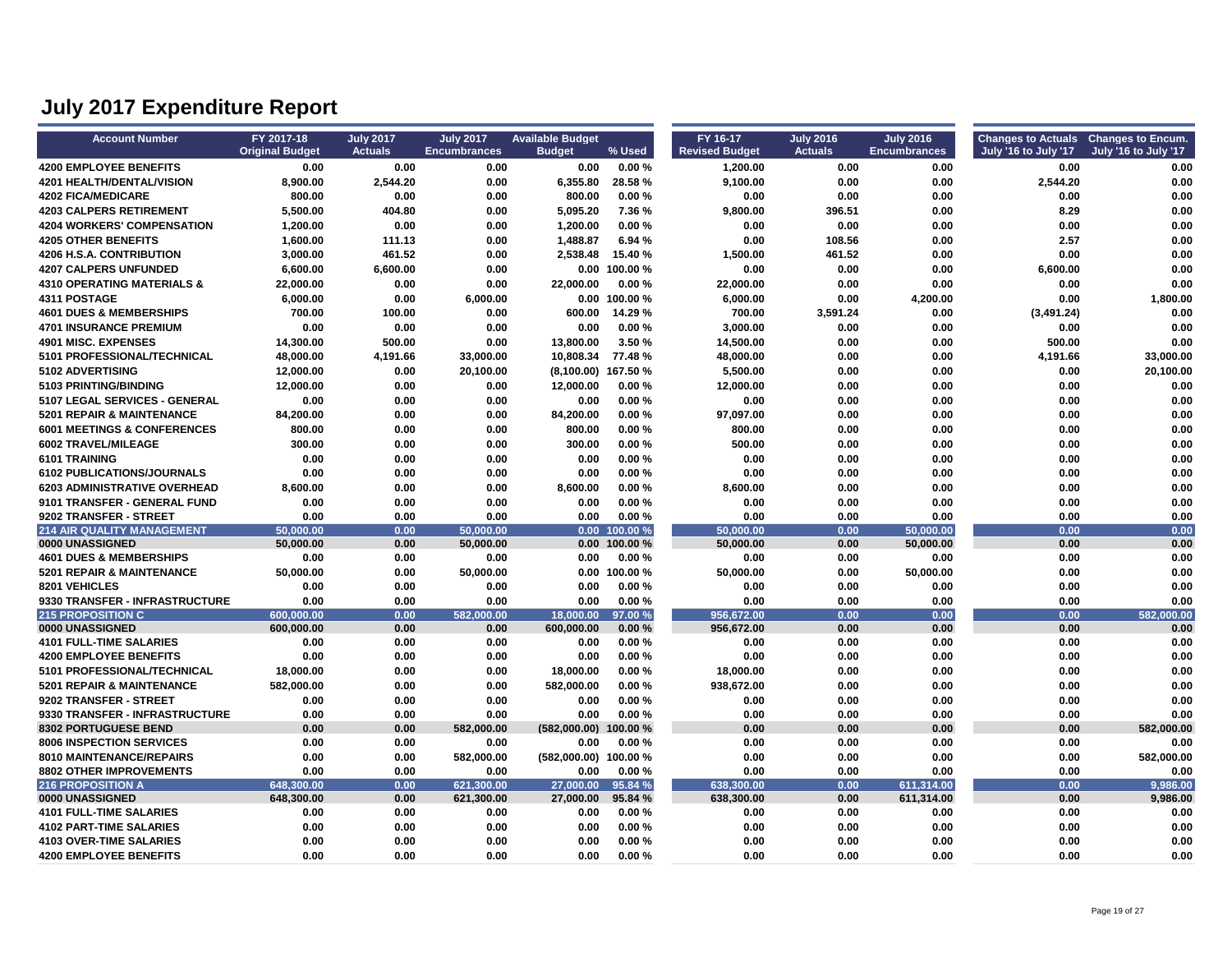| <b>Account Number</b>                                   | FY 2017-18<br><b>Original Budget</b> | <b>July 2017</b><br><b>Actuals</b> | <b>July 2017</b><br><b>Encumbrances</b> | <b>Available Budget</b><br><b>Budget</b> | % Used                             | FY 16-17<br><b>Revised Budget</b> | <b>July 2016</b><br><b>Actuals</b> | <b>July 2016</b><br><b>Encumbrances</b> | Changes to Actuals Changes to Encum.<br>July '16 to July '17 | July '16 to July '17   |
|---------------------------------------------------------|--------------------------------------|------------------------------------|-----------------------------------------|------------------------------------------|------------------------------------|-----------------------------------|------------------------------------|-----------------------------------------|--------------------------------------------------------------|------------------------|
| <b>4310 OPERATING MATERIALS &amp;</b>                   | 0.00                                 | 0.00                               | 0.00                                    | 0.00                                     | 0.00%                              | 0.00                              | 0.00                               | 0.00                                    | 0.00                                                         | 0.00                   |
| 4311 POSTAGE                                            | 0.00                                 | 0.00                               | 0.00                                    | 0.00                                     | 0.00%                              | 0.00                              | 0.00                               | 0.00                                    | 0.00                                                         | 0.00                   |
| 4901 MISC. EXPENSES                                     | 0.00                                 | 0.00                               | 0.00                                    | 0.00                                     | 0.00%                              | 0.00                              | 0.00                               | 0.00                                    | 0.00                                                         | 0.00                   |
| 5102 ADVERTISING                                        | 0.00                                 | 0.00                               | 0.00                                    | 0.00                                     | 0.00%                              | 0.00                              | 0.00                               | 0.00                                    | 0.00                                                         | 0.00                   |
| 5103 PRINTING/BINDING                                   | 2,000.00                             | 0.00                               | 0.00                                    | 2,000.00                                 | 0.00%                              | 2,000.00                          | 0.00                               | 0.00                                    | 0.00                                                         | 0.00                   |
| 5201 REPAIR & MAINTENANCE                               | 626,300.00                           | 0.00                               | 621,300.00                              | 5,000.00                                 | 99.20%                             | 616,300.00                        | 0.00                               | 611,314.00                              | 0.00                                                         | 9,986.00               |
| 8802 OTHER IMPROVEMENTS                                 | 20,000.00                            | 0.00                               | 0.00                                    | 20,000.00                                | 0.00%                              |                                   | 0.00                               | 0.00                                    |                                                              | 0.00                   |
|                                                         |                                      |                                    |                                         |                                          |                                    | 20,000.00                         |                                    |                                         | 0.00                                                         |                        |
| 9203 TRANSFER - 1972 ACT                                | 0.00                                 | 0.00                               | 0.00                                    | 0.00                                     | 0.00%                              | 0.00                              | 0.00                               | 0.00                                    | 0.00                                                         | 0.00                   |
| 9330 TRANSFER - INFRASTRUCTURE                          | 0.00                                 | 0.00                               | 0.00                                    | 0.00                                     | 0.00%                              | 0.00                              | 0.00                               | 0.00                                    | 0.00                                                         | 0.00                   |
| 8031 STREET IMPROVEMENTS                                | 0.00                                 | 0.00                               | 0.00                                    | 0.00                                     | 0.00%                              | 0.00                              | 0.00                               | 0.00                                    | 0.00                                                         | 0.00                   |
| <b>8802 OTHER IMPROVEMENTS</b>                          | 0.00                                 | 0.00                               | 0.00                                    | 0.00                                     | 0.00%                              | 0.00                              | 0.00                               | 0.00                                    | 0.00                                                         | 0.00                   |
| <b>8406 LOWER HESSE PARK</b>                            | 0.00                                 | 0.00                               | 0.00                                    | 0.00                                     | 0.00%                              | 0.00                              | 0.00                               | 0.00                                    | 0.00                                                         | 0.00                   |
| 8403 LOWER HESSE - PARKS                                | 0.00                                 | 0.00                               | 0.00                                    | 0.00                                     | 0.00%                              | 0.00                              | 0.00                               | 0.00                                    | 0.00                                                         | 0.00                   |
| <b>8803 HAWTHORNE PEDESTRIAN</b>                        | 0.00                                 | 0.00                               | 0.00                                    | 0.00                                     | 0.00%                              | 0.00                              | 0.00                               | 0.00                                    | 0.00                                                         | 0.00                   |
| <b>8802 HAWTHORNE LINK - OTHER</b>                      | 0.00                                 | 0.00                               | 0.00                                    | 0.00                                     | 0.00%                              | 0.00                              | 0.00                               | 0.00                                    | 0.00                                                         | 0.00                   |
| <b>217 PUBLIC SAFETY GRANTS</b><br>0000 UNASSIGNED      | 140,000.00<br>140,000.00             | 0.00<br>0.00                       | 0.00<br>0.00                            | 140,000.00<br>140,000.00                 | 0.00%<br>0.00%                     | 100,000.00<br>100,000.00          | 0.00                               | 0.00                                    | 0.00                                                         | 0.00                   |
|                                                         |                                      |                                    |                                         |                                          |                                    |                                   | 0.00                               | 0.00                                    | 0.00                                                         | 0.00                   |
| 4901 MISC. EXPENSES                                     | 0.00                                 | 0.00                               | 0.00                                    | 0.00                                     | 0.00%                              | 0.00                              | 0.00                               | 0.00                                    | 0.00                                                         | 0.00                   |
| 9101 TRANSFER - GENERAL FUND                            | 140,000.00                           | 0.00                               | 0.00                                    | 140,000.00                               | 0.00%                              | 100,000.00                        | 0.00                               | 0.00                                    | 0.00                                                         | 0.00                   |
| <b>220 MEASURE R</b><br>0000 UNASSIGNED                 | 650.000.00<br>650.000.00             | 0.00<br>0.00                       | 0.00<br>0.00                            | 650.000.00<br>650.000.00                 | 0.00%                              | 0.00<br>0.00                      | 0.00<br>0.00                       | 0.00<br>0.00                            | 0.00<br>0.00                                                 | 0.00<br>0.00           |
|                                                         |                                      |                                    |                                         |                                          | 0.00%                              |                                   |                                    |                                         |                                                              |                        |
| <b>4101 FULL-TIME SALARIES</b>                          | 0.00                                 | 0.00                               | 0.00                                    | 0.00                                     | 0.00%                              | 0.00                              | 0.00                               | 0.00                                    | 0.00                                                         | 0.00                   |
| <b>4200 EMPLOYEE BENEFITS</b>                           | 0.00                                 | 0.00                               | 0.00                                    | 0.00                                     | 0.00%                              | 0.00                              | 0.00                               | 0.00                                    | 0.00                                                         | 0.00                   |
| 8802 OTHER IMPROVEMENTS                                 | 650,000.00                           | 0.00                               | 0.00                                    | 650,000.00                               | 0.00%                              | 0.00                              | 0.00                               | 0.00                                    | 0.00                                                         | 0.00                   |
| 9330 TRANSFER - INFRASTRUCTURE                          | 0.00                                 | 0.00                               | 0.00                                    | 0.00                                     | 0.00%                              | 0.00                              | 0.00                               | 0.00                                    | 0.00                                                         | 0.00                   |
| 8801 SIDEWALK REPAIR &                                  | 0.00                                 | 0.00                               | 0.00                                    | 0.00                                     | 0.00%                              | 0.00                              | 0.00                               | 0.00                                    | 0.00                                                         | 0.00                   |
| 8006 SIDEWALK - INSPECTION                              | 0.00                                 | 0.00                               | 0.00                                    | 0.00                                     | 0.00%                              | 0.00                              | 0.00                               | 0.00                                    | 0.00                                                         | 0.00                   |
| 8010 SIDEWALK -                                         | 0.00                                 | 0.00                               | 0.00                                    | 0.00                                     | 0.00%                              | 0.00                              | 0.00                               | 0.00                                    | 0.00                                                         | 0.00                   |
| 8808 CRENSHAW BLVD. REHAB                               | 0.00                                 | 0.00                               | 0.00                                    | 0.00                                     | 0.00%                              | 0.00                              | 0.00                               | 0.00                                    | 0.00                                                         | 0.00                   |
| <b>8004 ARCHITECTURE DESIGN</b>                         | 0.00                                 | 0.00                               | 0.00                                    | 0.00                                     | 0.00%                              | 0.00                              | 0.00                               | 0.00                                    | 0.00                                                         | 0.00                   |
| <b>8809 WESTERN AVE, TRAFFIC</b>                        | 0.00                                 | 0.00                               | 0.00                                    | 0.00                                     | 0.00%                              | 0.00                              | 0.00                               | 0.00                                    | 0.00                                                         | 0.00                   |
| <b>8802 OTHER IMPROVEMENTS</b>                          | 0.00                                 | 0.00                               | 0.00                                    | 0.00                                     | 0.00%                              | 0.00                              | 0.00                               | 0.00                                    | 0.00                                                         | 0.00                   |
| 8810 ADA IMPROVEMENTS                                   | 0.00                                 | 0.00                               | 0.00                                    | 0.00                                     | 0.00%                              | 0.00                              | 0.00                               | 0.00                                    | 0.00                                                         | 0.00                   |
| 8006 SIDEWALK - INSPECTION                              | 0.00                                 | 0.00                               | 0.00                                    | 0.00                                     | 0.00%                              | 0.00                              | 0.00                               | 0.00                                    | 0.00                                                         | 0.00                   |
| <b>221 MEASURE M</b>                                    | 536.200.00                           | 0.00<br>0.00                       | 0.00<br>0.00                            | 536,200,00                               | 0.00%                              | 0.00                              | 0.00                               | 0.00                                    | 0.00                                                         | 0.00                   |
| 0000 UNASSIGNED<br><b>5201 REPAIR &amp; MAINTENANCE</b> | 536,200.00                           | 0.00                               | 0.00                                    | 536,200.00                               | 0.00%<br>0.00%                     | 0.00<br>0.00                      | 0.00<br>0.00                       | 0.00<br>0.00                            | 0.00<br>0.00                                                 | 0.00<br>0.00           |
|                                                         | 535,200.00                           |                                    |                                         | 535,200.00                               |                                    |                                   |                                    |                                         |                                                              |                        |
| 5304 ELETRIC                                            | 1,000.00                             | 0.00                               | 0.00                                    | 1,000.00                                 | 0.00%                              | 0.00                              | 0.00                               | 0.00                                    | 0.00                                                         | 0.00                   |
| <b>222 HABITAT RESTORATION</b><br>0000 UNASSIGNED       | 174,300.00<br>174,300.00             | 36,075.00<br>36,075.00             | 138,225.00<br>138,225.00                |                                          | $0.00$ 100.00 %<br>$0.00$ 100.00 % | 166,500.00<br>166,500.00          | 35,125.00<br>35,125.00             | 105,375.00<br>105,375.00                | 950.00<br>950.00                                             | 32,850.00<br>32,850.00 |
| 5101 PROFESSIONAL/TECHNICAL                             | 155,300.00                           | 31,325.00                          | 123,975.00                              |                                          | 0.00 100.00 %                      | 148,000.00                        | 30,500.00                          | 91,500.00                               | 825.00                                                       | 32,475.00              |
| 5201 REPAIR & MAINTENANCE                               | 19,000.00                            | 4,750.00                           | 14,250.00                               |                                          | $0.00$ 100.00 %                    | 18,500.00                         | 4,625.00                           | 13,875.00                               | 125.00                                                       | 375.00                 |
|                                                         |                                      |                                    |                                         |                                          |                                    |                                   |                                    |                                         |                                                              |                        |
| 8802 OTHER IMPROVEMENTS                                 | 0.00                                 | 0.00                               | 0.00                                    | 0.00                                     | 0.00%                              | 0.00                              | 0.00                               | 0.00                                    | 0.00                                                         | 0.00                   |
| <b>223 SUBREGION ONE MAINTENANCE</b>                    | 44,800.00                            | 0.00                               | 0.00                                    | 44,800.00                                | 0.00%                              | 44,800.00                         | 0.00                               | 3,200.00                                | 0.00                                                         | (3, 200.00)            |
| 0000 UNASSIGNED<br>5201 REPAIR & MAINTENANCE            | 44,800.00                            | 0.00<br>0.00                       | 0.00                                    | 44,800.00                                | 0.00%<br>0.00%                     | 44,800.00<br>24,000.00            | 0.00<br>0.00                       | 3.200.00<br>3,200.00                    | 0.00                                                         | (3,200.00)             |
|                                                         | 24,000.00                            |                                    | 0.00                                    | 24,000.00                                |                                    |                                   |                                    |                                         | 0.00                                                         | (3,200.00)             |
| <b>5302 WATER</b>                                       | 20,000.00                            | 0.00                               | 0.00                                    | 20,000.00                                | 0.00%                              | 20,000.00                         | 0.00                               | 0.00                                    | 0.00                                                         | 0.00                   |
| 5304 ELECTRIC                                           | 800.00                               | 0.00                               | 0.00                                    | 800.00                                   | 0.00%                              | 800.00                            | 0.00                               | 0.00                                    | 0.00                                                         | 0.00                   |
| <b>224 MEASURE A MAINTENANCE</b>                        | 90,000.00                            | 0.00                               | 0.00                                    | 90,000.00                                | 0.00%                              | 90,000.00                         | 0.00                               | 0.00                                    | 0.00                                                         | 0.00                   |
| 0000 UNASSIGNED                                         | 90,000.00                            | 0.00                               | 0.00                                    | 90,000.00                                | 0.00%                              | 90,000.00                         | 0.00                               | 0.00                                    | 0.00                                                         | 0.00                   |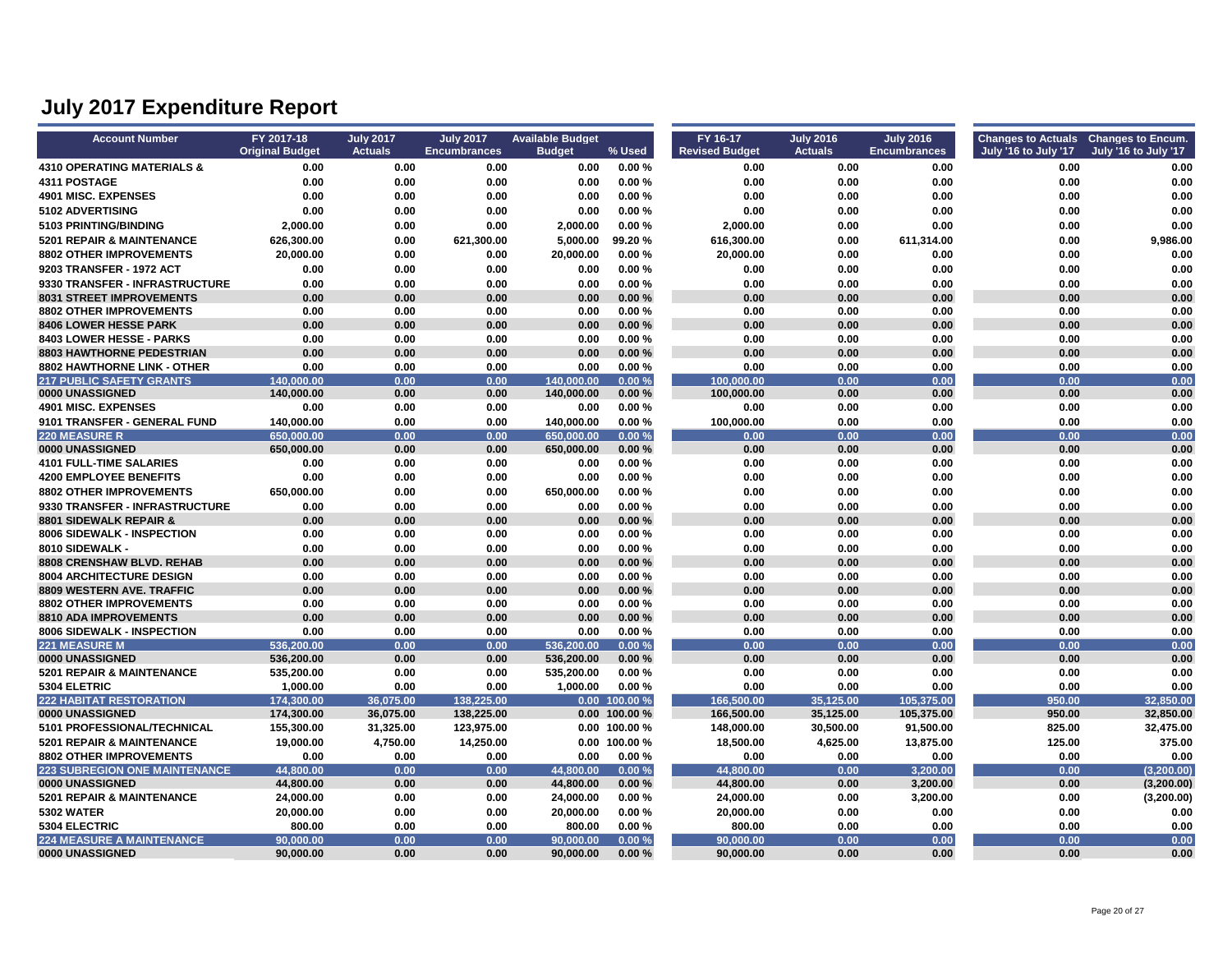| <b>Account Number</b>                 | FY 2017-18<br><b>Original Budget</b> | <b>July 2017</b><br><b>Actuals</b> | <b>July 2017</b><br><b>Encumbrances</b> | <b>Available Budget</b><br><b>Budget</b> | % Used          | FY 16-17<br><b>Revised Budget</b> | <b>July 2016</b><br><b>Actuals</b> | <b>July 2016</b><br><b>Encumbrances</b> | Changes to Actuals Changes to Encum.<br>July '16 to July '17 | July '16 to July '17 |
|---------------------------------------|--------------------------------------|------------------------------------|-----------------------------------------|------------------------------------------|-----------------|-----------------------------------|------------------------------------|-----------------------------------------|--------------------------------------------------------------|----------------------|
| 5201 REPAIR & MAINTENANCE             | 0.00                                 | 0.00                               | 0.00                                    | 0.00                                     | 0.00%           | 0.00                              | 0.00                               | 0.00                                    | 0.00                                                         | 0.00                 |
| 9101 TRANSFER - GENERAL FUND          | 90,000.00                            | 0.00                               | 0.00                                    | 90,000.00                                | 0.00%           | 90,000.00                         | 0.00                               | 0.00                                    | 0.00                                                         | 0.00                 |
| <b>225 ABALONE COVE SEWER</b>         | 250,500.00                           | 11,096.01                          | 86.149.22                               | 153.254.77                               | 38.82 %         | 249,400.00                        | 1.307.58                           | 60.940.00                               | 9,788.43                                                     | 25.209.22            |
| 0000 UNASSIGNED                       | 250,500.00                           | 11,096.01                          | 86,149.22                               | 153,254.77                               | 38.82 %         | 249,400.00                        | 1,307.58                           | 60,940.00                               | 9,788.43                                                     | 25,209.22            |
| <b>4101 FULL-TIME SALARIES</b>        | 9,600.00                             | 709.72                             | 0.00                                    | 8,890.28                                 | 7.40 %          | 9,100.00                          | 560.18                             | 0.00                                    | 149.54                                                       | 0.00                 |
| <b>4102 PART-TIME SALARIES</b>        | 0.00                                 | 0.00                               | 0.00                                    | 0.00                                     | 0.00%           | 0.00                              | 0.00                               | 0.00                                    | 0.00                                                         | 0.00                 |
| <b>4103 OVER-TIME SALARIES</b>        | 0.00                                 | 0.00                               | 0.00                                    | 0.00                                     | 0.00%           | 0.00                              | 0.00                               | 0.00                                    | 0.00                                                         | 0.00                 |
| <b>4200 EMPLOYEE BENEFITS</b>         | 0.00                                 | 0.00                               | 0.00                                    | 0.00                                     | 0.00%           | 200.00                            | 0.00                               | 0.00                                    | 0.00                                                         | 0.00                 |
| <b>4201 HEALTH/DENTAL/VISION</b>      | 1,000.00                             | 271.24                             | 0.00                                    | 728.76                                   | 27.10%          | 1,100.00                          | 0.00                               | 0.00                                    | 271.24                                                       | 0.00                 |
| <b>4202 FICA/MEDICARE</b>             | 100.00                               | 0.00                               | 0.00                                    | 100.00                                   | 0.00%           | 0.00                              | 0.00                               | 0.00                                    | 0.00                                                         | 0.00                 |
| <b>4203 CALPERS RETIREMENT</b>        | 1,000.00                             | 71.75                              | 0.00                                    | 928.25                                   | 7.20%           | 1,700.00                          | 70.28                              | 0.00                                    | 1.47                                                         | 0.00                 |
| <b>4204 WORKERS' COMPENSATION</b>     | 200.00                               | 0.00                               | 0.00                                    | 200.00                                   | 0.00%           | 0.00                              | 0.00                               | 0.00                                    | 0.00                                                         | 0.00                 |
| <b>4205 OTHER BENEFITS</b>            | 300.00                               | 17.52                              | 0.00                                    | 282.48                                   | 6.00%           | 0.00                              | 17.12                              | 0.00                                    | 0.40                                                         | 0.00                 |
| <b>4206 H.S.A. CONTRIBUTION</b>       | 400.00                               | 0.00                               | 0.00                                    | 400.00                                   | 0.00%           | 400.00                            | 0.00                               | 0.00                                    | 0.00                                                         | 0.00                 |
| <b>4207 CALPERS UNFUNDED</b>          | 1,200.00                             | 1,200.00                           | 0.00                                    |                                          | $0.00$ 100.00 % | 0.00                              | 0.00                               | 0.00                                    | 1,200.00                                                     | 0.00                 |
| <b>4701 INSURANCE PREMIUM</b>         | 0.00                                 | 0.00                               | 0.00                                    | 0.00                                     | 0.00%           | 200.00                            | 0.00                               | 0.00                                    | 0.00                                                         | 0.00                 |
| 5101 PROFESSIONAL/TECHNICAL           | 9,100.00                             | 2,507.00                           | 2,468.00                                | 4,125.00                                 | 54.67%          | 9,100.00                          | 0.00                               | 1,600.00                                | 2,507.00                                                     | 868.00               |
| 5102 ADVERTISING                      | 500.00                               | 0.00                               | 0.00                                    | 500.00                                   | 0.00%           | 500.00                            | 0.00                               | 0.00                                    | 0.00                                                         | 0.00                 |
| 5201 REPAIR & MAINTENANCE             | 223,100.00                           | 6,318.78                           | 83,681.22                               | 133,100.00                               | 40.34 %         | 223,100.00                        | 660.00                             | 59,340.00                               | 5,658.78                                                     | 24,341.22            |
| 5304 ELECTRIC                         | 4,000.00                             | 0.00                               | 0.00                                    | 4,000.00                                 | 0.00%           | 4,000.00                          | 0.00                               | 0.00                                    | 0.00                                                         | 0.00                 |
| 8802 OTHER IMPROVEMENTS               | 0.00                                 | 0.00                               | 0.00                                    | 0.00                                     | 0.00%           | 0.00                              | 0.00                               | 0.00                                    | 0.00                                                         | 0.00                 |
| <b>228 DONOR RESTRICTED</b>           | 305,000.00                           | 0.00                               | 5,000.00                                | 300,000.00                               | 1.64 %          | 460,000.00                        | 0.00                               | 5,000.00                                | 0.00                                                         | 0.00                 |
| 0000 UNASSIGNED                       | 5,000.00                             | 0.00                               | 5,000.00                                |                                          | $0.00$ 100.00 % | 460,000.00                        | 0.00                               | 5,000.00                                | 0.00                                                         | 0.00                 |
| <b>4310 OPERATING MATERIALS &amp;</b> | 5,000.00                             | 0.00                               | 5,000.00                                |                                          | $0.00$ 100.00 % | 5,000.00                          | 0.00                               | 0.00                                    | 0.00                                                         | 5,000.00             |
| 5101 PROFESSIONAL/TECHNICAL           | 0.00                                 | 0.00                               | 0.00                                    | 0.00                                     | 0.00%           | 0.00                              | 0.00                               | 5,000.00                                | 0.00                                                         | (5,000.00)           |
| <b>5201 REPAIR &amp; MAINTENANCE</b>  | 0.00                                 | 0.00                               | 0.00                                    | 0.00                                     | 0.00%           | 0.00                              | 0.00                               | 0.00                                    | 0.00                                                         | 0.00                 |
| 9330 TRANSFER - INFRASTRUCTURE        | 0.00                                 | 0.00                               | 0.00                                    | 0.00                                     | 0.00%           | 455,000.00                        | 0.00                               | 0.00                                    | 0.00                                                         | 0.00                 |
| <b>8501 PVIC EXHIBIT REPLACEMENT</b>  | 300,000.00                           | 0.00                               | 0.00                                    | 300,000.00                               | 0.00%           | 0.00                              | 0.00                               | 0.00                                    | 0.00                                                         | 0.00                 |
| 8004 PVIC - ARCHITECTURE DESIGN       | 0.00                                 | 0.00                               | 0.00                                    | 0.00                                     | 0.00%           | 0.00                              | 0.00                               | 0.00                                    | 0.00                                                         | 0.00                 |
| <b>8403 PARKS IMPROVEMENTS</b>        | 300.000.00                           | 0.00                               | 0.00                                    | 300,000.00                               | 0.00%           | 0.00                              | 0.00                               | 0.00                                    | 0.00                                                         | 0.00                 |
| <b>285 IA PORTUGUESE BEND</b>         | 114,900.00                           | 0.00                               | 30,000.00                               | 84,900.00                                | 26.11 %         | 114,900.00                        | 0.00                               | 40,820.00                               | 0.00                                                         | (10, 820.00)         |
| 0000 UNASSIGNED                       | 114.900.00                           | 0.00                               | 30.000.00                               | 84.900.00                                | 26.11 %         | 114.900.00                        | 0.00                               | 40,820.00                               | 0.00                                                         | (10, 820.00)         |
| 5101 PROFESSIONAL/TECHNICAL           | 48,400.00                            | 0.00                               | 0.00                                    | 48,400.00                                | 0.00%           | 48,400.00                         | 0.00                               | 40,820.00                               | 0.00                                                         | (40,820.00)          |
| 5201 REPAIR & MAINTENANCE             | 59,500.00                            | 0.00                               | 30,000.00                               | 29,500.00                                | 50.42 %         | 59,500.00                         | 0.00                               | 0.00                                    | 0.00                                                         | 30,000.00            |
| 5304 ELECTRIC                         | 7,000.00                             | 0.00                               | 0.00                                    | 7,000.00                                 | 0.00%           | 7,000.00                          | 0.00                               | 0.00                                    | 0.00                                                         | 0.00                 |
| <b>310 CDBG</b>                       | 139,300.00                           | 0.00                               | 43,800.00                               | 95,500.00                                | 31.44 %         | 343,000.00                        | 0.00                               | 0.00                                    | 0.00                                                         | 43,800.00            |
| 0000 UNASSIGNED                       | 0.00                                 | 0.00                               | 0.00                                    | 0.00                                     | 0.00%           | 0.00                              | 0.00                               | 0.00                                    | 0.00                                                         | 0.00                 |
| 8802 OTHER IMPROVEMENTS               | 0.00                                 | 0.00                               | 0.00                                    | 0.00                                     | 0.00%           | 0.00                              | 0.00                               | 0.00                                    | 0.00                                                         | 0.00                 |
| 9330 TRANSFER - INFRASTRUCTURE        | 0.00                                 | 0.00                               | 0.00                                    | 0.00                                     | 0.00%           | 0.00                              | 0.00                               | 0.00                                    | 0.00                                                         | 0.00                 |
| <b>8110 GRANT ADMINISTRATION</b>      | 0.00                                 | 0.00                               | 0.00                                    | 0.00                                     | 0.00%           | 0.00                              | 0.00                               | 0.00                                    | 0.00                                                         | 0.00                 |
| <b>4101 FULL-TIME SALARIES</b>        | 0.00                                 | 0.00                               | 0.00                                    | 0.00                                     | 0.00%           | 0.00                              | 0.00                               | 0.00                                    | 0.00                                                         | 0.00                 |
| <b>4102 PART-TIME SALARIES</b>        | 0.00                                 | 0.00                               | 0.00                                    | 0.00                                     | 0.00%           | 0.00                              | 0.00                               | 0.00                                    | 0.00                                                         | 0.00                 |
| <b>4103 OVER-TIME SALARIES</b>        | 0.00                                 | 0.00                               | 0.00                                    | 0.00                                     | 0.00%           | 0.00                              | 0.00                               | 0.00                                    | 0.00                                                         | 0.00                 |
| <b>4310 OPERATING MATERIALS &amp;</b> | 0.00                                 | 0.00                               | 0.00                                    | 0.00                                     | 0.00%           | 0.00                              | 0.00                               | 0.00                                    | 0.00                                                         | 0.00                 |
| <b>4311 POSTAGE</b>                   | 0.00                                 | 0.00                               | 0.00                                    | 0.00                                     | 0.00%           | 0.00                              | 0.00                               | 0.00                                    | 0.00                                                         | 0.00                 |
| 5101 PROFESSIONAL/TECHNICAL           | 0.00                                 | 0.00                               | 0.00                                    | 0.00                                     | 0.00%           | 0.00                              | 0.00                               | 0.00                                    | 0.00                                                         | 0.00                 |
| 5102 ADVERTISING                      | 0.00                                 | 0.00                               | 0.00                                    | 0.00                                     | 0.00%           | 0.00                              | 0.00                               | 0.00                                    | 0.00                                                         | 0.00                 |
| 5103 PRINTING/BINDING                 | 0.00                                 | 0.00                               | 0.00                                    | 0.00                                     | 0.00%           | 0.00                              | 0.00                               | 0.00                                    | 0.00                                                         | 0.00                 |
| 8802 OTHER IMPROVEMENTS               | 0.00                                 | 0.00                               | 0.00                                    | 0.00                                     | 0.00%           | 0.00                              | 0.00                               | 0.00                                    | 0.00                                                         | 0.00                 |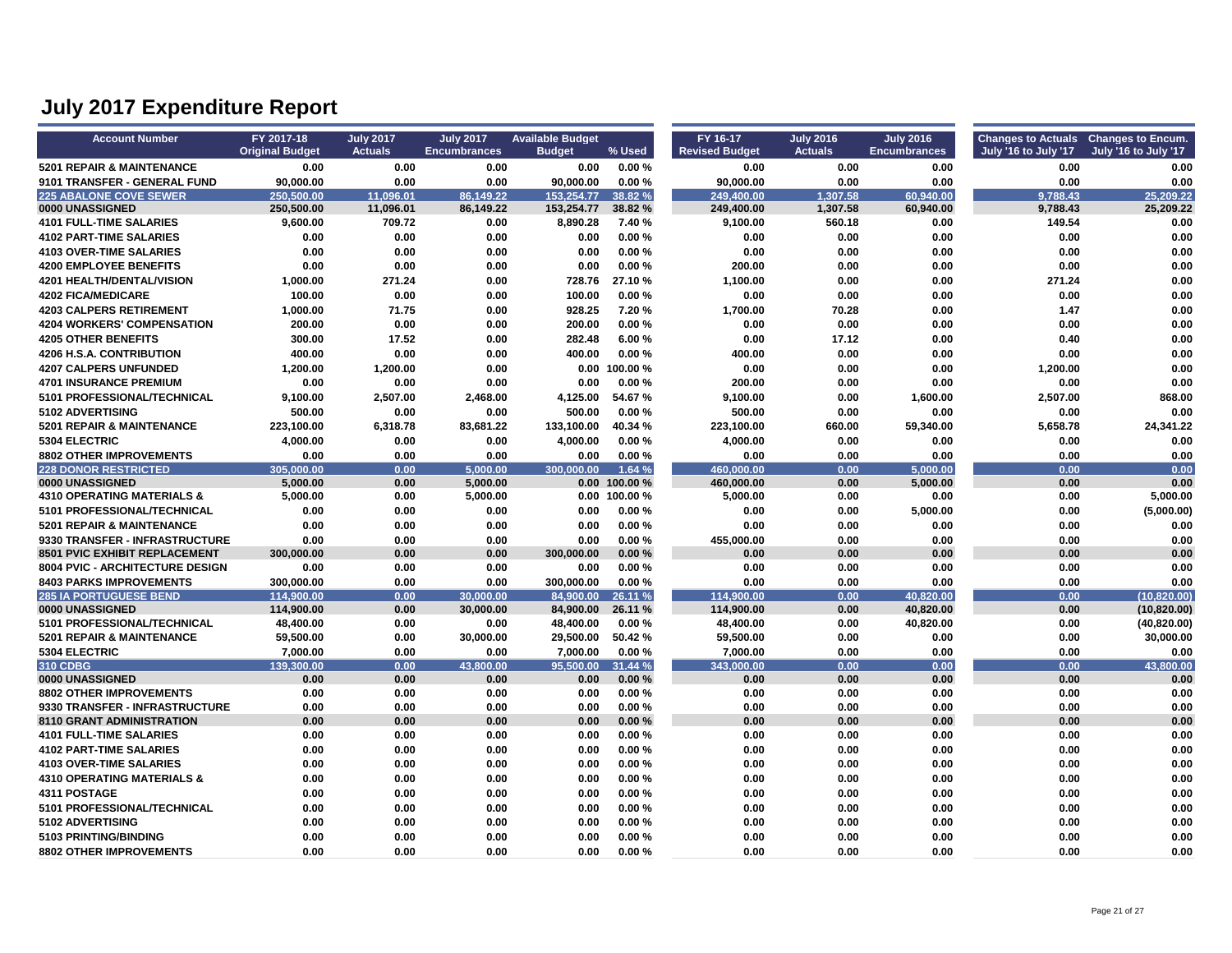| <b>Account Number</b>                 | FY 2017-18             | <b>July 2017</b> | <b>July 2017</b>    | <b>Available Budget</b> |         | FY 16-17              | <b>July 2016</b> | <b>July 2016</b>    | Changes to Actuals Changes to Encum. |                      |
|---------------------------------------|------------------------|------------------|---------------------|-------------------------|---------|-----------------------|------------------|---------------------|--------------------------------------|----------------------|
|                                       | <b>Original Budget</b> | <b>Actuals</b>   | <b>Encumbrances</b> | <b>Budget</b>           | % Used  | <b>Revised Budget</b> | <b>Actuals</b>   | <b>Encumbrances</b> | July '16 to July '17                 | July '16 to July '17 |
| 8413 DEL CERRO PARK                   | 0.00                   | 0.00             | 0.00                | 0.00                    | 0.00%   | 0.00                  | 0.00             | 0.00                | 0.00                                 | 0.00                 |
| 8002 DEL CERRO - CONSTRUCT            | 0.00                   | 0.00             | 0.00                | 0.00                    | 0.00%   | 0.00                  | 0.00             | 0.00                | 0.00                                 | 0.00                 |
| 8004 DEL CERRO - ARCHITECT            | 0.00                   | 0.00             | 0.00                | 0.00                    | 0.00%   | 0.00                  | 0.00             | 0.00                | 0.00                                 | 0.00                 |
| <b>8403 DEL CERRO - PARKS IMPROVE</b> | 0.00                   | 0.00             | 0.00                | 0.00                    | 0.00%   | 0.00                  | 0.00             | 0.00                | 0.00                                 | 0.00                 |
| 8810 ADA IMPROVEMENTS                 | 139,300.00             | 0.00             | 43,800.00           | 95,500.00               | 31.44 % | 343,000.00            | 0.00             | 0.00                | 0.00                                 | 43,800.00            |
| <b>4101 FULL-TIME SALARIES</b>        | 0.00                   | 0.00             | 0.00                | 0.00                    | 0.00%   | 0.00                  | 0.00             | 0.00                | 0.00                                 | 0.00                 |
| <b>4310 OPERATING MATERIALS &amp;</b> | 0.00                   | 0.00             | 0.00                | 0.00                    | 0.00%   | 0.00                  | 0.00             | 0.00                | 0.00                                 | 0.00                 |
| 5101 PROFESSIONAL/TECHNICAL           | 0.00                   | 0.00             | 0.00                | 0.00                    | 0.00%   | 0.00                  | 0.00             | 0.00                | 0.00                                 | 0.00                 |
| 5102 ADVERTISING                      | 0.00                   | 0.00             | 0.00                | 0.00                    | 0.00%   | 0.00                  | 0.00             | 0.00                | 0.00                                 | 0.00                 |
| 8001 ADA IMPROV - PROF/TECH           | 0.00                   | 0.00             | 0.00                | 0.00                    | 0.00%   | 0.00                  | 0.00             | 0.00                | 0.00                                 | 0.00                 |
| <b>8802 OTHER IMPROVEMENTS</b>        | 139.300.00             | 0.00             | 43.800.00           | 95,500.00               | 31.44 % | 343.000.00            | 0.00             | 0.00                | 0.00                                 | 43,800.00            |
| <b>330 INFRASTRUCTURE</b>             | 5.664.400.00           | 0.00             | 186.843.00          | 5.477.557.00            | 3.30 %  | 11.694.908.00         | 0.00             | 524.737.00          | 0.00                                 | (337.894.00)         |
| 0000 UNASSIGNED                       | 0.00                   | 0.00             | 0.00                | 0.00                    | 0.00%   | 0.00                  | 0.00             | 0.00                | 0.00                                 | 0.00                 |
| 9501 TRANSFER - WATER QUALITY         | 0.00                   | 0.00             | 0.00                | 0.00                    | 0.00%   | 0.00                  | 0.00             | 0.00                | 0.00                                 | 0.00                 |
| 9681 TRANSFER - EQUIPMENT             | 0.00                   | 0.00             | 0.00                | 0.00                    | 0.00%   | 0.00                  | 0.00             | 0.00                | 0.00                                 | 0.00                 |
| 8001 PAVEMENT MANAGEMENT              | 0.00                   | 0.00             | 0.00                | 0.00                    | 0.00%   | 0.00                  | 0.00             | 0.00                | 0.00                                 | 0.00                 |
| 8001 PAVEMENT PROG - PROF/TECH        | 0.00                   | 0.00             | 0.00                | 0.00                    | 0.00%   | 0.00                  | 0.00             | 0.00                | 0.00                                 | 0.00                 |
| 8802 PUBLIC FAC - OTHER IMPROVE       | 0.00                   | 0.00             | 0.00                | 0.00                    | 0.00%   | 0.00                  | 0.00             | 0.00                | 0.00                                 | 0.00                 |
| <b>8031 STREET IMPROVEMENTS</b>       | 4,050,000.00           | 0.00             | 0.00                | 4,050,000.00            | 0.00%   | 9,709,908.00          | 0.00             | 518,906.00          | 0.00                                 | (518,906.00)         |
| <b>4101 FULL-TIME SALARIES</b>        | 0.00                   | 0.00             | 0.00                | 0.00                    | 0.00%   | 0.00                  | 0.00             | 0.00                | 0.00                                 | 0.00                 |
| <b>4103 OVER-TIME SALARIES</b>        | 0.00                   | 0.00             | 0.00                | 0.00                    | 0.00%   | 0.00                  | 0.00             | 0.00                | 0.00                                 | 0.00                 |
| <b>4200 EMPLOYEE BENEFITS</b>         | 0.00                   | 0.00             | 0.00                | 0.00                    | 0.00%   | 0.00                  | 0.00             | 0.00                | 0.00                                 | 0.00                 |
| 5101 PROFESSIONAL/TECHNICAL           | 90,000.00              | 0.00             | 0.00                | 90,000.00               | 0.00%   | 10,487.00             | 0.00             | 0.00                | 0.00                                 | 0.00                 |
| 5201 REPAIR & MAINTENANCE             | 0.00                   | 0.00             | 0.00                | 0.00                    | 0.00%   | 0.00                  | 0.00             | 0.00                | 0.00                                 | 0.00                 |
| <b>8802 OTHER IMPROVEMENTS</b>        | 3,960,000.00           | 0.00             | 0.00                | 3,960,000.00            | 0.00%   | 9,699,421.00          | 0.00             | 518,906.00          | 0.00                                 | (518,906.00)         |
| <b>8032 STORM DRAIN IMPROVEMENTS</b>  | 251,100.00             | 0.00             | 0.00                | 251,100.00              | 0.00%   | 460,000.00            | 0.00             | 0.00                | 0.00                                 | 0.00                 |
| 5101 PROFESSIONAL/TECHNICAL           | 0.00                   | 0.00             | 0.00                | 0.00                    | 0.00%   | 0.00                  | 0.00             | 0.00                | 0.00                                 | 0.00                 |
| 8801 INFRASTRUCTURES                  | 0.00                   | 0.00             | 0.00                | 0.00                    | 0.00%   | 0.00                  | 0.00             | 0.00                | 0.00                                 | 0.00                 |
| <b>8802 OTHER IMPROVEMENTS</b>        | 251,100.00             | 0.00             | 0.00                | 251,100.00              | 0.00%   | 460,000.00            | 0.00             | 0.00                | 0.00                                 | 0.00                 |
| 8033 PARKS, TRAIL&OPEN SPACE          | 200,000.00             | 0.00             | 0.00                | 200,000.00              | 0.00%   | 225,000.00            | 0.00             | 0.00                | 0.00                                 | 0.00                 |
| <b>4101 FULL-TIME SALARIES</b>        | 0.00                   | 0.00             | 0.00                | 0.00                    | 0.00%   | 0.00                  | 0.00             | 0.00                | 0.00                                 | 0.00                 |
| <b>4200 EMPLOYEE BENEFITS</b>         | 0.00                   | 0.00             | 0.00                | 0.00                    | 0.00%   | 0.00                  | 0.00             | 0.00                | 0.00                                 | 0.00                 |
| 5101 PROFESSIONAL/TECHNICAL           | 0.00                   | 0.00             | 0.00                | 0.00                    | 0.00%   | 0.00                  | 0.00             | 0.00                | 0.00                                 | 0.00                 |
| 8401 BUILDINGS                        | 0.00                   | 0.00             | 0.00                | 0.00                    | 0.00%   | 0.00                  | 0.00             | 0.00                | 0.00                                 | 0.00                 |
| <b>8801 INFRASTRUCTURES</b>           | 0.00                   | 0.00             | 0.00                | 0.00                    | 0.00%   | 0.00                  | 0.00             | 0.00                | 0.00                                 | 0.00                 |
| <b>8802 OTHER IMPROVEMENTS</b>        | 200.000.00             | 0.00             | 0.00                | 200,000.00              | 0.00%   | 225,000.00            | 0.00             | 0.00                | 0.00                                 | 0.00                 |
| <b>8803 LAND</b>                      | 0.00                   | 0.00             | 0.00                | 0.00                    | 0.00%   | 0.00                  | 0.00             | 0.00                | 0.00                                 | 0.00                 |
| <b>8035 SEWER IMPROVEMENTS</b>        | 175,000.00             | 0.00             | 0.00                | 175,000.00              | 0.00%   | 200,000.00            | 0.00             | 0.00                | 0.00                                 | 0.00                 |
| 5101 PROFESSIONAL/TECHNICAL           | 175,000.00             | 0.00             | 0.00                | 175,000.00              | 0.00%   | 0.00                  | 0.00             | 0.00                | 0.00                                 | 0.00                 |
| 8801 INFRASTRUCTURES                  | 0.00                   | 0.00             | 0.00                | 0.00                    | 0.00%   | 0.00                  | 0.00             | 0.00                | 0.00                                 | 0.00                 |
| <b>8802 OTHER IMPROVEMENTS</b>        | 0.00                   | 0.00             | 0.00                | 0.00                    | 0.00%   | 200,000.00            | 0.00             | 0.00                | 0.00                                 | 0.00                 |
| <b>8036 BUILDING IMPROVEMENTS</b>     | 260.000.00             | 0.00             | 0.00                | 260.000.00              | 0.00%   | 305,000.00            | 0.00             | 0.00                | 0.00                                 | 0.00                 |
| 4311 POSTAGE                          | 0.00                   | 0.00             | 0.00                | 0.00                    | 0.00%   | 0.00                  | 0.00             | 0.00                | 0.00                                 | 0.00                 |
| 5101 PROFESSIONAL/TECHNICAL           | 0.00                   | 0.00             | 0.00                | 0.00                    | 0.00%   | 0.00                  | 0.00             | 0.00                | 0.00                                 | 0.00                 |
| 5103 PRINTING/BINDING                 | 0.00                   | 0.00             | 0.00                | 0.00                    | 0.00%   | 0.00                  | 0.00             | 0.00                | 0.00                                 | 0.00                 |
|                                       | 0.00                   | 0.00             |                     |                         | 0.00%   | 0.00                  |                  | 0.00                |                                      |                      |
| <b>8101 EQUIPMENT &amp; FURNITURE</b> |                        |                  | 0.00                | 0.00                    |         |                       | 0.00             |                     | 0.00                                 | 0.00                 |
| 8802 OTHER IMPROVEMENTS               | 260,000.00             | 0.00             | 0.00                | 260,000.00              | 0.00%   | 305,000.00            | 0.00             | 0.00                | 0.00                                 | 0.00                 |
| <b>8043 LANDSLIDE IMPROVEMENTS</b>    | 140,000.00             | 0.00             | 0.00                | 140,000.00              | 0.00%   | 525,000.00            | 0.00             | 5,831.00            | 0.00                                 | (5,831.00)           |
| 5101 PROFESSIONAL/TECHNICAL           | 40,000.00              | 0.00             | 0.00                | 40,000.00               | 0.00%   | 75,000.00             | 0.00             | 0.00                | 0.00                                 | 0.00                 |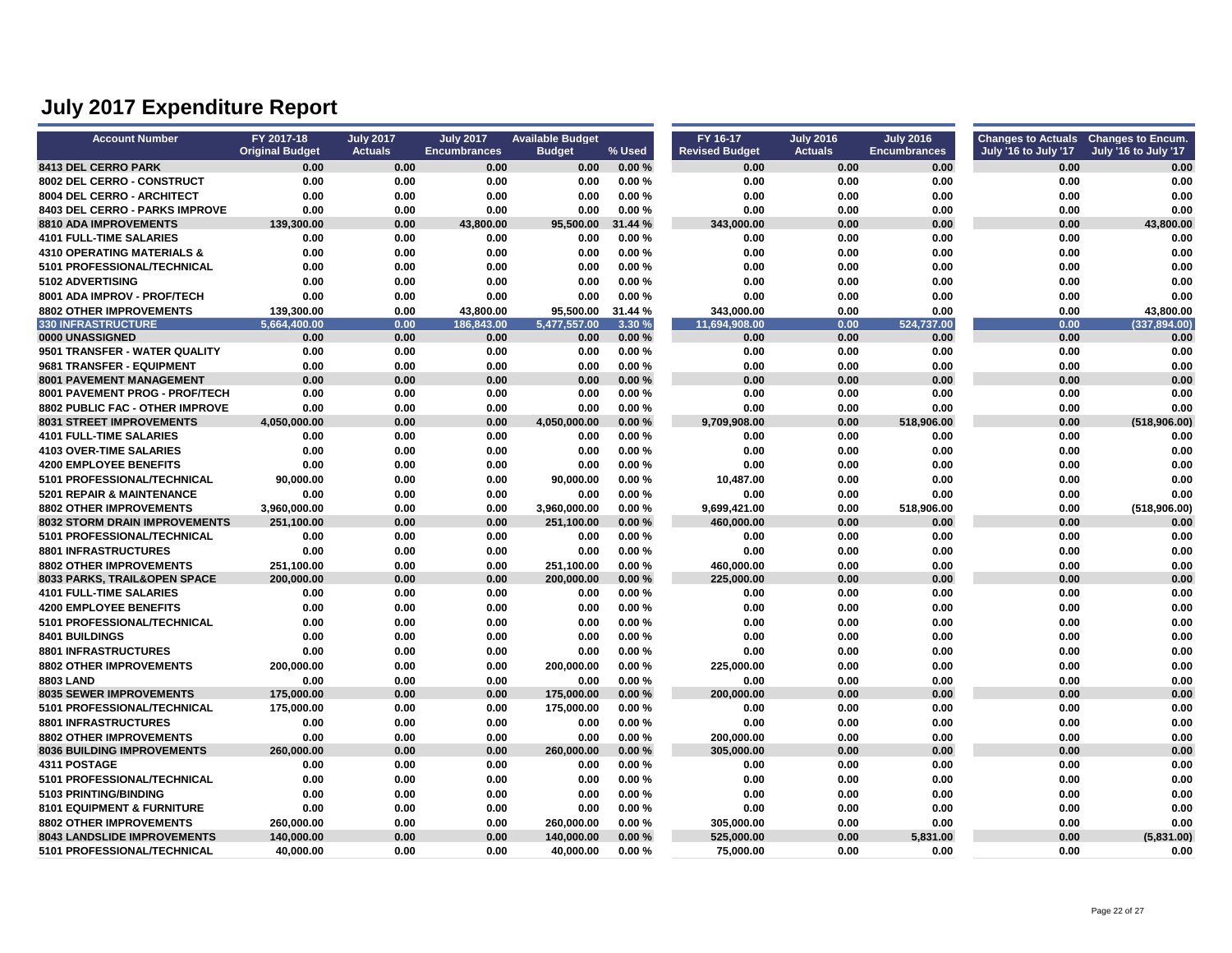| <b>Account Number</b>                 | FY 2017-18<br><b>Original Budget</b> | <b>July 2017</b><br><b>Actuals</b> | <b>July 2017</b><br><b>Encumbrances</b> | <b>Available Budget</b><br><b>Budget</b> | % Used  | FY 16-17<br><b>Revised Budget</b> | <b>July 2016</b><br><b>Actuals</b> | <b>July 2016</b><br><b>Encumbrances</b> | Changes to Actuals Changes to Encum.<br>July '16 to July '17 | July '16 to July '17 |
|---------------------------------------|--------------------------------------|------------------------------------|-----------------------------------------|------------------------------------------|---------|-----------------------------------|------------------------------------|-----------------------------------------|--------------------------------------------------------------|----------------------|
| 5102 ADVERTISING                      | 0.00                                 | 0.00                               | 0.00                                    | 0.00                                     | 0.00%   | 0.00                              | 0.00                               | 0.00                                    | 0.00                                                         | 0.00                 |
| 5103 PRINTING/BINDING                 | 0.00                                 | 0.00                               | 0.00                                    | 0.00                                     | 0.00%   | 0.00                              | 0.00                               | 0.00                                    | 0.00                                                         | 0.00                 |
| <b>8802 OTHER IMPROVEMENTS</b>        | 100,000.00                           | 0.00                               | 0.00                                    | 100,000.00                               | 0.00%   | 450,000.00                        | 0.00                               | 5,831.00                                | 0.00                                                         | (5,831.00)           |
| <b>8101 ENGINEERING REV/LABOR</b>     | 0.00                                 | 0.00                               | 0.00                                    | 0.00                                     | 0.00%   | 0.00                              | 0.00                               | 0.00                                    | 0.00                                                         | 0.00                 |
| 8001 ENGINNEERING REVIEW -            | 0.00                                 | 0.00                               | 0.00                                    | 0.00                                     | 0.00%   | 0.00                              | 0.00                               | 0.00                                    | 0.00                                                         | 0.00                 |
| <b>8102 INFRASTRUCTURE MGMT.PLAN</b>  | 0.00                                 | 0.00                               | 0.00                                    | 0.00                                     | 0.00%   | 0.00                              | 0.00                               | 0.00                                    | 0.00                                                         | 0.00                 |
| 8001 IMP - PROFESSIONAL /TECH         | 0.00                                 | 0.00                               | 0.00                                    | 0.00                                     | 0.00%   | 0.00                              | 0.00                               | 0.00                                    | 0.00                                                         | 0.00                 |
| 8103 SANITARY SEWER CAP               | 0.00                                 | 0.00                               | 0.00                                    | 0.00                                     | 0.00%   | 0.00                              | 0.00                               | 0.00                                    | 0.00                                                         | 0.00                 |
| 8001 SANITARY SEWER -                 | 0.00                                 | 0.00                               | 0.00                                    | 0.00                                     | 0.00%   | 0.00                              | 0.00                               | 0.00                                    | 0.00                                                         | 0.00                 |
| 8110 GRANT ADMINISTRATION             | 155,000.00                           | 0.00                               | 0.00                                    | 155,000.00                               | 0.00%   | 270,000.00                        | 0.00                               | 0.00                                    | 0.00                                                         | 0.00                 |
| <b>4101 FULL-TIME SALARIES</b>        | 0.00                                 | 0.00                               | 0.00                                    | 0.00                                     | 0.00%   | 0.00                              | 0.00                               | 0.00                                    | 0.00                                                         | 0.00                 |
| <b>4102 PART-TIME SALARIES</b>        | 0.00                                 | 0.00                               | 0.00                                    | 0.00                                     | 0.00%   | 0.00                              | 0.00                               | 0.00                                    | 0.00                                                         | 0.00                 |
| <b>4103 OVER-TIME SALARIES</b>        | 0.00                                 | 0.00                               | 0.00                                    | 0.00                                     | 0.00%   | 0.00                              | 0.00                               | 0.00                                    | 0.00                                                         | 0.00                 |
| <b>4200 EMPLOYEE BENEFITS</b>         | 0.00                                 | 0.00                               | 0.00                                    | 0.00                                     | 0.00%   | 0.00                              | 0.00                               | 0.00                                    | 0.00                                                         | 0.00                 |
| <b>4310 OPERATING MATERIALS &amp;</b> | 0.00                                 | 0.00                               | 0.00                                    | 0.00                                     | 0.00%   | 0.00                              | 0.00                               | 0.00                                    | 0.00                                                         | 0.00                 |
| 4311 POSTAGE                          | 0.00                                 | 0.00                               | 0.00                                    | 0.00                                     | 0.00%   | 0.00                              | 0.00                               | 0.00                                    | 0.00                                                         | 0.00                 |
| 4901 MISC. EXPENSES                   | 0.00                                 | 0.00                               | 0.00                                    | 0.00                                     | 0.00%   | 0.00                              | 0.00                               | 0.00                                    | 0.00                                                         | 0.00                 |
| 5101 PROFESSIONAL/TECHNICAL           | 155.000.00                           | 0.00                               | 0.00                                    | 155,000.00                               | 0.00%   | 270,000.00                        | 0.00                               | 0.00                                    | 0.00                                                         | 0.00                 |
| 5102 ADVERTISING                      | 0.00                                 | 0.00                               | 0.00                                    | 0.00                                     | 0.00%   | 0.00                              | 0.00                               | 0.00                                    | 0.00                                                         | 0.00                 |
| 5103 PRINTING/BINDING                 | 0.00                                 | 0.00                               | 0.00                                    | 0.00                                     | 0.00%   | 0.00                              | 0.00                               | 0.00                                    | 0.00                                                         | 0.00                 |
| 5201 REPAIR & MAINTENANCE             | 0.00                                 | 0.00                               | 0.00                                    | 0.00                                     | 0.00%   | 0.00                              | 0.00                               | 0.00                                    | 0.00                                                         | 0.00                 |
| 8001 GRANT ADMIN -                    | 0.00                                 | 0.00                               | 0.00                                    | 0.00                                     | 0.00%   | 0.00                              | 0.00                               | 0.00                                    | 0.00                                                         | 0.00                 |
| <b>8802 OTHER IMPROVEMENTS</b>        | 0.00                                 | 0.00                               | 0.00                                    | 0.00                                     | 0.00%   | 0.00                              | 0.00                               | 0.00                                    | 0.00                                                         | 0.00                 |
| 8202 ACLAD SEWER REHAB                | 0.00                                 | 0.00                               | 0.00                                    | 0.00                                     | 0.00%   | 0.00                              | 0.00                               | 0.00                                    | 0.00                                                         | 0.00                 |
| 8806 ACLAD - LANDSLIDE                | 0.00                                 | 0.00                               | 0.00                                    | 0.00                                     | 0.00%   | 0.00                              | 0.00                               | 0.00                                    | 0.00                                                         | 0.00                 |
| 8203 ACLAD SEWER RATE STUDY           | 0.00                                 | 0.00                               | 0.00                                    | 0.00                                     | 0.00%   | 0.00                              | 0.00                               | 0.00                                    | 0.00                                                         | 0.00                 |
| 8001 ACLAD - PROFESSIONAL/TECH        | 0.00                                 | 0.00                               | 0.00                                    | 0.00                                     | 0.00%   | 0.00                              | 0.00                               | 0.00                                    | 0.00                                                         | 0.00                 |
| 8301 PVDS REALIGNMENT - EAST          | 0.00                                 | 0.00                               | 0.00                                    | 0.00                                     | 0.00%   | 0.00                              | 0.00                               | 0.00                                    | 0.00                                                         | 0.00                 |
| 8003 PVDS - ENVIRONMENTAL             | 0.00                                 | 0.00                               | 0.00                                    | 0.00                                     | 0.00%   | 0.00                              | 0.00                               | 0.00                                    | 0.00                                                         | 0.00                 |
| 8802 PVDS - OTHER IMPROVE             | 0.00                                 | 0.00                               | 0.00                                    | 0.00                                     | 0.00%   | 0.00                              | 0.00                               | 0.00                                    | 0.00                                                         | 0.00                 |
| 8303 PB LANDSLIDE DEWATERING          | 0.00                                 | 0.00                               | 0.00                                    | 0.00                                     | 0.00%   | 0.00                              | 0.00                               | 0.00                                    | 0.00                                                         | 0.00                 |
| 8001 DEWATERING WELLS -               | 0.00                                 | 0.00                               | 0.00                                    | 0.00                                     | 0.00%   | 0.00                              | 0.00                               | 0.00                                    | 0.00                                                         | 0.00                 |
| 8002 DEWATERING -                     | 0.00                                 | 0.00                               | 0.00                                    | 0.00                                     | 0.00%   | 0.00                              | 0.00                               | 0.00                                    | 0.00                                                         | 0.00                 |
| 8802 DEWATERING - OTHER               | 0.00                                 | 0.00                               | 0.00                                    | 0.00                                     | 0.00%   | 0.00                              | 0.00                               | 0.00                                    | 0.00                                                         | 0.00                 |
| 8304 PB LANDSLIDE AREA                | 0.00                                 | 0.00                               | 25,000.00                               | (25,000.00)                              | 100.00% | 0.00                              | 0.00                               | 0.00                                    | 0.00                                                         | 25,000.00            |
| 8001 LANDSLIDE - PROF/TECH            | 0.00                                 | 0.00                               | 25,000.00                               | (25,000.00)                              | 100.00% | 0.00                              | 0.00                               | 0.00                                    | 0.00                                                         | 25,000.00            |
| 8403 SUNNYSIDE RIDGE TRAIL            | 0.00                                 | 0.00                               | 0.00                                    | 0.00                                     | 0.00%   | 0.00                              | 0.00                               | 0.00                                    | 0.00                                                         | 0.00                 |
| 8001 SUNNYSIDE RIDGE -                | 0.00                                 | 0.00                               | 0.00                                    | 0.00                                     | 0.00%   | 0.00                              | 0.00                               | 0.00                                    | 0.00                                                         | 0.00                 |
| 8002 SUNNYSIDE RIDGE - CONSTR         | 0.00                                 | 0.00                               | 0.00                                    | 0.00                                     | 0.00%   | 0.00                              | 0.00                               | 0.00                                    | 0.00                                                         | 0.00                 |
| 8404 SUNNYSIDE RIDGE - TRAILS         | 0.00                                 | 0.00                               | 0.00                                    | 0.00                                     | 0.00%   | 0.00                              | 0.00                               | 0.00                                    | 0.00                                                         | 0.00                 |
| <b>8404 COASTAL BLUFF FENCE</b>       | 0.00                                 | 0.00                               | 0.00                                    | 0.00                                     | 0.00%   | 0.00                              | 0.00                               | 0.00                                    | 0.00                                                         | 0.00                 |
| 8404 COASTAL BLUFF - TRAILS           | 0.00                                 | 0.00                               | 0.00                                    | 0.00                                     | 0.00%   | 0.00                              | 0.00                               | 0.00                                    | 0.00                                                         | 0.00                 |
| 8802 COASTAL BLUFF - OTHER            | 0.00                                 | 0.00                               | 0.00                                    | 0.00                                     | 0.00%   | 0.00                              | 0.00                               | 0.00                                    | 0.00                                                         | 0.00                 |
| <b>8405 LADERA LINDA COMMUNITY</b>    | 0.00                                 | 0.00                               | 0.00                                    | 0.00                                     | 0.00%   | 0.00                              | 0.00                               | 0.00                                    | 0.00                                                         | 0.00                 |
| 8001 LL MASTER PLAN - PROF/TECH       | 0.00                                 | 0.00                               | 0.00                                    | 0.00                                     | 0.00%   | 0.00                              | 0.00                               | 0.00                                    | 0.00                                                         | 0.00                 |
| 8004 LLINDA PLAN - ARCHITECT          | 0.00                                 | 0.00                               | 0.00                                    | 0.00                                     | 0.00%   | 0.00                              | 0.00                               | 0.00                                    | 0.00                                                         | 0.00                 |
| <b>8406 LOWER HESSE PARK</b>          | 0.00                                 | 0.00                               | 0.00                                    | 0.00                                     | 0.00%   | 0.00                              | 0.00                               | 0.00                                    | 0.00                                                         | 0.00                 |
| 8403 LOWER HESSE - PARKS              | 0.00                                 | 0.00                               | 0.00                                    | 0.00                                     | 0.00%   | 0.00                              | 0.00                               | 0.00                                    | 0.00                                                         | 0.00                 |
| 8411 PVIC PARKING LOT LIGHTING        | 0.00                                 | 0.00                               | 0.00                                    | 0.00                                     | 0.00%   | 0.00                              | 0.00                               | 0.00                                    | 0.00                                                         | 0.00                 |
| 8802 PVIC - OTHER IMPROVEMENTS        | 0.00                                 | 0.00                               | 0.00                                    | 0.00                                     | 0.00%   | 0.00                              | 0.00                               | 0.00                                    | 0.00                                                         | 0.00                 |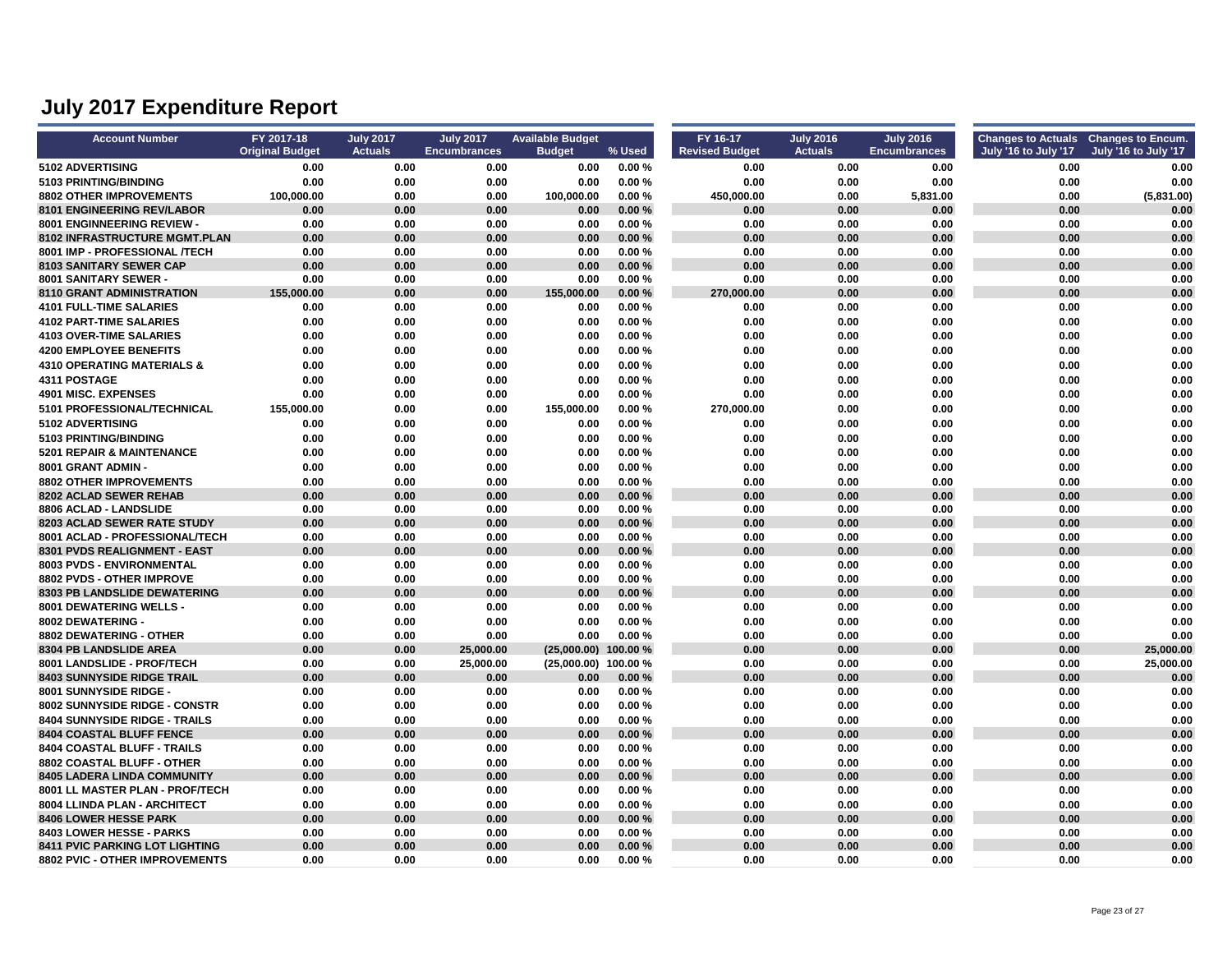| <b>Account Number</b>                | FY 2017-18             | <b>July 2017</b> | <b>July 2017</b>    | <b>Available Budget</b> |         | FY 16-17              | <b>July 2016</b> | <b>July 2016</b>    | Changes to Actuals Changes to Encum. |                      |
|--------------------------------------|------------------------|------------------|---------------------|-------------------------|---------|-----------------------|------------------|---------------------|--------------------------------------|----------------------|
|                                      | <b>Original Budget</b> | <b>Actuals</b>   | <b>Encumbrances</b> | <b>Budget</b>           | % Used  | <b>Revised Budget</b> | <b>Actuals</b>   | <b>Encumbrances</b> | July '16 to July '17                 | July '16 to July '17 |
| 8412 ADA IMPROVEMENT - HESSE         | 0.00                   | 0.00             | 0.00                | 0.00                    | 0.00%   | 0.00                  | 0.00             | 0.00                | 0.00                                 | 0.00                 |
| 8004 ADA HESSE - ARCHITECT           | 0.00                   | 0.00             | 0.00                | 0.00                    | 0.00%   | 0.00                  | 0.00             | 0.00                | 0.00                                 | 0.00                 |
| 8413 DEL CERRO PARK                  | 0.00                   | 0.00             | 0.00                | 0.00                    | 0.00%   | 0.00                  | 0.00             | 0.00                | 0.00                                 | 0.00                 |
| 8004 DEL CERRO - ARCHITECT           | 0.00                   | 0.00             | 0.00                | 0.00                    | 0.00%   | 0.00                  | 0.00             | 0.00                | 0.00                                 | 0.00                 |
| <b>8501 PVIC EXHIBIT REPLACEMENT</b> | 0.00                   | 0.00             | 88,043.00           | (88,043.00)             | 100.00% | 0.00                  | 0.00             | 0.00                | 0.00                                 | 88,043.00            |
| 8099 PVIC - MISC./OTHER EXPENSES     | 0.00                   | 0.00             | 0.00                | 0.00                    | 0.00%   | 0.00                  | 0.00             | 0.00                | 0.00                                 | 0.00                 |
| 8402 PVIC - BUILDING                 | 0.00                   | 0.00             | 88,043.00           | (88,043.00)             | 100.00% | 0.00                  | 0.00             | 0.00                | 0.00                                 | 88,043.00            |
| <b>8502 RPVTV BUILDING</b>           | 149,800.00             | 0.00             | 0.00                | 149,800.00              | 0.00%   | 0.00                  | 0.00             | 0.00                | 0.00                                 | 0.00                 |
| 8004 RPVTV - ARCHITECTURE            | 0.00                   | 0.00             | 0.00                | 0.00                    | 0.00%   | 0.00                  | 0.00             | 0.00                | 0.00                                 | 0.00                 |
| 8099 RPVTV - MISC./OTHER             | 0.00                   | 0.00             | 0.00                | 0.00                    | 0.00%   | 0.00                  | 0.00             | 0.00                | 0.00                                 | 0.00                 |
| 8402 RPVTV - BUILDING                | 149,800.00             | 0.00             | 0.00                | 149,800.00              | 0.00%   | 0.00                  | 0.00             | 0.00                | 0.00                                 | 0.00                 |
| <b>8503 CIVIC CENTER</b>             | 237.300.00             | 0.00             | 0.00                | 237.300.00              | 0.00%   | 0.00                  | 0.00             | 0.00                | 0.00                                 | 0.00                 |
| 8009 CIVIC CENTER - PROJECT DEV      | 0.00                   | 0.00             | 0.00                | 0.00                    | 0.00%   | 0.00                  | 0.00             | 0.00                | 0.00                                 | 0.00                 |
| 8099 CIVIC CENTER - MISC./OTHER      | 0.00                   | 0.00             | 0.00                | 0.00                    | 0.00%   | 0.00                  | 0.00             | 0.00                | 0.00                                 | 0.00                 |
| <b>8402 CIVIC CENTER - BUILDING</b>  | 237,300.00             | 0.00             | 0.00                | 237,300.00              | 0.00%   | 0.00                  | 0.00             | 0.00                | 0.00                                 | 0.00                 |
| <b>8504 CITYWIDE ADA TRANSITION</b>  | 0.00                   | 0.00             | 0.00                | 0.00                    | 0.00%   | 0.00                  | 0.00             | 0.00                | 0.00                                 | 0.00                 |
| 8004 ADA - ARCHITECTURE DESIGN       | 0.00                   | 0.00             | 0.00                | 0.00                    | 0.00%   | 0.00                  | 0.00             | 0.00                | 0.00                                 | 0.00                 |
| 8802 CITY ADA TRANS - OTHER          | 0.00                   | 0.00             | 0.00                | 0.00                    | 0.00%   | 0.00                  | 0.00             | 0.00                | 0.00                                 | 0.00                 |
| 8707 STORM DRAIN DEFICIENCY          | 0.00                   | 0.00             | 0.00                | 0.00                    | 0.00%   | 0.00                  | 0.00             | 0.00                | 0.00                                 | 0.00                 |
| 8802 SDDIP - OTHER                   | 0.00                   | 0.00             | 0.00                | 0.00                    | 0.00%   | 0.00                  | 0.00             | 0.00                | 0.00                                 | 0.00                 |
| 8807 SDDIP - STORMWATER              | 0.00                   | 0.00             | 0.00                | 0.00                    | 0.00%   | 0.00                  | 0.00             | 0.00                | 0.00                                 | 0.00                 |
| 8709 CONNECTOR PIPE SCREENS          | 0.00                   | 0.00             | 0.00                | 0.00                    | 0.00%   | 0.00                  | 0.00             | 0.00                | 0.00                                 | 0.00                 |
| 8807 CONNECTOR PIPE -                | 0.00                   | 0.00             | 0.00                | 0.00                    | 0.00%   | 0.00                  | 0.00             | 0.00                | 0.00                                 | 0.00                 |
| 8803 HAWTHORNE PEDESTRIAN            | 0.00                   | 0.00             | 0.00                | 0.00                    | 0.00%   | 0.00                  | 0.00             | 0.00                | 0.00                                 | 0.00                 |
| 8002 HAWTHORN LINK - CONST           | 0.00                   | 0.00             | 0.00                | 0.00                    | 0.00%   | 0.00                  | 0.00             | 0.00                | 0.00                                 | 0.00                 |
| <b>8004 HAWTHORNE LINK ARCHITECT</b> | 0.00                   | 0.00             | 0.00                | 0.00                    | 0.00%   | 0.00                  | 0.00             | 0.00                | 0.00                                 | 0.00                 |
| 8802 HAWTHORNE LINK - OTHER          | 0.00                   | 0.00             | 0.00                | 0.00                    | 0.00%   | 0.00                  | 0.00             | 0.00                | 0.00                                 | 0.00                 |
| 8804 HAWTHORNE BLVD.                 | 0.00                   | 0.00             | 0.00                | 0.00                    | 0.00%   | 0.00                  | 0.00             | 0.00                | 0.00                                 | 0.00                 |
| <b>8802 HAWTHORNE BEAUTY OTHER</b>   | 0.00                   | 0.00             | 0.00                | 0.00                    | 0.00%   | 0.00                  | 0.00             | 0.00                | 0.00                                 | 0.00                 |
| 8805 MIRALESTE ARTERIAL ST.          | 0.00                   | 0.00             | 0.00                | 0.00                    | 0.00%   | 0.00                  | 0.00             | 0.00                | 0.00                                 | 0.00                 |
| 8004 MIRALESTE - ARCHITECT           | 0.00                   | 0.00             | 0.00                | 0.00                    | 0.00%   | 0.00                  | 0.00             | 0.00                | 0.00                                 | 0.00                 |
| 8006 MIRALESTE - INSPECTION SVS      | 0.00                   | 0.00             | 0.00                | 0.00                    | 0.00%   | 0.00                  | 0.00             | 0.00                | 0.00                                 | 0.00                 |
| 8804 MIRALESTE - ARTERIAL ST         | 0.00                   | 0.00             | 0.00                | 0.00                    | 0.00%   | 0.00                  | 0.00             | 0.00                | 0.00                                 | 0.00                 |
| 8806 PVDS BIKE LANE                  | 0.00                   | 0.00             | 0.00                | 0.00                    | 0.00%   | 0.00                  | 0.00             | 0.00                | 0.00                                 | 0.00                 |
| 8005 BIKE LANE - ENGINEERING         | 0.00                   | 0.00             | 0.00                | 0.00                    | 0.00%   | 0.00                  | 0.00             | 0.00                | 0.00                                 | 0.00                 |
| 8802 PVDS BIKE - OTHER IMPROVE       | 0.00                   | 0.00             | 0.00                | 0.00                    | 0.00%   | 0.00                  | 0.00             | 0.00                | 0.00                                 | 0.00                 |
| 8807 PVDE AT BRONCO                  | 46,200.00              | 0.00             | 0.00                | 46,200.00               | 0.00%   | 0.00                  | 0.00             | 0.00                | 0.00                                 | 0.00                 |
| 8802 PVDE BRONCO - OTHER             | 0.00                   | 0.00             | 0.00                | 0.00                    | 0.00%   | 0.00                  | 0.00             | 0.00                | 0.00                                 | 0.00                 |
| 8805 PVDE @ BRONCO - RES ST          | 46,200.00              | 0.00             | 0.00                | 46,200.00               | 0.00%   | 0.00                  | 0.00             | 0.00                | 0.00                                 | 0.00                 |
| 8811 ARTERIAL WALLS & FENCES         | 0.00                   | 0.00             | 25,000.00           | (25,000.00) 100.00 %    |         | 0.00                  | 0.00             | 0.00                | 0.00                                 | 25,000.00            |
| 8802 ARTERIAL WALL - OTHER           | 0.00                   | 0.00             | 25,000.00           | (25,000.00) 100.00 %    |         | 0.00                  | 0.00             | 0.00                | 0.00                                 | 25,000.00            |
| 8812 HAWTHORNE BLVD. TRAFFIC         | 0.00                   | 0.00             | 0.00                | 0.00                    | 0.00%   | 0.00                  | 0.00             | 0.00                | 0.00                                 | 0.00                 |
| 8002 HAWTHORNE SYNCH - CONSTR        | 0.00                   | 0.00             | 0.00                | 0.00                    | 0.00%   | 0.00                  | 0.00             | 0.00                | 0.00                                 | 0.00                 |
| 8006 HAWTHORN SYNCH -                | 0.00                   | 0.00             | 0.00                | 0.00                    | 0.00%   | 0.00                  | 0.00             | 0.00                | 0.00                                 | 0.00                 |
| 8099 HAWTHORN SYNCH -                | 0.00                   | 0.00             | 0.00                | 0.00                    | 0.00%   | 0.00                  | 0.00             | 0.00                | 0.00                                 | 0.00                 |
| 8802 HAWTHORNE SYNCH - OTHER         | 0.00                   | 0.00             | 0.00                | 0.00                    | 0.00%   | 0.00                  | 0.00             | 0.00                | 0.00                                 | 0.00                 |
| 8814 PVDE GUARDRAIL                  | 0.00                   | 0.00             | 0.00                | 0.00                    | 0.00%   | 0.00                  | 0.00             | 0.00                | 0.00                                 | 0.00                 |
| 8002 PVDE GUARDRAIL - CONSTR         | 0.00                   | 0.00             | 0.00                | 0.00                    | 0.00%   | 0.00                  | 0.00             | 0.00                | 0.00                                 | 0.00                 |
| 8005 PVDE GUARDRAIL - ENGINEER       | 0.00                   | 0.00             | 0.00                | 0.00                    | 0.00%   | 0.00                  | 0.00             | 0.00                | 0.00                                 | 0.00                 |
| 8802 PVDE GUARDRAIL - OTHER          | 0.00                   | 0.00             | 0.00                | 0.00                    | 0.00%   | 0.00                  | 0.00             | 0.00                | 0.00                                 | 0.00                 |
|                                      |                        |                  |                     |                         |         |                       |                  |                     |                                      |                      |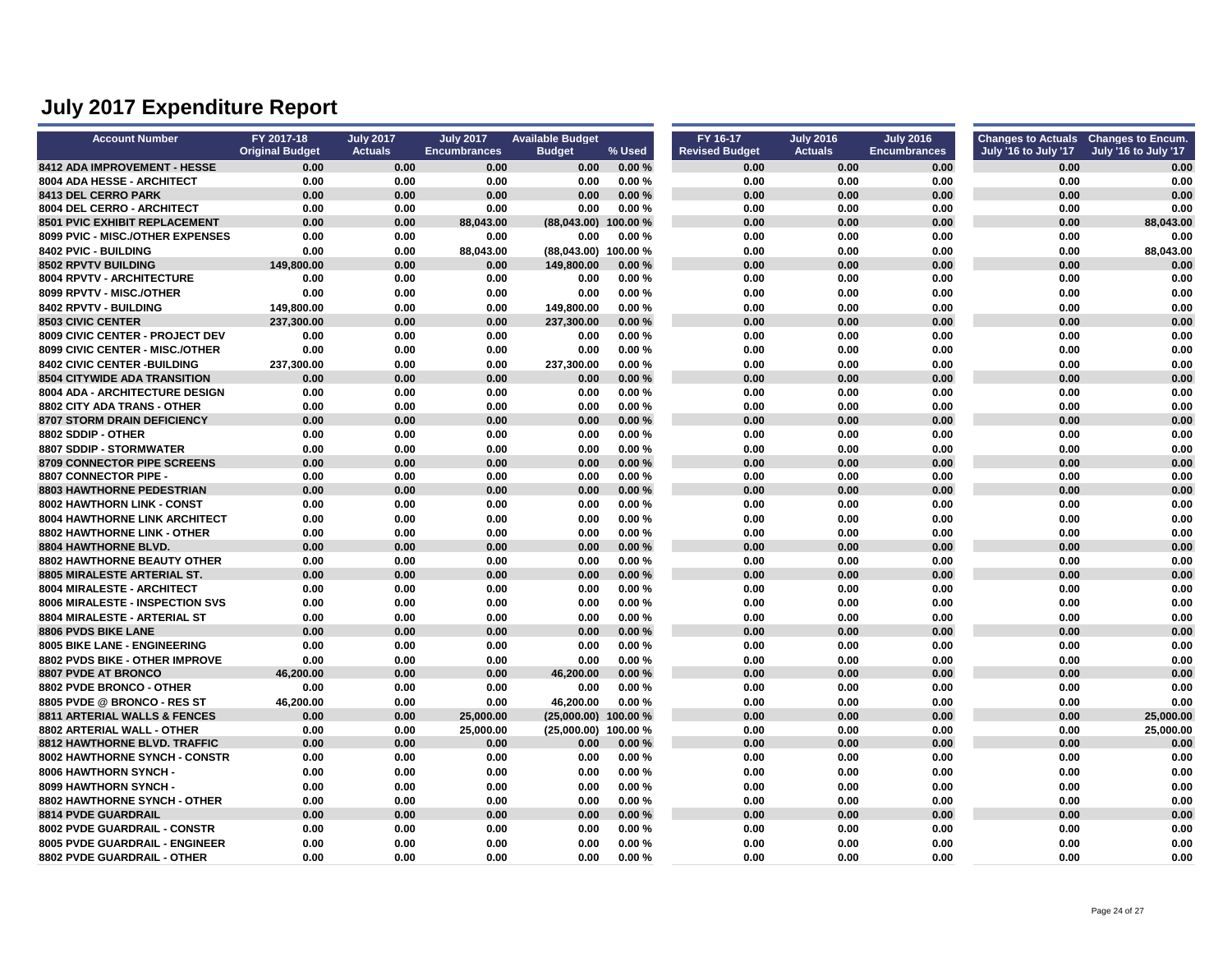| <b>Account Number</b>                      | FY 2017-18               | <b>July 2017</b> | <b>July 2017</b>    | <b>Available Budget</b>  |                | FY 16-17              | <b>July 2016</b> | <b>July 2016</b>    | Changes to Actuals Changes to Encum. |                      |
|--------------------------------------------|--------------------------|------------------|---------------------|--------------------------|----------------|-----------------------|------------------|---------------------|--------------------------------------|----------------------|
|                                            | <b>Original Budget</b>   | <b>Actuals</b>   | <b>Encumbrances</b> | <b>Budget</b>            | % Used         | <b>Revised Budget</b> | <b>Actuals</b>   | <b>Encumbrances</b> | July '16 to July '17                 | July '16 to July '17 |
| 8817 STREET REHAB CYCLE 1 -                | 0.00                     | 0.00             | 48.800.00           | (48,800.00) 100.00 %     |                | 0.00                  | 0.00             | 0.00                | 0.00                                 | 48.800.00            |
| 8004 AREA 7 - ARCHITECTURE                 | 0.00                     | 0.00             | 0.00                | 0.00                     | 0.00%          | 0.00                  | 0.00             | 0.00                | 0.00                                 | 0.00                 |
| 8099 AREA 7 - MISC./OTHER                  | 0.00                     | 0.00             | 0.00                | 0.00                     | 0.00%          | 0.00                  | 0.00             | 0.00                | 0.00                                 | 0.00                 |
| 8805 AREA 7 RESIDENTIAL ST                 | 0.00                     | 0.00             | 48,800.00           | (48, 800.00)             | 100.00%        | 0.00                  | 0.00             | 0.00                | 0.00                                 | 48,800.00            |
| 8818 STREET REHAB CYCLE 2 -                | 0.00                     | 0.00             | 0.00                | 0.00                     | 0.00%          | 0.00                  | 0.00             | 0.00                | 0.00                                 | 0.00                 |
| 8004 AREA 8 - ARCHITECT DESIGN             | 0.00                     | 0.00             | 0.00                | 0.00                     | 0.00%          | 0.00                  | 0.00             | 0.00                | 0.00                                 | 0.00                 |
| 8822 WESTERN AVE, ALPR                     | 0.00                     | 0.00             | 0.00                | 0.00                     | 0.00%          | 0.00                  | 0.00             | 0.00                | 0.00                                 | 0.00                 |
| 8099 WESTERN ALPR - MISC.                  | 0.00                     | 0.00             | 0.00                | 0.00                     | 0.00%          | 0.00                  | 0.00             | 0.00                | 0.00                                 | 0.00                 |
| <b>8823 CREST RD. EMBANKMENT</b>           | 0.00                     | 0.00             | 0.00                | 0.00                     | 0.00%          | 0.00                  | 0.00             | 0.00                | 0.00                                 | 0.00                 |
| 8010 CREST RD. EMBANK - REPAIRS            | 0.00                     | 0.00             | 0.00                | 0.00                     | 0.00%          | 0.00                  | 0.00             | 0.00                | 0.00                                 | 0.00                 |
| 8826 STREET REHAB CYCLE 7-AREA             | 0.00                     | 0.00             | 0.00                | 0.00                     | 0.00%          | 0.00                  | 0.00             | 0.00                | 0.00                                 | 0.00                 |
| 8002 AREA 2&6 - CONSTRUCTION               | 0.00                     | 0.00             | 0.00                | 0.00                     | 0.00%          | 0.00                  | 0.00             | 0.00                | 0.00                                 | 0.00                 |
| 8004 AREA 2&6 - ARCHITECT DESIGN           | 0.00                     | 0.00             | 0.00                | 0.00                     | 0.00%          | 0.00                  | 0.00             | 0.00                | 0.00                                 | 0.00                 |
| 8805 AREA 2&6 - RESIDENTIAL ST             | 0.00                     | 0.00             | 0.00                | 0.00                     | 0.00%          | 0.00                  | 0.00             | 0.00                | 0.00                                 | 0.00                 |
| <b>331 FEDERAL GRANTS</b>                  | 1,131,300.00             | 0.00             | 0.00                | 1,131,300.00             | 0.00%          | 0.00                  | 0.00             | 0.00                | 0.00                                 | 0.00                 |
| <b>8806 PVDS BIKE LANE</b>                 | 678.500.00               | 0.00             | 0.00                | 678.500.00               | 0.00%          | 0.00                  | 0.00             | 0.00                | 0.00                                 | 0.00                 |
| 8805 RESIDENTIAL STREET                    | 678,500.00               | 0.00             | 0.00                | 678,500.00               | 0.00%          | 0.00                  | 0.00             | 0.00                | 0.00                                 | 0.00                 |
| 8807 PVDE AT BRONCO                        | 452,800.00               | 0.00             | 0.00                | 452,800.00               | 0.00%          | 0.00                  | 0.00             | 0.00                | 0.00                                 | 0.00                 |
| 8805 RESIDENTIAL STREET                    | 452,800.00               | 0.00             | 0.00                | 452,800.00               | 0.00%          | 0.00                  | 0.00             | 0.00                | 0.00                                 | 0.00                 |
| <b>332 STATE GRANTS</b><br>0000 UNASSIGNED | 600,000.00<br>600,000.00 | 0.00<br>0.00     | 0.00<br>0.00        | 600,000.00<br>600,000.00 | 0.00%<br>0.00% | 0.00<br>0.00          | 0.00<br>0.00     | 0.00<br>0.00        | 0.00<br>0.00                         | 0.00<br>0.00         |
| <b>8802 OTHER IMPROVEMENTS</b>             | 600,000.00               | 0.00             | 0.00                | 600,000.00               | 0.00%          | 0.00                  | 0.00             | 0.00                | 0.00                                 | 0.00                 |
| 8709 CONNECTOR PIPE SCREENS                | 0.00                     | 0.00             | 0.00                | 0.00                     | 0.00%          | 0.00                  | 0.00             | 0.00                | 0.00                                 | 0.00                 |
| <b>8807 STORMWATER</b>                     | 0.00                     | 0.00             | 0.00                | 0.00                     | 0.00%          | 0.00                  | 0.00             | 0.00                | 0.00                                 | 0.00                 |
| <b>334 QUIMBY PARK DEVELOPMENT</b>         | 650.000.00               | 0.00             | 0.00                | 650,000.00               | 0.00%          | 1,002,575.00          | 0.00             | 0.00                | 0.00                                 | 0.00                 |
| 0000 UNASSIGNED                            | 650.000.00               | 0.00             | 0.00                | 650,000.00               | 0.00%          | 1,002,575.00          | 0.00             | 0.00                | 0.00                                 | 0.00                 |
| 5100 PROFESSIONAL/TECHNICAL                | 0.00                     | 0.00             | 0.00                | 0.00                     | 0.00%          | 0.00                  | 0.00             | 0.00                | 0.00                                 | 0.00                 |
| 5101 PROFESSIONAL/TECHNICAL                | 0.00                     | 0.00             | 0.00                | 0.00                     | 0.00%          | 0.00                  | 0.00             | 0.00                | 0.00                                 | 0.00                 |
| <b>8801 INFRASTRUCTURES</b>                | 0.00                     | 0.00             | 0.00                | 0.00                     | 0.00%          | 0.00                  | 0.00             | 0.00                | 0.00                                 | 0.00                 |
| <b>8802 OTHER IMPROVEMENTS</b>             | 650,000.00               | 0.00             | 0.00                | 650,000.00               | 0.00%          | 1,002,575.00          | 0.00             | 0.00                | 0.00                                 | 0.00                 |
| 9330 TRANSFER - INFRASTRUCTURE             | 0.00                     | 0.00             | 0.00                | 0.00                     | 0.00%          | 0.00                  | 0.00             | 0.00                | 0.00                                 | 0.00                 |
| 8402 EASTVIEW PARK - DOG PARK              | 0.00                     | 0.00             | 0.00                | 0.00                     | 0.00%          | 0.00                  | 0.00             | 0.00                | 0.00                                 | 0.00                 |
| <b>8403 EASTVIEW DOG PARKS</b>             | 0.00                     | 0.00             | 0.00                | 0.00                     | 0.00%          | 0.00                  | 0.00             | 0.00                | 0.00                                 | 0.00                 |
| <b>8802 OTHER IMPROVEMENTS</b>             | 0.00                     | 0.00             | 0.00                | 0.00                     | 0.00%          | 0.00                  | 0.00             | 0.00                | 0.00                                 | 0.00                 |
| <b>8405 LADERA LINDA COMMUNITY</b>         | 0.00                     | 0.00             | 0.00                | 0.00                     | 0.00%          | 0.00                  | 0.00             | 0.00                | 0.00                                 | 0.00                 |
| 8004 ARCHITECTURE DESIGN                   | 0.00                     | 0.00             | 0.00                | 0.00                     | 0.00%          | 0.00                  | 0.00             | 0.00                | 0.00                                 | 0.00                 |
| 8402 BUILDING IMPROVEMENTS                 | 0.00                     | 0.00             | 0.00                | 0.00                     | 0.00%          | 0.00                  | 0.00             | 0.00                | 0.00                                 | 0.00                 |
| <b>8406 LOWER HESSE PARK</b>               | 0.00                     | 0.00             | 0.00                | 0.00                     | 0.00%          | 0.00                  | 0.00             | 0.00                | 0.00                                 | 0.00                 |
| 8002 LOWER HESSE - CONSTR                  | 0.00                     | 0.00             | 0.00                | 0.00                     | 0.00%          | 0.00                  | 0.00             | 0.00                | 0.00                                 | 0.00                 |
| 8004 ARCHITECTURE DESIGN                   | 0.00                     | 0.00             | 0.00                | 0.00                     | 0.00%          | 0.00                  | 0.00             | 0.00                | 0.00                                 | 0.00                 |
| 8006 LOWER HESSE - INSPECTION              | 0.00                     | 0.00             | 0.00                | 0.00                     | 0.00%          | 0.00                  | 0.00             | 0.00                | 0.00                                 | 0.00                 |
| 8403 LOWER HESSE - PARKS                   | 0.00                     | 0.00             | 0.00                | 0.00                     | 0.00%          | 0.00                  | 0.00             | 0.00                | 0.00                                 | 0.00                 |
| <b>8802 OTHER IMPROVEMENTS</b>             | 0.00                     | 0.00             | 0.00                | 0.00                     | 0.00%          | 0.00                  | 0.00             | 0.00                | 0.00                                 | 0.00                 |
| 8407 ABALONE COVE BEACH                    | 0.00                     | 0.00             | 0.00                | 0.00                     | 0.00%          | 0.00                  | 0.00             | 0.00                | 0.00                                 | 0.00                 |
| <b>8404 TRAILS/OPEN SPACE</b>              | 0.00                     | 0.00             | 0.00                | 0.00                     | 0.00%          | 0.00                  | 0.00             | 0.00                | 0.00                                 | 0.00                 |
| <b>8802 OTHER IMPROVEMENTS</b>             | 0.00                     | 0.00             | 0.00                | 0.00                     | 0.00%          | 0.00                  | 0.00             | 0.00                | 0.00                                 | 0.00                 |
| 8410 CONESTOGA TRAIL                       | 0.00                     | 0.00             | 0.00                | 0.00                     | 0.00%          | 0.00                  | 0.00             | 0.00                | 0.00                                 | 0.00                 |
| 8004 ARCHITECTURE DESIGN                   | 0.00                     | 0.00             | 0.00                | 0.00                     | 0.00%          | 0.00                  | 0.00             | 0.00                | 0.00                                 | 0.00                 |
| 8404 TRAILS/OPEN SPACE                     | 0.00                     | 0.00             | 0.00                | 0.00                     | 0.00%          | 0.00                  | 0.00             | 0.00                | 0.00                                 | 0.00                 |
| <b>340 BICYCLE/PEDESTRIAN ACCESS</b>       | 82.500.00                | 0.00             | 0.00                | 82,500,00                | 0.00%          | 82,500,00             | 0.00             | 0.00                | 0.00                                 | 0.00                 |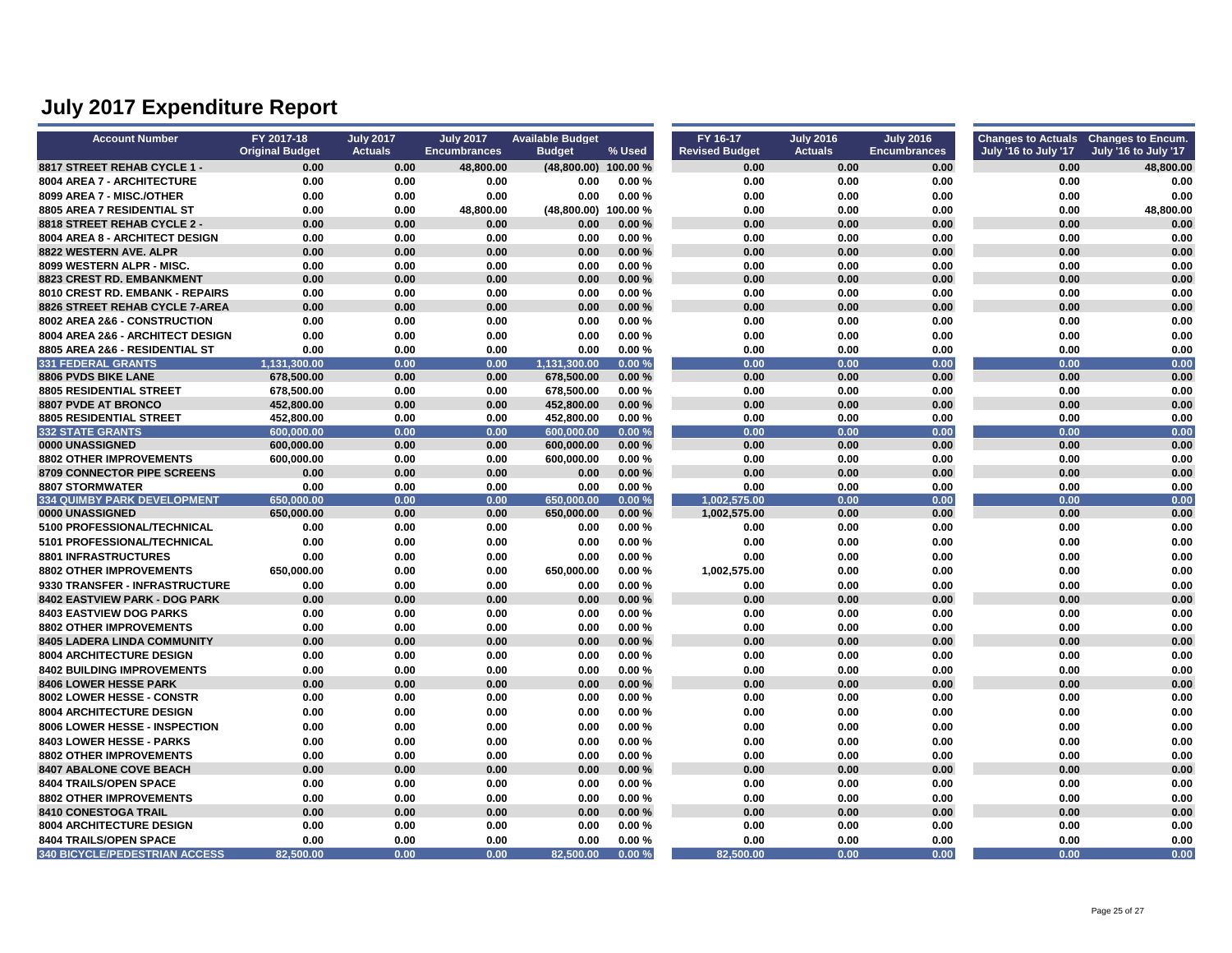| <b>Account Number</b>                     | FY 2017-18             | <b>July 2017</b> | <b>July 2017</b>    | <b>Available Budget</b> |                    | FY 16-17              | <b>July 2016</b> | <b>July 2016</b>    | Changes to Actuals Changes to Encum. |                      |
|-------------------------------------------|------------------------|------------------|---------------------|-------------------------|--------------------|-----------------------|------------------|---------------------|--------------------------------------|----------------------|
|                                           | <b>Original Budget</b> | <b>Actuals</b>   | <b>Encumbrances</b> | <b>Budget</b>           | % Used             | <b>Revised Budget</b> | <b>Actuals</b>   | <b>Encumbrances</b> | July '16 to July '17                 | July '16 to July '17 |
| 0000 UNASSIGNED                           | 82,500.00              | 0.00             | 0.00                | 82,500.00               | 0.00%              | 82,500.00             | 0.00             | 0.00                | 0.00                                 | 0.00                 |
| <b>4901 MISC, EXPENSES</b>                | 0.00                   | 0.00             | 0.00                | 0.00                    | 0.00%              | 0.00                  | 0.00             | 0.00                | 0.00                                 | 0.00                 |
| <b>8802 OTHER IMPROVEMENTS</b>            | 82,500.00              | 0.00             | 0.00                | 82,500.00               | 0.00%              | 82,500.00             | 0.00             | 0.00                | 0.00                                 | 0.00                 |
| 9330 TRANSFER - INFRASTRUCTURE            | 0.00                   | 0.00             | 0.00                | 0.00                    | 0.00%              | 0.00                  | 0.00             | 0.00                | 0.00                                 | 0.00                 |
| 8817 STREET REHAB CYCLE 1 -               | 0.00                   | 0.00             | 0.00                | 0.00                    | 0.00%              | 0.00                  | 0.00             | 0.00                | 0.00                                 | 0.00                 |
| 8805 RESIDENTIAL STREET                   | 0.00                   | 0.00             | 0.00                | 0.00                    | 0.00%              | 0.00                  | 0.00             | 0.00                | 0.00                                 | 0.00                 |
| <b>501 WATER QUALITY/FLOOD</b>            | 0.00                   | 3.830.80         | 0.00                | $(3.830.80)$ 100.00 %   |                    | 3.444,140.00          | 8.889.16         | 0.00                | (5.058.36)                           | 0.00                 |
| 0000 UNASSIGNED                           | 0.00                   | 3,830.80         | 0.00                | $(3,830.80)$ 100.00 %   |                    | 3.444.140.00          | 8,889.16         | 0.00                | (5.058.36)                           | 0.00                 |
| <b>4101 FULL-TIME SALARIES</b>            | 0.00                   | 2,434.63         | 0.00                | (2,434.63) 100.00 %     |                    | 114,500.00            | 6,907.65         | 0.00                | 6,907.65                             | 0.00                 |
| <b>4200 EMPLOYEE BENEFITS</b>             | 0.00                   | 0.00             | 0.00                | 0.00                    | 0.00%              | 2,600.00              | 0.00             | 0.00                | 0.00                                 | 0.00                 |
| <b>4201 HEALTH/DENTAL/VISION</b>          | 0.00                   | 653.12           | 0.00                |                         | (653.12) 100.00 %  | 8,000.00              | 223.30           | 0.00                | 223.30                               | 0.00                 |
| <b>4203 CALPERS RETIREMENT</b>            | 0.00                   | 213.46           | 0.00                |                         | (213.46) 100.00 %  | 20,000.00             | 835.71           | 0.00                | 835.71                               | 0.00                 |
| <b>4204 WORKERS' COMPENSATION</b>         | 0.00                   | 0.00             | 0.00                | 0.00                    | 0.00%              | 0.00                  | 0.00             | 0.00                | 0.00                                 | 0.00                 |
| <b>4205 OTHER BENEFITS</b>                | 0.00                   | 68.07            | 0.00                |                         | $(68.07)$ 100.00 % | 0.00                  | 230.22           | 0.00                | 230.22                               | 0.00                 |
| <b>4206 H.S.A. CONTRIBUTION</b>           | 0.00                   | 461.52           | 0.00                |                         | (461.52) 100.00 %  | 1,400.00              | 692.28           | 0.00                | 692.28                               | 0.00                 |
| <b>4207 CALPERS UNFUNDED</b>              | 0.00                   | 0.00             | 0.00                | 0.00                    | 0.00%              | 0.00                  | 0.00             | 0.00                | 0.00                                 | 0.00                 |
| <b>4310 OPERATING MATERIALS &amp;</b>     | 0.00                   | 0.00             | 0.00                | 0.00                    | 0.00%              | 0.00                  | 0.00             | 0.00                | 0.00                                 | 0.00                 |
| <b>4701 INSURANCE PREMIUM</b>             | 0.00                   | 0.00             | 0.00                | 0.00                    | 0.00%              | 3,300.00              | 0.00             | 0.00                | 0.00                                 | 0.00                 |
| <b>4801 FURNITURE &amp; EQUIPMENT DEP</b> | 0.00                   | 0.00             | 0.00                | 0.00                    | 0.00%              | 0.00                  | 0.00             | 0.00                | 0.00                                 | 0.00                 |
| <b>4901 MISC, EXPENSES</b>                | 0.00                   | 0.00             | 0.00                | 0.00                    | 0.00%              | 0.00                  | 0.00             | 0.00                | 0.00                                 | 0.00                 |
| 5101 PROFESSIONAL/TECHNICAL               | 0.00                   | 0.00             | 0.00                | 0.00                    | 0.00%              | 0.00                  | 0.00             | 0.00                | 0.00                                 | 0.00                 |
| 5102 ADVERTISING                          | 0.00                   | 0.00             | 0.00                | 0.00                    | 0.00%              | 0.00                  | 0.00             | 0.00                | 0.00                                 | 0.00                 |
| 5103 PRINTING/BINDING                     | 0.00                   | 0.00             | 0.00                | 0.00                    | 0.00%              | 0.00                  | 0.00             | 0.00                | 0.00                                 | 0.00                 |
| 5201 REPAIR & MAINTENANCE                 | 0.00                   | 0.00             | 0.00                | 0.00                    | 0.00%              | 0.00                  | 0.00             | 0.00                | 0.00                                 | 0.00                 |
| <b>8802 OTHER IMPROVEMENTS</b>            | 0.00                   | 0.00             | 0.00                | 0.00                    | 0.00%              | 3,294,340.00          | 0.00             | 0.00                | 0.00                                 | 0.00                 |
| <b>8803 LAND</b>                          | 0.00                   | 0.00             | 0.00                | 0.00                    | 0.00%              | 0.00                  | 0.00             | 0.00                | 0.00                                 | 0.00                 |
| 9330 TRANSFER - INFRASTRUCTURE            | 0.00                   | 0.00             | 0.00                | 0.00                    | 0.00%              | 0.00                  | 0.00             | 0.00                | 0.00                                 | 0.00                 |
| 8701 STORM DRAIN LINING                   | 0.00                   | 0.00             | 0.00                | 0.00                    | 0.00%              | 0.00                  | 0.00             | 0.00                | 0.00                                 | 0.00                 |
| 8002 STORM DRAIN LINING -                 | 0.00                   | 0.00             | 0.00                | 0.00                    | 0.00%              | 0.00                  | 0.00             | 0.00                | 0.00                                 | 0.00                 |
| 8006 STORM DRAIN - INSPECTION             | 0.00                   | 0.00             | 0.00                | 0.00                    | 0.00%              | 0.00                  | 0.00             | 0.00                | 0.00                                 | 0.00                 |
| 8807 STORM DRAIN LINING                   | 0.00                   | 0.00             | 0.00                | 0.00                    | 0.00%              | 0.00                  | 0.00             | 0.00                | 0.00                                 | 0.00                 |
| 8702 STORM DRAIN POINT REPAIR             | 0.00                   | 0.00             | 0.00                | 0.00                    | 0.00%              | 0.00                  | 0.00             | 0.00                | 0.00                                 | 0.00                 |
| 8004 POINT REPAIR - ARCHITECT             | 0.00                   | 0.00             | 0.00                | 0.00                    | 0.00%              | 0.00                  | 0.00             | 0.00                | 0.00                                 | 0.00                 |
| 8006 POINT REPAIR - INSPECTION            | 0.00                   | 0.00             | 0.00                | 0.00                    | 0.00%              | 0.00                  | 0.00             | 0.00                | 0.00                                 | 0.00                 |
| 8807 POINT REPAIR PROJECT                 | 0.00                   | 0.00             | 0.00                | 0.00                    | 0.00%              | 0.00                  | 0.00             | 0.00                | 0.00                                 | 0.00                 |
| 8706 ALTAMIRA CANYON CULVERT              | 0.00                   | 0.00             | 0.00                | 0.00                    | 0.00%              | 0.00                  | 0.00             | 0.00                | 0.00                                 | 0.00                 |
| 8004 ALTAMIRA CULVERT MOD -               | 0.00                   | 0.00             | 0.00                | 0.00                    | 0.00%              | 0.00                  | 0.00             | 0.00                | 0.00                                 | 0.00                 |
| 8707 STORM DRAIN DEFICIENCY               | 0.00                   | 0.00             | 0.00                | 0.00                    | 0.00%              | 0.00                  | 0.00             | 0.00                | 0.00                                 | 0.00                 |
| 8002 SDDIP CONSTRUCTION MGMT.             | 0.00                   | 0.00             | 0.00                | 0.00                    | 0.00%              | 0.00                  | 0.00             | 0.00                | 0.00                                 | 0.00                 |
| 8004 SDDIP - ARCHITECT DESIGN             | 0.00                   | 0.00             | 0.00                | 0.00                    | 0.00%              | 0.00                  | 0.00             | 0.00                | 0.00                                 | 0.00                 |
| 8005 SDDIP - ENGINEERING                  | 0.00                   | 0.00             | 0.00                | 0.00                    | 0.00%              | 0.00                  | 0.00             | 0.00                | 0.00                                 | 0.00                 |
| 8807 SDDIP - STORMWATER                   | 0.00                   | 0.00             | 0.00                | 0.00                    | 0.00%              | 0.00                  | 0.00             | 0.00                | 0.00                                 | 0.00                 |
| 8708 ALTAMIRA CANYON DRAINAGE             | 0.00                   | 0.00             | 0.00                | 0.00                    | 0.00%              | 0.00                  | 0.00             | 0.00                | 0.00                                 | 0.00                 |
| 8001 ALTAMIRA DRAINAGE -                  | 0.00                   | 0.00             | 0.00                | 0.00                    | 0.00%              | 0.00                  | 0.00             | 0.00                | 0.00                                 | 0.00                 |
| 8099 ALTAMIRA DRAIN -                     | 0.00                   | 0.00             | 0.00                | 0.00                    | 0.00%              | 0.00                  | 0.00             | 0.00                | 0.00                                 | 0.00                 |
| 8710 SAN RAMON PROJECT                    | 0.00                   | 0.00             | 0.00                | 0.00                    | 0.00%              | 0.00                  | 0.00             | 0.00                | 0.00                                 | 0.00                 |
| 8001 SAN RAMON PROJ -                     | 0.00                   | 0.00             | 0.00                | 0.00                    | 0.00%              | 0.00                  | 0.00             | 0.00                | 0.00                                 | 0.00                 |
| <b>681 EQUIPMENT REPLACEMENT</b>          | 1.844.300.00           | 1.275.00         | (1.275.00)          | 1.844.300.00            | 0.00%              | 687.000.00            | 19.95            | 0.00                | 1.255.05                             | (1,275.00)           |
| 0000 UNASSIGNED                           | 1,844,300.00           | 1,275.00         | (1, 275.00)         | 1,844,300.00            | 0.00%              | 687.000.00            | 19.95            | 0.00                | 1.255.05                             | (1,275.00)           |